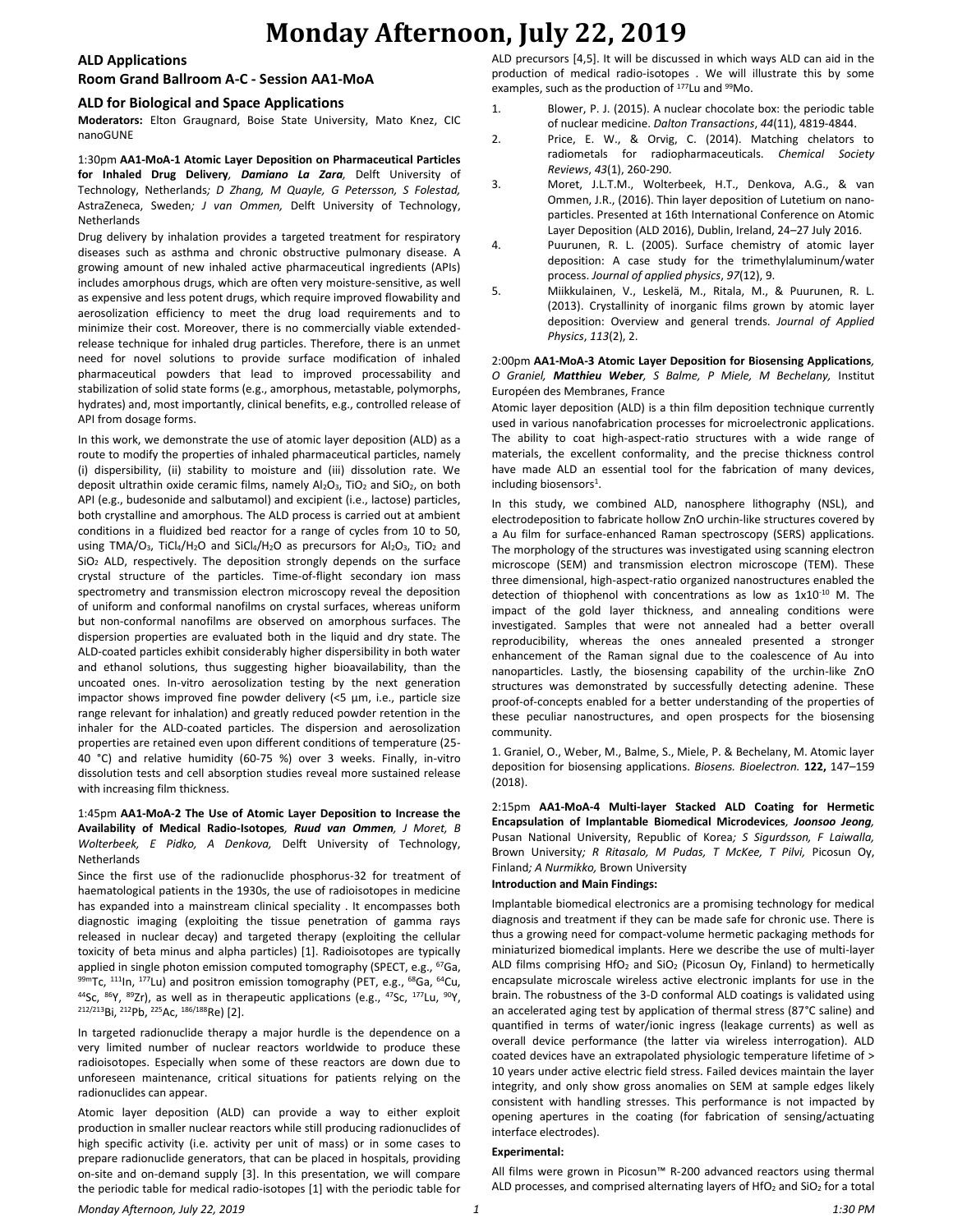thickness of 100 nm. The ALD temperature was varied between 150°C and 300°C. Samples were batch processed in a wire-mesh bag (Fig S2 (d)) for full 3-D conformal multilayer encpasulation, and carefully poured on to Al foil and loosely packed for transportation. Sample handling was done using plastic-tip or vacuum tweezers. Three types of substrates were coated: 500 µm x 500 µm passive silicon die, active wireless microelectronic chiplets, and wired interdigitated electrodes. The substrates were subjected to an accelerated aging test by immersion in saline at 87 C. A subset of active microelectronic chiplets were constantly powered on using RF energy at 915 MHz. Failed samples were analyzed by scanning electron microscopy.

#### **Results**:

ALD-coated samples had an accelerated aging test survival time which can be extrapolated to  $> 10$  years at physiologic temperatures (37°C) for passive as well as active samples (where the latter had continuous electric fields across the ALD films). Analysis of the failed samples shows areas of film breakdown at the edges, likely associated with post-encapsulation handling. There is no evidence of delamination of the ALD layer stack at the periphery of the failure, indicating that point-failure rather than a gradual degradation of the films.

#### **Acknowledgements:**

This work was supported by DARPA NESD Program Contract # N666001-17- C-4013)

2:30pm **AA1-MoA-5 Modification of Spaceflight Radiator Coating Pigments by Atomic Layer Deposition for Thermal Applications***, Vivek Dwivedi,* NASA Goddard Space Flight Center*; R Adomaitis, H Salami, A Uy,*  University of Maryland*; M Hasegawa,* NASA Goddard Space Flight Center

The optical and physical properties of spacecraft radiator coatings are dictated by orbital environmental conditions. For example, coatings must adequately dissipate charge buildup when orbital conditions, such as polar, geostationary or gravity neutral, result in surface charging. Current dissipation techniques include depositing a layer of ITO (indium tin oxide) on the radiator surface in a high temperature process. The application of these enhanced coatings must be such that the properties in question are tailored to mission-specific requirements.

The deposition of thin films by atomic layer deposition is a natural technological fit for manufacturing spacecraft components where weight, conformality, processing temperature, and material selection are all at a premium. Indium oxide (IO) and indium tin oxide (ITO) are widely used in optoelectronics applications as a high quality transparent conducting oxide layer. In this work, we present the thickness-dependent electrical and optical properties of IO thin-films synthesized by ALD with the aim of finding the optimum condition for coating a variety of substrates from Si(100) wafers, glass slides, and especially radiator pigments. Radiators are given surface finishes with high IR emittance to maximize heat rejection and low solar absorptance to limit heat loads from the sun. The surface finish is typically a white paint composed of nano/micron particle sized pigments with a silicate binder. It is the encapsulation of these particles that dictate the charge bleed off properties of the finished coating. Trimethylindium and ozone were used as precursors for IO, while a tetrakis(dimethylamino)tin(IV) source was used for Sn doping to produce ITO. As-deposited IO films prepared at 140 ° C resulted in a growth per cycle of 0.46 Å /cycle and relatively low film resistivity.

For the case of ITO thin-films, an ALD process supercycle consisting of 1 Sn + 19 In cycles was shown to provide the optimum level of Sn doping corresponding to the 10 wt.% widely reported in the literature. By using the inherent advantage of ALD in coating high aspect ratio geometries conformally, modification of these pigments can be accomplished during coating application preprocessing. The preprocessing is rendered directly on the dry pigment/particle before binding and not on the finished coated radiator geometry thus saving reactor volume.

Samples of our coating were recently launched into space and are currently onboard the International Space Station (ISS) as part of the one-year MISSE-10 materials test mission where the IO coated pigments are exposed to the harsh environment of space.

#### 2:45pm **AA1-MoA-6 Novel Atomic Layer Deposition Process/Hardware for Superconducting Films for NASA Applications***, Frank Greer, D Cunnane,* Jet Propulsion Laboratory

*Monday Afternoon, July 22, 2019 2 1:30 PM* Future sub-millimeter telescopes and spectrometers have the potential to revolutionize our understanding of the formation of the modern universe. Sub-millimeter astronomy can probe the fine structure of the cosmic microwave background, giving glimpses into the early universe immediately following the Big Bang. Recent advances in design have

enabled the production of large arrays of cryogenically cooled superconducting detectors with sufficient sensitivity for photon counting applications. Transition edge sensors (TES) and other types of detectors, fabricated from thin films of metal nitrides and such TiN, NbN, TaN, VN, and their mixtures or high temperature superconductors like MgB2, are cryogenically cooled to just below their superconducting transition temperature. Atomic layer deposition is a chemical technique that can deposit extremely conformal and uniform films with angstrom level precision that would seem ideal for deposition of films of this type. However, one significant limitation of the technique is that it is often confined to those films that can be achieved through equilibrium processes. This is a significant limitation when the material of choice, such as MgB2, which is an excellent superconducting material, is Mg deficient as deposited by conventional chemical vapor deposition and only stoichometric MgB2 is a superconductor. Superconducting MgB2 thin films have been grown using hybrid physical/chemical vapor deposition when there is an excess of magnesium in the gas phase created by evaporation of elemental magnesium in the deposition chamber. The method for doing this is to have a charge of magnesium metal that is heated above its sublimation temperature in the very near vicinity of the substrate susceptor. Unfortunately, this method is currently only appropriate for small samples (1-2" in diameter) and for thick films (100nm or thicker). To overcome these limitations, we have built a custom lid for an existing atomic layer deposition reactor was machined to include a cavity to enable magnesium evaporation during deposition. We have subsequently used this approach to deposit MgB2 thin films detectors. This presentation will focus on our thin film results from both of the nitrides and MgB2 (composition, superconducting transition temperature, morphology, etc.) as well as the possible applicability of this generalized in situ thermal evaporation technology concept to other ALD materials.

#### 3:00pm **AA1-MoA-7 Fluoride-based ALD Materials System for Optical Space Applications***, John Hennessy,* Jet Propulsion Laboratory, California Institute of Technology

In this work we describe space technology applications that plan to utilize the recent development of atomic layer deposition (ALD) processes for metal fluoride materials like MgF2, AlF3, and LiF. These materials are valuable optical thin films in the deep ultraviolet, and are being used at NASA JPL to fabricate protected-aluminum mirror coatings, anti-reflection coatings, and detector-integrated filter coatings. Such systems are currently being implemented in a variety of sub-orbital missions including sounding rockets, cubesats, and high-altitude balloons that are relevant to astrophysics, heliophysics, and planetary science observations. We describe how ALD thin film properties may offer performance advantages over conventional methods with respect to film uniformity, microstructure, and integration with back-illuminated imaging sensors. We also describe the development of mitigating approaches to enhance the environmental stability of typically-hygroscopic fluoride materials through the use of ALD nanolaminates and mixed-composition fluorides. The same fluoride-based ALD approach has also been exploited to perform low-temperature atomic layer etching (ALE) to enhance the optical performance of some of these devices, and to pursue strategies for the development of protective coatings for lithium metal anodes relevant to future Li-ion battery applications.

3:15pm **AA1-MoA-8 Atomic Layer Deposition of Aluminum Fluoride for use in Astronomical Optical Devices***, Alan Uy, H Salami, A Vadapalli, C Grob, R Adomaitis,* University of Maryland*; V Dwivedi,* NASA Goddard Space Flight Center

Solid state metal halides typically have a high bandgap and low refractive index. Aluminum trifluoride (AlF<sub>3</sub>) exhibits these properties, having a band gap greater than 10 eV and a refractive index of 1.35, making it an attractive material for thin film applications that include mirrors and optical devices [1]. Techniques to deposit thin films of AlF3 include physical vapor deposition, sputtering, sol-gel, and atomic layer deposition (ALD) [2].

An important application of metal halides films in spacecraft missions has been for the protection of aluminum mirror from oxidation, which can severely affect overall reflectance in the far ultraviolet region. These coatings must maintain the underlying reflectivity of pure aluminum by having high transparency over the broad spectral range. To this end, AlF<sup>3</sup> stands out from other metal halide protective coatings, having higher transparency at the 100-200 nm wavelength region [1]. Due to long duration missions and the inability to service observatories in orbit, coatings of aluminum fluoride are also investigated for robustness and low interactions with potential foulers such as low earth orbit atomic oxygen.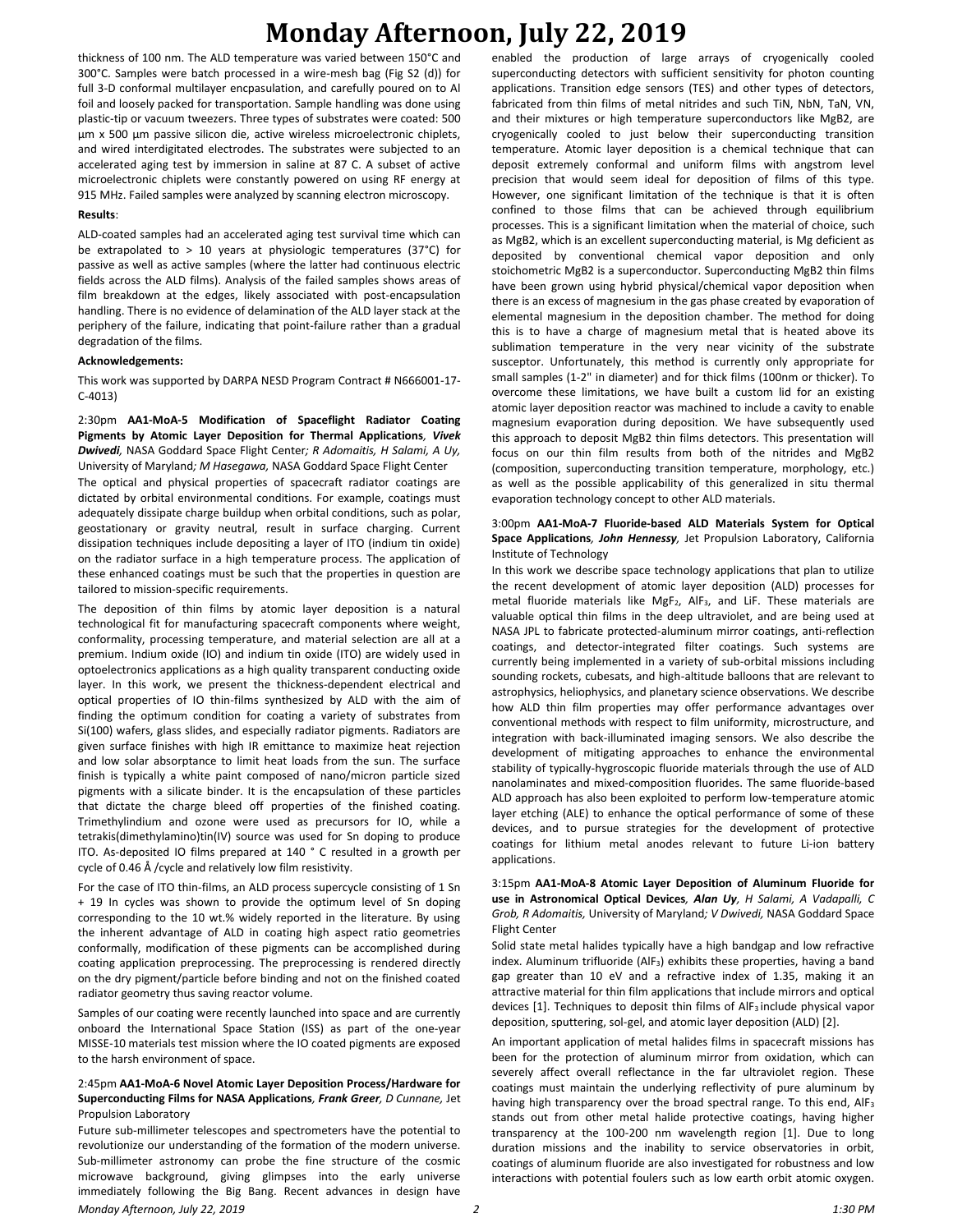These thin coatings must be pinhole free to prevent access and reaction with underlying layers.

The highly conformal dense films and thickness control by ALD are attractive for this application. In this work, the growth of AlF<sub>3</sub> by ALD using precursors trimethyl aluminum (TMA) and titanium tetrafluoride (TiF4) is investigated. Deposition of AlF<sub>3</sub> is performed in a custom hot-wall benchscale reactor. We have shown that our deposition system can generate growth rates of  $\degree$ 0.5 Å/ALD cycle at relatively low temperatures of 180  $\degree$ C. Varying ALD process parameters such as the exposure and purge times of precursor were found to have interesting effects to the film growth rate, especially those concerning the precursor TiF4. These developments also give insight into potential reaction mechanisms between TMA and TiF<sub>4</sub>, leading towards an overall hypothesized reaction mechanism for ALD process. Furthermore, optical properties, composition, and uniformity of film are analyzed. Lastly, the generated  $AIF_3$  film quality over months under ambient conditions for robustness also is discussed.

[1] J. Hennessy, K. Balasubramanian, C. S. Moore, A. D. Jewell, S. Nikzad, K. France, M. Quijada, J. Astron. Telesc, Instrum. Syst. 2.4 (2016) 041206

[2] M. Mäntymäki, M. J. Heikkilä, E. Puukilainen, K. Mizohata, B. Marchand, J. Räisänen, M. Ritala, M. Leskelä, Chem. Mater. 2015, 27, 2, 604-611

### **ALD Applications**

#### **Room Grand Ballroom A-C - Session AA2-MoA**

### **ALD for Solar Cells, Fuel Cells, and H<sup>2</sup> Storage**

**Moderators:** Christophe Detavernier, Ghent University, Belgium, Nicholas Strandwitz, Lehigh University

4:00pm **AA2-MoA-11 Nucleation Layer for Atomic Layer Deposition Enabling High Efficiency and Flexible Monolithic All-Perovskite Tandem Solar Cells***, Axel F. Palmstrom, G Eperon, T Leijtens,* National Renewable Energy Laboratory*; R Prasanna,* Stanford University*; S Nanayakkara, S Christensen, K Zhu,* National Renewable Energy Laboratory*; M McGehee,*  University of Colorado Boulder*; D Moore, J Berry,* National Renewable Energy Laboratory

The emergence of metal halide perovskites as high efficiency, low-cost photovoltaic materials with a tunable band-gap has led to significant interest for perovskite-based tandems. Of existing perovskite-based tandem technologies, pairing wide-gap and low-gap perovskites in a monolithic all-perovskite tandem arguably offers the greatest potential by enabling efficiencies beyond the single-junction Shockley-Queisser limit with low-cost solution processing on a flexible, lightweight substrate. As of yet, efficiency of all-perovskite monolithic tandems has lagged behind perovskites paired with silicon or CIGS despite significant improvement to low-gap perovskite materials. A barrier to effectively combining state-ofthe-art wide and low band gap perovskites in a monolithic tandem is the lack of a high-quality recombination layer that sufficiently protects an underlying perovskite thin-film to enable subsequent perovskite solution processing and minimal device shunting.

In this work, we aim to understand metal oxide growth by low-temperature atomic layer deposition (ALD) on C<sub>60</sub> to develop improved recombination layers for all-perovskite 2T tandems. The effect of C<sub>60</sub> surface modification with ultra-thin nucleophilic-containing materials is studied on ALD nucleation, growth, and film properties. We show, for multiple ALD systems, nucleophilic surface modification improves the water and dimethylformamide barrier properties of the grown oxide film. This strategy enables the fabrication of improved ALD recombination layers that are thinner and less laterally conductive (reduced shunting) than currently reported strategies. We demonstrate ALD-grown aluminum-doped zinc oxide (AZO) as an effective recombination layer for two-terminal allperovskite tandems with efficiencies over 23% for rigid devices and 21% for flexible devices.

#### 4:15pm **AA2-MoA-12 Perovskite Solar Cells Fabricated using Atomic Layer Deposited Doped ZnO as a Transparent Electrode***, Louise Ryan, M McCarthy, S Monaghan, M Modreanu, S O'Brien, M Pemble, I Povey,*  Tyndall National Institute, Ireland

Power conversion efficiencies of perovskite (PK) solar cells have rapidly improved in recent years obtaining efficiencies in excess of 20% [1]. Good absorption properties in the visible and infrared spectrum, high efficiencies and low fabrication costs have brought PK solar cells to the forefront. With single junction PK solar cells soon reaching theoretical efficiency limits a requirement for tandem cells, where materials of differing absorption

characteristics convert a wider spectral range, is in demand. However, such tandem solar cells introduce fabrication complexities due to the thermal budget restrictions imposed by the complex layer structure [2].

Fluorine-tin oxide (FTO) and indium-tin oxides (ITO) are widely used transparent contacts in solar cells. However, the high deposition temperatures and energetic processes required for its production are detrimental to the fabrication of delicate perovskite based tandem solar cells and thus the need to find an alternative TCO is vital.

Here we have considered Ti-doped ZnO, produced by a ALD laminate doping method, as an alternative transparent contact and have incorporated it into perovskite solar cells in conjunction with an ALD-grown  $SnO<sub>2</sub>$  electron transport material. Detailed analysis of the influence of the growth process on the performance of the Ti-doped ZnO electrode is presented. Finally, the efficiency of the optimised perovskite solar cells are evaluated relative to the current state of the art.

[1] NREL: Efficiency Chart (2018). Https://www.nrel.gov/pv/assets/pdfs/pvefficiencies-07-17-2018.pdf

[2] F. Sahli, et al.*,* Nature Materials, 17(9) (2018) 820-826.

4:30pm **AA2-MoA-13 Metal Oxide Barrier and Buffer Layers by Atomic Layer Deposition and Pulsed-Chemical Vapor Deposition for Semi-Transparent Perovskite Solar Cells***, Helen Hejin Park, T Eom, R Agbenyeke, S Yeo, G Kim, S Shin, T Yang, N Jeon, Y Lee, C Kim, T Chung, J Seo,* Korea Research Institute of Chemical Technology (KRICT), Republic of Korea

For *n*-*i*-*p* structured semi-transparent perovskite solar cells, thermal evaporation has been a common technique to deposit the sputter buffer material, such as molybdenum oxide and tungsten oxide, to protect the organic hole transporting layer (HTL) from damage due to sputtering of the transparent conducting oxide. However, thermal evaporation does not guarantee stoichiometric and uniform pinhole–free coverage of films, leading to inefficient protection against sputtering and poor air stability. While there have been well-established buffer materials by atomic layer deposition (ALD), such as SnO2, for *p*-*i*-*n* structured semi-transparent perovskite solar cells, this is not the case for *n*-*i*-*p* structured devices. In addition, thermal evaporation has also been commonly used to deposit a barrier layer at the perovskite/HTL interface to improve the fill factor and open-circuit voltage, however, ALD can provide more precise control and conformal coverage for this layer. In this presentation, we demonstrate metal oxide deposition techniques by pulsed-chemical vapor deposition and ALD in perovskite solar cells for the sputter buffer and barrier layers, which result in efficiencies over 16% for semi-transparent devices. Effects of the optical and electrical properties of barrier/buffer layers on the performance of working devices will be addressed, and the mechanisms involved in the enhanced performance and stability will also be discussed.

### 4:45pm **AA2-MoA-14 Particle Atomic Layer Deposition of Tungsten Nitride Environmental Barrier Coatings from Bis(tbutylimido)bis(dimethylamino)tungsten(VI) and Ammonia***, Sarah Bull, A Weimer,* University of Colorado - Boulder

Ultra-thin tungsten nitride (WN) films were deposited by atomic layer deposition (ALD) on zirconia nanoparticles and yttria stabilized zirconia (YSZ) micropowders using a fluidized bed reactor. The film's intended use as a hydrogen barrier coating motivated the investigation of hydrogen diffusion in W using density functional theory (DFT) and differential thermal analysis (DTA). The lowest energy diffusion pathway was determined and the hydrogen charges at various sites along the pathway were calculated. DTA was used to investigate the efficacy of the W/WN films in preventing hydrogen attack. The temperature at which hydrogen reacted with the sample increased with film thickness, thereby indicating that the film inhibited this reaction. However, the existence of a hydrogen reaction peak in the thicker film indicated a material with greater than 2.0 eV energy barrier is necessary for a substantial decrease in hydrogen interaction with the substrate. This is the first study for ALD of WN on particles from bis(t-butylimido)bis(dimethylamino)tungsten(VI) and the use of ultrathin WN ALD films as environmental barrier coatings (EBCs) for high-temperature  $H_2$  above 1000 $^{\circ}$ C.

5:00pm **AA2-MoA-15 Atomic Layer Deposition on Mg(BH4)2: A Route to Improved Automotive H2storage***, Noemi Leick,* National Renewable Energy Laboratory; K Gross, H<sub>2</sub> Technology Consulting LLL; T Gennett, *S Christensen,* National Renewable Energy Laboratory

In order to meet the U.S. Department of Energy requirements for on-board solid-state hydrogen  $(H_2)$  storage in fuel-cell powered vehicles, metal borohydrides are of particular interest. However, while materials such as magnesium borohydride, Mg(BH<sub>4</sub>)<sub>2</sub>, have a hydrogen capacity up to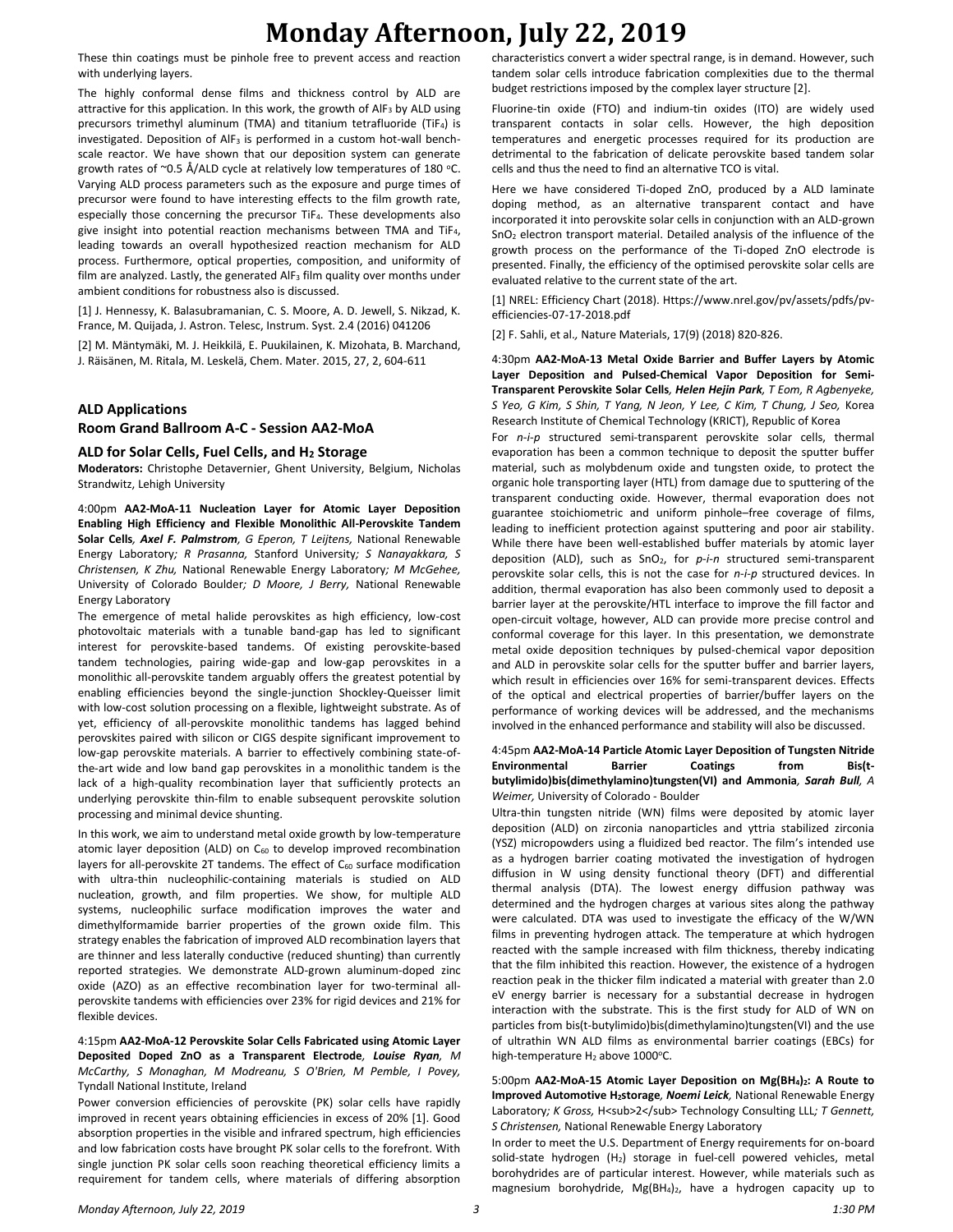~14wt%, challenges associated with hydrogenation-dehydrogenation cyclability need to be overcome. Specifically, improve the operating temperatures for adsorption/desorption; increase the hydrogen absorption-desorption kinetics; and eliminate the formation of the toxic diborane (B2H6). Prior research has indicated that nano-encapsulation (*e*.*g*. through graphene nanosheets) and chemical additives (*e*.*g*. catalysts) are areas of significance to address these challenges.

This work is the first to approach these two strategies simultaneously using atomic layer deposition (ALD). ALD coatings have been shown to protect and enhance heterogeneous catalyized rates, as well as to precisely control the amount of chemical additive incorporated. In this project, metal-oxides (*e.g.* Al2O3, TiO2, CeO2), metal-nitrides (*e.g.* TiN, BN), pure metals (*e.g.* Ru, Pd) and combinations thereof were deposited by ALD on γ-Mg(BH<sub>4</sub>)<sub>2</sub>. We investigated how the deposition temperature, the use of water for some of these ALD processes and the composition of the additive affected the H2storage properties of γ-Mg(BH4)2.

Compared to uncoated  $\gamma$ -Mg(BH<sub>4</sub>)<sub>2</sub>, we found that the ALD depositions lowered the H<sub>2</sub>desorption temperature by 60-120 °C, doubled the desorbed gravimetric H<sub>2</sub>capacity at temperatures below 250°C, increased the desorption kinetics by a factor of ~6, and suppressed the formation of B2H6 substantially during the dehydrogenation step. The ALD-modified γ- $Mg(BH_4)$ <sub>2</sub> was also explored with respect to the structure, the effects of the total hydrogen capacity, and catalytic effects. In this presentation we will discuss data supporting these results from temperature programmed desorption, pressure composition temperature manometric measurements, inductively coupled plasma mass spectrometry, nitrogen physisorption measurements, nuclear magnetic resonance, transmission electron microscopy and diffraction spectroscopy.

#### 5:15pm **AA2-MoA-16 Plasmonic Mediated Hydrogen Desorption from Metal Hydrides***, Katherine Hurst, A Gaulding, M Martinez, N Leick, S Christensen, T Gennett,* National Renewable Energy Laboratory

Excitation of plasmonic coatings deposited by atomic layer deposition (ALD) can provide important routes for tuning the performance of gas adsorption and desorption of hydrogen storage materials. Currently available hydrogen fuel-cell vehicles systems rely on hydrogen stored in compressed tanks at 700 bar. While this hydrogen storage system is partially fostering early-market deployment, the compressed gas system presents several practical challenges and expenses related to infrastructure and delivery that could limit widespread adoption. Metal hydrides are an important class of materials that can reach DOE system capacity targets for hydrogen storage. However, the gas uptake and release of hydrogen by metal hydrides requires high pressures and temperatures, and exhibits slow kinetics. It is well known that modification of a bulk hydride to the nanoscale phase, and the addition of catalyst additives can both greatly enhance the kinetics, lower operating temperatures, and increase cyclability. This work takes a unique route to alter the process of desorption through the incorporation of plasmonic materials into the hydride matrix. This allows for low-power-LED-illuminated systems to achieve the same rates of hydrogen desorption as radiative thermal heating

Specifically, recent work at the National Renewable Energy Laboratory has applied ALD to enable the use of plasmonic material coatings to alter the mechanism for hydrogen desorption. Through localized heating via surface plasmon excitation, the bulk thermal signature for hydrogen release can be significantly reduced. Furthermore, hydrogen desorption induced via plasmonic heating offers a completely new approach to using hydride materials. Temperature programmed desorption spectroscopy is used to monitor the kinetic changes associated with desorption by varying the conditions and type of plasmonic material introduced. The effects of partial coverages, ALD film thickness and crystallinity on the resonant plasmonic frequency are explored. This presentation will discuss advancements in enabling gas desorption via plasmonic excitation especially with respect to hydrogen carrier applications. These exciting results also point towards new applications for ALD in nano-scale photo-thermal processes.

5:30pm **AA2-MoA-17 Surface Modification of Solid Oxide Fuel Cell Cathodes by Atomic Layer Deposition***, Dong Hwan Kim, H Choi, J Koo,*  Korea University, Republic of Korea*; J Park, J Son,* Korea Institute of Science and Technology (KIST), Republic of Korea*; J Shim,* Korea University, Republic of Korea

Development of high-performance cathode is key to the commercialization of solid oxide fuel cells (SOFCs). Doped perovskite-type oxides including lanthanum strontium cobaltite (LSC) and lanthanum strontium cobalt ferrite (LSCF) are the most typical materials in practical SOFCs. However, degradation of LSC and LSCF from dynamic on-off operation at high temperature (600-1000 ºC) has been considered as the most serious technical obstacle. Many kinds of literature have reported that segregation of cations near the cathode surface leads to this degradation. Specifically, the A-site element of the cathode perovskite is subjected to electrostatic attraction to the surface due to excess oxygen vacancies on the cathode surface, which brings out the A-site element to segregate on the surface [1]. To solve this problem, we have proposed surface modification by atomic layer deposition (ALD) [2]. In this study, 1-4 cycles of ALD Al2O3 has been attempted on porous LSC to suppress the cation segregation and improve the surface redox kinetics. Performance of SOFCs with the ALD Al2O3-treated LSC cathodes has been evaluated in I-V-P and impedance. Finally, long-term stability at 500-600 °C has been examined in the potentio -static mode. In this presentation, the progress of this research will be shared in details.

[1] Cai et al. Chemistry of materials 24.6 (2012): 1116-1127.

[2] Choi et al. Advanced Energy Materials 8.33 (2018): 1802506.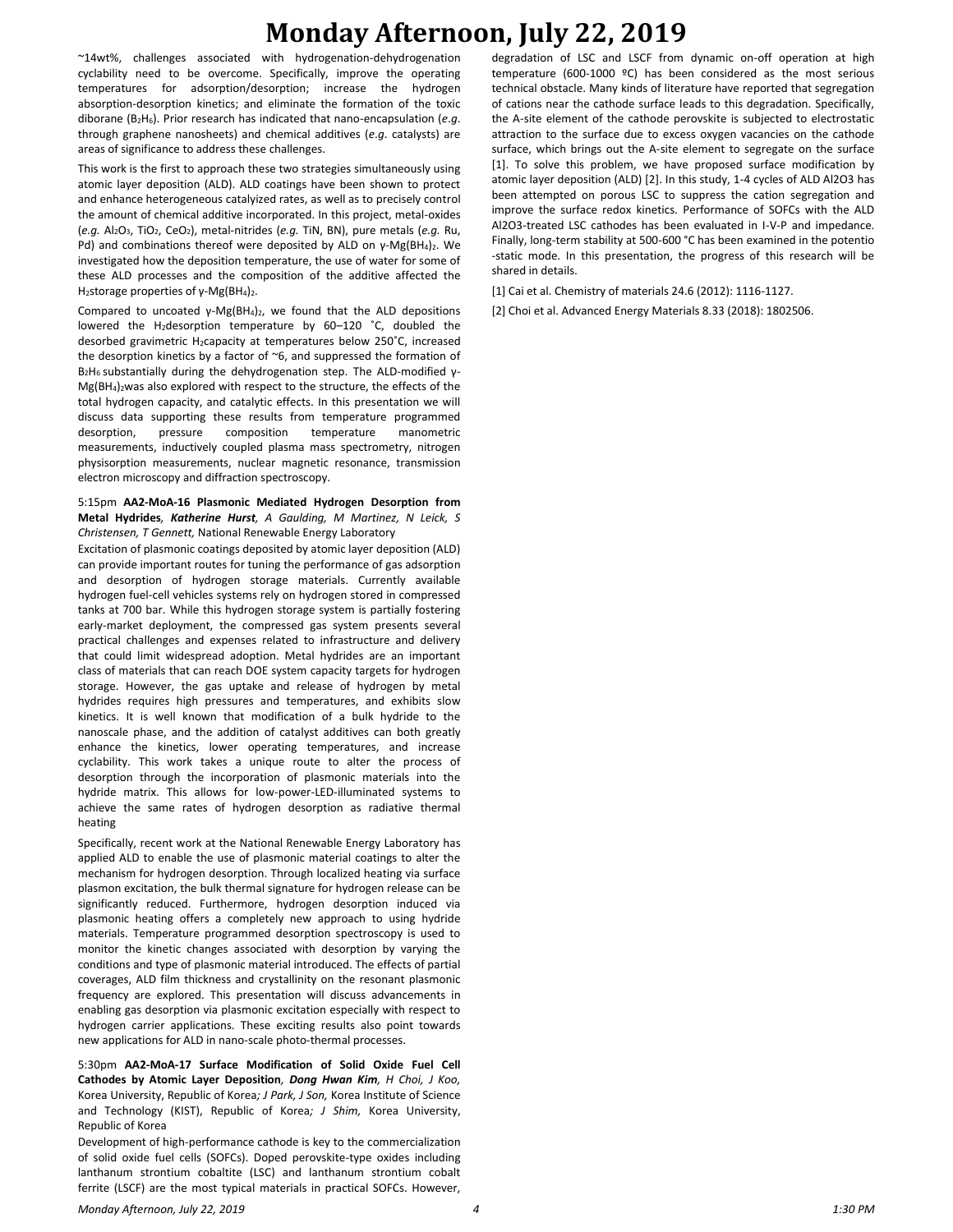### **ALD Applications**

### **Room Grand Ballroom E-G - Session AA1-TuM**

#### **ALD for Catalysts, Electrocatalysts, and Photocatalysts**

**Moderators:** Jeffrey W. Elam, Argonne National Laboratory, Parag Banerjee, University of Central Florida

#### 8:00am **AA1-TuM-1 ALD for Solar Fuels: Rendering Halide Perovskites Acid-Compatible + Precision Cluster Electrocatalysts***, Alex Martinson, I Kim, M Pellin,* Argonne National Laboratory **INVITED**

Although solution-processable halide perovskite semiconductors exhibit optoelectronic performance comparable to the best photoabsorbers for solar fuel production, halide perovskites rapidly decompose in the presence of water or even humid air. We show that a hybrid electron transport layer, a  $PC_{61}BM + TiO<sub>2</sub> film (18–40 nm thickness) grown over the$ sensitive absorber by atomic layer deposition, enables photo-assisted proton reduction without further encapsulation. These semitransparent photocathodes, when paired with a Pt catalyst, display continuous reduction of H<sup>+</sup> to H<sub>2</sub> for hours under illumination, even while in direct contact with a strongly acidic aqueous electrolyte (0.5 M  $H_2SO_4$ ). More affordable and active catalysts for more challenging solar-to-fuels reactions (e.g.  $N_2$  or  $CO_2$  reduction) will require catalysts with exquisite precision. The bottom-up, selective ALD synthesis of controlled-atom-number clusters will also be discussed as a potentially powerful route to designer solar fuels catalysts.

8:30am **AA1-TuM-3 Plasma-Assisted ALD of Cobalt Phosphate: Process Development and Electro-Catalytic Activity Towards Oxygen Evolution Reaction***, V Di Palma,* Eindhoven University of Technology, Netherlands*; G Zafeiropoulos, R van de Sanden,* Dutch Institute for Fundamental Energy Research*; E Kessels,* Eindhoven University of Technology, Netherlands*; M Tsampas,* Dutch Institute for Fundamental Energy Research*; Mariadriana Creatore,* Eindhoven University of Technology, Netherlands

Water splitting is a viable approach to enable storage of renewable energy in the form of fuels. Major issues hampering the development and implementation of this technology, are: the high cost associated with the use of noble-metal-based electro-catalysts; the sluggish kinetics of the oxygen evolution reaction (OER). Cost-effective, transition metal- based electro-catalysts [1], e.g. cobalt phosphate (CoPi), show promising results in terms of performance towards OER. So far, CoPi has been synthesized by electro-deposition with severe limits in the control of layer thickness and chemical composition, the latter being highly influenced by the choice of precursors, electrolyte and pH. Instead, a higher level of control in terms of layer thickness and tunable stoichiometry is expected when adopting ALD.

In the present work we synthesize CoPi thin films by plasma-assisted ALD [2]. The process is based on an ABCD scheme, where A and C are the cobaltocene (CoCp) and trimethylphosphate (TMP) exposure steps. B and D correspond to O<sup>2</sup> plasma steps. CoPi layers, characterized by a stoichiometry of  $Co_{3.2}(PO_{4.3})_2$ , are deposited at 300°C with a growth per cycle of 1.1 Å, as determined by *in-situ* spectroscopic ellipsometry. Cyclic voltammetry shows that the ALD CoPi layer exhibits a current density peak of 1.8 mA/cm<sup>2</sup> at 1.8 V vs. Reversible Hydrogen Electrode (RHE). This value is comparable to those reported in literature for electro-deposited CoPi. Since cobalt is recognized in literature as reactive center governing the electrocatalytic activity [3], we also investigate the effect of Co-to-P concentration ratio on the OER. The deposition process is then based on a  $(AB)_x(CD)_y$  supercycle. For just 1 extra AB cycle, accompanied by 11 cycles of CoPi (x= 12; y= 11), a Co-rich stoichiometry ( $Co<sub>3.8</sub>(PO<sub>4.7</sub>)<sub>2</sub>$ ) is achieved. The latter leads a higher current density peak (2.9 mA/cm<sup>2</sup> at 1.8 V vs RHE) than the earlier addressed CoPi sample. When comparing the performance of the ALD Co-rich CoPi layer with electro-deposited CoPi [4] in terms of current density, the former exhibits superior OER performance. These results highlight the role that stoichiometry of cobalt phosphate has on its OER activity, suggesting that tuning the Co-to-P ratio can be adopted as approach to design efficient Co-based electro-catalysts for OER.

[1]M.W. Kanan, D.G. Nocera, *Science* 321, 1072 (2008)

[2] V. di Palma *et al*., Electrochemistry Communications 98, 73 (2019)

- [3] J. Surendranath *et al*., *J. Am. Chem. Soc*., 132, 13692 (2010)
- [4] K. Klingan *et al*., ChemSusChem 7, 1301 (2014)

8:45am **AA1-TuM-4 Improved Electrochemical Activity of Pt Catalyst Fabricated by Vertical Forced-Flow Atomic Layer Deposition***, Tzu-Kang Chin, T Perng,* National Tsing Hua University, Republic of China

Currently, carbon black is the most commonly used support material for depositing platinum (Pt) nanoparticle catalyst by wet chemical reduction of Pt salts in aqueous solution. However,oxidation of carbon black occurs under highly humid atmosphere and corrosive operating condition of proton exchange membrane fuel cell (PEMFC), which results in agglomeration of Pt nanoparticles, leading to degradation of catalytic performance. In addition, Pt nanoparticles fabricated by wet chemical reduction require additional steps to purify, such as removing the residual capping agent, and post-treatment to increase the crystallinity of Pt. Consequently, it is urgent to develop a novel support material with high electrical conductivity and electrochemical stability and a more facile fabrication method for Pt catalyst. Titanium oxynitride (TiO<sub>x</sub>N<sub>1-x</sub>) is an intermediate phase which is regarded as a solid solution of titanium nitride (TiN) and the cubic titanium oxide (TiO). It has been reported that the Pt deposited on  $TiO_xN_{1-x}$  results in significant enhancements of specific activity, mass activity, and corrosion resistance compared to that deposited onto carbonous support material. Atomic layer deposition (ALD) is a dry process that is able to deposit materials without contamination from capping ligands and residual organic compounds. Pt catalyst prepared by ALD has advantages of high activity and precise particle size control. However, the uniformity and conformity of the coating by conventional ALD equipment on high aspect-ratio or porous substrate is still a great challenge to overcome. To solve this problem, a novel forced-flow configuration was designed recently by our group, i.e., vertical forced-flow ALD. In this study, conductive  $TiO_xN_{1-x}$  nanoparticles were fabricated and investigated for the potential application in PEMFC as a catalyst support material. Vertical forced-flow ALD was utilized to deposit Pt nanoparticles with very small particle size uniformly on TiO<sub>x</sub>N<sub>1-x</sub>. The electrochemical activities were examined by cyclic voltammetry and oxygen reduction reaction. The Pt nanoparticles deposited on  $TiO_xN_{1-x}$  with 30 cycles show 2-3 times higher electrochemical surface area and also larger half-wave potential of oxygen reduction reaction than those of Pt prepared by conventional wet chemical reduction and commercial E-tek electrocatalyst.

9:00am **AA1-TuM-5 Improved Catalyst Selectivity and Longevity using Atomic Layer Deposition***, C Marshall,* Argonne National Laboratory*; A Dameron, R Tracy,* Forge Nano*; C Nicholas, L Abrams, P Barger,* Honeywell UOP*; T Li, Lu Zheng,* Argonne National Laboratory

### **Introduction**

Many important industrial scale chemical reactions rely on catalysts and require high temperatures to achieve commercially viable product yields. However, catalysts deactivate over time and lose surface area due to thermal degradation (sintering), fouling, and poisoning. Decreased catalytic activity results in lower selectivity and higher yields of unwanted byproducts. In many cases, the remedy for sintering of metals is to raise the reactor temperature and thus increase energy consumption, or to remove and replace the spent catalyst, which is expensive and leads to loss in productivity.

This project is overcoming catalyst degradation issues via an ALD overcoating technology that deposits protective layers around the active metal, preserving catalyst integrity under reaction conditions. The ALD overcoating technique applies one or more protective layers to the catalyst to inhibit metal sintering. Channels introduced into the ALD layers provide reactants with access to the catalyst's active metal and improve reaction selectivity. This project is applying the overcoating technology to extruded platinum-based catalysts used in the propane dehydrogenation (PDH) to propylene. Improvements in both the efficiency and selectivity reduce the energy required for the process.

#### **Materials and Methods**

Alumina extrudates were synthesized by peptizing Versal-251 and extruding it into 1/16" cylinders. The dried extrudates are calcined at temperatures ranging from 500ºC to 1185ºC to generate  $Al_2O_3$  bases with varying surface area and porosity. Pt is impregnated via standard incipient wetness techniques.

ALD is performed in fixed bed reactors typically at 200 °C during all depositions. Precursors for  $Al_2O_3$  were TMA and H<sub>2</sub>O, while for TiO<sub>2</sub> they were TiCl<sub>4</sub> and H<sub>2</sub>O. Depositions are monitored in situ by measuring the reaction composition downstream of the reactor with a quadrupole mass spectrometer.

#### **Results and Discussion**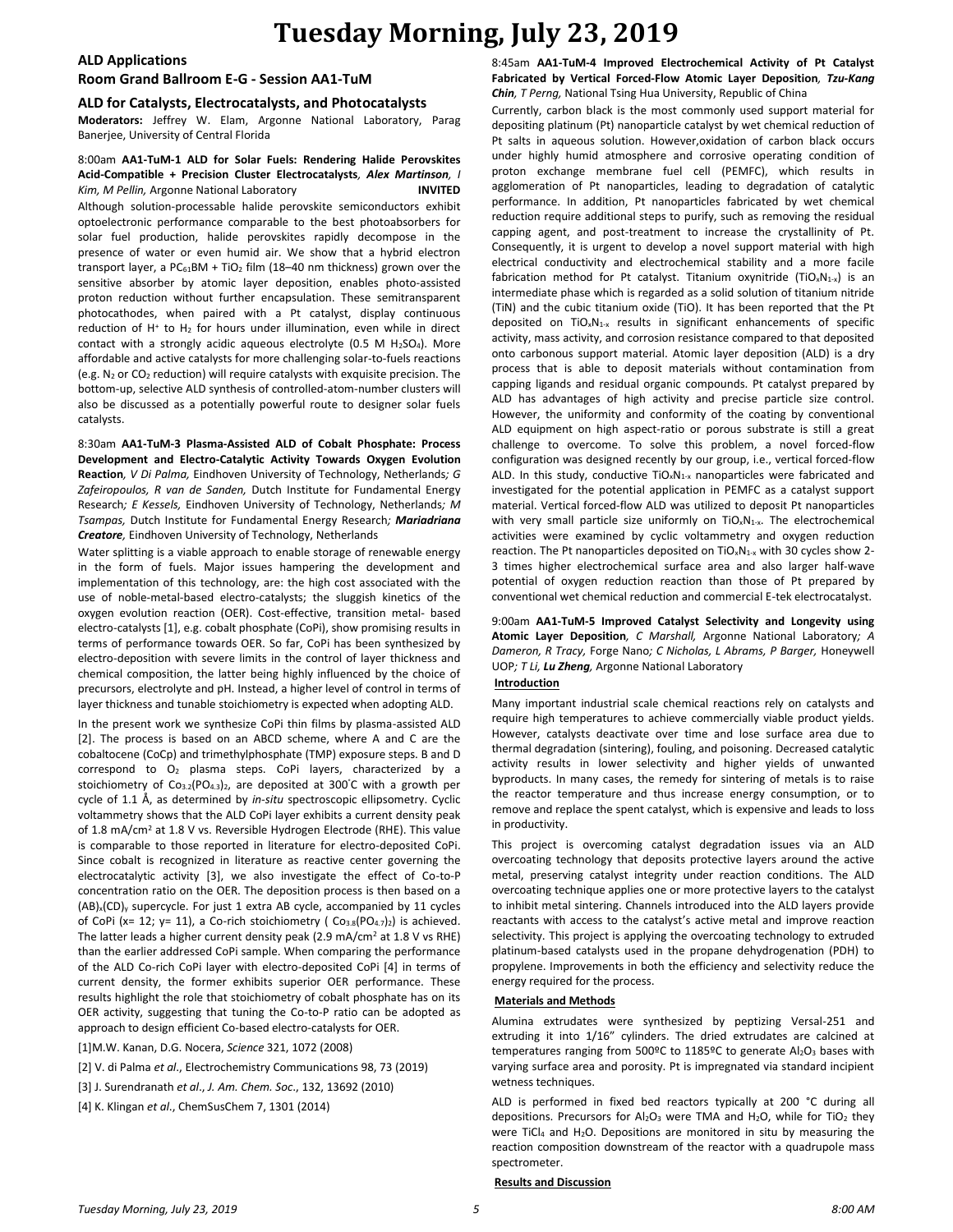The project team applied overcoatings with different shell thicknesses and compositions. Initial investigations were carried out with TiCl<sup>4</sup> to distinguish overcoated layers from the catalyst base. The growth rate of TiO<sup>2</sup> measured by ellipsometry is 0.4Å/cycle, which is similar to previously reported studies. The TiCl<sub>4</sub> dose and soak time were then increased simultaneously until the Ti loading reached saturation on 1/16" Al2O3 extrudates. We report that loading of Ti after one cycle is 4.5%. No crystalline TiO<sup>2</sup> phase is visible in XRD.

We investigated, and report on, the effect of these overcoated layers on the propane dehydrogenation reaction rate, selectivity and catalyst deactivation.

#### 9:15am **AA1-TuM-6 Enhancing Co2C Activity for C2+ Oxygenate Production from Syngas using ALD Promoters***, Sindhu Nathan, J Singh, A Asundi, S Bent,* Stanford University

Residential, transportation, and industrial needs have led to a reliance on nonrenewable energy sources, which has contributed to the rising greenhouse gas concentration in the atmosphere and a subsequent rise in global temperature.The scarcity of nonrenewable fossil fuels and the continually growing demand for energy necessitates the search for renewable and carbon neutral energy sources. One promising pathway is to catalytically convert molecules like CO and  $H_2$  (syngas), which can be generated renewably, to fuels like ethanol or other higher oxygenates which produce fewer emissions than traditional fossil fuels.

Modified cobalt nanoparticle catalysts are of interest for this reaction. Cobalt, a prevalent Fischer-Tropsch catalyst, readily converts syngas to linear hydrocarbons. Much work has been done to direct the selectivity of cobalt towards higher oxygenate production, but there has been little success in engineering a practically useful catalyst. Nanoparticle catalyst activity and selectivity are influenced by interaction with the support and any other metal or metal oxide promoters that interact with the metal surface. Atomic layer deposition (ALD) offers the capability of depositing precise amounts of modifying material on catalyst nanoparticles, allowing atomic-level control over surface composition, which in turn enables better understanding of the catalyst surface.

Prior work has shown that modifying Co with ZnO ALD (using diethylzinc and water) causes restructuring of metallic Co to Co<sub>2</sub>C on SiO<sub>2</sub>-supported catalysts, and further modifies the carbide, resulting in enhanced oxygenate selectivity but significantly lowered activity [1]. In this work, we investigated whether Co/Co<sub>2</sub>C activity towards higher oxygenates could be enhanced by varying the support of ZnO-modified Co. The modified Co on most of the tested supports also showed restructuring to Co<sub>2</sub>C. However, these alternate support materials did not enhance the oxygenate activity compared to the ZnO-modified  $Co/SIO<sub>2</sub>$ . In contrast to the other materials, we found that  $ZnO$ -modified  $Co/Al_2O_3$  did not carburize, but that the activity of the catalyst was much greater than  $Co/SiO<sub>2</sub>$ . To combine this activity improvement with the selectivity of  $Co_2C$ ,  $Al_2O_3$  ALD (using trimethylaluminum and water) was applied to ZnO-modified Co/SiO2. The additional Al<sub>2</sub>O<sub>3</sub> ALD enhanced the activity of the Co/Co<sub>2</sub>C catalysts, and an Al2O<sup>3</sup> ALD support modifier improved the turnover frequency of ZnOmodified Co/SiO<sup>2</sup> by four times. By using ALD modifying layers, the activity of Co/Co2C catalysts towards higher oxygenates can be improved while retaining enhanced selectivity.

[1] J. A. Singh et al., *ChemCatChem*. **2018**, 10, 799.

#### 9:30am **AA1-TuM-7 Atomic Layer Deposition of Bismuth Vanadate Core-Shell Nanowire Photoanodes***, Ashley Bielinski, S Lee, J Brancho, S Esarey, A*  Gayle, E Kazyak, K Sun, B Bartlett, N Dasgupta, University of Michigan

Photoelectrochemical (PEC) water splitting is a direct route for capturing solar energy and storing it in the form chemical bonds. Bismuth vanadate (BVO) is one of the most promising photoanode materials for water oxidation. It has a bandgap of 2.4 eV, which enables visible light absorption and its bands are favorably positioned for water oxidation. BVO has demonstrated potential for high anodic photocurrents, but it is limited by electron-hole separation, charge transport, and water oxidation kinetics. The development of an ALD process for BVO enables core-shell architectures that help address the charge transport and carrier separation challenges by decoupling carrier diffusion and light absorption lengths.

In this study we demonstrate the deposition of ALD BVO using Bi(OCMe<sub>2</sub>Pr)<sub>3</sub> as the bismuth source, vanadium(V) oxytriisopropoxide as the vanadium source, and water as the oxidant [1]. The choice of this Bi precursor provides full control of Bi:V stoichiometry. The BVO films were deposited as a nanolaminate of binary bismuth and vanadium oxides and then post-annealed to achieve the photoactive monoclinic BiVO<sub>4</sub> phase.

Film composition and photocurrent were investigated as a function of deposition pulse ratio and film thickness. Additionally, we demonstrate 3D nanostructured BVO photoanodes by depositing the BVO on ZnO nanowires with an ALD SnO<sub>2</sub> interlayer.

The photoactivity of the ALD BVO photoanodes was measured in a threeelectrode cell under simulated AM1.5G illumination. A planar photoanode of 42 nm thick BVO produced a photocurrent density of 2.24 mA/cm<sup>2</sup> at 1.23 V vs. RHE (reversible hydrogen electrode) and the application of a ZnO nanowire substrate provided a 54% increase in photocurrent to 3.45 mA/cm<sup>2</sup> at 1.23 V vs. RHE. These values are the highest reported to date for any photoanode using an ALD film as the primary light absorber.

[1] A. R. Bielinski, S. Lee, J. Brancho, S. L. Esarey, A. J. Gayle, E. Kazyak, K. Sun, B. M. Bartlett, N. P. Dasgupta *Submitted*

#### 9:45am **AA1-TuM-8 Improved Photocatalytic Efficiency by Depositing Pt and SiO<sup>2</sup> on TiO<sup>2</sup> (P25) using Atomic Layer Deposition in a Fluidized Bed***, Dominik Benz, H Nugteren, H Hintzen, M Kreutzer, R van Ommen,* Delft University of Technology, Netherlands

Photocatalysts for water cleaning typically lack efficiency for practical and economical applications. Here we present a new material that was developed using knowledge of working mechanisms of catalysts and the abilities of Atomic Layer Deposition (ALD). The deposition of ultrathin  $SiO<sub>2</sub>$ layers on  $TiO<sub>2</sub>$  nanoparticles, applying ALD in a fluidized bed reactor, showed in earlier studies in our group their beneficial effects for the photocatalytic degradation of organic pollutants. There we assume that due to the surface modification with  $SiO<sub>2</sub>$  the surface becomes more acidic which benefits the hydroxyl radical generation. Furthermore, we have investigated the role of Pt on P25 as an improved photocatalyst. There we found the main reason for the catalytic improvement is adsorbed oxygen on the Pt particles, which is an important reactant in the photocatalytic degradation process of organic pollutants. Having recognized, that the two independent materials,  $SiO<sub>2</sub>:P25$  and Pt:P25, have different mechanisms improving the photocatalytic activity gave us the opportunity to combine these two materials into a new material, where we deposited  $SiO<sub>2</sub>$  onto P25 followed by deposition of nanoclusters of Pt. Indeed, this new material exceeded the performance of the individual SiO<sub>2</sub>:P25 and Pt:P25 catalysts. This unconventional approach shows that by understanding the individual materials' behavior and using ALD as an appropriate deposition technique, new materials can be developed, further improving the (photo-)catalytic activity and moving one step closer to implementation. We will demonstrate that ALD is an attractive technology to produce the catalysts developed by this approach in a precise and scalable way.

### **ALD Applications**

**Room Grand Ballroom E-G - Session AA2-TuM**

#### **ALD for Batteries I**

**Moderators:** Neil P. Dasgupta, University of Michigan, Noemi Leick, National Renewable Energy Laboratory

10:45am **AA2-TuM-12 Atomic Layer Deposition of Glassy Lithium Borate-Carbonate Electrolytes for Solid-State Lithium Metal Batteries***, E Kazyak, A Davis, S Yu, K Chen, A Sanchez, J Lasso, T Thompson, A Bielinski, D Siegel, Neil P. Dasgupta,* University of Michigan

Solid electrolytes could enable significant improvements in the energy density, cycle life, and safety of next-generation battery chemistries. The ability to fabricate thin electrolyte films with high ionic conductivity and electrochemical stability on complex architectures has been a bottleneck to realizing a wide range of 3D structured thin-film and bulk batteries. Recent progress in ALD for solid electrolytes has shown great promise, and there is significant interest in realizing materials with even higher conductivities and stability with Li metal anodes in order to dramatically enhance the energy density of ALD-based batteries. In addition, ALD films with high ionic conductivity and good stability could be used for interfacial engineering of bulk-type solid and liquid based batteries to improve stability and safety.

This work demonstrates a novel ALD process for glassy lithium boratecarbonate thin films with ionic conductivities above  $10^{-6}$  S/cm at 298K [1]. This is the highest reported value to date for any ALD-deposited solid electrolyte. The composition, structure, and stability of the films are characterized with X-ray photoelectron spectroscopy and a range of electrochemical measurements. These experiments are compared with those calculated with Density Functional Theory and Molecular Dynamics to elucidate the origins of the high ionic conductivity and excellent stability.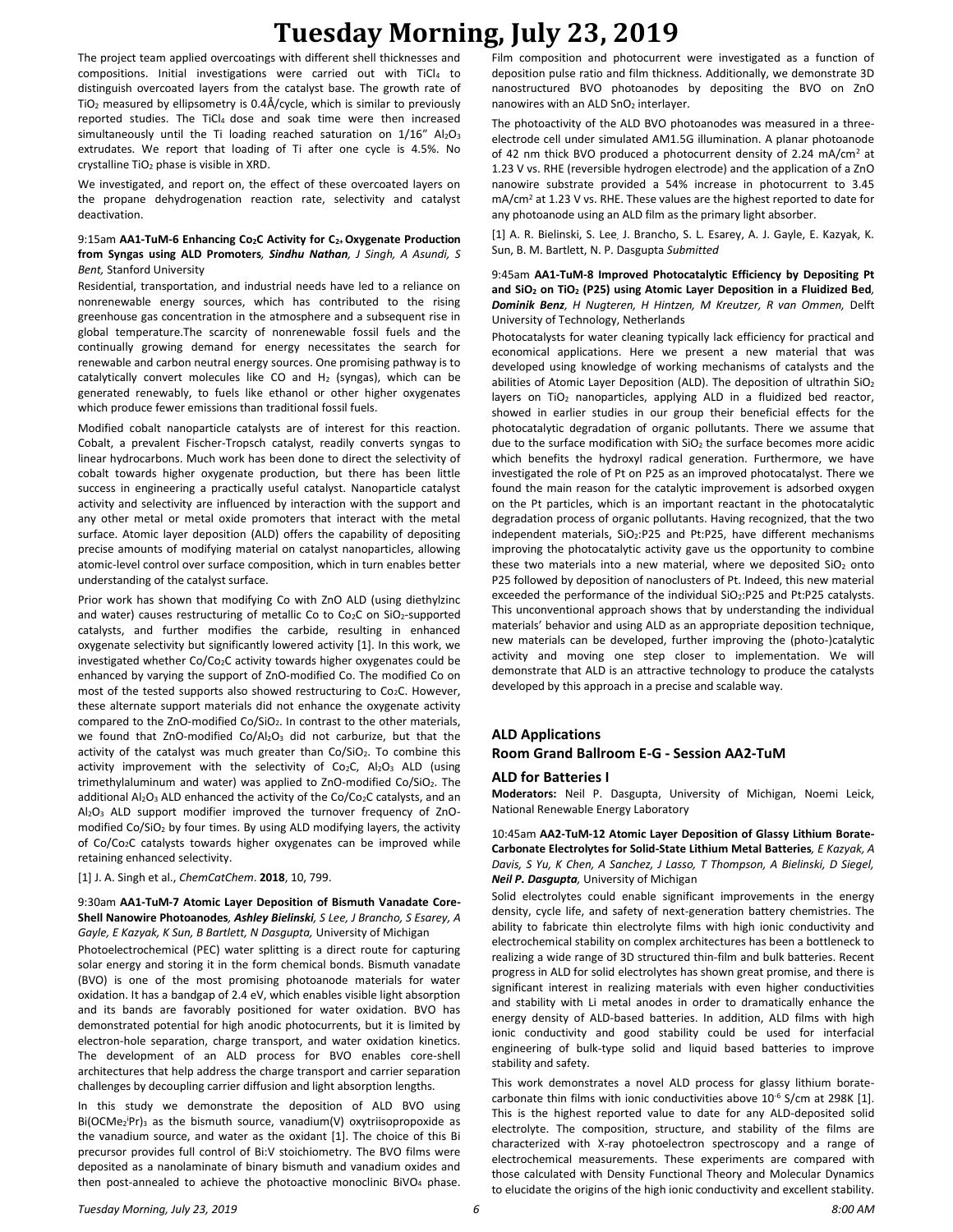The film properties are studied as a function of ALD deposition temperature, showing tradeoffs between process conditions and performance, and demonstrating the precise control afforded by the ALD process. The optimized film remains an ionic conductor when in contact with metallic Li, with no measurable changes after several weeks, and displays stable cycling when paired with a thin-film cathode and Li metal anode. This new ALD material and process represents a pathway towards interfacial engineering of both thin-film and bulk solid-state batteries, enabling stable cycling against Li metal anodes.

1) Kazyak, E.; Chen, K. H.; Davis, A. L.; Yu, S.; Sanchez, A. J.; Lasso, J.; Bielinski, A. R.; Thompson, T.; Sakamoto, J.; Siegel, D. J.; Dasgupta, N. P. *J. Mater. Chem. A* **2018**, *6*, 19425–19437.

11:00am **AA2-TuM-13 ALD Interlayers for Stabilization of Li10GeP2S<sup>12</sup> Solid Electrolytes Against Li Metal Anodes***, Andrew Davis,* University of Michigan*; K Wood,* National Renewable Energy Laboratory*; R Garcia-Mendez, E Kazyak, K Chen, J Sakamoto,* University of Michigan*; G Teeter,*  National Renewable Energy Laboratory*; N Dasgupta,* University of Michigan Solid-state batteries based on high-ionic-conductivity solid electrolytes are a promising technology to increase battery lifetime and capacity, and reduce safety concerns associated with flammability. In recent years, sulfide solid electrolytes such as  $Li_{10}GeP_2S_{12}$  (LGPS) have achieved ionic conductivities comparable to or higher than that of traditional liquid electrolytes. Despite these promising breakthroughs, realization of sulfide solid-state batteries with high capacities and energy densities has proved elusive. This can be attributed to the narrow electrochemical stability window of sulfide electrolytes, which leads to undesirable reactions at the electrode/electrolyte interface against both high voltage cathode materials and Li metal anodes. This forms an unstable solid electrolyte interphase (SEI), which dramatically degrades battery performance. Artificial SEIs made of ALD interlayers have recently been explored as a method of increasing stability of the Li metal/solid electrolyte interface. ALD allows for conformal, pinhole free coating of the LGPS which protects the surface from direct contact with lithium metal while facilitating Li-ion transport across the interface.

In this study, we explore the impact of ALD interlayers at the LGPS-Li metal interface, in order to gain a deeper fundamental understanding of the dynamic evolution of the SEI. A multi-modal characterization approach was performed that combined electrochemical measurements*, operando* X-ray photoelectron spectroscopy (XPS), *in-situ* auger spectroscopy, scanning electron microscopy (SEM), and optical microscopy. This allowed for quantitative evaluation of the time-dependent degradation of the interface, which occurs due to the evolution of a variety of decomposition by-products. ALD coated samples exhibited significantly less decomposition of the LGPS interface. *Operando* XPS was used to correlate the distinct decomposition products that correspond to increases in overpotential [1]. Auger, SEM and optical mapping of the surface shows spatial inhomogeneities that lead to preferential Li plating and corresponding Li<sub>10</sub>GeP<sub>2</sub>S<sub>12</sub> breakdown. These observations were rationalized in the context of bulk solid-state batteries employing Li metal anodes, demonstrating the advantages and challenges associated with ALD modification of solid-state battery interfaces.

K. N. Wood, K. X. Steirer, S. E. Hafner, C. Ban, S. Santhanagopalan, S.-H. Lee, G. Teeter, *Nature Communications* **9**, 2490 (2018).

11:15am **AA2-TuM-14 ALD and MLD on Lithium Metal – A Practical Approach Toward Enabling Safe, Long Lasting, High Energy Density Batteries***, Andrew Lushington,* Arradiance*; Y Zhao, L Goncharova, Q Sun, R Li, X Sun,* University of Western Ontario, Canada

Global warming and rising levels of atmospheric  $CO<sub>2</sub>$  have resulted in a rapid search for alternative energy sources. Among the possible portable energy storage systems available, lithium-based batteries have the highest theoretical energy density. Unfortunately, current battery technology is approaching its limits and research toward alternative battery chemistries with higher energy density, such as Li-S, Li-O<sub>2</sub> and all solid-state batteries, is required to meet future energy storage demands. However, these nextgeneration batteries require the use of a pure Li-metal anode .<sup>1</sup> Li-metal has a high specific capacity of 3860 mAh  $g<sup>-1</sup>$ , a value 10x greater than the standard graphite anode (370 mAh g<sup>-1</sup>) used today. Unfortunately, Li-metal is highly reactive and forms a high surface area mossy-like reaction product with the electrolyte, known as the solid electrolyte interface (SEI). The uncontrolled growth of this SEI rapidly consumes liquid electrolyte, drying up the battery and causing it to quickly fail. This problem is further exacerbated by dendrite growth which can short circuit the battery, posing a significant safety threat.<sup>2</sup> One effective strategy for mitigating these problems is to use Atomic layer deposition (ALD) and molecular layer deposition (MLD) to coat the surface of electrodes. This strategy has been shown to help form a stable SEI layer and improve battery longevity.<sup>3</sup>

Herein we compare the stripping and plating behavior of Li-metal coated using 3 different ALD and MLD films. Galvanostatic cycling revealed that MLD coated electrodes vastly outperform ALD coated ones. We use Gravimetric Intermission Titration Technique (GITT) to carefully analyze the voltage behavior of coated electrodes and disseminate the key MLD film properties that enable the formation of a stable SEI layer. Additionally, electrode morphology was examined using scanning electron microscopy along with Rutherford backscattering spectroscopy to reveal the composition of the SEI. To further demonstrate the practicality of MLD coated Li-metal, full cell batteries using lithium iron phosphate and carbonsulfur as a cathode was performed. This presentation provides the necessary fundamental understanding of the hurdles that face the commercialization of lithium metal anodes and how ALD/MLD can be used to address these challenges.

1. Lin, D., Liu, Y. & Cui, Y. Reviving the lithium metal anode for high-energy batteries. *Nat. Nanotech.* **12**, 194–206 (2017).

2. Palacín, M. R. & De Guibert, A. Batteries: Why do batteries fail? *Science.***351**, (2016).

3. Zhao, Y. et al. Robust Metallic Lithium Anode Protection by the MLD Technique. *Small Methods.***2(5)**, 1700417 (2018).

#### 11:30am **AA2-TuM-15 Synergistic Effect of 3D Current Collectors and ALD Surface Modification for High Coulombic Efficiency Lithium Metal Anodes***, Kuan-Hung Chen, A Sanchez, E Kazyak, A Davis, N Dasgupta,* University of Michigan

Improving the performance of Li metal anodes is a critical bottleneck to enable next-generation battery systems beyond Li-ion. However, stability issues originating from undesirable electrode/electrolyte interactions and Li dendrite formation have impaired long-term cycling of Li metal anodes. In this work, we demonstrate a bottom-up fabrication process using templated electrodeposition of vertically aligned Cu pillars, which are subsequently coated by an ultrathin layer of ZnO by atomic layer deposition (ALD) to form a to form core-shell geometry with precise thickness control [1]. Transmission electron microscopy (TEM) analysis was performed to show the uniform thickness and core-shell geometry on the pillar surface. We demonstrate the application of these core-shell 3-D architectures as an efficient current collector for Li metal electrodeposition and dissolution. By rationally tuning geometric parameters of the 3D current collector architecture, including pillar diameter, spacing, length, and ALD shell thickness, the morphology of Li plating/stripping upon cycling can be controlled.

We further demonstrate the mechanistic role of the ZnO shell on current collector surface, which facilitates the initial Li nucleation, and influences the morphology and reversibility of subsequent cycling. The improved nucleation is correlated with increased wettability of molten Li metal, which is quantitively evaluated using a sessile drop test inside of an argon glovebox. The resulting core-shell pillar architecture allows for the geometry and surface chemistry to be decoupled and individually controlled to optimize the electrode performance. Leveraging the synergistic effects of the optimized 3D geometry and ALD surface modification, we have demonstrated cycling of Li metal anodes with Coulombic efficiency of 99.5%, which is among the highest reported values to date for any Li metal anode. The results from this work thus provide a pathway toward high-efficiency and long-cycle life Li metal batteries with reduced excess Li loading.

[1] K.-H. Chen, A. J. Sanchez, E. Kazyak, A. L. Davis, N. P. Dasgupta, *Adv. Energy Mater*. **9**, 1802534 (2019).

#### 11:45am **AA2-TuM-16 Atomic Layer Deposition FeS@CNT from Elemental Sulfur as an Electrode for Lithium-Ion batteries***, Hongzheng Zhu, J Liu,*  University of British Columbia, Canada

Iron sulfide (FeS) is regarded as an attractive anode material for highperformance LIBs because of its high lithium storage capability, natural abundance, and ecofriendly. However, FeS suffer from low reversible capacity and large volume change (200%) during charging and discharging process, resulting in mechanical degradation of cracking and loss of electrical connection with current collectors and then rapid capacity loss [1]. In order to overcome these problems, we choose ALD (Atomic Layer Deposition) method to deposit a controllable thin layer on CNT to building 3D nanostructured electrode for Li-ion batteries [2-3]. In this work, ALD method are chosen to realize thickness and size control of FeS, and CNTs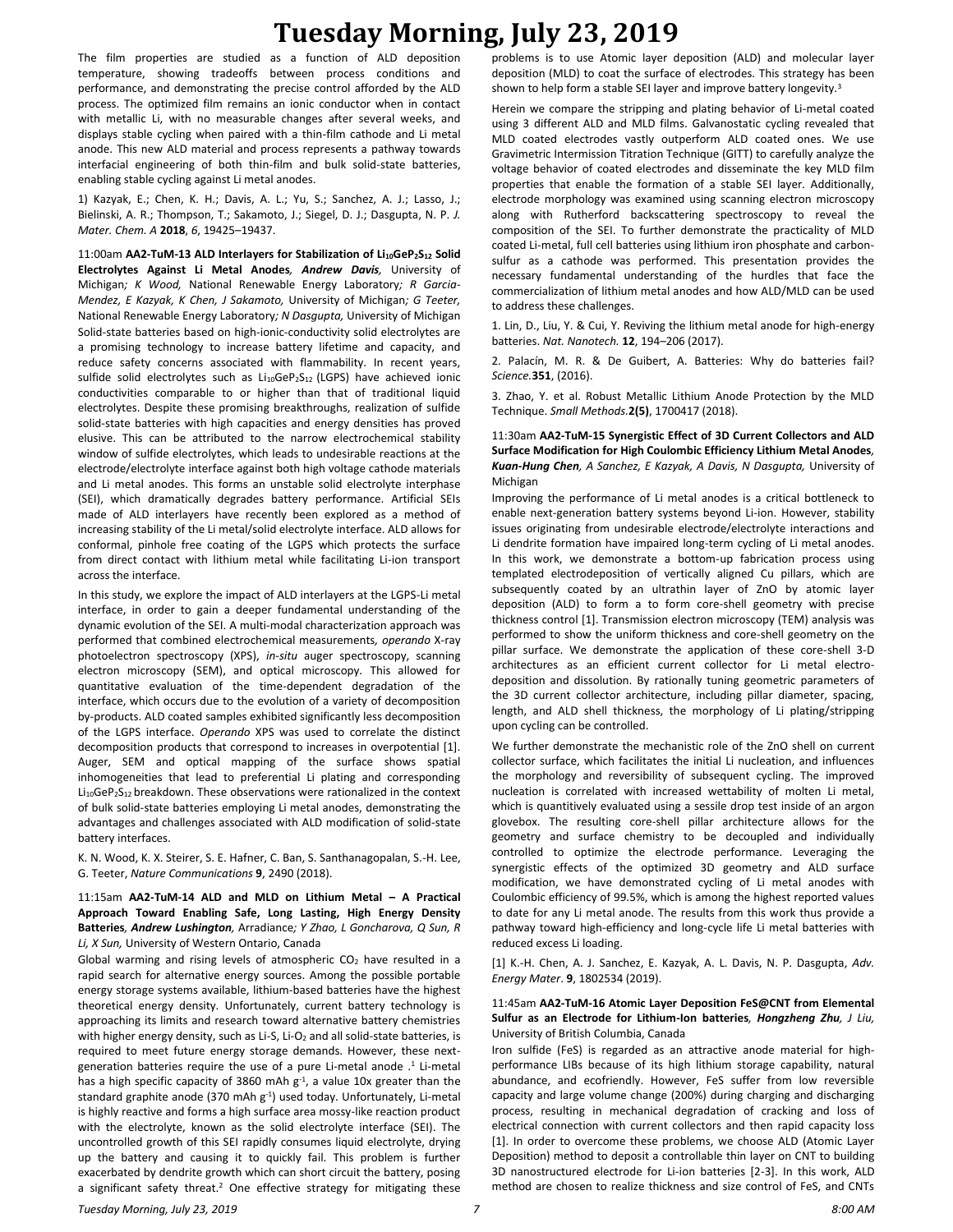are applied for replacing traditional carbon black to further improve the electrical conductivity and excellent physical support for the electrodes. In most of the metal sulfide ALD processes, film was deposited by using H2S as the source of sulfur. However, H2S is a flammable, corrosive, and highly toxic gas, and its incorporation in the ALD technology presents several serious technical challenges. Therefore, the aspiration for a new route of FeS by ALD process seems particularly strong. It is known that sulfur-based ALD processes have been reported for copper sulfide thin films recently [4]. But there is no report on FeS sulfur-based ALD process.

Here, we present a simple ALD process for the deposition of FeS thin films by using elemental sulfur as sulfur source, and test its performance in Li-ion batteries, as a highly viable solution to the challenges discussed above. The XPS spectra of the Fe 2p and S 2p regions are shown in figure a and b for FeS thin film with ALD deposited temperature at 180 °C. The Fe 2p3/2 peaks located at 710.6 and 713.0 eV belong to Fe<sup>2+</sup> of FeS, which is a solid evidence for the existence of FeS. However, the FeS might partially be oxidized to FeSO4. From the S 2p region in figure b, S 2p3/2 at binding energies 169.1 and 170.2 eV are belonging to  $SO_4^2$ , which is the proof of FeS oxidation. Figure c shows the growth rate of FeS is ≈5.2 Å per cycle. The cyclic voltammograms (CVs) of the FeS electrode are shown in Figure d. The strong peak at 0.7 V is attributed to the decomposition of the electrolyte and formation of a solid electrolyte interlayer (SEI) in the first cathodic scan. The peak at 1.7 V in the second cathodic scan is related to the reversible interaction of Li<sup>+</sup> with FeS:  $2FeS + 2Li + 2e^- = Li_2FeS_2 + Fe$ . In the anodic sweep, the oxidation peak appear obviously at 2.5 V is attributed to the oxidation of Fe and the delithiation process of Li<sub>2</sub>FeS<sub>2</sub> to form Li<sub>2-x</sub>FeS<sub>2</sub>.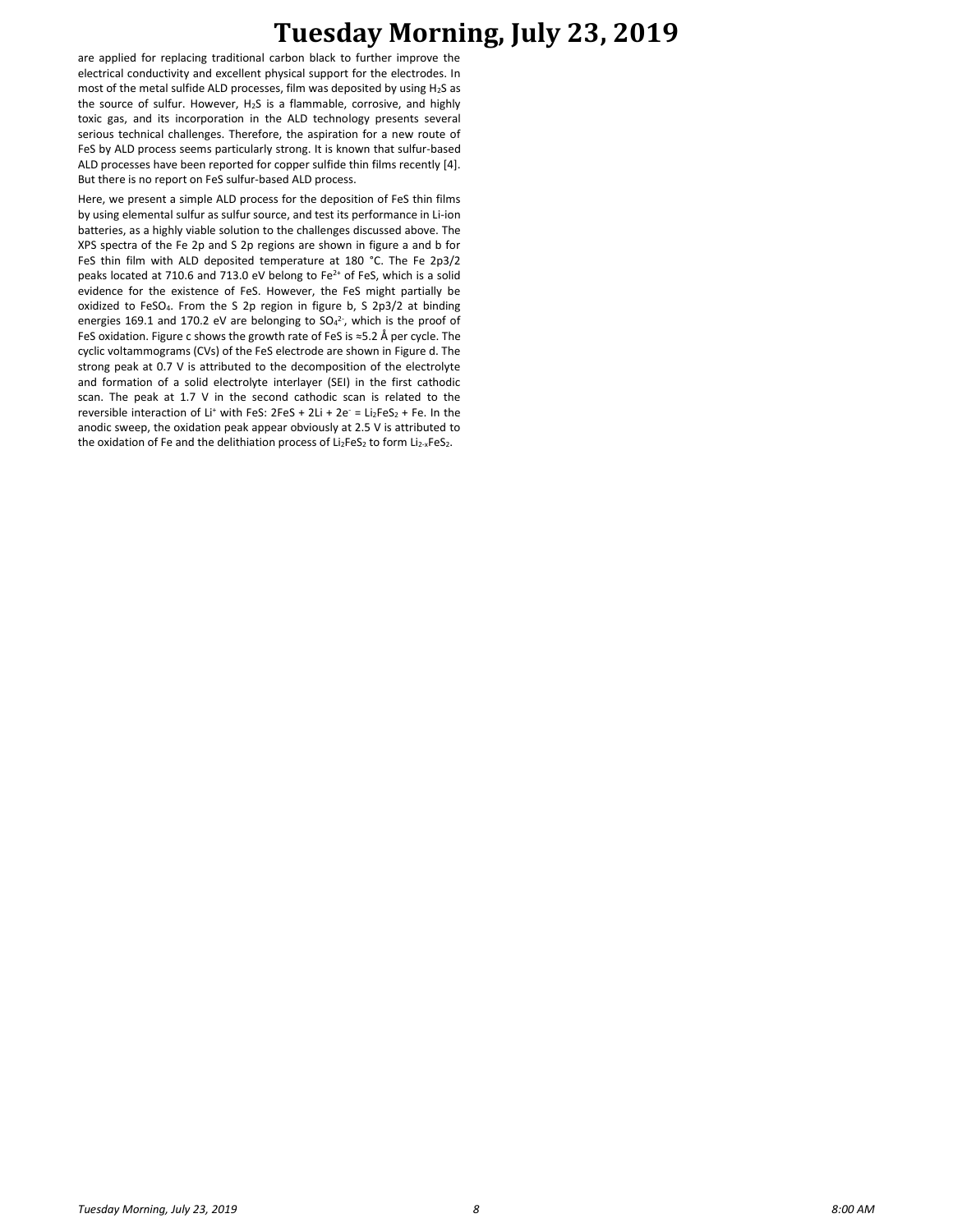## **ALD Applications**

### **Room Grand Ballroom E-G - Session AA1-TuA**

### **Emerging Applications I**

**Moderators:** Anjana Devi, Ruhr University Bochum, Han-Bo-Ram Lee, Incheon National University

1:30pm **AA1-TuA-1 Atomic Layer Deposition of Indium Gallium Zinc Oxide (IGZO) Semiconductor Thin Films: From Precursor to Thin Film Transistor Application***, Jin-Seong Park,* Hanyang University, Republic of Korea**INVITED** Oxide semiconductor thin film transistors (TFTs) have been extensively researched as a switching device in display industry. Also, the amorphous indium gallium zinc oxide (a-IGZO) have been already adopted for the mass-production of OLED TVs because it showed remarkable performances such as high mobility (>10cm<sup>2</sup>/V. sec), low process temperature (<350°C), optical transparency (>3eV) and low-cost fabrication process. Recently, there are a few efforts to fabricate atomic layer deposited (ALD) IGZO thin films and demonstrating their device properties. However, ALD IGZO systems are quite difficult to understand their electrical and chemical properties because each precursor is affected to growth mechanism, crystallinity, and electrical performance.

In this talk, I will show key properties (growth behavior, electrical/chemical properties, and device performances) of indium gallium oxide (IGO) and indium gallium zinc oxide (IGZO) thin films depending on a few In and Ga precursor species. There films are deposited using the concept of "supercycle" – IGO (n cycle  $InO_x - m$  cycle GaO<sub>x</sub>) and IGZO (n cycle of  $InO_x - m$ cycle of GaO<sub>x</sub> – k cycle of ZnO). Then, the bottom gate-top contact (inverted staggered structure) thin film transistors were fabricated by ALD processes. The devices with IGO and IGZO active layers are named Device A (IGO TFT using Indium A precursor), Device B (IGZO TFT using indium B precursor), Device C (IGZO TFT using Indium B precursor), Device D (IGZO TFT using indium B' precursor).

The representative transfer curves and performance parameters are shown in Figure 1 and Table 1. The IGZO device D exhibited boost mobility of 74.4 cm<sup>2</sup>/V.sec. but the IGZO device B and C with different Indium precursors showed different mobilities of devices. It may result from a different growth rate and film composition. Thus, it is believed that ALD IGZO TFT will be very promising for the next generation switching transistor beyond the low-temperature poly-silicon (LTPS) thin film.

2:00pm **AA1-TuA-3 ALD Growth of Ultra-thin Co Layers on the Topological Insulator Sb2Te3***, Emanuele Longo, R Mantovan, R Cecchini,* CNR-IMM Unit of Agrate Brianza, Italy*; M Overbeek,* Wayne State University*; M Longo,*  CNR-IMM Unit of Agrate Brianza, Italy*; L Lazzarini,* CNR-IMEM, Italy*; M Fanciulli,* Università degli Studi di Milano-Bicocca, Italy*; C Winter,* Wayne State University*; C Wiemer,* CNR-IMM Unit of Agrate Brianza, Italy

The coupling between ferromagnetic thin films (FMs) and topological insulators (Tis) is nowadays one of the hottest topics in the context of spintronics. The presence of Dirac-like dispersed surface states in the TI, jointly with the presence of a large spin-orbit coupling, is expected to favor a super-efficient (i.e. low-power) FM's magnetization manipulation through a large *spin orbit torque* (SOT). The role of the interface between Co and TI is fundamental in driving SOT functionalities, making the choice of the deposition technique crucial and itself often responsible of low-quality interfaces formation. The high conformality, excellent low thickness control and its low energetic character make atomic layer deposition (ALD) an appealing technique for spintronic applications. We present here a pure ALD process to grow few nm-thick Co metal films in direct contact with a granular-TI  $Sb_2Te_3$  thin film grown by Metal Organic Chemical Vapor Deposition (MOCVD). The ALD of Co metal films was performed by alternating a saturative pulsing sequence of bis(1,4-di-tert-butyl-1,3 diazadienyl)cobalt (Co(<sup>tBu2</sup>DAD)<sub>2</sub>) (4 s), N<sub>2</sub> purge (10 s), *tert*- butylamine (tBuNH<sub>2</sub>) (0.1 s) and N<sub>2</sub> purge (10 s) at 180°C. In order to compare the Co growth on the Sb2Te3 substrate, we performed simultaneous Co depositions on sputtered Pt substrates (conventionally used as a SOT material), maintaining the same number of cycles. We conducted a thorough chemical-structural characterization of the Co/Sb2Te3 and Co/Pt heterostructures by employing X-Ray Diffraction (XRD), X-Ray Reflectivity, Scanning Electron Microscopy (SEM) and Transmission Electron Microscopy (TEM). The results demonstrated the possibility to synthesize Co thin films from several tens, down to 4 nm, forming uniform and high-quality Co thin films characterized by a stable and sharp interface with the  $Sb_2Te_3$ substrate. Indeed, XRR showed that the thinner Co films replicate the surface roughness of the Sb<sub>2</sub>Te<sub>3</sub> buried layer, proving their conformal growth. The growth rate was found to be higher on Sb2Te3 than on Pt. XRD evidenced the substrate selectivity of this growth process, showing the structural continuity of the grown Co layer on the underlying substrate. On Pt, the Co grains were found to adapt to the [111] textured substrate by developing a strained cubic structure. On  $Sb<sub>2</sub>Te<sub>3</sub>$ , Co was shown to grow with hexagonal structure, with out-of-plane grains oriented along the [00l] direction, as the rhombohedric  $Sb_2Te_3$  layer. The distinct magnetic ordering of cubic and hexagonal Co polymorphs, with the possibility to selectively grow Co with different magnetic properties, pave the way towards novel applications in spintronics.

#### 2:15pm **AA1-TuA-4 Modifying Interfacial Chemistry of Cellulose-Reinforced Epoxy Resin Composites using Atomic Layer Deposition (ALD)***, Jamie Wooding, Y Li, K Kalaitzidou, M Losego,* Georgia Institute of Technology

Automotive and aerospace industries require new lightweight materials that enhance payload and improve efficiency via vehicle weight reduction. Employing composites, such as fiber-reinforced polymer resins, is a common approach to light-weighting these vehicles. In this talk, we will examine the use of ALD to modify the surface chemistry of cellulosic reinforcements to improve the interfacial adhesion in polymer resin composites. Cellulosic reinforcements offer advantages in sustainable materials sourcing, lower density, and lower cost. However, raw cellulosics are hydrophilic and are immiscible with most non-polar thermosetting polymer resins. In this study, a variety of ALD-derived surface modification schemes are discussed as a means to improve resin permeation within the fibrous structure and to establish better adhesion at the cellulose – polymer matrix interface. Specifically, we consider surface modification with the ALD-precursors trimethylaluminum (TMA) and titanium tetrachloride (TiCl4), as well as with vapor-delivered carboxylic acids and silanes. Surface modification is confirmed with XPS studies and contact angle measurements. All are found to make the cellulose prepreg more hydrophobic, but the TiCl<sub>4</sub> – H<sub>2</sub>O treatment demonstrates the best permeability for the polymer resin. Composites treated with low cycles of TiCl<sub>4</sub> – H<sub>2</sub>O are found to have a 30% improvement in the modulus of elasticity and a 38% increase in the tensile strength compared to untreated cellulose – resin composites. Furthermore, the TiCl<sub>4</sub> – H<sub>2</sub>O surface treatment results in a composite tensile strength equal to that of a 3 aminopropyltriethoxysilane, a widely-used surface modifying agent, treatment while avoiding the disadvantages of using wet chemistry. The structural enhancements in the cellulose – resin composite, as demonstrated via wicking studies and scanning electron microscopy (SEM), inform these improvements in mechanical properties.

2:30pm **AA1-TuA-5 Atomic Layer Deposition of Au Nanoparticles on Titania***, Fatemeh S.M. Hashemi,* Delft University of Technology, Netherlands*; F Grillo,* ETH Zurich, Switzerland*; V Ravikumar, D Benz, A Shekhar,* Delft University of Technology, Netherlands*; M Griffiths, S Barry,*  Carleton University, Canada*; J van Ommen,* Delft University of Technology, Netherlands

Nanoparticles of Au supported on TiO<sub>2</sub> have various applications in photocatalysis, plasmonics and photovoltaics. These supported materials are commonly synthesized using liquid-based techniques such as sol-gel and deposition-precipitation. These methods, while being low-cost, result in high level of impurities and formation of Au particles with inhomogeneous size and composition. Here we present a vapor-based approach via atomic layer deposition (ALD) for controlled deposition of Au nanoparticles on TiO2. We also use the designed structures for photocatalytic degradation of pollutants.

We perform a low temperature (105 °C) thermal ALD process using Trimethylphosphino-trimethylgold (III) and two oxidizers (ozone and water) in a fluidized bed reactor under atmospheric pressure condition. While plasma-assisted ALD of Au using Trimethylphosphino-trimethylgold (III) has been previously reported (Griffiths et al., Chemistry of Materials 2016), no studies have looked into the thermal deposition process for this precursor. We investigate the effects of Au precursor saturation and oxidizing reactants on controlling the nucleation, particle size distribution and composition of the Au nanoparticles.

Our studies suggest that ozone and water have an opposite effect on Au particle size distribution. While longer ozone pulse time results in the deposition of smaller Au particles, larger particles are formed when water pulse time is increased. TiO<sub>2</sub> nanoparticles have a high surface area of about 50 m<sup>2</sup>/g, thus achieving precursor saturation on them requires long precursor dosage times. However, we show that the growth properties can also be controlled in the under-saturation regime. We also investigated the effects of Au loading and particle size on the photocatalytic activity of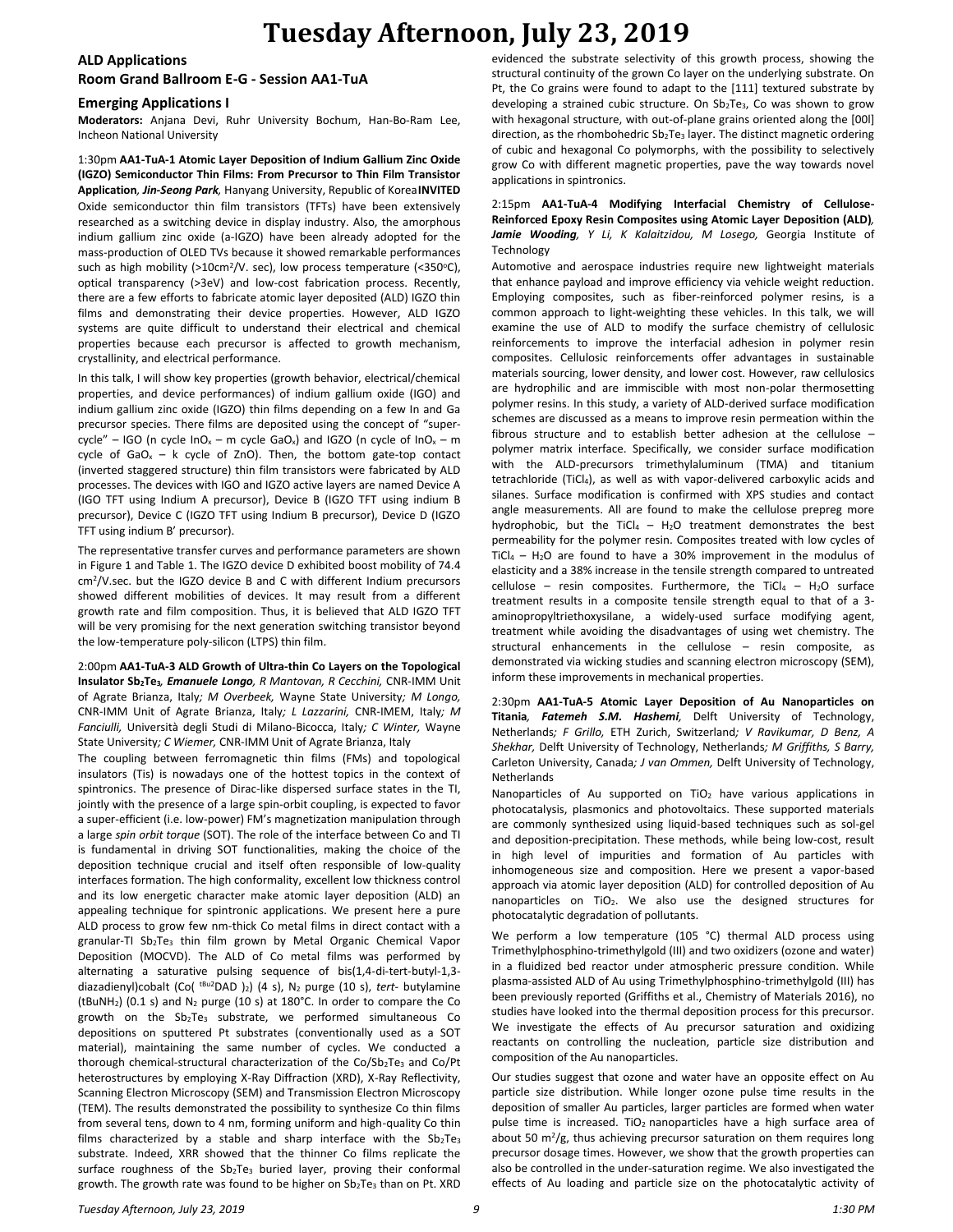Au/TiO<sup>2</sup> nanoparticles. A 3 fold enhancement in the photocatalytic activity of TiO<sub>2</sub> is achieved when Au/TiO<sub>2</sub> nanoparticles are used for degradation of the model pollutants (Acid Blue 9 and Rhodamine B). This all vapor process provides a highly controlled and efficient method for producing Au/TiO<sup>2</sup> particulates that meet the criteria for various applications.

#### 2:45pm **AA1-TuA-6 Multi-layer Protective Coatings on Silver for Protection of Historic Silver Artifacts***, E Breitung,* Metropolitan Museum of Art*; S Creange,* Rijks Museum, Netherlands*; G Pribil,* J.A. Woollam*; A Bertuch, Ritwik Bhatia,* Veeco-CNT

Historic silver artifacts are usually protected from tarnish by polymer-based coatings such as nitro-cellulose lacquer [1]. These coatings can be problematic because of uneven application, incomplete coverage and yellowing due to age. This has led to investigation of atomic later deposition of oxide layers as a possible alternative to lacquer based protective coating. It is important that the ALD coatings do not change the appearance (color, luminance) of the artifact. This is particularly challenging since historic silver can have bulk compositional variability as well as differences in surface composition [2].

In this work we start with substrates of silver content between 75% - 99.9% with copper as the major impurity. These substrates are characterized by variable angle spectroscopic ellipsometry to obtain their optical properties across the visible spectrum. It is found that (a) optical properties of the silver substrates depend significantly on composition and surface finish, and (b) a thin (2-11nm) interface layer is required to adequately model the ellipsometric data.

The optical model of the substrates obtained by ellipsometry is used to obtain the reflection spectrum and color of the substrates when coated with various ALD films such as SiO2, Al2O3 and TiO2. The modeled color of the coated substrate is compared to an uncoated substrate using the color difference metric (ΔE<sub>00</sub>)<sup>[3]</sup>. Consistent with previous findings<sup>[4]</sup>, we show that pure silver (99.99%) can be coated with SiO2 and Al2O3 without a perceptible color difference ( $\Delta$  E<sub>00</sub> < 1) for a wide angle of incidence range (AOI = 0-75°). However, for silver alloys (80-95% silver) there is no coating thicker than 10nm that results in  $\Delta E_{00}$  < 1. [Figure-1]

The need to find a film stack that worked not just for pure silver but for silver alloys led to a multi-objective optimization problem – minimizing ΔΕ<sub>00</sub> for silver substrates of different composition and AOI in 0-60°. A multi-layer film stack was found that showed  $\Delta E_{00}$  < 1.25 for all substrates for AOI=0-70°.

In addition to the optical characterization, modelling and optimization work mentioned above, we will report on the deposition and color measurement of the ALD films stacks on the silver substrates.

References:

[1] Grabow, Nicole et al. Metal 07: Interim meeting of the ICOM-CC Metal WG, Amsterdam, 17-21 September 2007, Amsterdam: Rijksmuseum, 2007, pp. 44-50.

[2] Mass, Jennifer and Matsen, Catherine. Handheld XRF for art and archaeology, Leuven: Leuven University Press, 2012, pp. 215-248.

[3] CIE Improvement to industrial color-difference evaluation. CIE 142-2001 ISBN: 978 3 901906 08 4

| [4] | Makela | M |  | et al. USPTO: | 20090004386A1 |
|-----|--------|---|--|---------------|---------------|
|     |        |   |  |               |               |

3:00pm **AA1-TuA-7 Nonlinear Optical Properties of TiO2-Based ALD Thin Films***, Theodosia Gougousi, R Kuis, I Basaldua, P Burkins, J Kropp, A Johnson,* University of Maryland, Baltimore County

Nonlinear materials in thin film form are highly desirable for the development of ultrafast all-optical system on-a-chip platforms, optical frequency converters and optical limiting applications. Conventional nonlinear optical (NLO) materials are usually cut from bulk crystals or are liquids that are not suitable for integration with the contemporary semiconductor industry process flow. The third order nonlinear response of ALD TiO<sub>2</sub>-based films is investigated using thermally managed Z-scan technique. Some of the as-deposited films exhibit very high nonlinear response which is orders of magnitude higher than conventional nonlinear optical materials such as silica fibers and CS<sub>2</sub>. Thermal treatment of the films at 450°C for 3 hours in an oxygen rich atmosphere affects the films' optical properties and results in the loss of the high nonlinear optical response. TiO<sub>2</sub> films deposited by Physical Vapor Deposition (PVD) from a 99.9% TiO<sup>2</sup> target at room temperature are used as control samples and

their nonlinear optical response is found below the detection limit of the Zscan setup. This extraordinary nonlinear optical behavior of the  $TiO<sub>2</sub>ALD$ films is linked to the presence of a very small at. % of TiN bonding in the film. We will present detailed characterization of these films by x-ray photoelectron spectroscopy, x-ray diffraction and UV-Vis absorption. The high level of control of the nonlinear index of refraction,  $n_2$ , using the deposition process coupled with the ability of ALD to coat non-planar geometries with atomic level precision and the fact that these processes are CMOS compatible have the potential to provide a breakthrough in optical device design and applications.

3:15pm **AA1-TuA-8 Atomic Layer Deposition to Alter the Wetting and Thermal Properties of Lumber***, Shawn Gregory, C McGettigan, E McGuinness, D Rodin, S Yee, M Losego,* Georgia Institute of Technology This talk will discuss the use of atomic layer deposition (ALD) to modify the surface chemistry of bulk wood to alter its wettability and thermal conductivity. Wood blocks were ALD treated with three different metal oxide chemistries: TiCl<sub>4</sub>-H<sub>2</sub>O, Al(CH<sub>3</sub>)<sub>3</sub>-H<sub>2</sub>O, and Zn(C<sub>2</sub>H<sub>5</sub>)<sub>2</sub>-H<sub>2</sub>O. All treatments consisted of only 1 ALD cycle. The resulting chemical modification of the wood with TiO<sub>2</sub>, Al<sub>2</sub>O<sub>3</sub>, and ZnO was confirmed with energy dispersive X-ray (EDX) spectroscopy. All ALD chemistries made the wood hydrophobic with contact angles ranging from 90° to 130°. However, upon water submersion, it was found that  $TiO<sub>2</sub>$  coated wood had the least water uptake. While untreated wood absorbed up to 70 wt% water, the optimized TiO<sub>2</sub> treatment exhibited only a 10 wt% water uptake after 60 minutes. To understand these differences, we have considered the effective Fickian diffusion kinetics in the high-aspect ratio porosity of the wood structure. Measured pressure changes fit to Fickian diffusion models suggest that  $AI(CH_3)_3$ , and  $Zn(C_2H_5)_2$  follow diffusion limited kinetics while TiCl<sup>4</sup> follows reaction limited kinetics. The apparent faster gas diffusion of TiCl<sup>4</sup> presumably results in more conformal coverage of the wood's structure. These models also suggest that TiCl4 reacts to a greater extent than either Al or Zn precursor in this study. Because water content contributes significantly to the thermal transport of wood, we also measured thermal conductivity using the hot disc technique. Under dry conditions, untreated and  $TiO<sub>2</sub>$  coated wood have approximately the same thermal conductivity ( $\degree$ 0.2 W·m<sup>-1</sup>K<sup>-1</sup>). However, whereas the thermal conductivity of untreated wood increases by 50% in our tested wet environments, the thermal conductivity of TiCl4 treated lumber remains nearly constant.

## **ALD Applications Room Grand Ballroom E-G - Session AA2-TuA**

#### **ALD for Batteries II**

**Moderator:** Yong Qin, Institute of Coal Chemistry, Chinese Academy of Sciences

#### 4:00pm **AA2-TuA-11 Tunable Electrical Properties of Lithium Fluoride Thin Films using Different Fluorine Sources***, Devika Choudhury, A Mane, J Elam,*  Argonne National Laboratory

Considering that it has one of the largest optical bandgaps, lithium fluoride is probably the most popular material of choice for ultraviolet coatings today, as compared to other metal fluorides like  $MgF_2$  and AlF<sub>3</sub>. The low refractive index of 1.39 (at 580nm) also makes it useful as a window material in the UV-region of electromagnetic radiation.<sup>1</sup> Other utilities of LiF include thermoluminescent detector layers for X-rays and extreme UV sensor applications, electron injection layers in LED or photovoltaics etc.<sup>2</sup> Apart from optical applications, LiF may be useful as a protective coating on the cathodes of Li-ion batteries due to its chemical stability and wide electrochemical window. In this regard, LiF can be mixed with other metal fluorides to improve the lithium-ion conductivity while maintaining the chemical stability. Lithium ion conductivities of order 10<sup>-6</sup> S/cm at room temperature have been reported for Li<sub>3</sub>AlF<sub>6</sub> and Li<sub>2</sub>NiF<sub>4</sub>.<sup>3</sup>

LiF thin films grown by atomic layer deposition have been reported earlier using lithium tert-butoxide and HF-pyridine resulting in a room temperature ionic conductivity of 10<sup>-14</sup> S/cm.<sup>4</sup> In this work we explore the possibility of growing LiF films with alternate sources of fluorine, WF<sup>6</sup> and MoF6. *In-situ* quartz crystal microbalance and fourier transform infrared spectroscopy studies are carried out to obtain the growth characteristics of the films. Compositional analysis is obtained from XPS measurements. Impedance spectroscopy measurements are performed to evaluate the effect of LiF concentration in mixed metal fluoride coatings.

References: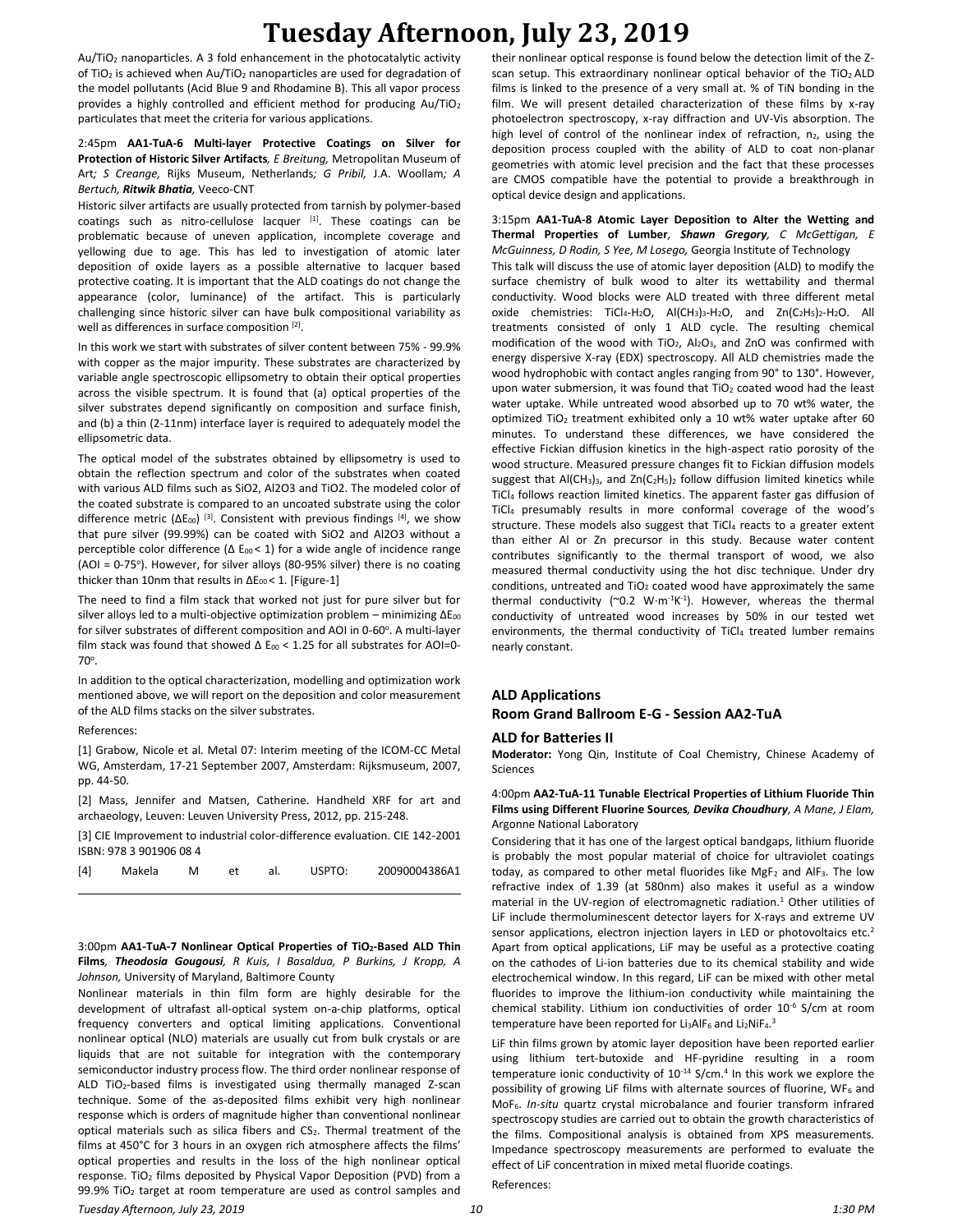1. Miia Matymaki et al., Chem. Mater. 2013, 25, 1656.

2. John Hennessy et al., Inorganics 2018, 6, 46.

3. T. Oi et al., Mater. Res. Bull. 1981, 16, 1281.

4:15pm **AA2-TuA-12 The Role of Al2O<sup>3</sup> ALD Precursor Chemistry on the Electrochemical Performance of Lithium Ion Battery Cathode Mmaterials***, Donghyeon Kang, A Mane, J Elam,* Argonne National Laboratory*; R Warburton, J Greeley,* Purdue University

Al2O<sup>3</sup> coatings prepared by atomic layer deposition (ALD) using trimethyl aluminum (TMA) and H<sub>2</sub>O on lithium metal oxide cathode surfaces have been shown to enhance the performance of lithium ion batteries. However, the effects depend on the choice of cathode material. For example, 1-2 TMA/H2O cycles on lithium cobalt oxide (LCO) dramatically improves cyclability and slightly decreases capacity [1]. In contrast, the same treatment on lithium manganese oxide (LMO) improves capacity but has little effect on cyclability [2]. Furthermore, the TMA surface reactions on LMO are unusual in that they do not involve hydroxyls, ethane is released, and the Mn undergoes redox chemistry. Density functional theory (DFT) calculations reveal that this unique mechanism is driven by the large free energy changes upon methyl loss from TMA [2]. This leads us to speculate that the surface reactions and subsequent electrochemistry might also depend on the choice of Al precursor. To evaluate this hypothesis, we are exploring a range of aluminum precursors including trimethyl aluminum (TMA), tris(dimethylamido) aluminum (Al-TDMA), aluminum trichloride (AlCl3), dimethyl aluminum isopropoxide (DMAI), and aluminum triisopropoxide (ATIP) on a variety of cathode materials such as LCO, LMO, and nickel manganese cobalt (NMC) materials. Our initial results suggest a correlation between cation reduction on the cathode surface and the relative Lewis acidity of the Al precursor ligands. We will elaborate on these findings using results from XPS measurements, DFT calculations, and coin cell cycling studies.

[1] Y. S. Jung et. al., *J. Electrochem. Soc.***157** (1) A75-A81, (2010).

[2] L. Chen et. al., *Chem***4** 2418-2435 (2018).

4:30pm **AA2-TuA-13 Spatial Atomic Layer Deposition of Hybrid Nanolaminates for High Capacity Li-ion Battery Electrodes***, E Balder, L Haverkate, M Tulodziecki, F van den Bruele, S Unnikrishnan, Paul Poodt,*  TNO/Holst Center, Netherlands

Lithium-ion batteries have become the dominant battery technology in many applications. For future applications, there are still several challenges that need further development, including increasing the energy- and power density, reducing charging time, increasing the lifetime and improving the safety of operation. Solutions to these challenges can be found in combinations of new battery architectures, high performance materials and manufacturing methods.

ALD could be one of these new manufacturing methods, because of its unique characteristics in terms of film quality, uniformity and step coverage. For that reason, ALD is being explored for a wide variety of functional layers inside battery devices. One main drawback of ALD is its low deposition rate, limiting throughput and thereby leading to high manufacturing costs. Atmospheric pressure Spatial ALD could be a solution to this challenge, as it combines all the benefits of ALD with high deposition rates and scalability to large areas. Spatial ALD technology has already been developed for high performance applications in e.g. photovoltaics, roll-toroll SALD for barrier foils and large-area SALD for OLED displays. This technology can potentially also be used as future manufacturing method of next generation solid state (3D) lithium ion batteries.

A material that is receiving considerable attention as an electrode for lithium-ion batteries is  $TiO<sub>2</sub>$ , since it offers a potentially cheap, environmentally friendly and stable alternative to the current electrode materials. However, due to its low electronic conductivity and poor Li-ion conductivity it has a poor rate performance. The rate performance of TiO<sup>2</sup> films can be increased by decreasing the thickness, which comes at a cost of capacity. Nanolaminates of TiO<sub>2</sub> films can be used to maximize both the capacity and rate performance, where a stack of a number of thin TiO2 films will have a higher capacity than a monolithic film with the equivalent thickness. We have used Spatial ALD to make a hybrid nanolaminate film composed of thin TiO<sub>2</sub> layers separated by decoupling layers made by Spatial MLD of aminophenol-based titanicones. These decoupling layers have both a sufficient electrical conductivity and ionic conductivity in order for Li ions to penetrate in the underlying  $TiO<sub>2</sub>$  layers. When tested in a coin cell configuration, these nanolaminate electrodes demonstrate a 2-3 higher capacity than the reference, bulk TiO-2 electrodes of the same thickness, a high Coulombic efficiency and a good cycling stability.

These results demonstrate the potential of nano-scale engineered high performance electrodes made by high throughput Spatial ALD.

#### 4:45pm **AA2-TuA-14 Lithium Organic Thin Films for Various Battery Components***, Juho Heiska, M Karppinen,* Aalto University, Finland

The field of energy storage is constantly evolving and facing new challenges. The next-generation batteries should be cheap, constitute of abundant elements only, and show electrochemical performances at least on par with the current state-of-the-art lithium-ion batteries. One of the promising new material families is the organic electrode materials; they are composed of light elements and thus possess high gravimetric capacities. Organic electrode materials do however suffer from low electronic conductivity and solubility issues when applied with a liquid electrolyte. Coating the organic materials with a thin passivation or solid-electrolyte layer is an effective way to suppress the dissolution without dramatically affecting the electrochemical properties. An attractive way to deposit these layers in a controlled manner is the atomic/molecular layer deposition (ALD/MLD) method. When organic electrodes are deposited with ALD/MLD the redox mechanisms are easy to experiment on since the system works as such without any conducting carbon or binder making it a simple model system. The deposition of solid electrolytes or protective coatings is also a highly feasible application for ALD/MLD.

In this research, a new ALD/MLD processes were developed for promising organic electrode materials and novel Li-organic coatings. The experimented molecules are related on the known electrode material lithium terephthalate with additional functional groups which alter the electrochemical properties. Since the bulk electrode composition is not standard in literature the comparison of the materials is difficult and prone to error. When the thin films of lithium-2-aminoterephthalate and lithium-2,5-dihydroxyterephtalate (Li<sub>2</sub>DHTP) are compared with lithium terephthalate (Li2TP) the direct comparison of electrochemical performance is possible. We find that both of the films do decrease the redox voltage as expected but also the flat discharge plateau of Li<sub>2</sub>TP is lost. In addition, the rate capability and the cycling life of the films were negatively affected. We propose that the functional groups that donate electron density to the π-conjugated system are causing  $π$ -π repulsion between adjacent molecules. In addition, it was found hydroxyl groups of Li<sub>2</sub>DHTP are lithiated at low potentials vs. Li<sup>+</sup>/Li. Also, a novel lithium ethylene glycol ALD/MLD process was developed showing promising properties as a coating material for lithium-ion batteries. This and previous studies demonstrates the feasibility of this approach for developing better batteries and battery materials and highlights the potential of ALD/MLD technique for actual battery applications.

5:00pm **AA2-TuA-15 ALD Infiltration of LiCoO2 for High Rate Lithium Ion Batteries***, Ian Povey, M Modreanu, S O'Brien,* Tyndall National Institute, Ireland*; T Teranishi, Y Yoshikawa, M Yoneda, A Kishimoto,* Okayama University, Japan

Atomic layer deposition (ALD) was selected to deposit  $Al_2O_3$  on cathode active material, LiCoO<sub>2</sub>, to create a protective barrier layer [1], supress the high potential phase transition and thus reduce the subsequent Co dissolution [2]. However, surprisingly in this study it was found that it also resulted in the reduction of the charge transfer resistance at the cathodeelectrolyte interface, thus enhancing the performance of the battery and not just its robustness. Energy-dispersive X-ray spectroscopy, in conjunction with transmission electron microscopy, shows that a discrete Al2O<sup>3</sup> shell was not formed under the selected growth conditions and that the Al diffused into the bulk LiCoO<sub>2</sub> [3]. The resulting active oxide material, which was significantly thicker than the nominally  $Al_2O_3$  ALD growth rate would predict, is proposed to be of the form LiCoO<sub>2</sub>: Al with amorphous and crystalline regions depending on the Al content. Cells fabricated from the modified electrodes were found to have good cycling stability and discharge capacities of  $^{\sim}110$  mAhg<sup>-1</sup> and  $^{\sim}35$  mAhg<sup>-1</sup> at 50C and 100C respectively. Here we discuss the reasoning behind these observations and through a series of electrode treatments prior to ALD tune the behaviour.

[1] I.D. Scott, Y.S. Jung, A.S. Cavanagh, Y. Yan, A.C. Dillon, S.M. George, S-H. Lee, Nano Lett. 11 (2011) 414-418

[2] J.H. Woo, J.J. Travis, S.M. George, S-H. Lee, J. Electrochem. Soc. 162 (2014) A344-A349

[3] T. Teranishi, Y. Yoshikawa, M. Yoneda, A. Kishimoto, J. Halpin, S. O'Brien, M. Modreanu, I. M. Povey, ACS Appl. Energy Mater. 1 (2018), 3277-3282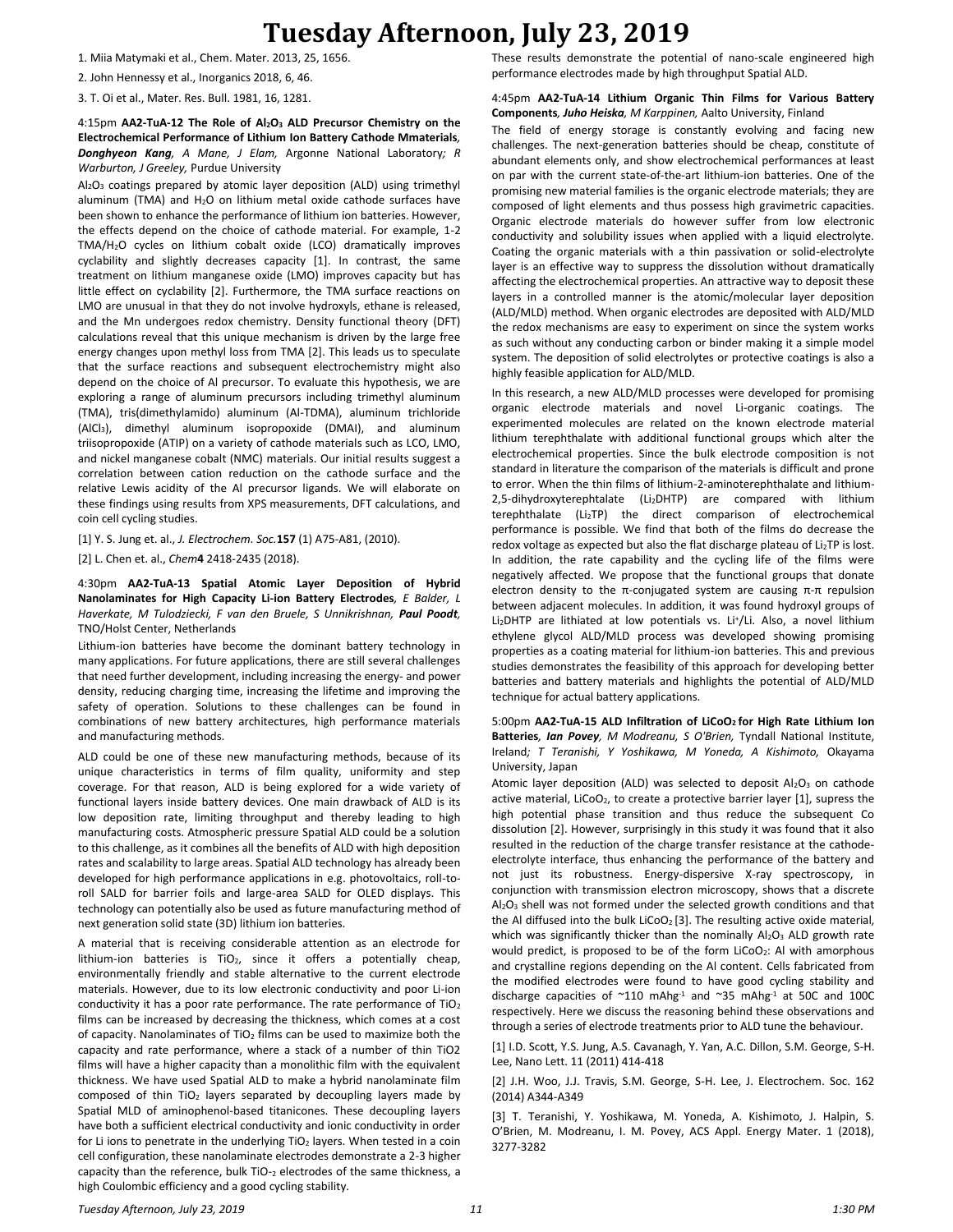5:15pm **AA2-TuA-16 ALD Al2O<sup>3</sup> and MoS<sup>2</sup> Coated TiO<sup>2</sup> Nanotube Layers as Anodes for Lithium Ion Batteries***, H Sopha,* University of Pardubice, Czech Republic*; A Tesfaye,* Ecole Nationale Supérieure des Mines de Saint-Etienne, France*; R Zazpe,* University of Pardubice, Czech Republic*; T Djenizian,* Ecole Nationale Supérieure des Mines de Saint-Etienne, France*; Jan Macak,* University of Pardubice, Czech Republic

The miniaturization of Lithium ion batteries (LIBs) as a power source to drive small devices such as smartcards, medical implants, sensors, radiofrequency identification tags etc. has been continuously developed to meet the market requirements of portable applications.<sup>1</sup> In this direction, 3D microbatteries have been considered to satisfy the requirements of these portable devices. Anodic TiO<sub>2</sub> nanotube layers (TNTs) have been recently explored as anodes for LIBs due to their high surface area, low volume expansion, short diffusion lengths for Li<sup>+</sup> ion transport and good capacity retention even at faster kinetics.<sup>2,3</sup>

Recently, various coatings produced by Atomic Layer Deposition (ALD) on electrode materials have been explored extensively in LIBs. For example,  $Al_2O_3$  and TiO<sub>2</sub> coatings act as a protective layer for the suppression of the solid electrolyte interphase (SEI) in various electrode materials.4,5 But their influence on increasing the electronic conductivity of the electrode material has not been explored in details. In addition, it is also possible to synthesize using ALD the main electrode materials, such as oxides<sup>6</sup> and sulphides.<sup>7</sup> However, high surfacearea and sufficiently conducting support would be beneficial for these ALD derived materials to support an excellent performance of the batteries. The door for various one-dimensional nanomaterials, such as TNTs, is therefore open

In this presentation, we will show ALD synthesis of  $Al_2O_3^8$  and  $MoS_2^9$ coatings on TNTs as new electrode material for lithium-ion batteries. We show an influence of different coating thicknesses on the battery performance, in particular on the charging and discharging capacity.

#### References

1) B.L. Ellis, P. Knauth, T. Djenizian, Adv. Mater. 26 (2014) 3368-3397.

2) G. F. Ortiz et al., Chem. Mater. 21 ( 2009), 63–67.

3) T. Djenizian et al., J. Mater. Chem. 21 (2011) 9925-9937.

4) Y. S. Jung et al., Adv. Mater. 22 (2010) 2172−2176.

5) E. M. Lotfabad et al., Phys.Chem. Chem. Phys., 2013, 15, 13646

6) M. Y. Timmermans et al., J. Electrochem. Soci., 164 (2017) D954-D963.

7) D. K. Nandi et al., Electrochim. Acta 146 ( 2014) 706–713.

8) H. Sopha et al., ACS Omega 2 (2017) 2749-2756.

9) H. Sopha et al., ACS Applied Energy Materials, submitted.

### **ALD Applications**

### **Room Grand Ballroom A-C - Session AA3-TuA**

#### **ALD for Memory Applications I**

**Moderators:** Scott B. Clendenning, Intel Corp., Adrien LaVoie, Lam Research Corp.

4:00pm **AA3-TuA-11 Doped Hi-K ALD Films of HfO<sup>X</sup> and ZrO<sup>X</sup> for Advanced Ferroelectric and Anti-Ferroelectric Memory Device Applications:***, Niloy Mukherjee, J Mack, S Rathi,* Eugenus, Inc.*; Z Wang, A Gaskell, N Tasneem, A Khan,* Georgia Institute of Technology*; M Dopita, D Kriegner,* Charles University **INVITED**

The discovery of ferroelectricity in doped hafnium oxide has generated excitement in the solid-state device community in recent years since hafnium oxide is a relatively simple oxide compared to traditional perovskite-based ferro-/anti-ferroelectric materials, and hafnium oxide is already used widely in the semiconductor industry. The discovery has inspired many researchers to study the system in further detail in the past few years. Recently, this group has discovered the ability to obtain antiferroelectric ZrOx in as-deposited ALD films alone, without the need for capping metallic electrodes or any post-deposition/post-metallization annealing. Tunability of the anti-ferroelectric behavior of ZrOx is also demonstrated using lanthanum doping and is co-related to changes in unit cell tetragonality with lanthanum doping. Process methods, including precursor delivery schemes and ALD deposition schemes, used to deposit doped HfOx and ZrOx-based ferroelectric and anti-ferroelectric films will be described in detail. Structural and electrical properties of such films will be described in detail and co-related.

4:30pm **AA3-TuA-13 ALD of La-Doped HfO<sup>2</sup> Films for Ferroelectric Applications***, Tatiana Ivanova, P Sippola, M Givens,* ASM, Finland*; H Sprey,*  ASM, Belgium*; T Büttner, P Polakowski, K Seidel,* Fraunhofer IPMS-CNT, Germany

Ferroelectric (FE) HfO<sub>2</sub> and its doped compounds [1] have received increasing interest for potential to harness these materials for non-volatile memory applications. ALD HfO2-based ferroelectrics can provide smooth process integration to silicon based semiconductor technology in contrast to e.g., perovskite FE materials. Especially, La-doped HfO<sub>2</sub> films have been shown to exhibit superior ferroelectric responses with the so far highest reported remanent polarization for doped FE-HfO<sub>2</sub> [2]. Nevertheless, a comprehensive in depth study of this promising material system has not been done.

This research covers highlights of the growth and FE properties of La-doped HfO<sub>2</sub> ALD films. The 10 nm La-doped HfO<sub>2</sub> films were deposited on 300 mm Si wafers in an ASM Pulsar® 3000 ALD reactor over a temperature range of 200-300  $\degree$  C. The La-doped HfO<sub>2</sub> ALD process utilized HfCl<sub>4</sub> and a novel lanthanum precursor with co-reactant oxidants. Spectroscopic ellipsometer and x-ray photoemission spectroscopy were used to study the film growth and composition properties, respectively. In addition, La-doped HfO<sub>2</sub> crystallization kinetics were studied with in-situ x-ray diffractometry (IS-XRD). The FE properties were studied via fabrication and electrical characterization of planar metal-ferroelectric-metal capacitors (MFMCap).

Control of La-doped HfO<sub>2</sub> in the range of [La]  $\sim$  1-10 % (based on 100\*[La]/( [La] + [Hf])) was studied by varying the ratio of LaO<sub>x</sub>:HfO<sub>2</sub> subcycles during the ALD process. The La-doped  $HfO<sub>2</sub>$  growth rate and residual C and Cl impurity concentrations were studied as a function of  $LaO<sub>x</sub>:HfO<sub>2</sub>$  subcycle ratio and temperature for as-deposited films. IS-XRD analysis during high temperature annealing revealed the presence of the desired high symmetry phase of FE hafnium oxide for low [La] (1-5 %) and lower temperature (200-250 ° C) deposited samples, while samples with higher [La] showed an even stronger stabilization of the film which showed electrically no FE behavior. Crystallization temperatures increased with increasing La content, while it decreased with increasing deposition temperature: e.g. [La]~2 % samples deposited at 200-300 ° C crystallized at 615-470 ° C, respectively. The MFMCap studies confirmed the presence of strong FE responses for the low La content films exhibiting maximum remanent polarization of 26.5  $\mu$ C/cm<sup>2</sup> (post cycle conditioning) for [La]~2 % films deposited at 250 ° C.

[1] T. S. Böscke, et al., Applied Physics Letters 99, 102903 (2011)

[2] J. Müller et al., IEEE International Electron Devices Meeting (2013)

4:45pm **AA3-TuA-14 Characterization of Multi-Domain Ferroelectric ZrO<sup>2</sup> Thin Films for Negative Capacitance and Inductive Responses***, Yu-Tung Yin, P Cheng, Y Jiang, J Shieh, M Chen,* National Taiwan University, Republic of China

By using a specific plasma-enhanced atomic layer deposition (PEALD) process, an as-deposited nanoscale ferroelectric ZrO<sub>2</sub> (nano-f-ZrO<sub>2</sub>) thin film has been prepared. A unique periodically arranged crystalline has been observed under nano-beam electron diffraction (EBED ) and dark field TEM images, indicating the presence of multi-domain structure in nano-f-ZrO<sub>2</sub>. From the large-signal RLC oscillations in time domain analysis, the existence of positive imaginary part of the impedance, enhancement of small-signal capacitance of the series-connected capacitances, and the sub-60mV/dec subthreshold swing in nanoscale transistors, the multi-domain nano-*f*-ZrO<sub>2</sub> has provided the experimental observation for the inductive behavior and negative capacitance induced by the net polarization switching. According to the theoretical calculation, the net polarization switching of multidomain nano-f-ZrO<sub>2</sub> produces an effective electromotive force which is similar in behavior with Lenz's law, leading to the inductive responses and the negative capacitance effect. Since the as-deposited multi-domain nano*f*-ZrO<sup>2</sup> thin film provides a significant inductance behavior compared to conventional inductors, the PEALD deposited nano-*f*-ZrO<sup>2</sup> would become a promising material in a variety of applications including nanoscale transistors, filters, oscillators, and radio-frequency integrated circuits.

5:00pm **AA3-TuA-15 Scaling Ferroelectric Hf0.5Zr0.5O<sup>2</sup> on Metal-Ferroelectric-Metal (MFM) and Metal-Ferroelectric-Insulator-Semiconductor (MFIS) Structures***, Jaidah Mohan, H Hernandez-Arriaga, H Kim, A Khosravi, A Sahota,* The University of Texas at Dallas*; R Wallace,*  University of Texas at Dallas*; J Kim,* The University of Texas at Dallas Ferroelectricity in Hafnium Zirconate (HZO) has recently garnered interest due to the possibility of achieving sub-60mV/decade Subthreshold swing (SS) at room temperatures [1]. Such steep slope behavior could lead to

[See figure in attachnent]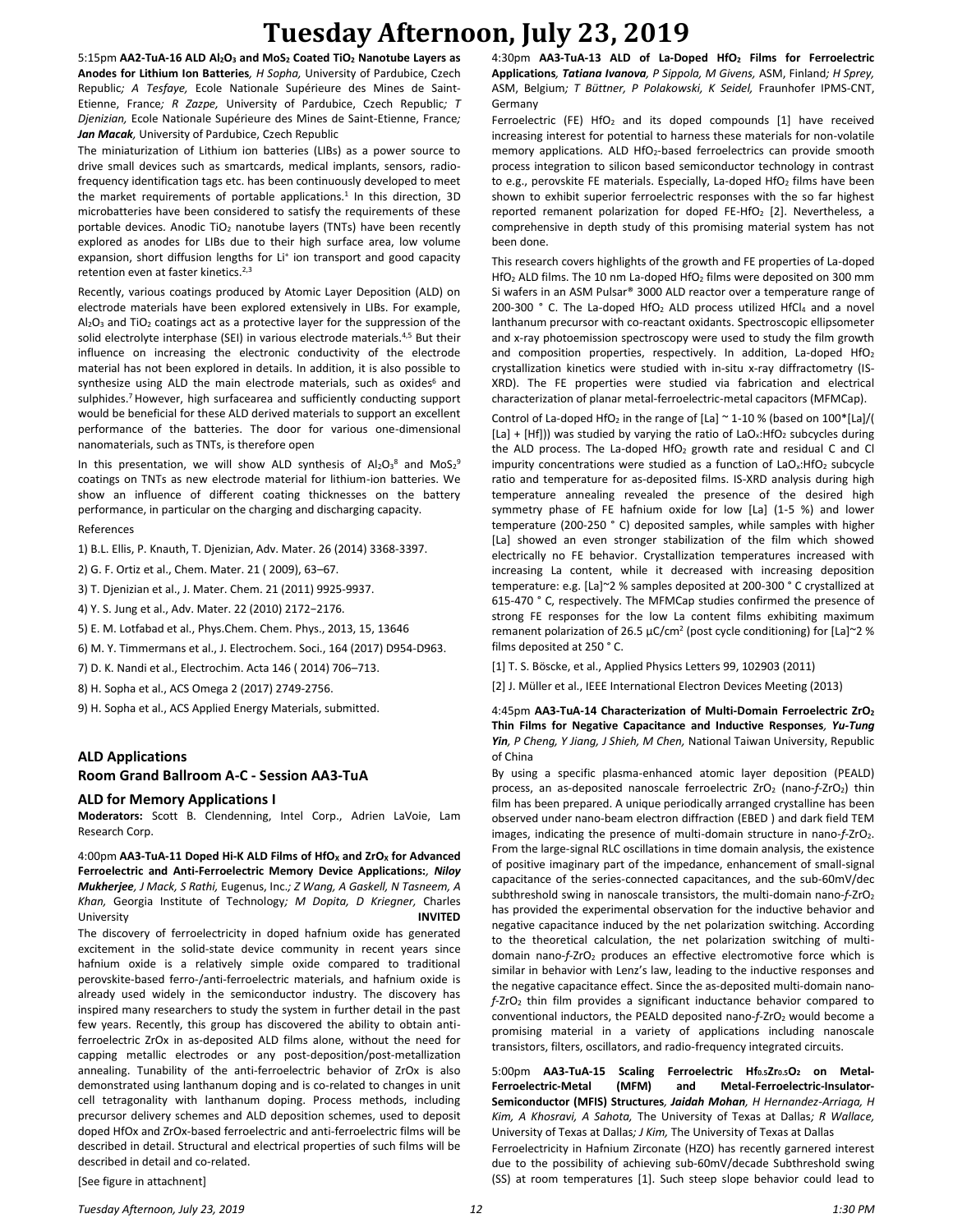various advantages like reducing static power dissipation and lowering operating voltages. "Negative Capacitance" is the currently proposed mechanism for such behavior but substantial claims and controversies are still being reported. Big mystery questions remain unsolved, (i) can hysteresis free switching continue to get steeper even at GHz frequencies? (ii) Can negative capacitance really be stabilized Nevertheless, various observations of sub-60 SS swing have been reported using a ferroelectric material as the gate dielectric [2][3]. In this work, we study scaling of HZO on Metal-Ferroelectric-Metal (MFM) and Metal-Ferroelectric-Insulator-Semiconductor (MFIS) structures which can further aid in reducing the operating voltages.

In this study, the ferroelectric properties of HZO was studied on MIM and MFIS structures, scaling down to 3nm. HZO was deposited using TDMAhafnium (Hf[N(CH<sub>3</sub>)<sub>2</sub>]<sub>4</sub>), TDMA-zirconium (Zr[N(CH<sub>3</sub>)<sub>2</sub>]<sub>4</sub>), and O<sub>3</sub> as the Hfprecursor, Zr-precursor and oxygen source respectively at 250°C. Blanket TiN (90 nm thick) electrodes were deposited after the HZO deposition as the stress given by the TiN electrode helps in crystallizing HZO into the ferroelectric phase. Then, rapid thermal annealing was done at  $450^{\circ}$ C in an N<sup>2</sup> atmosphere for 60s to crystallize the HZO films. A conventional photolithography/etching process was used to make capacitors of different diameters. Grazing Incidence X-ray Diffraction (GIXRD) confirms that the ferroelectric orthorhombic phase is stable for HZO deposited on top of HF treated Silicon. The ferroelectric HZO film was scaled up to 5nm on top of Silicon and showed significant ferroelectric properties while 4nm and 3nm HZO showed very high leakage properties. Effects or reannealing to increase the grain size and hence the ferroelectric behavior was also studied. It was also observed that as the ferroelectric thickness decreases or the  $SiO<sub>2</sub>$  thickness increases, there is an increase in the ferroelectric dipole relaxation, i.e. the ferroelectric domains are naturally tend to orient themselves in a particular direction.

#### **REFERENCES:**

[1] S. Salahuddin et al, *Nano Lett.*, vol. 8, no. 2, pp. 405–410, 2008.

[2] S. Dasgupta, et al, *IEEE J. Explor. Solid-State Comput. Devices Circuits*, vol. 1, pp. 43–48, 2015.

[3] A.I. Khan *et al.*, *IEEE Electron Device Lett.*, vol. 37, no. 1, pp. 111–114, 2016.

5:15pm **AA3-TuA-16 Interface Characteristics of MIM Capacitors using Vanadium Nitride Electrode and ALD-grown ZrO<sup>2</sup> High-k Dielectric Film***, Jae Hyoung Choi, Y Kim, H Lee, H Lim, K Hwang, S Nam, H Kang,* Samsung Electronics, Republic of Korea

One of the most critical challenges for DRAM (Dynamic Random Access Memory) downscaling is cell capacitor technology, and so far  $ZrO<sub>2</sub>$  and TiN film have been adopted as a high-k dielectric and an electrode material respectively, for the capacitor application  $[1]$ . ZrO<sub>2</sub> film has been spotlighted in TiN/Insulator/TiN (TIT) capacitor due to its high dielectric constant, wide band gap, and thermal stability [2].

A wide variety of DRAM capacitor electrodes are currently being evaluated as replacements for TiN including VN, HfN, and Ru. Ru-base electrode has advantage of high work function but also has cost and integration problem. Thermally robust HfN/HfO<sup>2</sup> gate stack structure was reported with scaling down of equivalent oxide thickness (Toxeq.) less than 10Å and several attempts to prepare HfN films by metal organic chemical vapor deposition (MOCVD) have been continued [3,4]. Even though Vanadium Nitride (VN) exhibits high melting point, chemical inertness, low resistivity, and high work function from 5.05 to 5.15eV, very little is known about its qualities as DRAM capacitor electrode [5].

In this study, we fabricated new MIM (Metal/Insulator/Metal) capacitor using VN electrode and ALD-ZrO<sub>2</sub> dielectric for DRAM capacitor. VN films (100~1,000Å) were deposited at different temperatures ranging from 25 to 500 $\degree$ C by reactive magnetron sputtering. ZrO<sub>2</sub> films were used as a dielectric by atomic layer deposition (ALD) method with Tetra-Ethyl-Methyl-Amino-Zirconium (TEMAZ) liquid precursor and O3 reactant at the temperature of 250 $°C$ . ALD-ZrO<sub>2</sub> films were progressed to post deposition anneal (PDA) in  $N_2$  atmosphere to crystallize the dielectric layer. Electrical properties of MIM capacitor with  $VN/ZrO<sub>2</sub>$  combination such as capacitance, leakage current density and dielectric constant were compared with TiN/ZrO<sub>2</sub> stack. Resistivity, composition, interfacial reaction, and crystalline structure of VN and  $ZrO<sub>2</sub>$  films were analyzed by 4-point probe, Rutherford backscattering spectroscopy (RBS), X-ray photoelectron spectroscopy (XPS), X-ray diffraction (XRD), and transmission electron microscopy (TEM). Furthermore, the VN/ZrO<sub>2</sub> interface effects on the electrical properties will be discussed in detail.

#### **REFERENCES**

- 1. S.K. Kim and C.S. Hwang, *Electrochem. Solid-State Lett.***11**(3), G9 (2008).
- 2. C. W. Hill et al., *J. Electrochem. Soc.*, **152**(5), G386 (2005).
- 3. H.Y. Yu, et al., *IEEE Electron Device Lett*., **25**, 70 (2004).
- 4. Y. Kim, et al., *Proc. 15th EUROCVD, ECS* **9**, 762 (2005).
- 5. R. Fujii et al., Vacuum, **80**(7), 832 (2006).
- 6. K. Yoshimoto et al., *Jpn. J. Appl. Phys.***45**(1A) 215 (2006).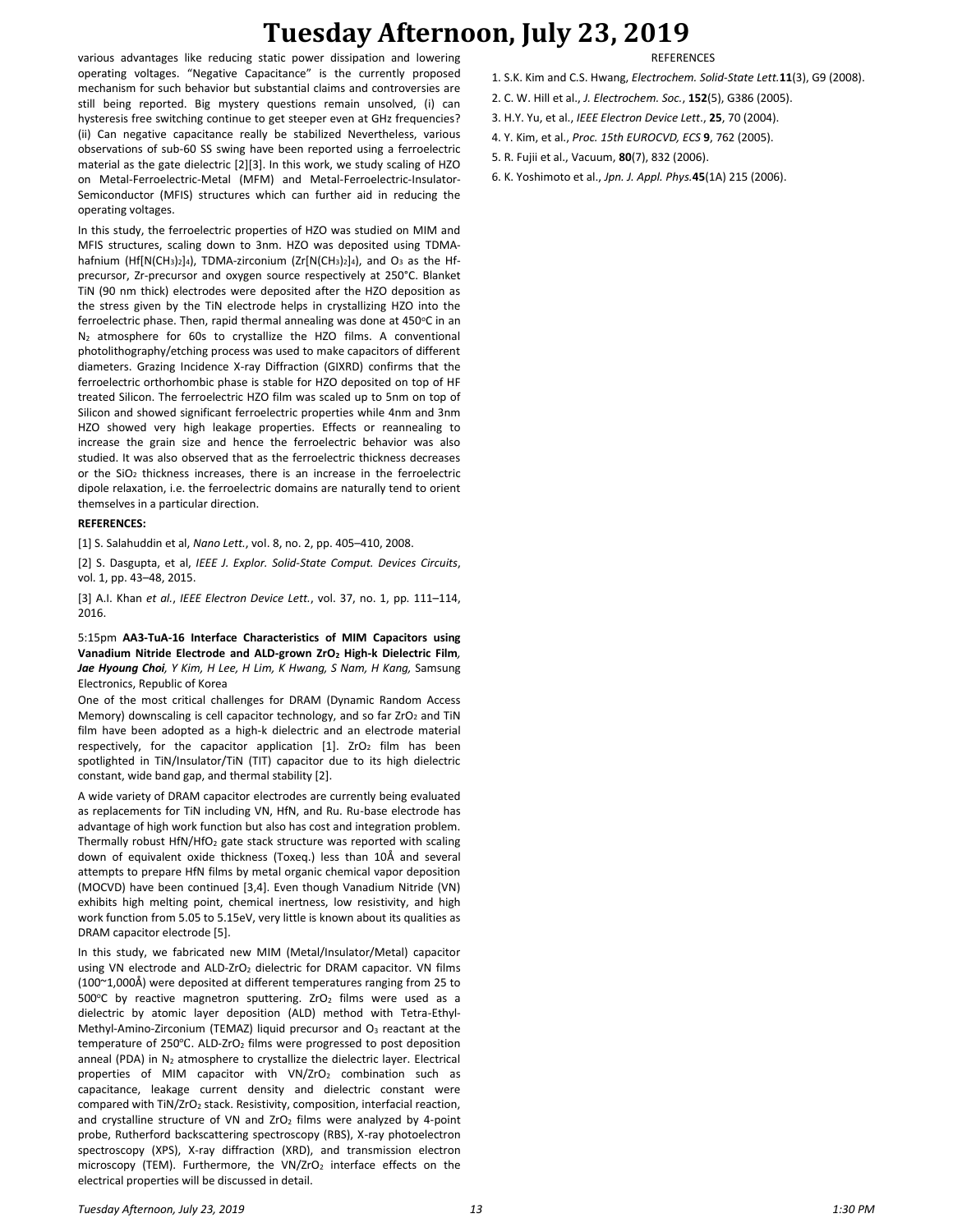**ALD Applications**

**Room Evergreen Ballroom & Foyer - Session AA1-TuP**

### **Energy Harvesting and Storage Poster Session**

**AA1-TuP-1 Study on Atomic Layer Deposited Al2O3, TiO<sup>2</sup> and ZnO for the Application in Silicon Photovoltaics***, Arun Haridas, M Sreenivasan,* Hind High Vacuum Company Pvt. Ltd., India*; A Antony,* Indian Institute of Technology Bombay, India

We have fabricated a thermal atomic layer deposition (ALD) system with a substrate size of 150 mm diameter. Non-uniformity of 95 nm Al2O3 films deposited over polished (100) Si substrate at a temperature of 200 $^{\circ}$ C is  $\pm$ 0.41 % over 150 mm diameter as measured using ellipsometry. The optical properties, i.e. n & k values were found to be very uniform indicating the uniformity of the growth and the quality of the layer over large area. Passivation quality of the  $Al_2O_3$  films over the Silicon substrate is studied by measuring the minority carrier life-time and photoluminescence. Application possibility of ALD grown TiO<sub>2</sub> and ZnO films have been examined as carrier selective layer for Silicon.

Highly uniform Atomic layer deposition of Al<sub>2</sub>O<sub>3</sub> thin film using trimethyl Aluminium and  $H_2O$  as counter reactant has been achieved. Surface recombination is a major loss factor in the Si solar cells. These losses can be reduced with good quality chemical passivation or field effect passivation.  $Al_2O_3$  is a promising high quality passivation material for p-type Si, because of its ability to act as a field effect passivator for the charge carriers. Crucial parameter of this layer is thickness and uniformity that can be precisely controlled using ALD.

The material quality and doping level by the oxygen vacancies of the metal oxide layer plays a crucial role in the performance of the carrier-selective silicon solar cells. High quality films of TiO<sub>2</sub> using Titanium isopropoxide and H<sub>2</sub>O, as well as ZnO using diethyl Zinc and H<sub>2</sub>O are investigated for carrier selectivity. ALD has very good potential as effective tool for depositing ultra thin carrier-selective layers for solar cells.

In this work we are exploring the advantages of the ALD technique to grow pinhole free, conformal and extremely uniform films for improving the performance of Silicon solar cells.

**AA1-TuP-2 Nitrogen-Doped TiO<sup>2</sup> Film Deposited using Plasma-Enhanced Atomic Layer Deposition to Improve the Electrical Conductivity for Surface Passivation of Crystalline Silicon***, E Song,* Korea Institute of Materials Science, Republic of Korea*; J Ahn,* Korea Maritime and Ocean University, Republic of Korea*; Jung-Dae Kwon,* Korea Institute of Materials Science, Republic of Korea

For surface passivation with improved electrical conductivity, we investigate nitrogen doped TiO<sub>2</sub> film by combining the TiO<sub>2</sub>, TiN sub-cycles using plasma-enhanced atomic layer deposition. For composition control of the TiON films, a super-cycle was adopted which was composed of one cycle of TiO<sub>2</sub> and x-cycles of TiN. The thickness of the TiON films as the nitrogen doping concentration linearly increases with the number of supercycles. We confirm the chemical states, crystalline phase and interface characteristics of these TiON films through the XPS, XRD and C-V analysis. When the nitrogen was doped in the TiO<sub>2</sub> thin film, the carrier lifetime was increased from 30 to 243 μs and the resistivity decreased from 3.1E+08 to 7.1E-01 Ω·cm for the TiO<sub>2</sub>:TiN=1:20 film.

#### **AA1-TuP-3 Multilayer Encapsulation for Highly Stable Perovskite Solar Cells with Atomic Layer Deposited Al2O<sup>3</sup> and Chemical Vapor Deposited Flowable Oxide***, Jungwoo Kim, H Hwangbo, S Kim, J Jang, H Tran Vo, H Chae,* Sungkyunkwan University (SKKU), Republic of Korea

Perovskite solar cells (PVSCs) are known to be easily deteriorated in atmospheric environment. Many researchers have studied encapsulation technique to protect PVSCs. However, few researchers reported long term stability under severe conditions such as 85 °C with 85% relative humidity (RH). Atomic layer deposited metal oxides are considered to be effective to thin film encapsulation. However, PVSCs can be easily damaged by oxygen radicals during the metal oxide deposition process. In this work, we introduced flowable oxide inter layer for the cell protection before spatially-resolved plasma atomic layer deposition (ALD) process. The flowable oxide layer prevent oxygen radicals generated in  $N_2O$  plasma during Al<sub>2</sub>O<sub>3</sub> process and the power conversion efficiencies (PCEs) of PVSCs were almost preserved. With flowable oxide and Al<sub>2</sub>O<sub>3</sub> double layer, 45% in efficiency drop was observed after 1000 hours in 85 °C/35% RH condition. The PSVCs with multiple stacked flowable oxide/ $Al_2O_3$  layer with glass encapsulation showed less than 10% of efficiency degradation after 1000 hours in 85 °C/85% RH. The multilayer with flowable oxide protection layer

and Al<sub>2</sub>O<sub>3</sub> moisture barrier layer structure is expected to provide long term stability in ambient condition.

### **AA1-TuP-5 Oxide Buffer Layers for Perovskite Solar Cells Grown with a 200 mm Commercial ALD System Using Low-Temperature Process***, P Rajbhandari, Tara Dhakal,* Binghamton University

Organic materials provide a very small thermal budget for any postfabrication treatment or for a subsequent layer in device fabrication. The demand for the low-temperature process has driven the focus of our study to obtain atomic layer deposited oxide buffer layer at temperatures suitable for a perovskite solar cell. The buffer layer will assist in blocking holes, effectively extract electrons, provide better shunt protection and act as a sputter protection layer covering the organic perovskite films from sputter damage from a subsequent layer, such as a transparent conductor. Three different oxide layers, Al<sub>2</sub>O3, ZnO, and TiO<sub>2</sub> are grown at 100°C and studied for this purpose using **Synchronous Modulated Flow Draw ALD (SMFD-ALD)** technology optimized in commercial 200 mm ALD reactor from Sundew Technologies. It allows greater precursor utilization and shorter deposition cycle times that in turn reduces thermal processing time compared to traditional ALD processes. These thin films have shown to enhance the fill factor (FF) and high charge extraction from the solar cell. Three oxides are compared on all aspect, among which ZnO (4 nm) along with  $Al_2O_3$  (1 nm) as a buffer layer has shown excellent performance improvement in the device up to 20% power conversion efficiency. In this presentation, ALD growth details of the oxide layers and the resulting perovskite solar cell results will be discussed.

**AA1-TuP-6 Ultra-thin Nickel Films for Energy Harvesting Applications***, Ken Bosnick, P Motamedi,* National Research Council Canada, Canada*; K Cadien,*  University of Alberta, Canada*; K Harris, J Cho,* National Research Council Canada, Canada

The harvesting of ambient heat and light could potentially lead to useful power for driving off-grid, internet-of-things sensors. Recent theoretical predictions suggest that ultra-thin Ni films can show thickness dependent optical properties that can lead to enhanced solar absorptance. The maximum solar absorptance is predicted to occur at a very thin layer thickness of ~12 nm and is attributed to an impedance matching effect [N. Ahmad, *et. al, Nano Energy* **1**, 777 (2012)]. Light absorptance in ultra-thin Ni films can be further enhanced by patterning the Ni films and depositing multi-layer structures. Atomic layer deposition (ALD) produces conformal films with a high level of control and uniformity with respect to the film thickness. While ALD is most widely known for depositing ultra-thin dielectric materials for advanced electronics applications, we have successfully used the technique to deposit ultra-thin Ni films [P. Motamedi, *et al., ACS Appl. Mater. Interfaces* **9**(29), 24722 (2017); P. Motamedi, *et al.*, *Adv. Mater. Interfaces* **5**(24), 1800957 (2018)].

In this study, ALD Ni films are deposited with varying thicknesses onto fused silica and sapphire substrates. Structural characterization indicates that the films are continuous, polycrystalline Ni films with a relatively low degree of roughness and are suitable for comparison with the theoretical predictions. Optical absorptance is measured using an integrating sphere as a function of film thickness and compared with theory. An optimum thickness is found but the experimentally determined absorptance maximum is less significant than theoretically predicted. Possible explanations include surface roughness or deviations from the refractive index of bulk Ni. Nevertheless, the thickness for optimum absorptance is found to be around 10 nm for planar ALD Ni films.

Glancing angle deposition (GLAD) is used to produce quasi-periodic silica pillars on fused silica wafers and ALD Ni films are deposited conformally onto the GLAD pillars. It is hypothesized that the GLAD films with ultra-thin ALD Ni coatings will act similarly to lithographically patterned gratings and lead to enhanced optical absorptance. Optical absorptance measurements reveal a low reflectance at all wavelengths, but an extremely high absorptance in the UV / visible range that decreases to very low values in the NIR. The spectra are seen to have a strong dependence on the ALD Ni thickness but to be less sensitive to changes in the GLAD deposition parameters. Structural characterization, further control experiments, and theoretical modeling are planned to understand these optical results.

**AA1-TuP-7 MoNx-Deposited on High-surface N-doped Carbon Coated-Carbon Cloth Substrates: The Best Possible Option for ALD in View of Energy Storage Application***, S Sawant, D Nandi, R Rahul, S Kim, Moo Hwan Cho,* Yeungnam University, Republic of Korea

Molybdenum [https://www.sciencedirect.com/topics/chemistry/nitride] (MoNx) was directly grown on 3-dimensional nitrogen doped-carbon coated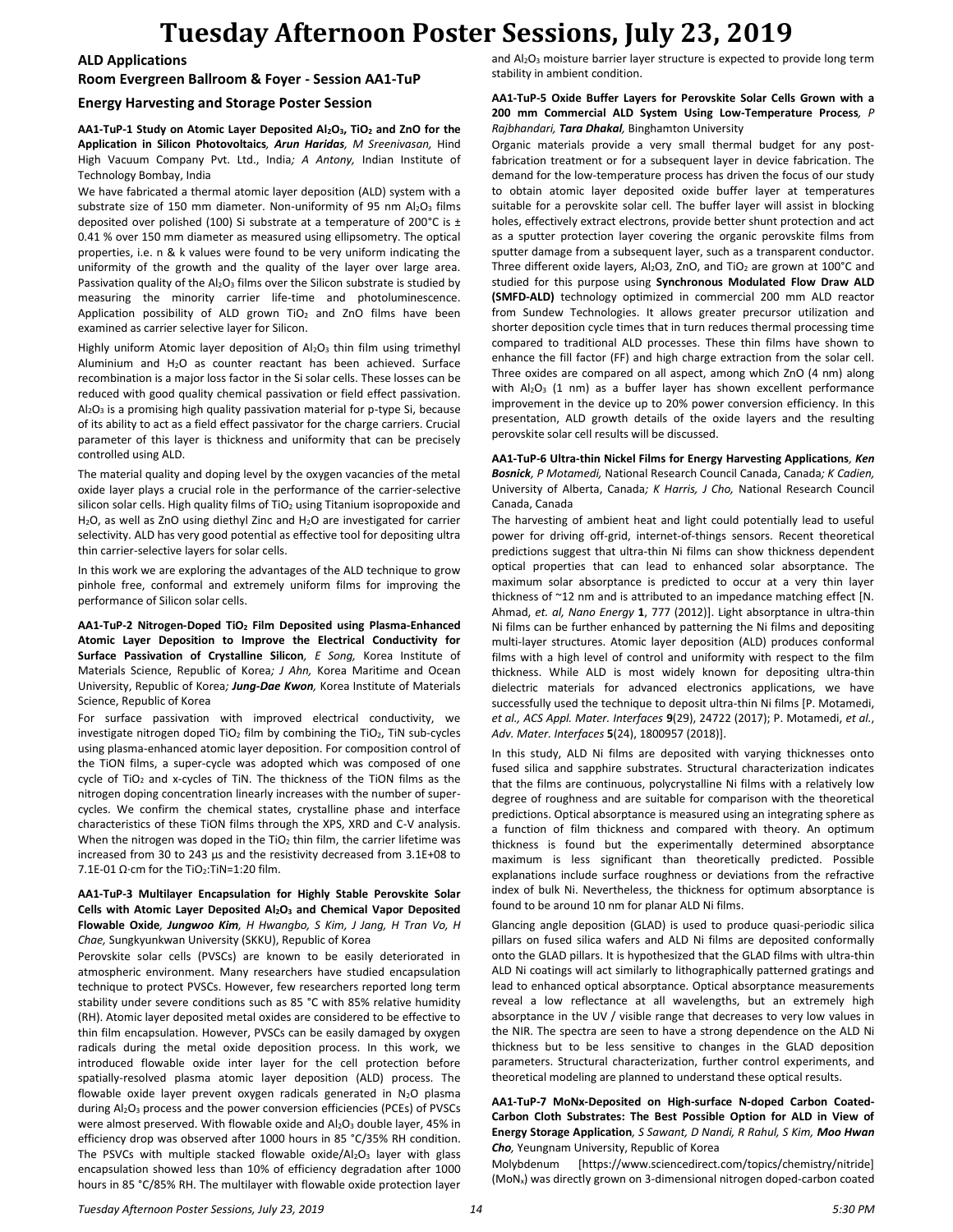carbon cloth (NC-CC) at a relatively low temperature of 250 °C by atomic layer deposition (ALD) and then tested as an electrode for supercapacitive charge storage. The charge storage performance of NC-CC and MoN<sup>x</sup> deposited CC have also been evaluated for the comparative studies. The successful formation of MoNx@NC-CC and MoNx@CC composite was confirmed by several characterization techniques. The scanning and [https://www.sciencedirect.com/topics/chemistry/transmission-electronmicroscopy] analyses showed the extremely uniform and conformal coating of the MoN<sub>x</sub> on NC-CC. The 3D and porous texture of NC provided the excessive surface area for  $MoN<sub>x</sub>$  coating and also granted easy access for the electrolyte penetration. The high areal capacitance of 911 mF/cm<sup>2</sup> was achieved at a current density of 4 mA/cm<sup>2</sup> which is 1.3 times higher than that of NC-CC. The negligible charge storage capacity of 7 mA/cm<sup>2</sup> obtained for MoN<sub>x</sub>@CC highlighted the significance of NC deposition on CC prior to the loading of MoN<sub>x</sub>. The ultra -high stability of MoN<sub>x</sub>@NC-CC (108% capacity retention after 50,000 cycles) further confirmed its exceptional supercapacitive charge storage performance.

#### **AA1-TuP-8 ALD Coatings for Nano Imprint Masks***, Thomas Seidel,* Seitek50

Nano Imprint Lithography (NIL) usage has been limited by mask defects during fill and release process steps. Additionally, as for any process step, it is desirable to improve throughput. The optical intensity in the features of quartz imprint masks with high index conformal coatings was simulated using Maxwell solver software.<sup>1</sup> The index of refraction of the coatings, exposure wavelength, aspect ratio, film thickness and feature size were varied parameters. The simulations indicate the optical intensity may be increased within the mask features using coatings of higher index films relative to the uncoated reference quartz mask for physical feature sizes below 7nm, indicating the possibility of improved productivity.<sup>2</sup> Defectivity is proposed to be addressed by the application of *fractional* fluorine terminated monolayers of a fluro-hydrocarbon (FHC) film at the mask feature surface. This approach is intended to address the dichotomy of fill and release type defects in the imprint feature. $1,2$  In addition, ALD conformal films may be used to reduce the critical feature size below that achievable with the state-of-the-art electron beam processes. A matrix of candidate ALD precursors and processes for higher index coating films  $(AI<sub>2</sub>O<sub>3</sub>, TiO<sub>2</sub>$  and Si) relative to quartz, as well as monolayer FHC precursors are reviewed with considerations of quality and throughput. Various ALD wafer systems are considered for process deposition for square mask quartz plates of 6in. x 6in. x 0.25in. geometry.

The support of Nayoa Hayashi and Nobuhito Toyama of Dia Nippon Printing is acknowledged for the simulations.

1. T. E. Seidel, A. Goldberg and M. D. Hall; "Optical Simulations for Fractional Fluorine Terminated Coatings on Nanoimprint Lithography Masks," *Proc. SPIE* 9635, Photomask Technology 2015, paper 96350S (October 23, 2015)

2. Thomas E. Seidel US 10,156,786B "Method and Structure for Nanoimprint Lithography Masks using Optical Film Coatings," Dec 18, 2018

#### **AA1-TuP-9 The Investigation of Al2O<sup>3</sup> Passivation Characteristics in the Condition of Growth Temperature and Ozone Concentration***, Young Joon Cho, H Chang,* Chungnam National University, Republic of Korea

The surface passivation for high efficiency c-Si solar cell is a prerequisite for the achievement of high efficiency solar cell. The capability of  $Al_2O_3$ passivation using trimethlyaluminium(TMA,  $AI(CH<sub>3</sub>)<sub>3</sub>$ ) precursor and H2O oxidant was presented. Aluminum oxide  $(A|_2O_3)$  grown by atomic layer deposition (ALD) was showed excellent passivation performance as good as obtained by thermally grown  $SiO<sub>2</sub>$ . A superior property of the ALD-  $Al<sub>2</sub>O<sub>3</sub>$ film appeared to be the field-effect passivation induced by negative fixed charges and the high level of chemical passivation resulting from a low interfacial defect density. ALD- Al<sub>2</sub>O<sub>3</sub> film using ozone oxidant showed better thermal stability and no-blistering because of excluding hydroxyl group in ozone oxidant. Therefore, more detail study is required about the effect of growth temperature and ozone concentration on ALD- Al2O3 passivation.

Al2O<sup>3</sup> were deposited on 8 inch p-type crystalline semiconductor Si(100) wafers of 10 Ω-cm resistivity and 710  $\sim$  740 μm wafer thickness. Al<sub>2</sub>O<sub>3</sub> films of about 20 nm thickness were deposited in the range of 150°C and 300°C with trimethlyaluminium (Al(CH<sub>3</sub>)<sub>3</sub>) (TMA) precursor and ozone oxidant at the concentraion of  $200g/Nm<sup>3</sup>$  and  $330g/Nm<sup>3</sup>$  after RCA cleaning. Comparing H2O oxidant, ozone oxidant has several advantages, such as its higher activity for ligand elimination relative to  $H_2O$ , significantly less amount of defect states like Al–Al and OH bonds compared with those prepared with H<sub>2</sub>O. Ozone concentration was controlled by MKS ozone generator at 150g/Nm3 (~10wt%) and 330g/Nm3(~20wt%).

As a result, the lifetime and implied Voc for the as-deposited  $Al_2O_3$  shows the maximum at growth temperature 250°C and for both of ozone concentration 200g/Nm<sup>3</sup> and 330g/Nm<sup>3</sup>. After annealing, the lifetime and implied Voc has a similar tendency with the as-deposited  $Al_2O_3$ . We investigated the reason that the lifetime and implied Voc have a maximum at 250°C before and after annealing through SIMS(secondary ion mass spectroscopy), XPS(X-ray photoelectron spectroscopy), TEM(tunneling electron microscopy), etc.

#### **AA1-TuP-10 Effect of Al2O3 Passivation on n-type Si Solar Cell with Passivated Emitter and Rear Cell (PERC)***, Kiryun Kim, H Chang,* Chungnam National University, Republic of Korea

N-type solar cells are immune to LID (Light Induced Degradation) effect, because of the absence of the boron-oxygen defect. However, The fabrication process of n-type PERC includes more steps and makes a solar cell more expensive. Therefore, newer technologies will be needed efficient process steps and structures.

In this study, we investigated n type-PERC cell formed by double-sided Al2O3 deposition using ALD. Al2O3 films as a passivation layer were grown by ALD at 300℃. After double-sided Al2O3 deposition, UV laser ablation with ns pulse performed to make a electrode contact-patterning. Finally, we evaluated passivation performance as a function of emitter sheet resistance and electrode open ratio. In addition, we have evaluated the passivation characteristics affected by electrode materials such as Cu and Al.

The passivation performance of the Al2O3 layer was compared with the emitter saturation current (J0) and the implied Voc through Quasi-Steady-State Photoconductance (QSSPC). As a result, We have achieved iVoc of 680 mV through the optimization process.

### **AA1-TuP-11 High Quality CaF<sup>2</sup> from a New ALD Process: Enabling New Approaches in Battery Technology and Optical Applications***, Max Gebhard, A Mane, J Elam,* Argonne National Laboratory

Calcium fluoride (CaF<sub>2</sub>) is highly transparent over a broad range of the electromagnetic spectrum, covering ultra-violet (UV), visible, and infrared (IR) wavelengths. Its high transparency between 150 nm – 12,000 nm and its extremely low refractive index  $n$  ( $\approx$ 1.43 at  $\lambda$  = 500 nm - 600 nm) makes it a well-known candidate for optical applications. In combination with materials exhibiting a higher refractive index, CaF<sub>2</sub> coatings find application in anti-reflective coatings and band pass filters. Like other fluorides, such as  $MgF<sub>2</sub>$  and LaF<sub>3</sub>, the ionic bonding situation in CaF<sub>2</sub> enables applications even below 200 nm (*e.g.* photolithography). Recently, metal fluoride materials were also suggested to be incorporated in Lithium-Ion-Batteries, acting either as the solid electrolyte or electrode material.<sup>[1]</sup>

In both cases, *i.e.* optical applications (such as lenses and threedimensional structures for optical filters) and coatings in Li-ion batteries, the respective thin film must be of high purity and thickness control is of utmost importance. In consequence, the fabrication of CaF<sub>2</sub>via ALD is the method of choice. Different ALD processes for  $CaF<sub>2</sub>$  have been reported in the past, using Ca(thd)<sub>2</sub><sup>[2,3]</sup> and Ca(hfac)<sub>2</sub><sup>[4]</sup> as metal source and NH<sub>4</sub>F<sub>,</sub><sup>[2]</sup>  $TiF<sub>2</sub>,<sup>[3]</sup>$  and Hhfac<sup>[4]</sup> as fluorine precursor.<sup>[2]</sup> These processes showed best results at temperatures around 300 °C.

Herein, we present a new and straight-forward ALD process for  $CaF<sub>2</sub>$  thin films using the  $[Ca(amd)_2]_2$ -dimer and HF-pyridine as precursor, working at temperatures as low as 175 °C. The process was monitored and optimized employing *in-situ* diagnostics such as FTIR and QCM, and thin films were characterized in terms of their composition (XPS), structure (TEM, XRD, PDF) and optical properties (UVVis, ellipsometry). The process was applied to cathode powers used in Li-ion-batteries and the performance of the respective materials was investigated.

[1] M. Mäntymäki, M. Ritala and M. Leskelä, *Coatings***2018**, 8, 277

[2] M. Ylilammi and T. Ranta-aho, *J. Eletrochem. Soc.* **1994**, 141 (5), 1278

[3] T. Pilvi, K. Arstila, M. Leskelä and M. Ritala, *Chem. Mater.***2007**, 19, 3387

[4] M. Putkonen, A. Szeghalmi, E. Pippel and M. Knez, *J. Mater. Chem.***2011**, 21, 14461

#### **AA1-TuP-12 Properties of Molybdenum Oxide Deposited by Plasma Enhanced Atomic Layer Deposition for High Efficiency Solar Cells***, Taewan Lim, H Chang,* Chungnam National University, Republic of Korea

Transition Metal Oxides (TMO) are applied as a carrier selective contact layer in silicon hetero junction (SHJ) solar cells. MoO<sub>x</sub> has high work function (> 6 eV) and wide band gap ( $\approx$  3 eV). It is well known that molybdenum oxide exhibits good optical and electrical properties when deposited on Crystalline Silicon (c-Si). But, MoO<sub>x</sub> is sensitive to

*Tuesday Afternoon Poster Sessions, July 23, 2019 15 5:30 PM*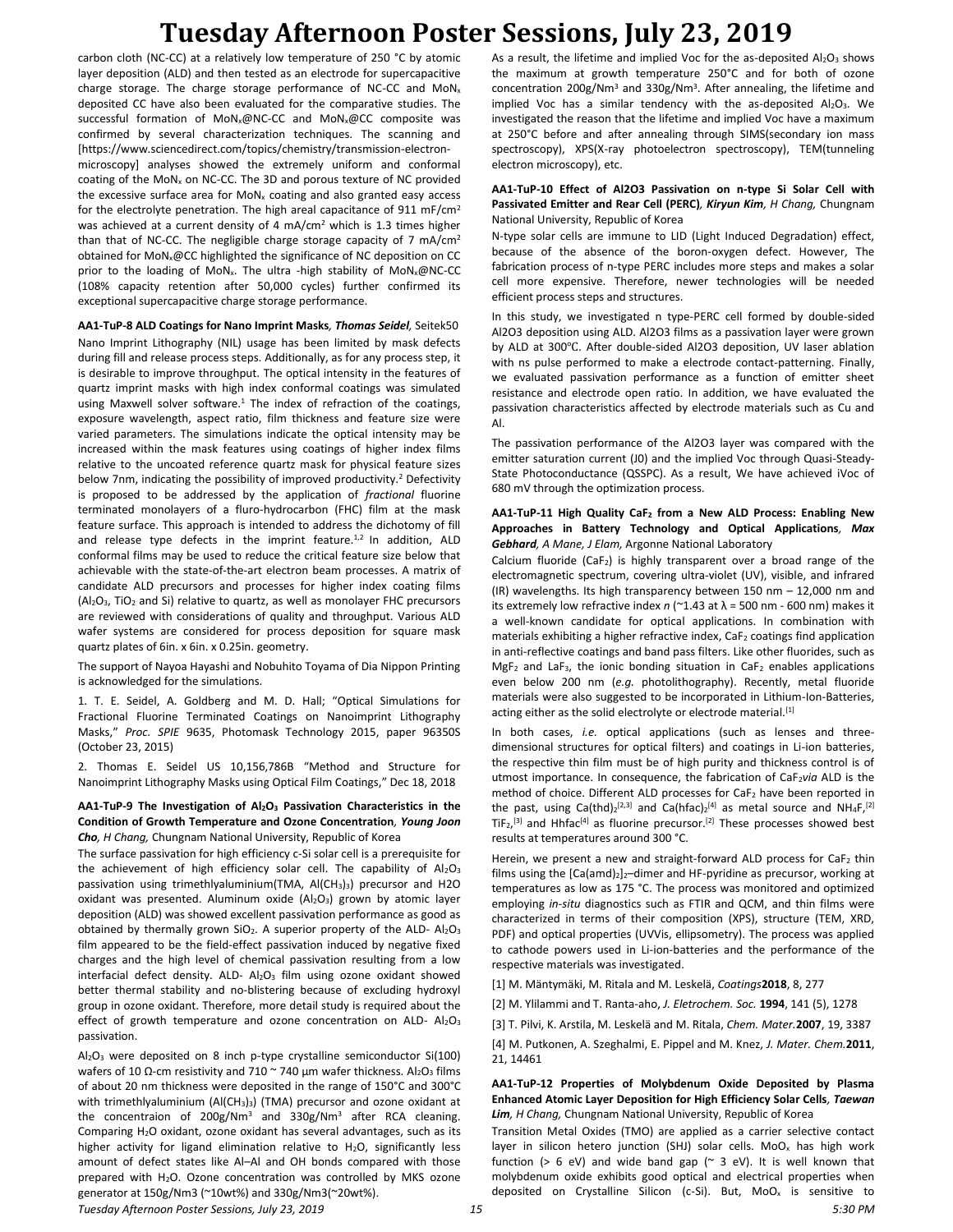temperature, plasma, and air exposure, and for this reason the work function of  $MoO<sub>x</sub>$  is degraded and its properties are reduced.

In this study,  $MoO<sub>x</sub>$  is deposited by plasma-enhanced atomic layer deposition (PE-ALD)using Molybdenum hexacarbonyl (Mo(CO)<sub>6</sub>) is selected as precursor for Mo and  $O<sub>2</sub>$  is adopted as precursor for plasma. Argon was used as a carrier gas of  $Mo(CO)_{6}$  and the gas line and canister temperature was maintained to 40˚C and 45˚,respectively. To obtain the best passivation performance, the plasma power was varied between 10W and 500W at PE-ALD process. To investigate the effect of temperature, the sample was annealed at temperature range from 250 ˚C to 500 ˚C.

X-ray photoelectron spectroscopy (XPS) analysis confirmed the chemical state of the MoO<sub>x</sub> film. The growth per cycle(GPC) of MoO<sub>x</sub> film and MoOx/c-Si interface was investigated by transmission electron microscopy (TEM). The GPC of MoO<sub>x</sub> film deposited by PE-ALD was found to be 0.25 Å. The life time and  $V_{oc}$  were measured by quasi steady state photoconductivity (QSSPC).

**AA1-TuP-13 Understanding and Mitigating F Migration in ALD Nanocomposite Coatings***, Anil Mane, M Gebhard, J Elam,* Argonne National Laboratory*; M Popecki, T Cremer,* Incom Inc.*; M Minot,* incom

We have developed atomic layer deposition (ALD) processes to synthesize metal-dielectric oxide nanocomposite coatings comprised of conducting, metallic nanoparticles (M) embedded in an amorphous dielectric matrix, nominally Alumina (Al<sub>2</sub>O<sub>3</sub>), and where the metallic component is selected from either tungsten (W) or molybdenum (Mo). The nanocomposite layers are prepared using alternating exposures to trimethyl aluminum (TMA) and H<sub>2</sub>O for the Al<sub>2</sub>O<sub>3</sub> ALD and alternating metal hexafluoride / disilane ( $MF<sub>6</sub>/Si<sub>2</sub>H<sub>6</sub>$ ) or metal hexafluoride TMA (MF $<sub>6</sub>/TMA$ ) exposures for the metal</sub> ALD component. By varying the ratio of M:Al<sub>2</sub>O<sub>3</sub> ALD cycles and the order of precursor dosing for the two components, we can tune the composition enabling a wide range of mechanical, electrical, and optical properties of these nanocomposites. We have applied these nanocomposites to a variety of applications, but I will focus this presentation on their use as resistive layers for glass capillary array microchannel plates (GCA-MCPs). These ALD nanocomposite coatings contain residual fluorine (F) from the metal hexafluoride precursor in the form of AlF3. Although we can modulate the F content by adjusting the W nucleation conditions, it is not possible to eliminate the F and this can introduce challenges for device fabrication and integration. For instance, we often deposit ALD magnesium oxide (MgO) following the ALD resistive coating to improve the secondary electron emission (SEE) of the surface. In these cases, we find that residual F can diffuse from the resistive layer into the MgO forming  $MgF_2$  and affecting MCP performance. In this presentation, I will describe several strategies we have developed to minimize F migration. I will conclude by showing the enhanced performance and stability of ALD-GCA-MCPs achieved with this technology.

### **AA1-TuP-14 Ultrathin Metal Oxide Passivation by Atomic Layer Deposition Enhances Stability and Performance of Visible Solar Water Splitting on Solution-Processed Organic Semiconductor Thin Films***, L Wang, D Yan,* Stony Brook University*; D Shaffer,* Brookhaven National Laboratory*; X Ye,* Stony Brook University*; B Layne, J Concepcion, M Liu, Chang-Yong Nam,* Brookhaven National Laboratory

Solution-processable organic semiconductors have potentials for visible photoelectrochemical (PEC) solar water splitting because of their tunable small band gaps and electronic energy levels. However, the poor stability and photocatalytic activity of organic semiconductors have been posing persistent challenges. Here, we demonstrate that the application of ultrathin metal oxide passivation by low-temperature atomic layer deposition (ALD) enables the direct, visible PEC water oxidation on solution-processed organic semiconductor thin films with enhanced stability and performance. N-type fullerene-derivative thin films passivated by sub-2 nm ALD ZnO allowed the visible PEC water oxidation at wavelengths longer than 600 nm in harsh alkaline electrolyte environments with up to 30 μA/cm<sup>2</sup> photocurrents at the thermodynamic wateroxidation equilibrium potential, which is accompanied by the photoanode half-lifetime extended to ∼1000 s. The investigation shows that the enhanced water oxidation catalytic activity is afforded by the ALD ZnO passivation, and the hole transfer through the passivation layer governs the charge collection process. Further improved PEC water splitting performances were realized by improving the bottom ohmic contact to the organic semiconductor, again via the ZnO interlayer implemented by ALD, ultimately achieving ∼60 μA/cm<sup>2</sup> water oxidation photocurrent at the equilibrium potential, the highest value reported for organic semiconductor thin films to our knowledge. The results not only highlight the significant utility of ALD on improving the stability and performance of organic-semiconductor-based solar water splitting but also provide important design guidelines for optimal ultrathin passivation on organic semiconductor photoelectrodes.

### **AA1-TuP-15 Enhancement of Photovoltaic Efficiency using a Novel Nickel-4 Mercaptophenol Hybrid Interfacial Layer***, S Mo, Jinseon Park, N Long, H Thu,* Hanyang University, Republic of Korea

In this work, we introduced a novel Ni-4 mercaptophenol (Ni4MP) as an interfacial layer in  $Sb_2S_3$ -sensitized mesoporous TiO<sub>2</sub> solar cells. Ni4MP thin films with controllable thickness were prepared by an integrated approach via atomic/molecular layer deposition techniques and were systematically characterized. Introduction of the Ni4MP interlayer significantly enhanced the photovoltaic performance and the interfacial charge transfer kinetics of Sb<sub>2</sub>S<sub>3</sub>-sensitized solar cells. The augmentation of open circuit voltage and short circuit density due to the insertion of a Ni4MP interlayer enhanced the power conversion efficiency of the solar cells from 2.07% to 2.79%, corresponding to a 35% increase in efficiency. This improvement in device performance was discussed based on the energy band diagram. We found that the Ni4MP interlayer can effectively extract the photo-generated holes from the  $Sb_2S_3$  sensitizer due to the excellent band matching and hole scavenging characteristics, thus enhancing the charge transport and suppressing the recombination.

### **AA1-TuP-16 Enhancement of Photovoltaic Properties of Metal/III-V Schottky Solar Cells using Al2O3 Anti-Reflection and Passivation Layer***, A Ghods, V Saravade, C Zhou, Ian Ferguson,* Missouri University of Science and Technology

The metal-semiconductor (M-S) Schottky junction structure is gaining traction in photovoltaic device applications compared to *p*-*n* junction structure, due to simplicity in device processing, possibility of development of high efficiency multi-junction structures, and also cost-effective largescale device fabrication<sup>1</sup>. III-V compound semiconductors with direct bandgap and short absorption depth are suitable candidates for fabrication of high efficiency solar cells. Schottky solar cells based on Au/Al0.3Ga0.7As/GaAs heterostructure have been designed and fabricated, resulting into short-circuit current density and power conversion efficiency of 20.46 mA/cm<sup>2</sup> and 4.84%, accordingly<sup>2</sup>.

One of the main issues regarding the M-S structures for solar cells remains about the high reflectivity from the top metal surface. This leads to significant reduction in photon absorption in the active layer of solar cell and, therefore, lowered photo-generated current. Graphene and indiumtin-oxide (ITO), with transmission of more than 80% in the visible region, have been used in conjunction with *n*-GaAs to create Schottky solar cells, leading to short circuit current density and power conversion efficiency of up to 19 mA/cm<sup>2</sup> and 11.1%, respectively<sup>3,4</sup>.

Anti-reflection coating (ARC), such as aluminum oxide (Al<sub>2</sub>O<sub>3</sub>), has been used to reduce the reflection from top surface of M-S Schottky solar cells, and enhance the photovoltaic properties of these devices. In this work, an 80 nm Al2O3 has been grown on the whole top surface of the Ag/*n*-GaAs Schottky solar cell using atomic layer deposition (ALD) technique at 200°C, Figure 1 (attachment). The initial optical measurements show the reduction of reflection from the solar cells from 48% (without ARC) to 16% (with ARC), indicating the improvement in photon absorption, Figure 2. *J*-*V* and EQE measurements will be performed to extract the photovoltaic properties of these devices and investigate the effect of ARC on M-S structure.

Moreover, the effect of  $Al_2O_3$  as passivation layer will be studied in the full paper. Initial measurements have indicated a decrease in leakage current between the metal contacts, leading to enhancement of shunt resistance from  $3\times10^4$  W to  $1\times10^5$  W. This will be further investigated, and changes in photovoltaic properties of the solar cells, including filling factor, reverse saturation current, and power conversion efficiency, will be reported.

- <sup>1</sup> X. J. Jun et al., *Chin. Phys. Lett.*, **26**, 098102 (2009).
- <sup>2</sup>Y. D. Shen and G. H. Pearson, *Sol. Ener. Mater.*, **2**, 31 (1979).
- <sup>3</sup> L. Wen et al., *J. Mater. Chem. A*, **6**, 17361 (2018).
- <sup>4</sup> H. S. Kim et al., *Thin Solid Films*, **604**, 81 (2016).

**AA1-TuP-17 Investigation of ALD-grown i-ZnO Buffer Layer Properties for CIGS Solar Cell Application***, Jeha Kim, V Arepalii,* Cheongju University, Republic of Korea*; W Lee, Y Chung,* Electronics and Telecommunications Research Institute, Republic of Korea

Zinc oxide (ZnO) is a wide bandgap (3.4 eV) n-type semiconductor material that can be mostly used in various optoelectronic applications from thin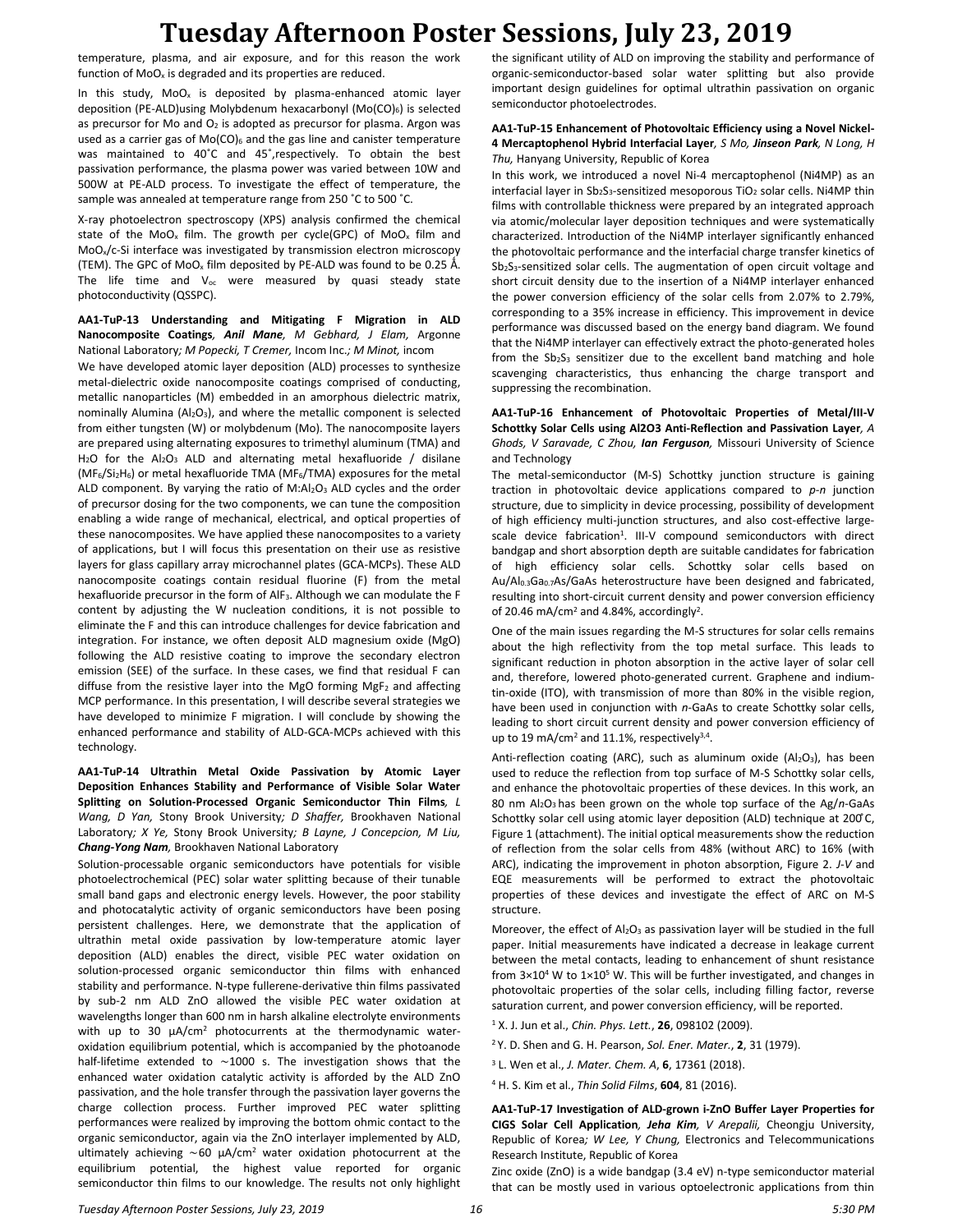film transistors (TFTs) to solar cells due to its excellent optical and electrical properties [1]. In the CIGS solar cell device structure, the i-ZnO thin film acts as a buffer layer that reduces the leakage of shunt current paths and also it improves p-n hetero-junction quality. In the present study, we deposited the i-ZnO thin films from 80°C to 180°C onto both Si (100) and soda lime glass (SLG) by using atomic layer deposition (ALD) method. The as-grown films were characterized by scanning electron microscopy (SEM), energy dispersive spectroscopy (EDS), X-ray diffraction, UV-Vis-NIR spectroscopy, and Hall effect measurements. The thickness of as-grown ZnO films is independent of the growth temperatures from 100°C to 180°C. All samples exhibit the optimal bandgap of 3.24 eV. The ZnO buffers show the electrical resistivity of 6 Ω×cm, 0.29 Ω×cm, and 0.0058 Ω×cm for the films-grown at 80°C, 100°C, and 150°C, respectively. In addition, we investigated the J-V characteristics of the fabricated CIGS solar cells using ALD-grown i-ZnO buffers prepared at 80°C, 100°C, and 150°C. The solar cell fabricated with i-ZnO buffer grown at 100°C exhibits the best power conversion efficiency  $(\eta)$  of 8.59% with  $V_{\text{oc}}$  of 470 mV,  $J_{\text{sc}}$  of 28.84 mA/cm<sup>2</sup>, and *FF* of 63.48%.

References: [1] T. Tynell and M. Karppinen, Atomic layer deposition of ZnO: a review, Semicond. Sci. Technol. 29 (2014) 043001.

#### **Acknowledgment:**

This research was supported by the Technology Development Program to Solve Climate Changes of the National Research Foundation (NRF) funded by the Ministry of Science, ICT & Future Planning (NRF-2017M1A2A2087577) and (NRF-2016M1A2A2936759), also, this research was financially supported by the Ministry of Trade, Industry and Energy (MOTIE) and Korea Institute for Advancement of Technology (KIAT) through the National Innovation Cluster R&D program (P0006704).

#### **AA1-TuP-18 Atomic Layer Deposited Zirconium-doped ZnO Transparent Conductive Oxides for Silicon Solar Cells***, Geedhika Kallidil Poduval, M Hossain, B Hoex,* University of New South Wales, Australia

Transparent conductive oxides (TCOs) are intensively investigated due to their ability to conduct charge carriers and transparency in the visible light in various fields ranging from large scale displays to photovoltaic devices. Currently, the most widely used TCO is indium tin oxide (ITO) which simultaneously offers high optical transparency and high electrical conductivity. Limited reserves, increasing indium prices, and free carrier absorption due to relative high carrier concentration have been the motivation to explore other TCO materials. Some of the alternatives to ITO are, doped ZnO, SnO<sub>2</sub>, Cu<sub>2</sub>O, and TiO<sub>2</sub>.

Among the various kinds of silicon solar cell architectures, heterojunction (HET) silicon solar cells consisting of crystalline silicon absorber and amorphous silicon (a-Si) surface passivation and doped a-Si as the electron and hole selective layers implement TCOs to improve the lateral conductivity of collected carriers. As a-Si degrades at temperatures >200°C and sputtering of ITO damages the interface, leading to increased absorption and recombination, a surface sensitive low-temperature selflimiting process such as atomic layer deposition is very appealing.

In this work, Zr is used as a dopant to increase the mobility and reduce parasitic absorption of earth-abundant ZnO. The recipe for  $ZrO<sub>2</sub>$  growth using Tetrakis(dimethylamido) zirconium(IV) (TDMAZ) was developed and optimized on a Fiji G2 plasma enhanced ALD tool. The growth properties were studied by *in-situ* spectroscopic ellipsometry. The effects of doping (0- 29 at.% Zr) were investigated for 40 nm thick films. ZnO and ZrO<sup>2</sup> supercycles at different ratios were carried out, and their influence on optical and electrical properties was investigated. A slight increase in mobility of  $\sim$ 5% up to 19 cm<sup>2</sup>V<sup>-1</sup>s<sup>-1</sup> was observed by doping ZnO with 2.4% Zr, and the mobility reduces with increased doping. The optical band gap of ZnO increases with doping level up to a value of 3.42 eV at 10% Zr and reduces for higher Zr concentrations. First-principles density functional theory (DFT) calculations reveal the formation of defects states in the conduction band resulting from the substitutional replacement of Zn by Zr. XPS results indicate that the Zr ions in ZnO are in the Zr+4 oxidation state thereby contributing two additional electrons to the lattice. This results in an increase in carrier concentration from  $2x10^{19}$  cm<sup>-3</sup> to  $1.2x10^{20}$  cm<sup>-3</sup>. Elemental depth profiling using Tof-SIMS is currently ongoing and will be shown at the time of the conference. The improvement in TCO properties of ZnO upon doping with Zr opens the possibility for applications in silicon solar cells as well as thin film solar cells.

**AA1-TuP-19 Atomic Layer Deposition of Few-Atom Cluster Arrays for Solar Fuel Catalysis***, David Mandia, N Guisinger, A Martinson,* Argonne National Laboratory

Solar fuels catalysis is vital to developing new technologies for creating value-added products from alternative feedstocks, such as carbon dioxide and water. Inhomogeneities in typical "state-of-the-art" synthesis techniques for heterogeneous catalysts severely limit the accuracy of determining the chemical composition of active sites and elucidating mechanistic details for catalysis. In the present work, we synthesize discrete, few-atom metal oxide cluster arrays to gain insight into the relationship between cluster size/shape and catalytic activity/efficiency. Clusters are synthesized with exquisite synthetic control via atomic layer deposition (ALD) on chemically modified epitaxial graphene (EG) on SiC. Metal oxide/nitride/sulfide ALD thin film growth is strongly inhibited on graphene. Understanding the factors contributing to unintentional and intentional nucleation and growth on EG will benefit from the use of an accurate, precise imaging technique such as STM. Furthermore, we employ an *in-situ* plasma treatment  $(H_2, N_2, O_2)$  of EG to create attachment points for intentional cluster nucleation via ALD. Discrete, few-atom clusters will be synthesized and cluster size, morphology, distribution, and density of states will be determined via STM/XPS/AFM/Raman mapping. We will correlate these parameters to catalytic activity and efficiency for solar fuels catalysis.

## **ALD Applications Room Evergreen Ballroom & Foyer - Session AA2-TuP**

## **Microelectronics Poster Session**

**AA2-TuP-1 Chemically and Mechanically Activated Carbonaceous Materials for Supercapacitor***, D Lam, J Kim, Seung-Mo Lee,* Korea Institute of Machinery and Materials, South Korea

Carbothermic reduction in the chemistry of metal extraction  $(MO(s) + C(s))$  $\rightarrow$  M(s) + CO(g)) using carbon as a sacrificial agent has been used to smelt metals from diverse oxide ores since ancient times. Here, we paid attention to a new aspect of the carbothermic reduction remained unnoticed till now to prepare activated carbon textile for high rate-performance supercapacitors. On the basis of thermodynamic reducibility of metal oxides reported by Ellingham, we employed not carbon, but metal oxide as a sacrificial agent in order to prepare activated carbon textile. We conformally coated ZnO on bare cotton textile using atomic layer deposition (ALD), followed by pyrolysis at high temperature  $(C(s) + ZnO(s))$  $\rightarrow$  C'(s) + Zn(g) + CO(g)). We figured out that it leads to concurrent carbonization and activation in a chemical as well as mechanical way. Particularly, the combined effects of mechanical buckling and fracture occurred between ZnO and cotton were turned out to play an important role in carbonizing and activating cotton textile, thereby significantly increasing surface area (nearly 10 times) compared with the cotton textile prepared without ZnO. The carbon textiles prepared by carbothermic reduction showed impressive combination properties of high power and energy densities (over 20 times increase) together with high cyclic stability.

#### **AA2-TuP-2 Diamond Field Effect Transistors with Different Gate Lengths of HfO<sup>2</sup> Deposited by Atomic Layer Deposition***, Changzhi Gu,* Institute of Physics, Chinese Academy of Sciences, China

The single crystal diamond was treated in hydrogen plasma formed by microwave plasma chemical vapor deposition equipment, and the normally-off hydrogen terminal diamond field effect transistors with different gate lengths were prepared by atomic layer deposition of  $HfO<sub>2</sub>$  as gate oxide. We studied the effect of hydrogen treatment time and  $HfO<sub>2</sub>$ gate oxide on hydrogen terminal diamond field effect transistor. The experimental results showed that the HfO<sub>2</sub> gate oxide was suitable to fabricate hydrogen terminal diamond field effect transistor and exhibited a normally-off characteristic, which is advantageous for the fabrication of power devices. Furthermore, with increasing the gate length, the drive current density, threshold voltage and transconductance of the diamond device decreased.

#### **AA2-TuP-3 Atomic Layer Deposition of IGZO Thin Films for BEOL Applications***, Shóna Doyle,* Tyndall National Institute, Ireland

In the drive for scaling of electronic devices one approach has been the integration of functionality into the back end of line (BEOL). Thin film transitors (TFT) are one such component with high quality devices being realised by PVD indium-gallium-zinc oxide (IGZO). However, the limitations of the PVD deposition process in terms of reliability and coverage in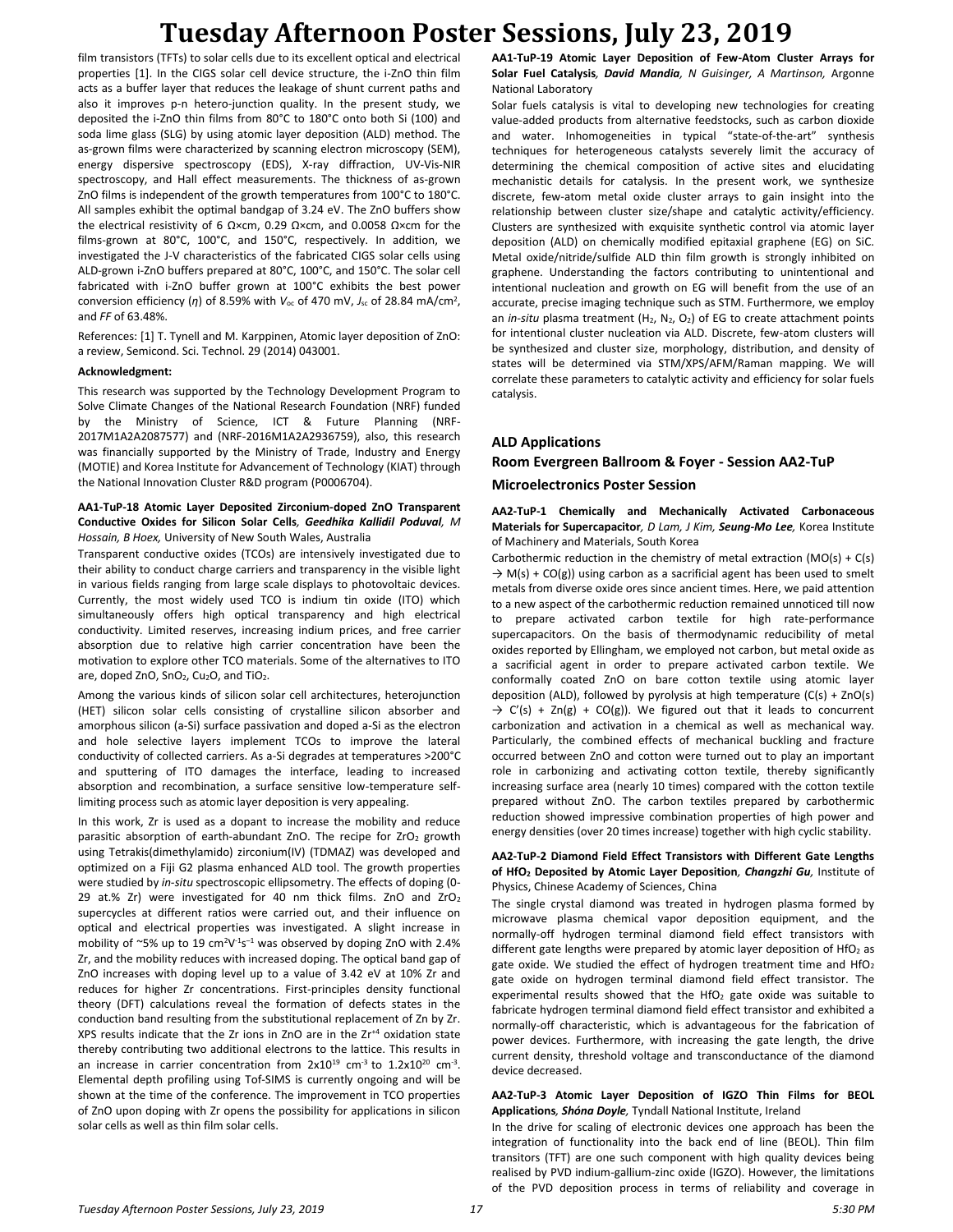complex 3D topologies is of concern, where uniform sub nanometre films that demonstrate high mobility are required.

Here we have used atomic layer deposition (ALD) to deposit both nanocrystalline/amorphous ZnO and IGZO based laminate structures to generate high mobility thin film materials with sub-nm thickness control. Materials were grown using both thermal and plasma processes on a 200 mm Picosun R200 ALD system. Characterisation, in terms of morphology and composition, were achieved through electron microscopy, x-ray diffraction and x-ray photoelectron spectroscopy. Electrical properties were assessed via 4-point probe and both AC and DC Hall measurements.

#### **AA2-TuP-4 Preparation and Electrical Properties of Polymer-based Highdensity MIM Capacitors by Plasma-Enhanced Atomic Layer Deposition***, C Fang, M Wang, Chang Liu, D Wu, A Li,* Nanjing University, China

Due to its unique flexibility, efficient and low-cost manufacturing process, and broad application prospects in the information and energy fields, flexible electronic technology has drawn more and more tremendous attentions. Among them, polymer-based high density metal/insulator/metal (MIM) capacitors have triggered a massive amount of research efforts in searching for the most applicable materials and fabrication processing.

In this work, we reported the fabrication and electrical properties of Hf-Ti-O and Hf-Sn-Ti-O MIM capacitors on polymer substrates (PET, PI and epoxy) by plasma-enhanced atomic layer deposition (PEALD). The effect of precursor and cycle ratio on electrical properties of MIM capacitors has been investigated. Organic tetradimethylaminohafnium (TDMAH), inorganic TiCl<sup>4</sup> and SnCl4, or tetradimethylaminotitanium (TDMAT) and tetradimethylaminotin (TDMASn) were used as Hf, Ti, Sn metal sources, respectively, with plasma  $O_2$  as O source. The deposition temperature was set to 80~100 °C. By tuning the pulse cycle ratio and cycle number of PEALD, the electrical properties of the Hf-Ti-O and Hf-Sn-Ti-O MIM capacitors were optimized. When the cycle ratio of  $HfO<sub>2</sub>$ : TiO<sub>2</sub> was 2: 4, the sample of Hf<sub>0.82</sub>Ti<sub>0.23</sub>O<sub>2</sub> on polymer substrates with total 210 cycles showed larger capacitance density of 7.5 fF/μm<sup>2</sup> and leakage current density of  $1.9\times10^{-4}$  A/cm<sup>2</sup> at -3 V. When the cycle ratio of HfO<sub>2</sub>: SnO<sub>2</sub>: TiO<sub>2</sub> was 6: 5: 4, Hf<sub>0.81</sub>Sn<sub>0.06</sub>Ti<sub>0.18</sub>O<sub>2</sub> capacitor on polymer substrates with total 300 cycles exhibited better electrical properties of capacitance density of 8.0  $\text{fF}/\text{\mu m}^2$ and leakage current density of  $1.9 \times 10^{-5}$  A/cm<sup>2</sup> at -3 V. When the bending radius was no less than 8.2 mm, polymer-based MIM capacitors displayed stable electrical properties without significant change. These results indicate that PEALD Hf-Sn-Ti-O dielectrics on polymers are promising candidate for flexible high-density MIM capacitors application.

**AA2-TuP-5 High Voltage MIM Capacitor based on ALD Deposited Crystalline HfAlO<sup>x</sup> Film***, Valentina Korchnoy,* Technion - Israel Institute of Technology, Israel*; M Lisiansky,* Tower Semiconductor Ltd., Israel*; I Popov, V Uvarov,* The Hebrew University of Jerusalem, Israel*; B Meyler,* Technion - Israel Institute of Technology, Israel

MIM capacitor was developed herein with ALD-fabricated HfAlO*<sup>x</sup>* dielectric layer. MIM capacitor is a key building element in modern CMOS platforms. It may occupy a significant part of the chip area. The high-k dielectric materials were introduced in the advanced production to minimize the footprint area of MIM: HfO2-based materials grown by ALD replaced conventional dielectrics  $SiO<sub>2</sub>$  and  $Si<sub>3</sub>N<sub>4</sub>$ . To prevent the uncontrolled crystallization of amorphous  $HfO<sub>2</sub>$  film in a monoclinic phase that degrades its electrical parameters, some dopants (i.e. alumina) are introduced in deposited HfO<sub>2</sub> layer: the composite HfO<sub>2</sub>/Al<sub>2</sub>O<sub>3</sub> remains amorphous at deposition and during BEOL annealing processes. $1$  Thus, amorphous materials are usually used in MIM capacitors located in BEOL. Hafnia doping enhances the composite crystallization (T≥600˚C) into metastable phases of higher symmetry having significantly higher k-value (30-40).<sup>2</sup> Crystalline HfAlOx dielectric has been employed in low voltage capacitors used in DRAM. Some CMOS applications (RF, CIS) require HV MIM capacitor (operating voltage 2.5-3.3V) located as DRAM in IMD0, to benefit from the attractive properties exhibited by crystalline HfAlOx. The increased operational voltage of HV MIM entails thicker dielectric layers compared to those used in DRAM. To take advantage of crystallinity of the HfAlOx film, engineering of the film growth and its crystallization parameters should be optimized for the required film thickness of the HV MIM capacitor. The developed capacitor with EOT≤2nm shows excellent dielectric integrity  $(V_{\text{BVD}}\ge8V)$  along with the low leakage current.

Table 1 presents the plan of experiment where  $HfO_2$ -Al<sub>2</sub>O<sub>3</sub> laminated stack (12:1) was deposited by ALD in the same run on two types of substrates: Si/SiO2/TiN(70nm) – structure A (MIM) and p-Si/thermal SiO<sub>2</sub>(6.4nm) – structure B (MOS). The stack thickness is 14nm. Both pre-deposition

(PreDA) and post-deposition (PDA) annealing were performed at the same conditions (T>600˚C). The RTA processing of structure A samples (MIM) was applied in three different flows to distinguish between the effects produced by RTA on the TiN bottom electrode and on the HfAlO*<sup>x</sup>* dielectric layer. Fig.1 shows the scheme of MIM capacitor. The results of electrical characterization are presented in Fig.2 and Table 2. The difference in electrical parameters of MIM capacitors were compared with the detailed structural study of samples 1, 2 and 3 performed by XRD (Fig.3) and TEM/STEM (Fig.5) techniques. Surface characteristics of the TiN electrode was shown in Fig.4. PreDA process allows to prevent the void formation at the TiN/HfAlOx interface and to improve electrical integrity of sample 2.

**AA2-TuP-6 Improved Performance of GaN Metal-Oxide-Semiconductor Capacitors byPplasma ALD of AlN Interlayer***, Dilini Hemakumara, X Li, K Floros, S Cho,* University of Glasgow, UK*; I Guinney, C Humphreys,*  University of Cambridge, UK*; I Thayne,* University of Glasgow, UK*; A O'Mahony,* Oxford Instruments Plasma Technology*; H Knoops,* Oxford Instruments Plasma Technology, UK*; D Moran,* University of Glasgow, UK High quality metal-oxide-semiconductor (MOS) gate stacks with stable threshold voltage are required for future GaN-based power transistors [1]. Here, we report a route to the realization of GaN MOS-capacitors (MOSCAPs) with an ALD AlN interlayer between GaN and  $Al_2O_3$  using a FlexAL ALD system. AIN was grown using plasma enhanced ALD at 300°C using TMA and  $N_2$  and  $H_2$  plasma. The GaN samples were first exposed to an  $N_2$  150W 5min plasma pre-treatment followed by in-situ ALD of approximately 2nm of AlN. A 20nm Al<sub>2</sub>O<sub>3</sub> was then deposited in-situ using thermal ALD at 200 $^{\circ}$ C using TMA and H<sub>2</sub>O. The results from these samples were then compared with MOSCAPs that had only an  $N_2$  150W 5min plasma pre-treatment followed by a 20nm thermal ALD Al2O3 layer.

20nm Pt/ 200nm Au contacts were deposited ex-situ as the gate contact and the MOSCAPs were measured at room temperature using capacitancevoltage (C-V) and current-voltage (I-V) measurements. The C-V measurements were used to calculate the hysteresis and frequency dispersion of these samples. The hysteresis included the flat band voltage difference between the forward and backward sweep of the C-V curve when swept from -5 to +5V and back to -5V at 1MHz. The frequency dispersion gives the maximum difference in the flat band voltage for C-V curves measured at various frequencies ranging from 1MHz to 1kHz (1MHz, 500kHz, 100kHz, 10kHz and 1kHz).A flat band voltage hysteresis and a frequency dispersion of 200mV was observed for samples that only had an  $Al_2O_3$  gate dielectric while the insertion of an AlN interlayer resulted in a hysteresis and a dispersion of 50mV.

The I-V measurements produced a leakage of 0.016mA/cm<sup>2</sup> at 1V for the sample with only  $Al_2O_3$  while the one with the interlayer produced a leakage of 0.0096 mA/cm<sup>2</sup> at 1V. These positive improvements with the insertion of an AIN interlayer could result due to the prevention of  $GaO<sub>x</sub>$ sub-oxide formation at the GaN-Al<sub>2</sub>O<sub>3</sub> interface  $[2]$ .

In summary, the insertion of a PE-ALD AIN interlayer between an  $N_2$  plasma treated GaN surface and ALD Al<sub>2</sub>O<sub>3</sub> gate dielectric reduces the C-V hysteresis and frequency dispersion by 75% and decreases the leakage current by 40%. Both of these are encouraging for the realisation of high performance GaN power transistors.

1. Fiorenza, P., et al, "Slow and fast traps in metal-oxide-semiconductor capacitors fabricated on recessed AlGaN/GaN heterostructures" . *Appl. Phys. Lett.***106,** 1–5 (2015).

2. Liu, S. *et al.*, "Interface/border trap characterization of Al2O3/AlN/GaN metal-oxide-semiconductor structures with an AlN interfacial layer.", *Appl. Phys. Lett.***106,** 2–6 (2015).

**AA2-TuP-7 2-Dimensional Perovskite Oxide Thin Films Deposited by ALD for High-k Application***, J Ahn, Seung-Won Lee,* Korea Maritime and Ocean University, Republic of Korea*; C Kim, S Kwon,* Pusan National University, Republic of Korea

As the size of the DRAM is scaled down, the new high-k dielectric materials have received considerable attention. Among high-k materials, the dielectrics based on Zr- and Hf- have extensively been used in semiconductor industry. However, there is a limitation to obtaining an equivalent oxide thickness of under 0.5nm. Therefore, to replace the high-k material based on Zr- or Hf-, new high-k materials, such as rutile-TiO<sub>2</sub> and perovskite oxide, have attracted a candidate in next generation DRAM devices. Meanwhile, 2-D perovskite oxide films made by Langmuir-Blodgett method were reported that the permittivity was measured over 200.[1] However, Langmuir-Blodgett method can't be applied to electronic applications, especially on the substrate with a high aspect ratio.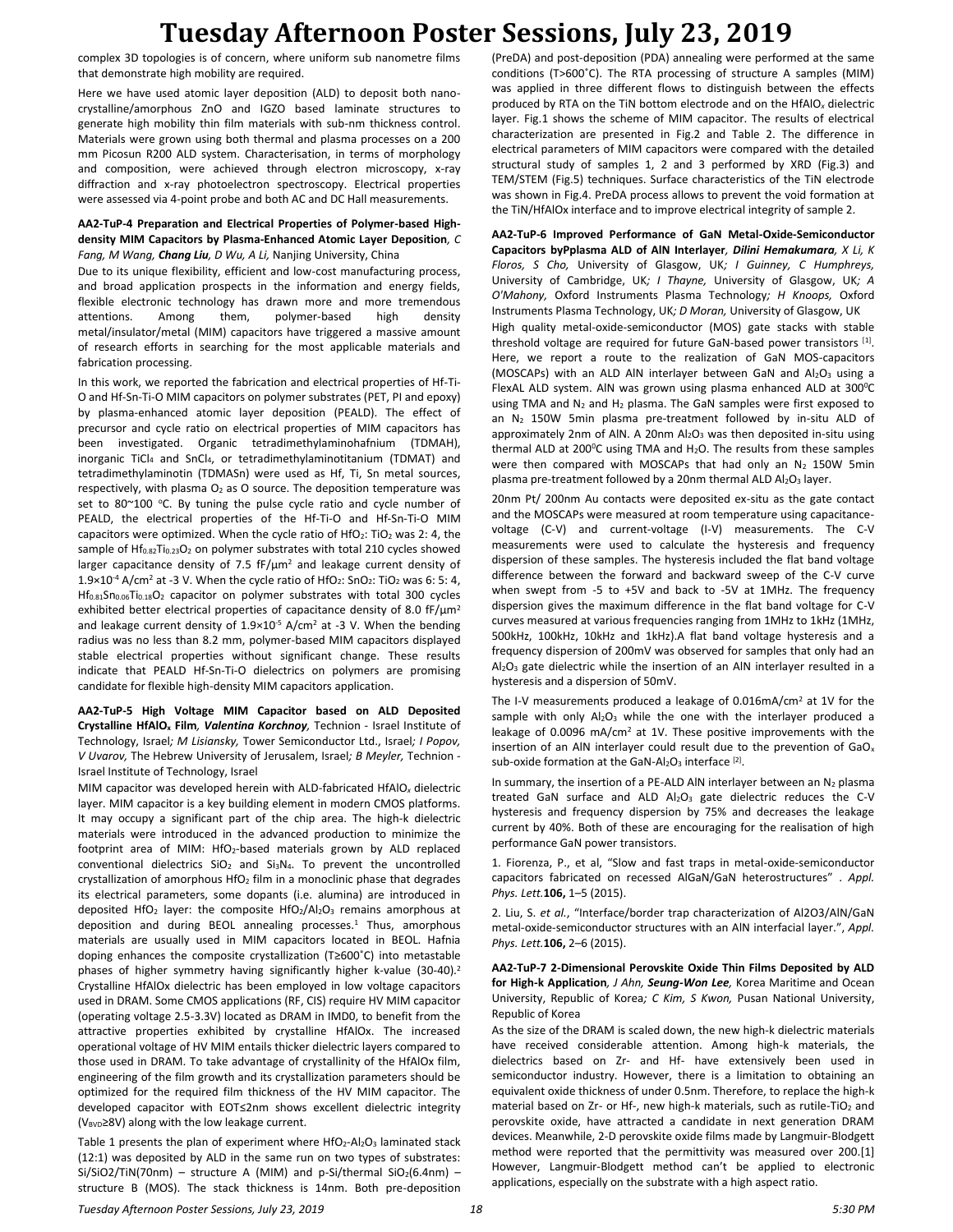Therefore, in this paper,  $Sr_xNb_yO_z$  (SNO) thin films with 2-D perovskite structure were deposited on TiN and SrRuO<sub>3</sub> substrate using atomic layer deposition (ALD). Then, rapid thermal annealing and laser annealing were performed for crystallization of thin films. Finally, we analyzed physical and electrical properties by RBS, TEM, XRD and semiconductor parameter analyzer.

#### **AA2-TuP-8 High Performance Atomic Layer Deposition (ALD) of Gate Dielectrics for 4H-SiC Power Device Application***, B Lee, M Kang,* North Carolina State University*; Adam Bertuch,* Veeco-CNT*; V Misra,* North Carolina State University

Silicon carbide is one of most promising substrates for the power Metal Oxide Semiconductor Field Effect Transistor (MOSFET) and other power electronic devices. Due to high density of interface states  $(D_{it})$  at SiO2/SiC interface, the mobility of Si-face (0001) 4H-SiC MOSFETs remains extremely low. Incorporations of nitrogen and phosphorous into the thermal oxide through a high temperature anneal are proven to be effective to suppress the  $D_{it}$ . Although the presence of nitrogen or phosphorous improves the mobility, achieved mobility values remain low when compared to the bulk SiC mobility. Additionally, nitrogen and phosphorous incorporations lead to negative threshold voltage  $(V_T)$  shift and makes even normally on devices. A positive enough threshold voltage is necessary for safe and reliable operation of power devices. Therefore, to deal with this trade-off between mobility and threshold voltage, deposited dielectrics on 4H-SiC have attracted more research interest to replace the thermal oxide. With deposited gate dielectrics, the substrate consumption is minimized and thus the carbon related defects associated with thermal oxidation can be avoided. Using deposited dielectrics also enables interface engineering to control interface properties independently. Among various deposition method, the atomic layer deposition (ALD) technique has proven to provide good film quality, low substrate damage, precise thickness control, and low temperature processing. This work first evaluates device electrical characteristics and reliability of SiO<sub>2</sub>grown by either thermal or plasma ALD. SiO2is the most suitable dielectric due to its large bandgap as well as a high conduction band offset to SiC resulting in suppression of electron tunneling current in SiC MOS devices. It was found that the channel mobility is similar between thermal and plasma ALD SiO2but thermal ALD oxide shows lower threshold voltage compared to the plasma ALD oxide. Although ALD SiO2provides positive threshold voltage and good gate insulating property, the SiC/SiO<sub>2</sub>interface requires further treatment to enhance the mobility. We have recently demonstrated a novel interface engineering technique to improve the MOSFET mobility by combining ultrathin lanthanum oxide (LaO) at the SiC/dielectric interface and ALD SiO<sub>2</sub>. In this study, we deposited ultrathin 1nm LaO followed by 30nm SiO<sub>2</sub>using ALD tool without breaking the vacuum. It was found that the channel mobility is enhanced with the incorporation of 1nm LaO between SiC and  $SiO<sub>2</sub>$ as compared to the device without LaO layer. This combination of ultrathin LaO and SiO<sub>2</sub>provides an effective solution to challenges of SiC MOSFETs for power applications.

### **AA2-TuP-9 Atomic Layer Deposted TiO2-Based Memristors using In-situ Fabricated Al Doped ZnO Thin Film as Electrodes***, Kai Zhang, P Lin,* Old Dominion University*; A Pradhan,* Advance Material Solution LLC*; H Baumgart,* Old Dominion University

Memristor is a nonlinear and two-terminal passive device, which has ability to change the resistance between high resistive states and low resistive states by applying bias voltage. This property called resistive switching makes the memristors suitable for a wide range of applications in nonvolatile random access memory, dynamic random access memory and flash memory. In recent years, Metal-oxide based memory devices have drawn significant attention due to their high-density integration, high endurance, fast switching behavior, low power consumption and simple structure. In addition, among the promising binary transition metal oxide materials, such as nickel oxide, zirconium oxide, zinc oxide, hafnium oxide, and titanium oxide,  $TiO<sub>2</sub>$  films are extensively used to fabricate the nonvolatile memristor devices due to its simple structure and compatible with CMOS integration process. Recently, ZnO has been widely used for various applications due to its good electrical conductivity, wide band gape (3.37 eV), high exciton binding energy (~60 meV), low cost, nontoxicity, high mechanical and thermal stability. When doped with Aluminum ZnO grown via atomic layer deposition (ALD) has been reported to show resistivity values ranging from insulating to on the order of 10<sup>−</sup><sup>3</sup> Ω·cm, which is suitable for memory device electrodes.

Currently, the most common methods used were magnetron sputtering, pulsed laser deposition, thermal oxidation, electrodeposition, chemical vapor deposition, sol gel chemical reaction, and atomic layer deposition. The ALD is a self-limiting technique that allows atomic layer growth each time. ALD can precisely control the film layer thickness, stoichiometry, composition, uniformity, and sharp interface. ALD also shows perfect conformal coverage when it deposits thin film on complex surface structures. Therefore, ALD is considered as a novel and competitive method to deposit MIM memory structures. To create such devices, transparent Al:ZnO film was grown on Si wafers as an transparent electrode followed by an active layer of TiO<sub>2</sub> film, then the other layer of Al:ZnO was deposited *in-situ* on the TiO<sup>2</sup> layer to form memristor structures. All the thin films in the structures were synthesized by the ALD system sequentially.

Several physical characterization techniques have been employed to determine the ALD films of memory devices. The crystal structure was analyzed by X-ray diffraction. The film morphology was determined by field emission scanning electron microscopy. The surface roughness was analyzed by atomic force microscopy. The electric properties were measured by semiconductor analyzer. The results demonstrate a fairly good memristive device.

**AA2-TuP-10 Homogeneously Doped Atomic Layer Deposition Zinc Tin Oxide Thin Films for Improving Contact Resistance in Semiconductor Device Applications***, Alex Ma,* University of Alberta, Canada*; T Muneshwar,*  Synthergy Inc., Canada*; D Barlage, K Cadien,* University of Alberta, Canada For thin film semiconductor device applications, the formation of high quality contacts is critical. Currently, it is difficult to realize ohmic contacts on zinc oxide (ZnO) thin films especially for applications that require more resistive active layers e.g. thin film transistors (TFTs) and Schottky diodes. In this work, we investigate the contact resistance in thin film devices that employ ZnO active layers grown by low temperature plasma-enhanced atomic layer deposition (ALD) with the gated transmission length method (TLM). The contact performance in intrinsic ZnO devices are compared to identical devices but with a homogeneously doped ALD zinc tin oxide (ZTO) interlayer inserted between the semiconductor body and metal contact. By incorporating a small percentage of tin (Sn) in the ZnO during ALD growth, we observed an increase in the film's electron concentration resulting in lowered contact resistance.

**AA2-TuP-11 AlGaN/GaN Layers Obtained by Atomic Layer Deposition Targeting Thin Film HEMT***, Joaquin Alvarado, M Chávez,* Benemérita Universidad Autónoma de Puebla, Mexico*; S Gallardo,* CINVESTAV-IPN, Mexico*; Y Sheng, D Muenstermann,* Lancaster University, UK

AlxGa1-xN and GaN films were obtained using Plasma enhanced Atomic Layer Deposition (PE-ALD) at 300 °C, we study the effect of Al content variation on the optical and structural and electrical performance. XRD measurements show the hexagonal structure, SIMS profile signals reveals the main components of  $\mathsf{Al}_x\mathsf{Ga}_{1-x}\mathsf{N}$ .

#### Experimental

AlGaN thin films were deposited on silicon wafers via atomic layer deposition using a mega cycle which consists of sub cycles of AlN and GaN to obtain the  $Al_xGa_{1-x}N$  alloy. The AIN sub cycle consist of (1) pulse of Trimethyl Alluminium (TMA), (2) Ar purge, (3)  $H_2/N_2$  plasma and (4) Ar purge, the growth ratio is (0.5Å/cycle) at 300°C, the total number of megacycles were 215. GaN sub cycles consist of (1) pulse of Trimethyl Galliu (TMGa), (2) Ar purge, (3)  $H_2/N_2$  plasma and (4) Ar purge, the growth ratio is (0.2Å/cycle) at 300 °C, the total number of megacycles were 131. The number of megacycles were calculated in order to obtain ~20 nm.

#### Results

The XRD patterns of  $Al_xGa_{1-x}N$  on silicon substrates growth with 0.3 and 0.6 Al content were performed. Two peaks were observed in the sample Al0.3Ga0.7N the peak located at 2θ=34.5° (002) is assigned to hexagonal phase of GaN and a second peak at 2θ=32.3° (100) correspond to the hexagonal phase of AlN. The sample Al<sub>0.6</sub>Ga<sub>0.4</sub>N show peaks at 2θ=32.3°, 34.3° ,37.0° assigned (100), (002), (100) AlN. Furthermore, from photoluminescence characterizations it is possible to observe in the Al0.3Ga0.7N sample a yellow luminescence band situated at 2.32 eV, which is related to Gallium and N vacancies, carbon defects, as well as to the high concentrations carriers  $10^{19}$  cm<sup>-3</sup> [1]. The peak observed at 2.2 eV is associated to dislocations defects [2]. However, a sample which contains higher content of Al didn't show PL signal.

On the other hand, by SIMS sputtering time profile it is possible to observed that the sample with  $Al_{0.3}Ga_{0.7}N$  show a non-uniform Al content, although  $Al_{0.6}Ga_{0.4}N$  show a better Al distribution film. Electrical characterizations of the deposited films will be also included.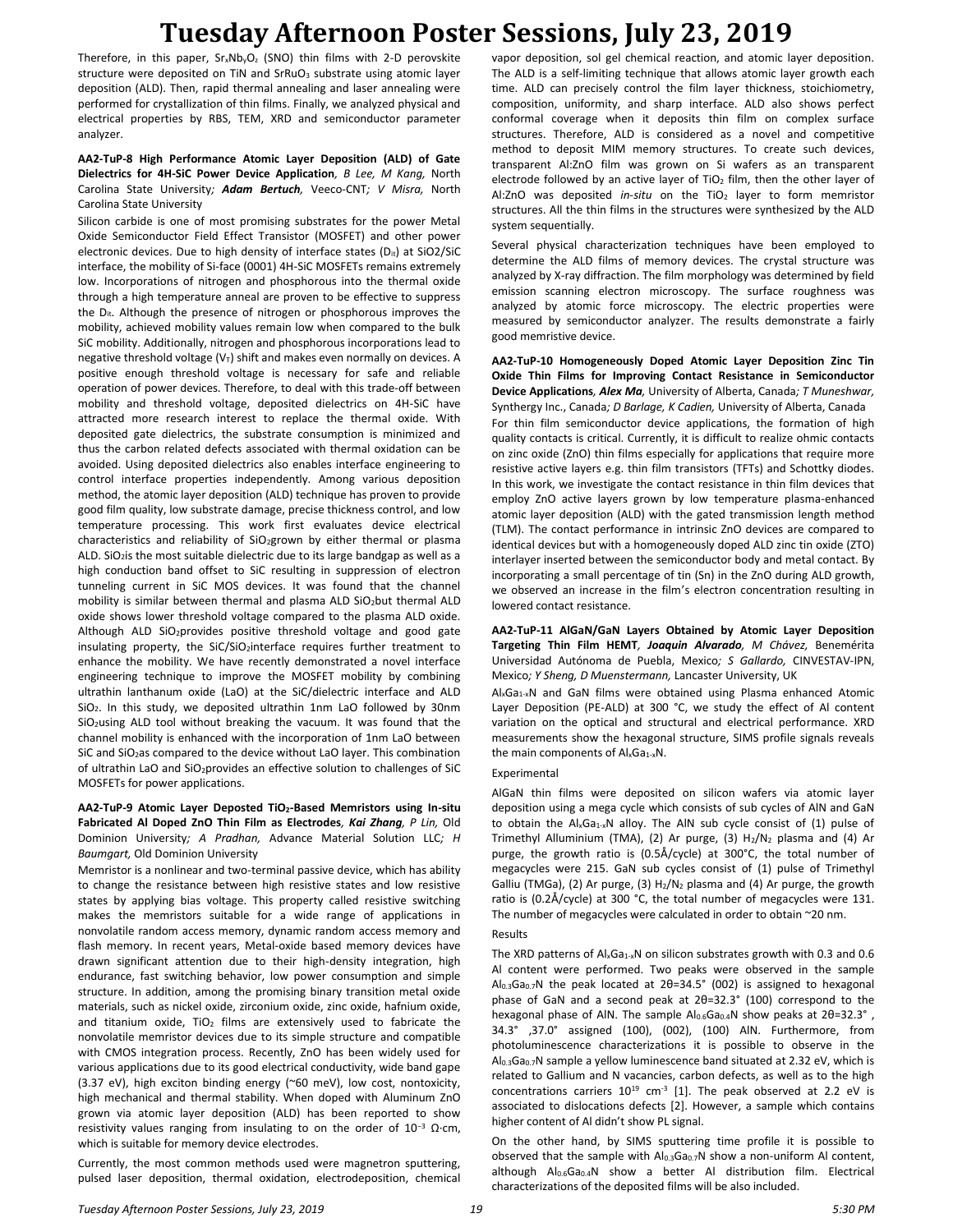**AA2-TuP-12 High-Temperature Thermal Stability of ALD-TiN Metal Gate on** *In-situ* **Al2O3/Y2O3/(In)GaAs(001): Toward the Self-Aligned Gate-First Process***, Lawrence Boyu Young, H Wan, J Huang, K Lin, J Liu, Y Lin,* National Taiwan University, Republic of China*; J Kwo,* National Tsing Hua University, Republic of China*; M Hong,* National Taiwan University, Republic of China High-k metal gate (HKMG) technology has been introduced since the 45-nm node complementary metal oxide semiconductor (CMOS). The gate-first process was replaced by the gate-last process because of the threshold voltage pinning caused by the subsequent high-temperature process<sup>1</sup>. The gate-first process provides a capability to reduce the process complexity, and is more economic than the gate-last process. To realize highperformance MOS field-effect transistors (MOSFETs) using self-aligned gate-first process, the thermal stability of MOS structure must be excellent to sustain the subsequent high temperature process. With the higher electron mobility, GaAs-based III-V semiconductors have potential to replace the current Si-based CMOS technologies. However, the reported thermal stability between high-k/III-V was limited to  $500^{\circ}600^{\circ}$ C caused by the inter-diffusion. In our previous study, ultra-high thermal stability above 850°C between in-situ grown oxide/III-V interface was attained<sup>2,3</sup>, critical for the present study of atomic layer deposition (ALD)-TiN/oxide/(In)GaAs thermal stability at temperatures ranging from 850 to 950°C. Here, we have studied the samples with different post-metallization annealing (PMA) using transmission electron microscopy (TEM), J-E, and C-V characteristics of the MOS capacitors (MOSCAPs). The samples were prepared in a ultrahigh vacuum (UHV) multi-chamber growth/analysis system ( Fig. 1 ). The detailed fabrication process and the schematic structure of the MOSCAPs are shown in Fig. 2 . The TEM shows the smoothness in an atomic scale of the ALD-TiN/high-k/(In)GaAs interfaces. The interface remained intact without degradation after 800 $^{\circ}$ C 5s in He ambient (Fig. 3). From the J-E curves (Fig. 4), the leakage current densities of the MOSCAP with different PMA in  $N_2$  show no degradation after 900 $^{\circ}$ C annealing for 10s. The leakage current density of the MOSCAPs maintained below  $10^{-7}$  A/cm<sup>2</sup> at electric fields of ± 4 MV/cm, which is the same with that of the MOSCAP without PMA. A different behavior was found in the MOSCAP with PMA in He. The leakage current density raised sharply in the negative bias region, probably resulted from the generation of nitrogen vacancies during the high temperature annealing in He. Similar features were found in the C-V characteristics (Fig. 5). With the PMA in  $N_2$ , the C-Vs showed no degradation after 900-950°C annealing, while the MOSCAP was too leaky to measure the C-Vs for the MOSCAP with PMA in He with temperatures above 900°C. The excellent electrical and thermal stability of the MOS structures with TiN gate are vital to realize high performance GaAs inversion channel MOSFETs using a gate-first process.

**AA2-TuP-13 Identification of Interfacial Defect in ALD Grown Al2O3/GeOx/Ge Gate Stack***, Jinjuan Xiang, L Zhou, X Wang, X Ma, T Li, W Wang,* Institute of Microelectronics of Chinese Academy of Sciences, China Germanium (Ge) has attracted tremendous interest as a channel material for high performance complementary metal-oxide-semiconductor (CMOS) devices. The interfacial cfixed charges are detrimental to the performance promotion of Ge MOSFET devices as they can form Coulomb scattering center to reduce channel carrier mobility and device reliability. Thus we experimentally investigate the interfacial defect in the  $\text{GeO}_x/\text{Al}_2\text{O}_3$  gate stack grwon by ALD using X-ray photoelectron spectroscope (XPS) and electrical charateristics by capacitance-voltage (*C-V*) measurement. For  $GeO<sub>x</sub>$  interlayer by ozone oxidation, oxygen vacancies exist and show positive charges at the Ge/GeO interface. The O<sub>2</sub> annealing is helpful to decrease the oxygen vacancy defect. For the GeO<sub>x</sub>/Al<sub>2</sub>O<sub>3</sub> interface, oxygen dangling bonds exist, and show negative charges. This work can be effectively applied to engineer the interface promotion and enhance the performance of Ge-based devices.

**AA2-TuP-14 Modifications of the Electrical Properties of MOS Capacitors Based on Bilayer Gate Metallization - WCxN<sup>y</sup> Capped by CVD Molybdenum on SiO<sup>2</sup> and on ALD Al2O3***, Ekaterina Zoubenko,* Technion - Israel Institute of Technology, Israel*; I Fisher, S Thombare, P Van-Cleemput, M Danek,* Lam Research Corp.*; M Eizenberg,* Technion - Israel Institute of Technology, Israel

Refractory metal nitrides and carbides, deposited by ALD, are attractive for gate metallization of 3D metal-oxide-semiconductor (MOS) devices, due to the good thermal and chemical stability and metal effective work function (EWF) variation capability. However, obtaining low resistivity of the gate metallization is challenging. Therefore, a bilayer approach, where a thin refractory metal carbide/nitride liner capped by a pure metal, is implemented. The liner determines the EWF and serves as a nucleation layer and a diffusion barrier for the contact metal. Currently, Tungsten is commonly used as a local interconnect conductor. Due to its resistivity and device performance challenges, Molybdenum is considered as an alternative capping layer.

The objective of the current research is to investigate the structural and the electrical properties of a bilayer metallization: thermal-ALD tungsten carbo-nitride, WCN (WCxNy), liner with thicknesses of 10/20/30Å covered by 100Å CVD-Mo cap. The evolution of the properties upon annealing at 750 $^{\circ}$ C in forming gas (FG -10%H<sub>2</sub>, 90%Ar) and vacuum (10<sup>-6</sup>torr) is correlated with the values of the EWF on thermal  $SiO<sub>2</sub>$  and on ALD Al<sub>2</sub>O<sub>3</sub>/SiO<sub>2</sub>. The metal stack structure and composition were studied by XRD, STEM-EDS, and ToF-SIMS. The sheet resistance was measured by the four-point probe technique. The EWF of the WCN/1kÅ Mo metal stack on  $SiO<sub>2</sub>$  and on Al<sub>2</sub>O<sub>3</sub> was studied using capacitance-voltage measurements of MOS devices by plotting the flat-band voltage versus the effective oxide thickness.

It was found that the lowest sheet resistance of as-deposited samples was obtained for the metal stack on the 10Å WCN liner (26Ω/ $\Box$ ); annealing at FG led to sheet resistance decrease up to  $11\Omega/\square$ . The EWF of the asdeposited samples is determined by the WCN layer: a value of 4.8eV on SiO2, as was obtained by a 30Å WCN/W reference sample, and a value of 5.35eV on Al2O3/SiO2, demonstrating a difference of ~0.4eV attributed to a dipole at the  $Al_2O_3$  /SiO<sub>2</sub> interface, earlier obtained in our group. Both thermal treatments induced Mo diffusion towards the interface with the dielectric, but the annealing ambient effect on metal crystallinity and Mo diffusion rate is different. Annealing at vacuum caused grain growth of the cubic W<sub>2</sub>N phase and stabilization of the EWF to a value of 4.8eV on SiO<sub>2</sub>. FG annealing led to BCC-Mo grain growth, significant Mo diffusion towards the interface, and EWF on SiO<sub>2</sub> decrease of 0.2eV. Similar EWF decrease due to FG annealing was observed on  $Al_2O_3$ . This, combined with the low resistivity, makes WCN/Mo stack a good candidate for many applications, e.g. FDSOI devices.

#### **AA2-TuP-15 Effect of Metal-insulator Interface on Dielectric Properties of Ultrathin Al2O3 and MgO Fabricated using** *In-situ* **Sputtering and Atomic Layer Deposition***, Jagaran Acharya, J Wilt, R Goul, B Liu, J Wu,* The University of Kansas

We have investigated the properties of ultrathin Al2O3and MgO in metalinsulator-metal (M-I-M) trilayers fabricated using *in situ* integrated sputtering and atomic layer deposition (ALD). The quality of ultrathin  $Al_2O_3$ was found to be significantly dependent on the pre-ALD conditions which lead to extremely different M-I interface. After optimization of ALD processing parameters, M-I interfacial layer (IL) was reduced to a negligible level obtaining a dielectric constant  $(\varepsilon_r)$  up to 8.9 on the Al<sub>2</sub>O<sub>3</sub>films in a thickness range between 3.3-4.4 nm, corresponding to an effective oxide thickness (EOT)~1.4-1.9 nm respectively comparable to high-K dielectrics. While ε*r* decreases at a smaller Al2O3 thickness, the hard-type dielectric breakdown 32 MV/cm and in situ scanning tunneling spectroscopy (STS) revealed band gap ~2.63 eV confirming high quality dielectric as good as an epitaxial  $Al_2O_3$  film. This result suggests that the IL is unlikely a dominant reason for the reduced ε*r* at the Al2O3 thickness of 1.1-2.2 nm and is due to electron tunneling as supported by transport current-voltage measurement. However, non-optimal conditions result in the growth of significant IL with drastically reduced ε*r*~0.5-3.3. The properties of MgO with and without 5C-ALD Al<sub>2</sub>O<sub>3</sub> studied in the thickness range 2.5-5 nm point out significance of seed layer in fabrication of high-quality dielectrics, approaching ε*r*~9 for 5C-ALD-Al2O3/ALD-MgO at thickness 3.8-4.9 nm corresponding to EOT~1.6-2.1 nm respectively. But, 40C-ALD MgO without seed layer has unexpectedly lower ε*r*~3-4 possibly due to poor nucleation forming an interfacial layer, and correspondingly increase in the leakage current. The similar decreasing trend in ε*r* with decrease in MgO thickness is observed but at thickness greater than that of  $Al_2O_3$ , due to higher leakage current observed for MgO dielectrics and also confirmed by in situ STS analysis. Our results demonstrate the significance of controlling the nucleation in ALD to achieve better M-I interface in order to fulfill the demand for leak-free and defect-free high-quality ultrathin dielectrics an alternative for low-cost gate dielectric for CMOS, and tunnel junction for quantum computing and memory applications.

**AA2-TuP-16 Thermal and Plasma ALD Al2O<sup>3</sup> Gate Insulator for GaN Electronic Devices Characterized by CV-Stress Measurements***, Nicole Bickel, E Bahat Treidel, I Ostermay, O Hilt, O Krüger,* Ferdinand-Braun-Institut, Germany*; F Naumann, H Gargouri,* SENTECH Instruments GmbH, Germany*; J Würfl, G Tränkle,* Ferdinand-Braun-Institut, Germany

The technology of atomic layer deposited (ALD)  $Al_2O_3$  films is ideally suited for fabrication of high quality GaN MISFET's gate insulator especially in

*Tuesday Afternoon Poster Sessions, July 23, 2019 20 5:30 PM*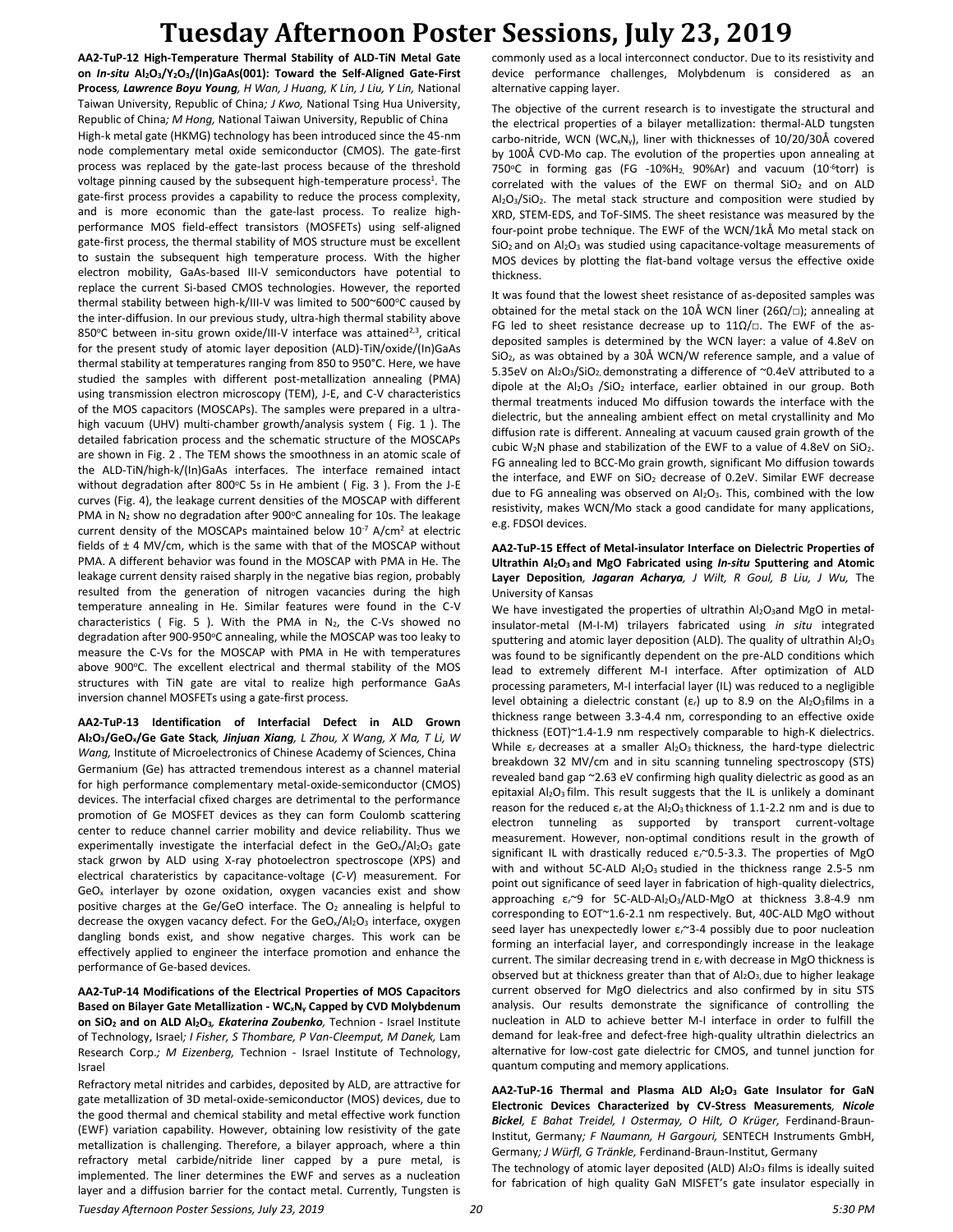vertical GaN n-channel transistor technology (Fig. 1). The gate oxide technology is a very crucial process step as it influences transistor functionality such as normally-OFF operation, hysteresis and low positive threshold voltage drift. Furthermore, dependent on the transistor design the gate oxide/channel interface may also determine ON-OFF-ratio. For qualifying and characterizing the gate insulator film technology, circularplanar MIS-capacitors were formed on a *n*-GaN layer (Fig. 2). The 25 nm thick Al<sub>2</sub>O<sub>3</sub> films were deposited by plasma enhanced atomic layer deposition (PEALD) and thermal atomic layer deposition (ThALD) in SENTECH ALD system SI PEALD. Different in-situ surface pre-treatment conditions such as  $NH<sub>3</sub>$ -plasma,  $NH<sub>3</sub>$ -flow and without any pre-treatment were tested to optimize the  $\text{GaN}/\text{Al}_2\text{O}_3$  interface. After top electrode metallization the capacitors were annealed at  $350^{\circ}$ C in N<sub>2</sub>-ambient to achieve a large  $\Delta C_{ON\text{-OFF}}$ . Accumulated capacitance-voltage-(CV)-scans were performed to evaluate the insulator charging effects, to identify possible shifts in the CV-profile and to gain insight into bulk and interface charging phenomena (see Figs. 3 and 4). While measuring the accumulated bidirectional scans the maximum positive stress bias voltage was increased in 2 V steps from 0 V to 16 V after each bias sweep. The capacitance was measured at 1 MHz and 1 V AC amplitude. According to Figs. 3 and 4 a negative bias down to -15 V has turned out to be sufficient to empty the interface traps. PEALD and NH3-plasma treated samples show a significant broadening of the positive bias stress CV-profile. Furthermore the flat band voltage shifts up to 7.2 V (Fig. 5). In contrast, the ThALD films with NH3 plasma pre-treatment show a reduced broadening with a flat band voltage shift of only 2.9 V. When using NH3-plasma pre-treatment, the calculated maximum negative fixed-oxide charges are less for ThALD (- $ΔN<sub>ox</sub> 5.1 × 10<sup>12</sup>$ cm<sup>-2</sup>) as compared to PEALD (- $\Delta N_{OX}$  1.1  $\times$  10<sup>13</sup> cm<sup>-2</sup>), see Fig. 6. Therefore thermal ALD in combination with NH3-plasma pre-treatment is very suitable for GaN MISFET technology.

**AA2-TuP-17 Variable Morphology Highly-Conformal Diffusion Barriers for Advanced Memory and Logic Applications***, Hae Young Kim, S Rathi, B Nie, N Naghibolashrafi, Y Okuyama, S Chugh, J Heo, S Jung, J Mack, N Mukherjee,* Eugenus, Inc.

Atomic layer deposition (ALD) of metallic ternary TiSiN films is associated with a variety of morphological and structural variations. Among these phenomena are the thickness and stoichiometric-dependent amorphous to crystalline phase transitions, film density changes, surface roughness and film resistivity variations. In the case of TiSiN films deposited via thermal ALD at temperatures of about T<600° C, using chlorine-based Si precursors, titanium tetrachloride and ammonia, the film structure is highly dependent on the total Si incorporated in the film. In this work, we demonstrate the tunability of crystalline phase in highly conformal TiSiN films with varied Si content. TiSiN films were deposited on high aspect ratio structures using a Eugenus 300mm commercial QXP mini-batch system. Film thickness and Si content were varied, and corresponding structural analysis was performed using multiple characterization techniques. X-ray diffraction and reflectivity studies of these films showed a reduction in film density and transition from nano-crystalline to pure amorphous phase with increase in Si fraction. Cross-section high resolution transmission electron microscopy (HRTEM) and selected area electron diffraction (SAED) pattern analyses corroborates with the X-ray analysis that high-Si TiSiN films exhibit a fully amorphous structure. Moreover, control of Si fraction in the film enables tuning of the morphology from polycrystalline to fully amorphous; in all cases, excellent step coverage on high aspect ratio structures were obtained.

#### **AA2-TuP-18 Room Temperature Deposition of Hafnium Oxide by Atomic Layer Deposition for Gating Applications***, Pragya Shekhar, S Shamim, S Hartinger, J Kleinlein, R Schlereth, H Buhmann, L Molenkamp, University of* Wuerzburg, Germany

The advancement of fabrication techniques for nanostructures devices has led to technological breakthrough in semiconductor industries. Apart from the lithographic developments, high-κ materials like ZrO<sub>2</sub> and HfO<sub>2</sub> have been employed as gate dielectric for efficient control of the carrier density. In this regard, atomic layer deposition (ALD) has been used to grow these insulators as it produces highly uniform and conformal layer with precise thickness. Previous works to grow HfO<sup>2</sup> by ALD require higher temperature (>100 °C ) for microelectronic devices has been done. However, many devices and materials have additional constraints that their properties degrade at higher temperatures. This limits the operating temperature at which the various fabrication processes can be carried out. For our research in the field of topological physics, mercury telluride (HgTe) topological insulators (Tis) are significant due to its versatility and tunability from trivial to 2D TI to 3D TI to Weyl by tuning the thickness and applied strain (compressive or tensile). However, the transport properties degrade

when the HgTe wafer are heated above 80  $^{\circ}$ C. To overcome this problem, we have developed a room temperature ALD process for growing HfO<sub>2</sub>. A comprehensive study of structural and transport properties of devices containing HfO<sup>2</sup> gate dielectrics was carried out and results has been compared to device containing coventional SiO<sub>2</sub>/ Si<sub>3</sub>N<sub>4</sub> multilayers insulator films grown by plasma enhanced chemical vapour deposition (PECVD).This comparison demonstrates that our ALD grown insulator is superior in terms of structural properties. We have already shown that microstructures fabricated with ALD grown insulator shows quantum spin hall effect for 2D HgTe based devices. This capability is critical for understanding the properties of microscopic devices and may provide new insights in the field topological insulators. Our process is not just limited to HgTe (e.g. we use Si for process control) but can be easily adapted to other material systems which also require low temperature lithography process in order to retain the intrinsic property of material.

**AA2-TuP-19 Influence of Surface Cleaning Process on Initial Growth of ALD-Al2O<sup>3</sup> and Electrical Properties of Pt/Al2O3/***β***-Ga2O<sup>3</sup> MOS Capacitors***, Masafumi Hirose,* Shibaura Institute of Technology, Japan*; T Nabatame,*  National Institute for Materials Science, Japan*; E Maeda,* Shibaura Institute of Technology, Japan*; A Ohi, N Ikeda, Y Irokawa, Y Koide,* National Institute for Materials Science, Japan*; H Kiyono,* Shibaura Institute of Technology, Japan

*β*-Ga2O<sup>3</sup> power device with metal-oxide-semiconductor (MOS) structure have been widely investigated.  $Al_2O_3$  is the leading candidate as gate insulator because of relatively stable amorphous structure, a high dielectric constant  $(k)$  of  $8 - 9$  and a large bandgap of  $6.5 - 6.8$  eV. Al<sub>2</sub>O<sub>3</sub> films are generally formed by atomic layer deposition (ALD). However, it remains big issues such as an abnormal flatband voltage ( $V_{fb}$ ) shift and a large interface state density  $(D_{it})$ . To improve these electrical properties, various surface cleaning techniques of the substrate have been considered. In this study, we investigate how the surface cleaning technique affects to morphology of the surface of *β*-Ga<sub>2</sub>O<sub>3</sub> and electrical properties of Pt/Al<sub>2</sub>O<sub>3</sub>/*β*-Ga<sub>2</sub>O<sub>3</sub> MOS capacitors.

At first, n-*β*-Ga<sub>2</sub>O<sub>3</sub> epilayer (2.0 × 10<sup>16</sup> cm<sup>-3</sup>) / n<sup>+</sup>-β-Ga<sub>2</sub>O<sub>3</sub> (3.7 × 10<sup>18</sup> cm<sup>-3</sup>) substrates (n-*β*-Ga<sub>2</sub>O<sub>3</sub>) were cleaned under four conditions: just a SPM for 5min, and SPM for 5 min (SPM), followed by BHF for 1 (BHF1), 10 (BHF10), and 30 min (BHF30). 25-nm-thick Al<sub>2</sub>O<sub>3</sub> films were deposited on n-β-Ga<sub>2</sub>O<sub>3</sub> substrates by ALD at 300 °C using TMA precursor and H<sub>2</sub>O gas. Finally, Pt gate electrodes and Ti/Pt ohmic electrode were deposited.

The minimum root mean square (RMS) value (0.36 nm) of the n-*β*-Ga<sub>2</sub>O<sub>3</sub> substrate was observed after SPM treatment. The RMS values ( $\sim$  0.6 nm) increased drastically when BHF treatment carried out even for 1 min and the value was unchanged even if treatment time was longer. In addition, the n-β-Ga<sub>2</sub>O<sub>3</sub> substrate was etched by 0.9 nm for the BHF30. This is because the increase of the surface roughness is due to the heterogeneous etching of the n-*β*-Ga<sub>2</sub>O<sub>3</sub> substrate. The Al<sub>2p</sub> XPS intensities of the Al<sub>2</sub>O<sub>3</sub> films after ALD 5 cycles for the BHF10 and BHF30 decreased by about 25 % compared to the SPM and BHF1, suggesting that the surface roughness affects to the initial growth of the  $A$ <sub>2</sub>O<sub>3</sub>.

The MOS capacitor exhibited similar *J-V* properties regardless of the surface treatment techniques, indicating that the characteristic of the  $A_1O_3$ films was unchanged. On the other hand, the  $V_{fb}$  hysteresis ( $V_{fb}$  hys) due to the trapped/detrapped electrons increased as the BHF treatment time increases. The  $D_{it}$  energy distribution due to the fixed charge, which was calculated using conductance method, increased with increasing the BHF treatment time. These  $V_{fb\;hys}$  and  $D_{it}$  behaviors are in good agreement with the data of the surface roughness of the n-*β*-Ga<sub>2</sub>O<sub>3</sub> substrate. Considering to these data, note that the fixed charge and trapped/detrapped electrons occur at the Al<sub>2</sub>O<sub>3</sub>/n-type *β*-Ga<sub>2</sub>O<sub>3</sub> interface. Therefore, the BHF surface treatment technique is not necessary promising from the viewpoint of the interface characteristics.

#### **AA2-TuP-20 Reliable Gate Stack Development Employing Plasma Assisted Atomic Layer Deposited HfOxN<sup>y</sup> on InGaAs Substrate***, Sukeun Eom, M Kong, K Seo,* Seoul National University, Republic of Korea

We developed an advanced plasma-assisted atomic-layer-deposited (PA-ALD) HfOxN<sup>y</sup> process targeted on InGaAs substrate. The developed ALD process is consisted of isopropyl oxidant precursor and in-situ cyclic N2 plasma nitridation that improves both interface and dielectric bulk quality as well. The interface chemistry and capacitance-voltage characteristics of HfOxN<sup>y</sup> / InGaAs MOS devices are investigated. Clear oxide related elements were eliminated using our ALD process confirmed by XPS and STEM measurements. The IPA-based HfO<sub>x</sub>N<sub>y</sub>/n-In<sub>0.53</sub>Ga<sub>0.47</sub>As MOS capacitor exhibited a significant decrease of interface trap density,  $D_{it}$ , of  $4.5 \times 10^{11}$  eV<sup>-</sup>

*Tuesday Afternoon Poster Sessions, July 23, 2019 21 5:30 PM*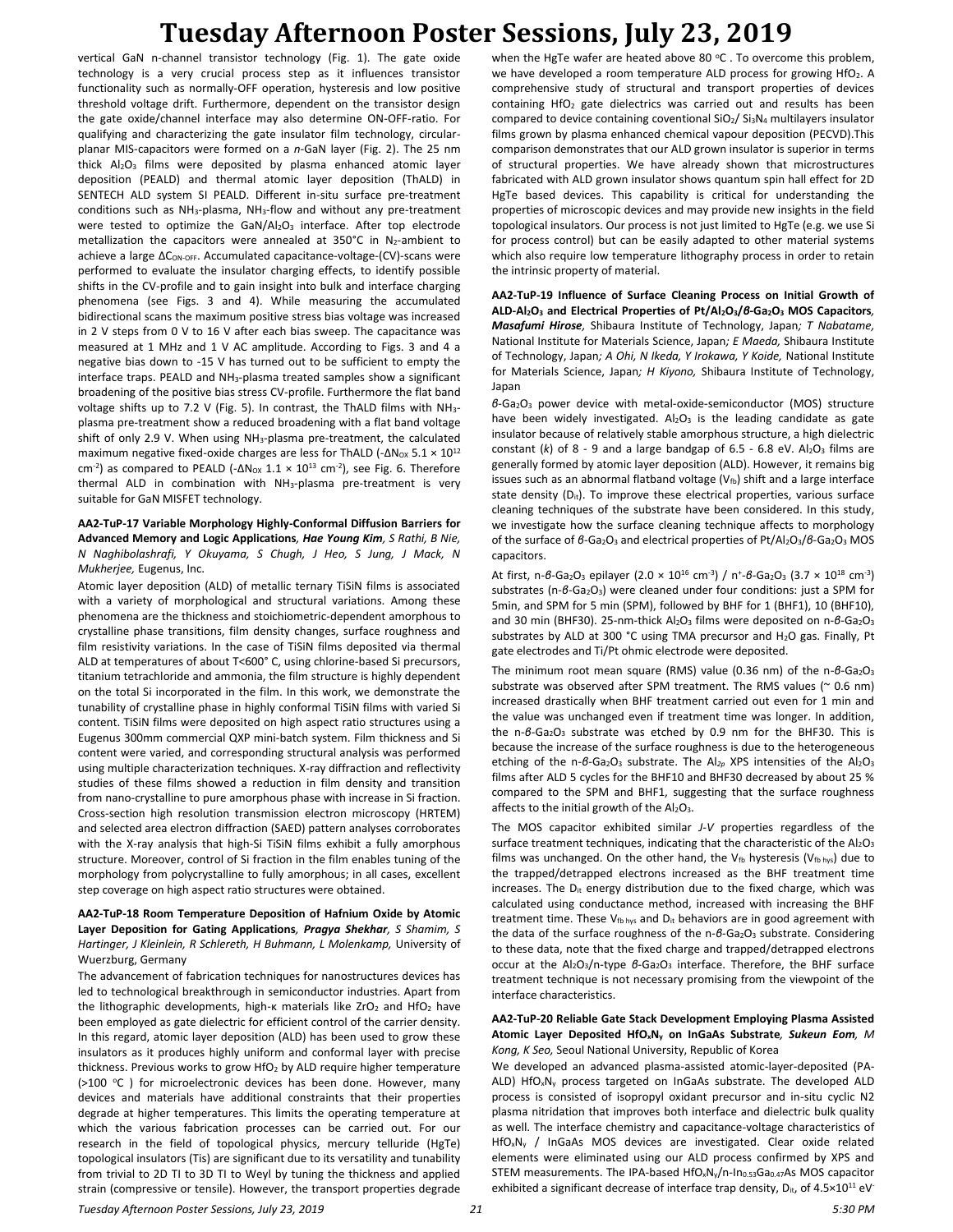$^{1}$ cm<sup>-2</sup> at  $E_c$  -  $E_t$  = 0.3 eV and outstanding inversion behaviors. Morevover, substantial improvement was found not only in n-type substrates but also in p-type substrates as well. The significant mid-gap  $D_{it}$  decrease is responsiblefor this inversion behavior. The improvement mechanism of the proposed technology is assumed to be that nitrogen incorporation reduces oxygen vacancies which act as oxygen diffusion paths and with the use of IPA oxidant the interface would be strongly protected during pre- and postdielectric deposition. Detailed electrical characteristics such as positivebias-temperature-instabiltiy characteristics were investigated.

### **ALD Applications**

### **Room Evergreen Ballroom & Foyer - Session AA3-TuP**

### **Catalysis and Sensor Applications Poster Session**

**AA3-TuP-1 Highly Dispersed Uniform Pt Catalysts on Carbon Support by Atomic Layer Deposition with Fluidized Bed Reactor(FBR).***, Jung-Yeon Park, W Hong, S Oh,* Hyundai Motor Group, Republic of Korea*; W Lee, S Kwon,* Pusan National University, Republic of Korea

One of the key issues for fuel cell study is to increase the active surface area by controlling the size of Pt catalyst and reduce Pt loading to achieve high performance and cost savings. Atomic layer deposition (ALD) has recently received attention as an effective method for synthesis of nano catalyst since it allows precise control at the atomic level. In this study, Pt catalyst is synthesized using ALD directly on the surface of porous carbon support floated by fluidizing bed reactor (FBR). The oxygen functional group introduced on carbon surface through acid solution treatment provides reaction site of Pt precursor. In initial cycle, nucleation occurs on carbon surface, and high density 1-2 nm size uniform nanoparticle is formed. The Pt precursor adheres to the surface of already generated Pt and grows the Pt nanoparticle. Because of this growth mechanism, the size distribution of the particle is slightly wider at high cycles, but the size of the particle is controlled by the cycle and grows up to about 4 nm in 30 cycles. About 1 nm size particles have the highest active surface area, but in terms of catalyst performance, about 3 nm size particles show the best results under the Pt loading fixed condition. When the size of particle is not less than 3 nm, Pt exhibit physical properties as a catalyst and agglomeration of particles can be suppressed. To evaluate the catalyst performance of new processes , MEA optimization is important and this remains as a future plan.

#### **AA3-TuP-3 Stabilizing Ultrasmall Colloidal Platinum Diphosphide (PtP2) Nanocrystals with Atomic Layer Deposition Oxide for Neutral H2O<sup>2</sup> Electrosynthesis***, Hui Li, S Geyer,* Wake Forest University

Despite recent demonstrations of various electrocatalysts for small amount hydrogen peroxide  $(H_2O_2)$  production with rotating ring-disk electrode technique, it is still a great challenge to develop an efficient, selective, and stable O<sub>2</sub>-to-H<sub>2</sub>O<sub>2</sub> electrocatalyst for realizing continuous on-site production of neutral hydrogen peroxide. Here we synthesize ultrasmall and monodisperse colloidal PtP<sub>2</sub> NCs which achieves nearly zerooverpotential and unit  $H_2O_2$  selectivity at 0.27 V vs. RHE for ORR. DFT calculation suggests that the P play a key role in promoting associative hydrogenation of OOH\* to H2O<sup>2</sup> and suppressing the dissociative OOH\* to  $O^*$ . With precise ALD  $Al_2O_3$  overcoat and activation, the proton-exchange membrane fuel cell (PEMFC) with  $42Al_2O_3/PtP_2-600$  catalyst achieves a maximum r( $H_2O_2$ ) of 2.26 mmol h<sup>-1</sup> cm<sup>-2</sup> and a highest current efficiency of 78.8% for 120 h. Under recycle mode, the accumulated neutral  $H_2O_2$ concentration reaches up to 3wt% for 65 h and 1.21 mol  $L<sup>-1</sup>$  for 120 h, and which can be readily used for medical, food, and environmental applications.

### **AA3-TuP-5 Synthesis of Core Shell Nanocatalysts using Atomic Layer Deposition with Fluidized Bed Reactor for PEMFC***, Seung-Jeong Oh, W Hong, J Park,* Hyundai Motor Group, Republic of Korea*; W Lee, S Kwon,*  Pusan National University, Republic of Korea

Proton Exchange Membrane Fuel Cells(PEMFC) have attracted significant interest as sources of renewable energy due to higher energy conversion efficiency than conventional internal combustion engines and zeroemission characteristics. Despite its great advantages, it is difficult to commercialize due to high stack cost. Among the parts, Platinum(Pt) catalyst is expensive and scarce, so it is important to maximize the catalyst activity with minimal usage. Many researchers have significantly focused on core shell nanocatalysts due to their great activity, selectivity and stability with reducing the Pt loading. To optimize the characteristics of core shell nanocatalysts, it is necessary to precisely control shell

composition and thickness. With the Atomic Layer Deposition(ALD) process, the size of nanocatalysts and shell thickness could be finely tuned at atomic scale. In order to uniformly deposit the nanocatalysts on the porous carbon support with large surface area, ALD with Fluidized Bed Reactor(ALD-FBR) offers the solution. By dispersing the carbon powder in the chamber, particle agglomeration is prevented and nanocatalysts can be uniformly deposited.

In this work, we synthesized core shell nanocatalysts using ALD-FBR. We utilize Nickel(Ni), Ruthenium(Ru) for the core materials, and Pt for the shell material. Ni(1-dimethylamino-2-methyl-2-butanolate)<sub>2</sub>, 4 -1,3 cyclohexadiene ruthenium tricarbonyl, and Trimethyl(methylcyclopentadienyl)platinum(IV) are used as Ni, Ru and Pt precursor, respectively. The size of nanocatalysts and shell thickness is controlled by changing each ALD cycles. TGA, XRD and HRTEM are used to examine the structural and chemical properties of core shell nanocatalysts. From EDX line profile analysis, shell material(Pt) is preferentially deposited on core nanoparticles(Ni, Ru). Electrochemical Surface Area(ECSA) and cell performance were measured by Cyclic Voltammetry(CV) and MEA test. Core shell nanocatalysts by ALD-FBR show higher ECSA and cell performance than commercial catalyst.

#### **AA3-TuP-6 Porous Nanomembranes Grown by Atomic Layer Deposition: Self-Rolling in Solvent and their Sensing Applications***, F Ma, Y Zhao, G Huang, Yong Feng Mei,* Fudan University, China

Tubular microstructures of various materials have emerged as active agents for large-scale detoxification, sensing, and many other promising applications [1]. Generally, for sensing application, binding of specific recognition sites on tubular structures for targets molecule is engaged to achieve capture and detection of certain molecular [2]. The rolled-up technology [3,4] provide the possibility of producing microtubular structures with desired geometries and surface decoration on surface, which should be of great importance for real-time bio-sensing. In this study, porous nanomembranes were fabricated with high productivity by depositing active material on the surface of 3D polymer porous template with rough surface via atomic layer deposition technique [5]. The freestanding porous ZnO nanomembranes were obtained after the sacrificial template was removed at high temperature in oxygen. The rough surface of the template and the high temperature treatment make the surface of the nanomembrane with porous microstructure. Self-rolled porous ZnO nanomembranes were then prepared by sonication in chemical solvent. The porous surface was used as cysteine recognition sites for effective and selective binding of neurotransmitter compounds like dopamine (DA). Such selective binding is significantly enhanced by the high surface-to-volumeratio of the porous structure . For sensing applications, dispersion solution containing rolled-up structures was dropped on the surface of glassy carbon electrode, and then cysteine recognition sites was self-assembled on porous ZnO nanomembrane to capture target DA molecules which induces concentration-dependent electrical signals. Detailed analyses demonstrate that increased mass transfer leads to the enhanced sensitivity for DA. The current strategy provides an opportunity to develop 3D biosensor for high-affinity capture-based detection of nerve agents and can be extended to environmental contamination field.

#### **References:**

[1] B. Esteban-Fernández de Ávila, et al. *Acc. Chem. Res.* 2018, **51**, 1901.

- [2] E. Karshalev, et al. 2018, , 3810.
- [3] G. S. Huang, et al. 2009, , 263.
- [4] B. R. Xu, et al. *Sci. Adv.* 2018, **4**, eaap8203.
- [5] Y. T. Zhao, et al. 2018, , 22870.

### **AA3-TuP-7 Fabrication and Characterization of Atomic Layer Deposited ZnO-based Ultra-thin Films for Hydrogen Sensing***, Yan-Qiang Cao, A Li,*  Nanjing University, China

As a high-energy density, non-polluting renewable energy source, hydrogen is widely used in many fields such as industrial synthesis, fuel cells, and rocket propulsion. It is of great importance to develop reliable, fast, and precise hydrogen sensors so as to avoid possible explosion risks and harm. Due to the low cost, chemically and thermally stability, extremely abundant nanostructures and simple fabrication technique, ZnO as n-type semiconductor is widely used to detect reductive gases, such as hydrogen. Usually thin film-based sensor is more effective for improved gas sensing performance due to its small size, larger surface to volume ratio, and feasibility in integrated circuits. To date, research on ZnO ultra-thin filmbased  $H<sub>2</sub>$  sensor is still lacking.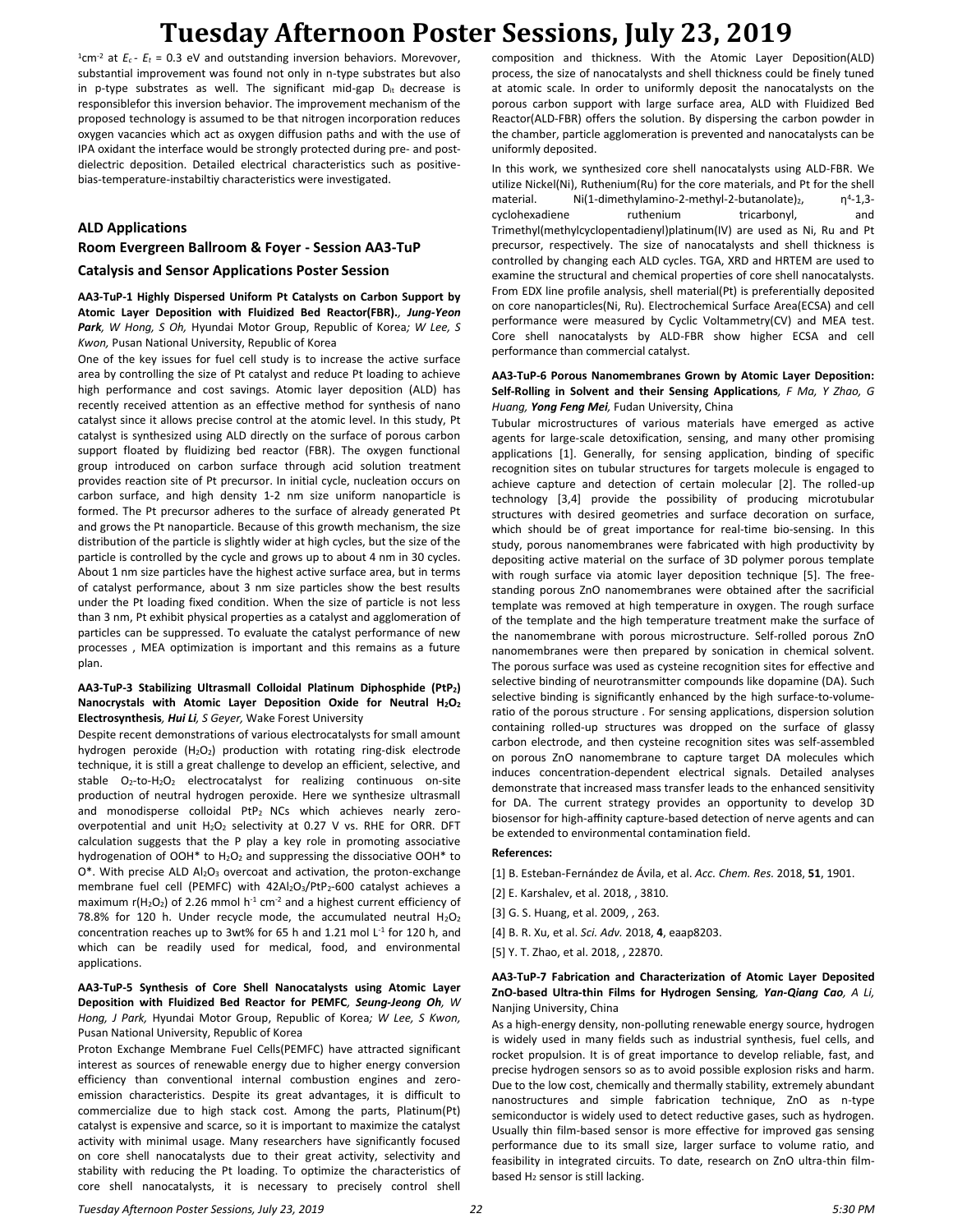In this work, the ZnO ultra-thin films with varied thicknesses from 5 nm to 30 nm were grown on  $SiO<sub>2</sub>$  substrate at 200 °C using diethyl zinc (DEZ) and H<sub>2</sub>O by atomic layer deposition (ALD), which could precisely control the thickness of the films down to values comparable to the Debye length. The effect of ZnO thickness and post-anneal on H<sub>2</sub> sensing, such as detection concentration, work temperature, and sensitivity has been carefully investigated. It is found that H<sub>2</sub> sensor based on 10 nm-thick ZnO ultrathin film exhibits better room temperature sensing performance with Rair/Rgas of 29 in 4000 ppm  $H_2$ . We also attempted to prepare Pt nanoparticlesdecorated ZnO ultra-thin films by ALD. The impact of Pt NCs size and areal density on enhanced  $H_2$  sensing of ZnO film sensor has been evaluated. The improved mechanism has been proposed.

### **ALD Applications**

**Room Evergreen Ballroom & Foyer - Session AA4-TuP**

### **Protective Coatings, Barrier Films, Membranes and Flexible Substrates Poster Session**

#### **AA4-TuP-1 ALD for Membrane Applications***, Matthieu Weber, M Bechelany,* Institut Européen des Membranes, France

Atomic layer deposition (ALD) is a technology allowing for the preparation of conformal ultrathin films with a sub-nanometer thickness control, a unique capability. Therefore, this route is particularly suited for the structural modification and pore tailoring of porous structures. ALD can be advantageously applied to the area of membranes by fine-tuning their surface properties, and by controlling the diameter and the aspect ratio of the pores with (sub)nanometer precision. The precise control over the chemical and physical nature of the pore surface provided by ALD makes this route extremely valuable for membrane science. Thus, ALD coatings have been prepared on a wide variety of membrane substrates, from inorganic templated substrates to porous polymers.

This presentation aims to provide a summary of the advances of ALD applied to membranes. Based on a wide literature data survey including some of our recent data,<sup>1-3</sup> the application of ALD for different types of membranes will be described and illustrated using relevant examples, and the main challenges and opportunities of the ALD route will also be assessed.

(1) Weber, M.; Koonkaew, B.; Balme, S.; Utke, I.; Picaud, F.; Iatsunskyi, I.; Coy, E.; Miele, P.; Bechelany, M. Boron Nitride Nanoporous Membranes with High Surface Charge by Atomic Layer Deposition. *ACS Appl. Mater. Interfaces***2017**, *9* (19), 16669–16678.

(2) Weber, M.; Iatsunskyi, I.; Coy, E.; Miele, P.; Cornu, D.; Bechelany, M. Novel and Facile Route for the Synthesis of Tunable Boron Nitride Nanotubes Combining Atomic Layer Deposition and Annealing Processes for Water Purification. *Adv. Mater. Interfaces***2018**, *5* (16), 18–56.

(3) Weber, M.; ALD for membranes: Basics, Challenges and Opportunities. *Chem. Mater.***2018**, 30, 21, 7368-7390.

#### **AA4-TuP-2 Nano-Hardness of ALD Films***, James Daubert, W Sweet, J Kelliher,* Northrop Grumman

In this presentation, we will explore different films ( $Al_2O_3$ ,  $ZrO_2$ ,  $Ta_2O_5$ ) deposited using atomic layer deposition (ALD) to compare how the processing conditions (i.e. deposition temperature, material interfaces, and annealing temperatures) effect hardness. The mechanical and electrical performance of materials used in microelectronics are often dependent on the processing conditions of material, but extensive testing after device manufacturing is often required to determine these relationships. Bulk, macroscale measurements, such as thickness, index of refraction, and sheet resistance can easily be measured, but often do not translate well to the performance of the final device, because the devices are often dependent on nanoscale properties of the materials (i.e. defects). If the nanoscale properties of the materials can be measured before final device fabrication, then correlations can be established linking material processing conditions with device performance.

One method to measure nanoscale properties of materials is through nanoidentation. Nano-indentation is a method to measure the hardness of materials using atomic force microscopy (AFM) that allows one to see differences in hardness on the nanoscale. Measuring the hardness of a material on the nanoscale allows you to elucidate variations in hardness that results from polycrystallinity of the material. We report on how the hardness is impacted by film thickness (50-1000 Å) and the underlying material. We also show how crystallinity produced by deposition or anneal temperature influences hardness of ALD films.

#### **AA4-TuP-3 High Acid Corrosion Resistance of Nb2O<sup>5</sup> Thin Film Deposited by Room Temperature ALD***, Kazuki Yoshida, K Saito, M Miura, K Kanomata, B Ahmmad, S Kubota, F Hirose,* Yamagata University, Japan

Metal oxide thin films like aluminum oxide (Al<sub>2</sub>O<sub>3</sub>), silicon oxide (SiO<sub>2</sub>), and titanium oxide (TiO<sub>2</sub>) have been well known as gas barrier materials for moisture. For acid corrosion, Al<sub>2</sub>O<sub>3</sub> exhibits a slight deliquescence against hydrochloric acid. On the other hand, niobium pentoxide (Nb2O<sub>5</sub>) has been studied as a cathode protective layer of a fuel cell and a corrosive barrier film for metal. By laminating  $Nb<sub>2</sub>O<sub>5</sub>$  on  $Al<sub>2</sub>O<sub>3</sub>$  using thermal ALD, the corrosion resistance was enhanced to a certain degree. However, the deposition temperature was over 200℃ although the high-temperature process is not acceptable for not heat-tolerant flexible electronics. In this study, a laminated film of  $Al_2O_3$  and  $Nb_2O_5$  was deposited by room temperature atomic layer deposition (RT-ALD) and we report the improved acid corrosion resistance.

We used plasma excited humidified Ar as an oxidizing gas, trimethylaluminum (TMA) and tert -butylimidotris- (ethylmethylamido)niobium (TBTEMN) as precursors of  $Al_2O_3$  and  $Nb_2O_5$ , respectively. The RT-ALD system is shown in Figure 1. We prepared SUS 304 plates with a size of 20  $\times$  50 mm<sup>2</sup> as samples. The SUS plates were cleaned by ultrasonic cleaning with using acetone, isopropyl alcohol, and deionized water to remove organic impurities. The surface was slightly etched with dilute hydrochloric acid to remove the surface scratches, For the corrosion resistance test, we immersed substrates into the concentrated hydrochloric (36 wt%).

Figure 2 shows the anti-corrosion film coated substrate immersed in concentrated hydrochloric acid for 30 minutes. Al<sub>2</sub>O<sub>3</sub> thin films were deposited 30 nm both (a) and (c). The  $Nb<sub>2</sub>O<sub>5</sub>$  was deposited with a thickness of 5nm both the substrate(b) and (c). The substrate (c) is laminated Nb<sub>2</sub>O<sub>5</sub> on Al<sub>2</sub>O<sub>3</sub>. As we can see from Fig.2, the corrosion resistance for hydrochloric acid is clearly improved by laminating Nb2O5. We consider the RT deposited  $Nb<sub>2</sub>O<sub>5</sub>$  is applicable for not heat tolerant flexible and MEMS application.

**AA4-TuP-4 Effects of Composition Ratios on Mechanical and Electrical Properties of AZO – Zincone Composite Thin Film Deposited on Transparent Polyimide Film Using Atomic and Molecular Layer Depositions.***, Seung Hak Song, B Choi,* Korea University, Republic of Korea The combination of ALD and MLD techniques enables the fabrication of various functional organic – inorganic composite thin film structures. It is possible to fabricate thin films with various mechanical and electrical properties by adjusting the ratio of organic / inorganic components. In this study, a composite thin film composed of Al-doped zinc oxide (AZO) and the zincone organic film were deposited on a transparent polyimide substrate using diethylzinc (DEZ) with  $H_2O$  and hydroquinone (HQ) precursors. The characteristics of the hybrid thin film are varied significantly with the change of composition ratios, so the change of mechanical and electrical properties of the thin films according to the ratio of zincone organic film were measured. Various nano-structures of hybrid thin film were fabricated by controlling the composition ratio and process conditions, and their morphology and characteristics were analyzed. To investigate the ratio of thin films with high durability and electrical conductivity, the variation of electrical resistivity of thin films according to bending was measured.

### **AA4-TuP-5 Room-temperature Atomic Layer Deposition of Aluminosilicate Thin Film on Flexible Films***, Yoshiharu Mori, K Yoshida, K Kanomata, M Miura, B Ahmmad Arima, S Kubota, F Hirose,* Yamagata University, Japan

In recent years, aluminosilicate thin films are applied in various fields such as ion absorbers. Aluminosilicate is generally prepared by hydrothermal synthesis. However, it is based on high temperature and pressure processes. It is also not suited for the fabrication on electronic devices. To solve these problems, we newly developed room temperature ALD of aluminosilicate using tris [dimethylamino] silane (TDMAS), trimethylaluminum (TMA) and plasma excited humidified argon. We realized deposition of aluminosilicate on flexible films at room temperature as shown in Fig.1. Fig.2 shows a wide scan XPS spectrum measured from the RT grown aluminosilicate on a PEN film. We confirmed significant peaks of Si, Al and O. The aluminosilicate film thickness was measured by spectroscopic ellipsometry that exhibited the growth per cycle of 0.16 nm/cycle at room temperature. This suggest the possibility of the film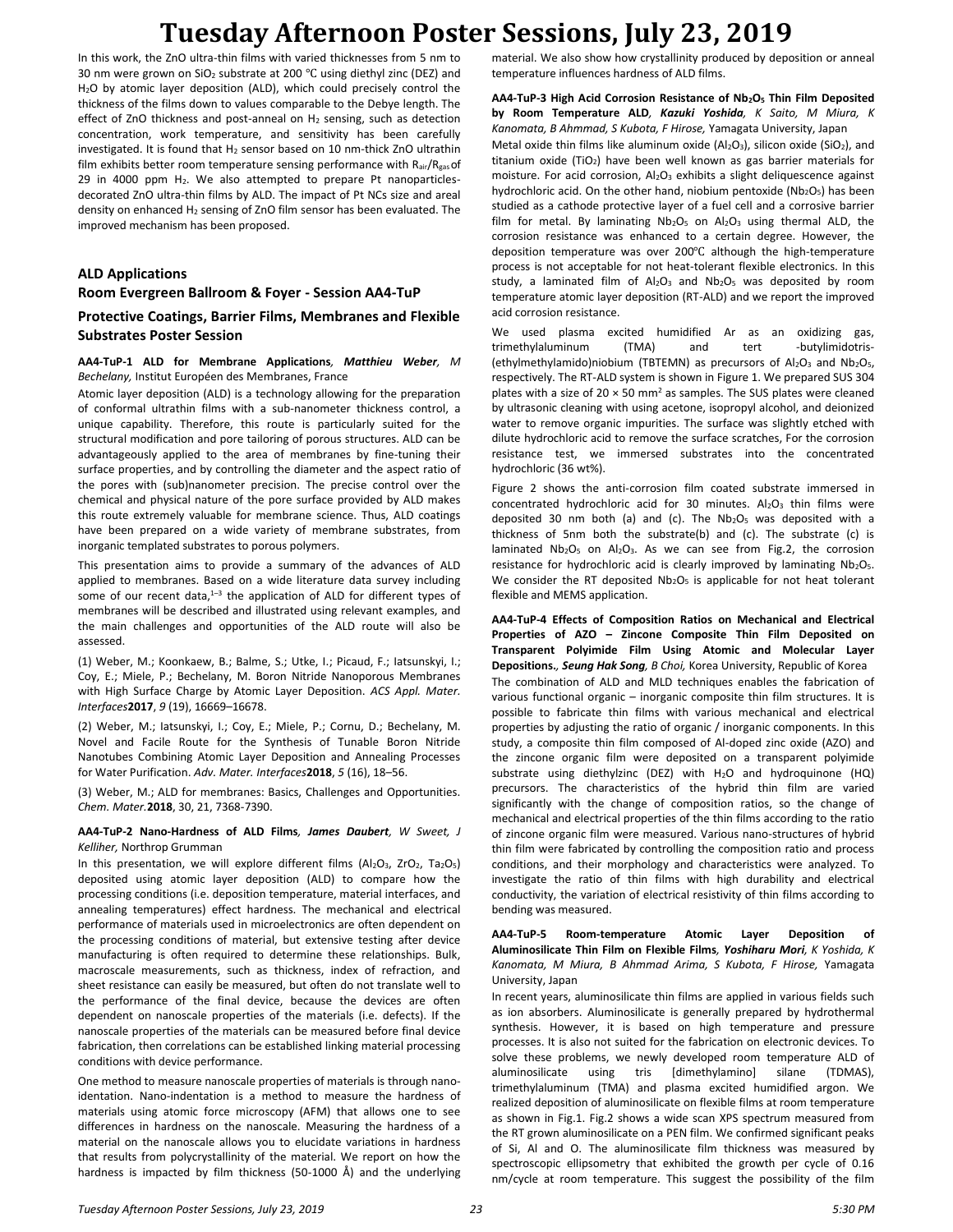thickness control with a precision of nanometer. We confirmed the ion absorption ability of the film. It was confirmed that Na and K cations were effectively absorbed on the film. The ion exchange properties from Na to K was also confirmed. The present RT-ALD offers the ion exchange function on flexible films. This research is expected to be applied as heavy metal ion filters and ion sensitive field effect transistors.

#### **AA4-TuP-6 ALD Layers for Reduced Wear on Micro Cutting Tools***, T Junghans, Hans-Dieter Schnabel,* Westsächsische Hochschule Zwickau, Germany

In modern life, the usage of electronics is increasing day by day. Therefore, many circuit boards need to be machined. One of the major problems in circuit board manufacturing is the wear of micro cutting tools used for it. Hard and corrosion resistant coatings might be a good opportunity to reduce the wear of these tools [1,2]. Due to the small size of the tools, with diameters of 300 µm and 3 mm, most traditionally used coating techniques are unable to produce conformal coatings on them <sup>[3]</sup>. This is why the works presented in a poster aimed for thin wear reducing films generated with atomic layer deposition.

The materials used were  $Al_2O_3$  and TiN in various thicknesses from 20 nanometer to 150 nanometer. Those were used because of their properties, like hardness and corrosion resistance [1,4] and the wellestablished ALD-processes. In order to achieve dense films and low deposition temperatures the processes were plasma enhanced.  $Al_2O_3$  was deposited with TMA as precursor in combination with an oxygen-argon plasma. The TiN films were generated by reacting TDMAT with an ammonia-argon plasma.

The poster shows that  $Al_2O_3$  and TiN do not differ in wear behavior. Therefore, the focus is on  $Al_2O_3$ , due to the more stable and less timeconsuming process. As the film thickness becomes bigger than 50 nm the Al<sub>2</sub>O<sub>3</sub>-layers are spalling off of the tools. Therefore, a lower or none reduction of wear was achievable with films as thick as or thicker than 50 nm. The work also shows that especially thin films of about 20 nm thickness achieved high reduction in tool wear. This shows that ALD-layers have promising properties in the field of wear reducing coatings for micro cutting tools.

<sup>1</sup>Y.L. Su and W.H. Kao; Journal of Materials and Performance: 7 (5), 1998

<sup>2</sup> Bull, S.J. et al.; Surface and Coatings Technology: 36, 1988

<sup>3</sup> Mayer, T.M. et al.; Applied Physics Letters, Vol. 82, No. 17, 2003

<sup>4</sup> Arslan E. et al.; Surface and Coatings Technology: 204, 2009

#### **AA4-TuP-7 Fabrication of Atomic Layer Deposited Alumina as Protective Coating of Silver***, Gwon Deok Han, J Park, J Koo, J Shim,* Korea University, Republic of Korea

Silver is one of the precious metals widely used in human life. Silver has the disadvantage of being easily corroded or discolored when exposed to moisture and oxygen. Protective coatings of thin oxide films are effective in preventing corrosion and discoloration of silver products such as cookware, coins and jewelry. It is especially important to make a thin, uniform protective coating to protect the silver products from external environments. In this respect, atomic layer deposition (ALD) is considered the best technique for forming a protective oxide layer. ALD has an excellent function to form a uniform film without pinholes even in a complex three-dimensional (3D) structure with a high aspect ratio.

In this study, we evaluated the anti-corrosion performance of ALD alumina coatings for silver products [1]. The protection stability of the alumina coating layer was tested using an artificial sweat solution. The stability of the protective layer was evaluated by depositing alumina layers of changing thicknesses of 20-80 nm on silver samples and immersing the coated samples in artificial sweat solutions. We have demonstrated that a relatively thick alumina layer is effective in protecting the original properties of silver samples. In this meeting, we will discuss the protection performance of ALD alumina including its microstructure, optical properties and corrosion resistance.

[1] Park, S. W., Han, G. D., Choi, H. J., Prinz, F. B., & Shim, J. H. Evaluation of atomic layer deposited alumina as a protective layer for domestic silver articles: Anti-corrosion test in artificial sweat. *Applied Surface Science*, *441*, 718-723 (2018).

**AA4-TuP-8 Characterization of Laminated Thin Films for Encapsulation using Single Si Precursor by PEALD***, Joong Jin Park, S Lee, H Lim, S Jang, S Kim, G Park, S Lee, M Kim,* DNF Co. Ltd, Republic of Korea

*Tuesday Afternoon Poster Sessions, July 23, 2019 24 5:30 PM* OLEDs(Organic Light-Emitting Diodes) are used in display devices such as mobile and TV, and next-generation OLED displays should be flexible and

foldable. Flexible and foldable OLED displays require curvature radius less than 2.5R. In addition, a good encapsulation property is required in a thin thickness. Therefore, it is essential for OLED to realize these characteristics through laminated thin film rather than single thin film. The laminated thin film can reduce the diffuse reflection by generating the antireflection film effect due to the difference of the refractive index of each single layer film. It is also effective in reducing stress in the film and blocking ultraviolet rays. [1, 2]

Recently, the ALD process has been applied as a method of depositing thin films with excellent film quality. These ALD methods are used to develop thin film encapsulation technology because of the self-limiting surface reaction and the advantages of the reaction fraction.

In this paper, structure of the SiO2 / SiNx stack films were fabricated by using PEALD(Plasma Enhanced Atomic Layer Deposition) method at low temperature (90 ℃) using a single precursor, NSi-01. The thickness and refractive index of the thin film were measured using a Woollam M2000D spectroscopic ellipsometer. In addition, WVTR (Water Vapor Transmission Rate) was measured by using MOCON Aquatran 2 for thin films deposited on polyethylene naphthalate (PEN). In the structure of the SiO2 / SiNx stack film, the refractive index was measured to be 1.47 / 1.85, confirming the possibility of antireflection effect through the multilayer. The WVTR characteristics were measured over 100 hours according to the thickness of the thin film. At a thickness of less than 150 Å, the SiO<sub>2</sub> thin film or SiNx thin film had poor WVTR characteristics. In order to overcome this problem, SiO2 / SiNx structure was deposited. It is also expected that 2 to 3% of carbon in the deposited SiNx film will lower the film stress and maintain the flexibility of the entire film (Figure 1). The SiO2/SiNx/SiO2 laminated thin films exhibited excellent WVTR characteristics with the prevention of destruction of the encapsulation characteristics at a thin thickness(Figure 2). From this work, we confirmed the possibility of a laminated thin film consisting of a silicon oxide film and a nitride film by PEALD in one chamber using one precursor. In particular, the production of a laminated thin film can prevent both reflection and moisture absorption, and it is expected that the next generation OLED encapsulation will be applicable.

**AA4-TuP-9 Low-cost Fabrication of Flexible Transparent Electrodes based on Sprayed Nanocomposites Silver Nanowires and Al Doped ZnO Deposited by Spatial ALD***, V Nguyen, J Resende, D Papanastasiou, C Jimenez, D Bellet,* LMGP Grenoble INP/CNRS, France*; S Aghazadehchors,*  LMGP, France*; N Nguyen,* Université de Liège*; David Muñoz-Rojas,* LMGP Grenoble INP/CNRS, France

We report the study of nanocomposite transparent electrodes based on Aluminium doped Zinc Oxide (ZnO:Al) thin films and silver nanowire (AgNW) networks. The electrodes are fully fabricated by low-cost, open-air techniques, namely, atmospheric pressure spatial atomic layer deposition and spray coating. We show that the transparency and the conductivity of the ZnO:Al/AgNW nanocomposites can be tuned by controlling the AgNW network density. We also demonstrate that the thermal, electrical and mechanical stabilities of the composites are superior to those of AgNW networks or ZnO:Al thin films separately. We have also developed a theoretical model to explain the relationship between the conductivity of the composites and the AgNW network density. Our results provide a means to predicting the physical properties of such nanocomposites for applications in solar cells and other optoelectronic devices. Finally, the deposition methods used open the way towards stable, low-cost flexible and transparent electrodes for industrial application.

#### **AA4-TuP-10 Nanomechanical Properties of Crystalline Anatase Titanium Oxide Films Synthesized using Atomic Layer Deposition***, Yousuf Mohammed, P Lin, K Zhang, H Baumgart, A Elmustafa,* Old Dominion University

Titanium dioxides (TiO<sub>2</sub>) thin films have received significantly attentions due to their remarkable biocompatibility, stability, nontoxicity, and excellent photocatalytic properties. TiO<sub>2</sub> films are used in artificial heart valves, photocatalyst in solar cells. The photocatalytic activity of titanium dioxide is exhibited in both the anatase and the rutile phases. Likewise, the photocatalytic properties of  $TiO<sub>2</sub>$  thin film coatings are noticeable in medical applications in bactericidal coatings of wound care gauze or in coatings of surgical instruments to be sterilized and for antimicrobial surfaces in hospitals. Fabrication of  $TiO<sub>2</sub>$  films has intensified in the last two decades due to their notable optical and electronic properties and their excellent potential applications for gas sensing. Another application for anatase  $TiO<sub>2</sub>$  in photovoltaics, when their team realized impressive photovoltaic performance advances with perovskite/ $TiO<sub>2</sub>$  heterojunction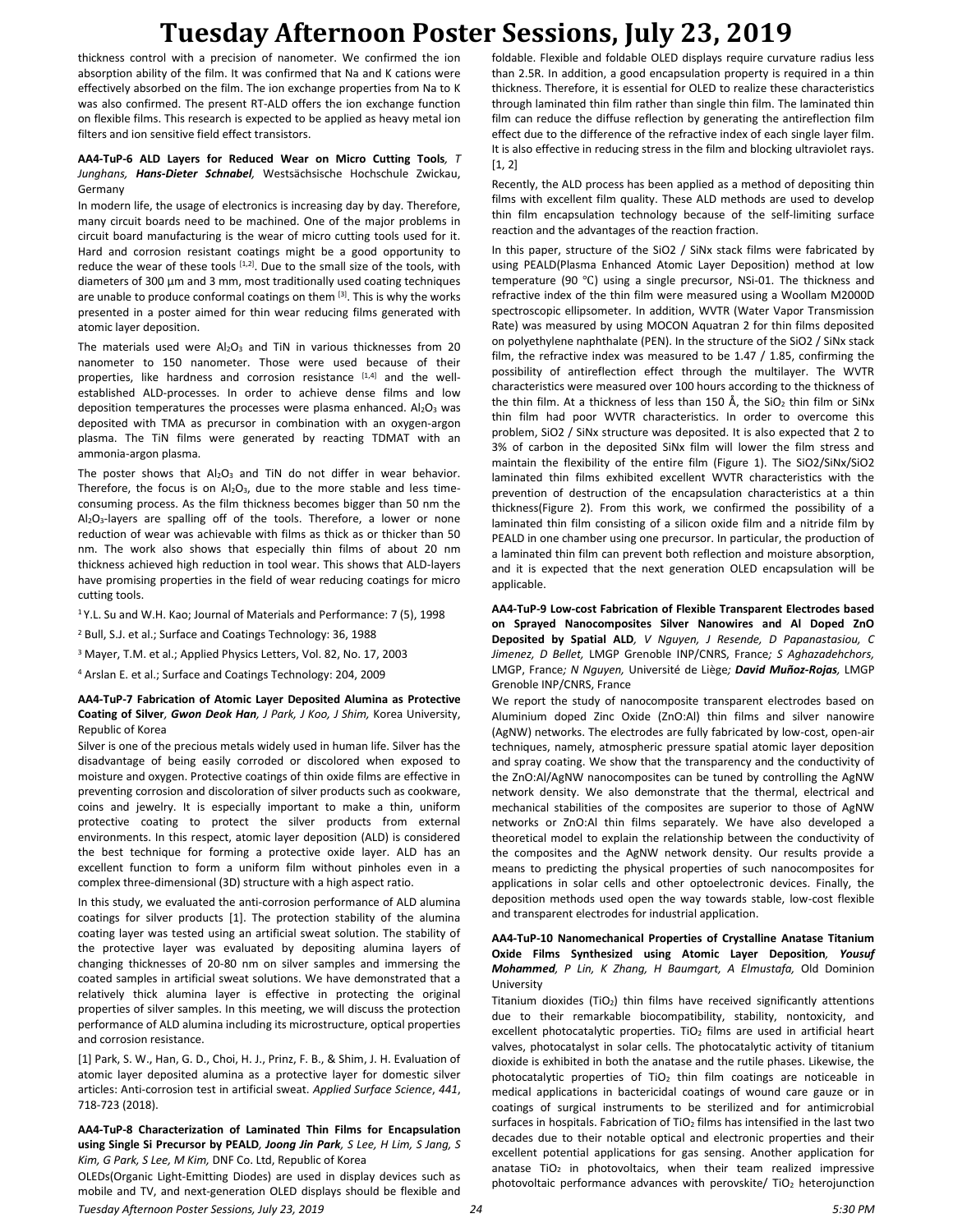solar cells, which were fabricated with pure phase anatase  $TiO<sub>2</sub>$  nanosheets with dominant (001) facets serving as the electron collector.

Several deposition techniques have been used in the past to deposit TiO<sub>2</sub> films on silicon substrates, including reactive DC sputtering, RF magnetron sputtering, ion beam induced chemical vapor deposition, metal-organic chemical vapor deposition, chemical vapor deposition, mist CVD and the atomic layer deposition (ALD). The ALD has emerged as a modern chemical reaction based technique to deposit monolayers of inorganic compounds. ALD possesses unique film deposition uniformity and exact composition control with atomic precision and absolute conformality.

Crystalline TiO<sub>2</sub> films of 500 nm thickness were synthesized using ALD on ptype Si (100) substrates. The crystal structures of the TiO<sub>2</sub> thin films were characterized by the X-ray diffraction (XRD). The film thickness and surface morphology were inspected using field emission scanning electron microscopy (FE-SEM) and AFM. The nanomechanical properties were measured using a nanoindenter equipped with a three-sided Berkovich diamond tip to evaluate the hardness and modulus of the  $TiO<sub>2</sub>$  thin films. Due to low temperature ALD deposition, the X-ray diffraction revealed a single-phase  $TiO<sub>2</sub>$  anatase growth and the FE-SEM images indicate columnar grain structure growth with primarily vertical directions of the polycrystalline TiO<sub>2</sub> films. The measured hardness of the anatase ALD TiO<sub>2</sub> films at 20% film thickness has been measured as 5 Gpa, which is considerably softer compared to the reported benchmark values of the better known rutile phase of  $\sim$  12 Gpa. The elastic modulus of the TiO<sub>2</sub> thin films was estimated as 138 and 145 Gpa.

### **AA4-TuP-11 Encapsulation of Magnetic Nanostructures by ALD for Improved Stability and Performance***, Devika Choudhury, Y Zhang, K Gao, A Mane, J Elam,* Argonne National Laboratory

Morphology of magnetic nanoparticles is an important aspect responsible for controlling the optical, electrical and magnetic properties. Their interesting shapes and sizes result in novel properties significantly different from their bulk counterparts. For example, 1D magnetic nanostructures often exhibit significantly modified properties and enhanced coercivity as compared to the their bulk magnets thus making them attractive for wide range of applications. These materials are not only extensively used in highdensity magnetic data-storage mediums, magnetic sensors and spintronic devices, but also suitable for valuable biomedical applications as well.

Metal alloys such as PtCo, SmCo, FeNi and FeCo are well known for their desirable magnetic properties and use. However, due to their nanosize scale, these materials readily oxidize under ambient conditions. Poor chemical stability results in diminished magnetic properties thus limiting their practical usage.

Atomic Layer Deposition (ALD) has emerged as one of the most widely accepted techniques to provide conformal coating of controlled thickness on high curvature structures and a popular method for encapsulation of various type of microstructures. In this work, we report the coating of magnetic metallic alloys using ALD method to improve stability and performance of the nanostructures. Different chemistries are used for the deposition of a variety of protecting layers. Comparison on the effectiveness of the coatings are drawn from the stability and their magnetic properties such magnetic saturation values obtained from SQUID measurements.

### **AA4-TuP-12 Diffusion Barrier Properties of ALD TiSiN Films***, Jerry Mack, J Heo, S Chugh, H Kim, S Rathi, N Mukherjee,* Eugenus, Inc.

The decreasing feature sizes and increasing aspect ratios in semiconductor process flows have imposed stringent requirements on the physical and electrical properties of metal-to-semiconductor interfaces. This has resulted in fundamental material challenges for low-resistance contacts and ultra-thin diffusion-barrier films. Physical vapor deposition (PVD) based TiN film is a widely used diffusion barrier layer. However, deposition of ultra-thin TiN exhibits pronounced islanding which leads to rough film with polycrystalline grain structure. Furthermore, inhomogeneities due to grain boundaries offer diffusion pathways and lead to device degradation. In the current study, we present our findings on the diffusion barrier properties of amorphous ternary alloy films composed of Ti, Si and N (TiSiN), an excellent alternative to TiN films. These films were grown using Atomic Layer Deposition (ALD) technique on the Eugenus 300mm QXP commercial minibatch reactor. In one set of experiments, TiSiN films were deposited on highly-doped polycrystalline Si:B films followed by diffusion studies of boron. In another set of experiments, fluorine precursor based CVD Wsi<sub>x</sub> film was deposited on TiSiN, followed by diffusion studies of fluorine. Secondary Ion Mass Spectrometry (SIMS) and High-resolution electron

energy loss spectroscopy (HREELS) were utilized to detect the effectiveness of the barrier film to prevent boron and fluorine diffusion.

## **ALD Applications Room Evergreen Ballroom & Foyer - Session AA5-TuP**

## **Emerging Applications Poster Session**

### **AA5-TuP-1 Bottom up Stabilization of Perovskite Quantum Dots LED via Atomic Layer Deposition***, Rong Chen, K Cao, Q Xiang, B Zhou,* Huazhong University of Science and Technology, China

Flexible displays are becoming the most promising and attractive techiques in the future. Quantum dots(QDs) have attracted great attentions due to their excellent optical properties, such as tunable wavelength, narrow emission, long carrier diffusion length, and high photoluminescence quantum efficiency. These properties make QDs the most promising optical materials for flexibles displays. However, as the instability of QDs based light emitting diodes limits their practical applications, QDs based LEDs are still under laboratory developments.

In this talk, we will discuss ALD based protection approaches from nanoscale QDs passivation to macroscopic encapsulation to improve the stability and boost its performance of QD-LEDs. First, the low-temperature selective ALD method has been developed for defects elimination. This protection method can preserve QDs monomers without damaging surface ligands and improving the quantum efficiency. For the QD light emitting layers, voids are formed during the stacking which may induce instability from electric, heat transfer. The ALD based filling process has been developed to improve charge transport within the layer. To study the surface interaction mechanisms of ALD precursors with the QDs layer, insitu characterizations such as quartz crystal microbalance (QCM), infrared spectrometer (IR) are utilized to monitor the ALD process and the interactions with QDs layers. The oxides filling between quantum dots could reduce the carrier transport barrier and enhance carrier injection. Finally, it is imperative to develop efficient and ultrathin encapsulation to improve the stability towards ambient environments and flexibility of displays. Ultrathin multi-stacking films are designed and fabricated based on the combination of spatial ALD, molecule layer deposition and chemical vapor deposition. Such composite films could greatly enhance the water and oxygen resistance, while retain low stress and flexibility of the devices. It has demonstrated that the ALD approaches are versatile and useful for several fabricating steps in flexible QDs displays.

### **AA5-TuP-2 ALD Bilayers for X-ray Windows with Long Lifetime***, Agnieszka Kurek, Y Shu,* Oxford Instruments Plasma Technology*; H Knoops,* Oxford Instruments Plasma Technology, UK*; A O'Mahony, O Thomas, R Gunn,*  Oxford Instruments Plasma Technology*; Y Alivov, C McKenzie, B Grigsby, A Degtyaryov,* Oxford Instruments X-ray Technology

X-ray-emitting devices require a window transparent to low energy X-rays while keeping the device at vacuum. Polycrystalline Be windows are often used since they have high X-ray transparency due to the low atomic number of Be. However, Be is sensitive to environmental moisture and shows degradation over time via two routes. Firstly, ambient gas can penetrate the Be window through the crystalline grain boundaries deteriorating the vacuum. Secondly, water vapour reacts with Be material causing corrosion and forming an oxide layer which can delaminate and reduce the window thickness over time. The window can become so thin it can no longer hold a vacuum inside the X-ray device – effectively ending the lifetime of the tube. Here, we show how the application of conformal, pinhole-free ALD bilayer coatings can extend the lifetime of X-ray windows more than five times with negligible influence on X-ray transmittance.

We have developed and patented (US20180061608A1) a robust solution using a combination of  $Al_2O_3$  and TiO<sub>2</sub> less than 200 nm in thickness. The ALD coatings were deposited in an Oxford Instruments Plasma Technology FlexAL™ system at 350 °C. Thermal Al<sub>2</sub>O<sub>3</sub> (~40 nm) was used as an adhesion layer, followed by in-situ deposition of thermal TiO<sub>2</sub> (~80 nm) as a harder, protective layer, using trimethylaluminum and tetrakis(dimethylamino)titanium, respectively. The relatively low atomic numbers of Al and Ti mean that the maximum allowed film thickness to maintain clarity of the X-ray spectra is 800-1000 nm, which is much higher than the used thickness. This window coating is an effective moisture barrier and attenuates the transmitting X-rays by less than 5 % compared to the attenuation of an uncoated window. Importantly, the ALD coating does not contaminate the output X-ray spectra. No fluorescence contamination of Al and Ti could be detected. The lifetimes of ALD coated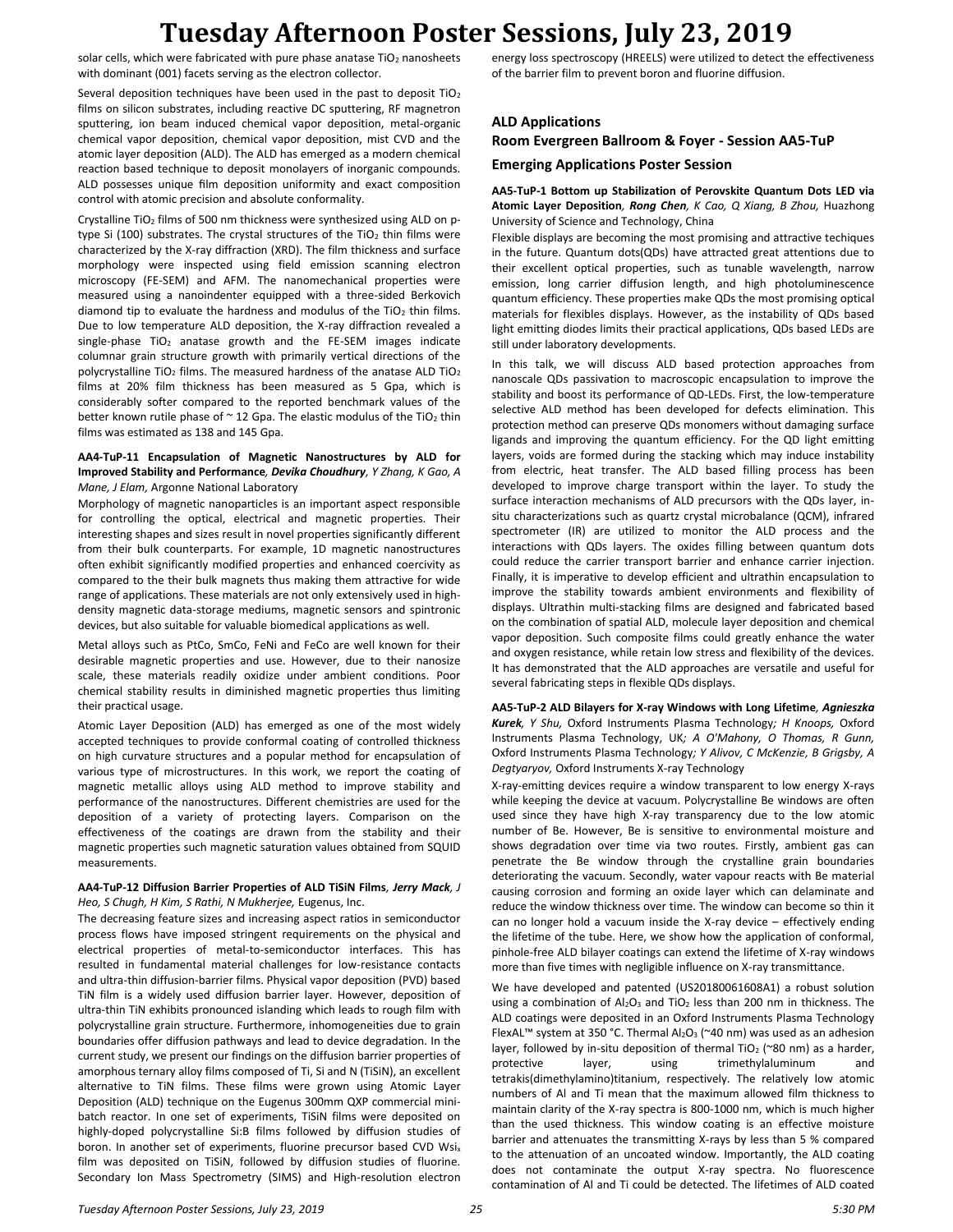windows were compared with that of uncoated window by determining how long they could sustain ultra-high vacuum. For all sixteen coated samples, the windows survived the test at least 5 times longer and, in many cases, >15 times longer.

The ALD coating of the X-ray windows increases lifetime of X-ray emitting equipment by more than five times minimising specialist maintenance. The excellent conformality of ALD is furthermore expected to help close off grain boundaries present in the Be windows which can be up to 100 nm deep and could otherwise be pathways for gas diffusion into the vacuum of the system. Future options include making the coating conductive as a further advantage for X-ray equipment.

### **AA5-TuP-3 ALD for 3D Nano MEMS Applications***, Dorothee Dietz,*  Fraunhofer Institute for Microelectronic Circuits and Systems IMS, Germany

In the area of MEMS and nano sensor structures, the ALD becomes ever more important. Because of the highly isotropic and highly conformal deposition method, ALD is the best choice for structures with large aspect ratios or structures with complex cross sections. Moreover it is possible to deposit several different materials in the same tool, so that the functionality of the material can be tuned by stacks or doping as good as possible. Because of the low deposition temperature, ALD can be applied in post-CMOS-processes.

ALD techniques enable the fabrication of free standing 3D structures as follows: In a first step, a sacrificial layer is deposited onto a (CMOS-) substrate. Small holes or trenches are etched through it as pillars and an ALD layer is deposited and structured. In the end, the sacrificial layer is removed. This technique can be used e.g. for the processing of different gas sensors or for realizing 3D multi electrode arrays (MEA).

The first type of gas sensor, which is based on conductometric semiconductor gas sensing, operates with metal oxide (MOx) nano wires, 350 nm in width and 150 µm in length. The metal oxide (e.g. ZnO or SnO<sub>2</sub>) is used as a functional layer but also for forming the 3D structure. Because the metal oxides need to be heated for gas sensitivity, a heater is realized with the same technology as described above. In this case, Ru, TiN or TiAlCN, is used as heater material, deposited also by ALD.

The second gas sensor is acting as a nano pellistor. The heater has to be a free standing 3D structure, because the sensor has to be thermally decoupled from the substrate underneath. All materials are deposited with ALD to achieve the high aspect ratio and because of the material properties. The heater consists of Ru, the surrounding isolation layer can be  $Al_2O_3$  and the catalytic layer is made of Ru again.

To increase the sensitivity of the sensor, the surface of the catalyst can be increased by using a porous  $Al_2O_3$  layer instead of a solid one. A porous Al2O<sup>3</sup> layer can be achieved by doping it during the ALD in a first step e.g. with ZnO and by a selective etching of the doping material in a second step.

Another application for using this technology is processing 3D MEA. They can penetrate biological cell membranes for measuring intracellular electrical signals directly. As a conductive and biocompatible material, Ru is used for these electrodes. They are 200 nm in diameter and a few microns in height. With an additional step, the diameter at the tips can be reduced so that they can penetrate membranes easier, without the risk of destroying them.

### **AA5-TuP-4 Tribological Properties of Plasma Enhanced Atomic Layer Deposition TiMoN***, Mark Sowa,* Veeco-CNT*; A Kozen,* U.S. Naval Research Laboratory*; B Krick, N Strandwitz,* Lehigh University

In our previous study, we demonstrated a tertiary plasma enhanced atomic layer deposited transition metal nitride (TiVN) with exceptional wear rates and friction coefficients. We have extended that work with an investigation of another tertiary transition metal nitride system, Ti<sub>x</sub>Mo<sub>v</sub>N<sub>z</sub>. For films deposited at 250°C and 300W on a Veeco CNT G2 Fiji PEALD system, we have demonstrated how the ratio of TiN:MoN cycles (1:0, 3:1, 1:1, 1:3, 0:1) provides linear control of the Ti:Mo in the resulting film. Through application of an 13.56MHz RF substrate bias (0-250V) during the plasma step, ion bombardment energy of the substrate can be varied, providing a means for tweaking the films physical and chemical characteristics which in turn are shown to impact the resulting film's tribological properties. As PEALD metal nitrides have broader interest than wear layers and to gain insights on the interrelationships of the mechanical properties, the processing details, and other film properties, we also report on the resulting film composition/impurities, density, crystallinity, optical properties, resistivity, and morphology.

**AA5-TuP-5 Thickness Optimization of Alumina Thin Film for Microchannel Plate Detector***, Baojun Yan, S Liu,* Institute of High Energy Physics, Chinese Academy of Sciences, China

Conventional lead glass microchannel plate (MCP) detector has been used in a variety of applications. The MCP performance can be improved by coating high secondary electron emissive layers, such as alumina  $(A1<sub>2</sub>O<sub>3</sub>)$ and magnesium oxide (MgO), via atomic layer deposition (ALD). In this poster, the alumina thin films with varied thicknesses were deposited by ALD on polished Si substrates and MCPs, respectively. The secondary electron yield (SEY) of the alumina thin films on silicon substrate were measured by pulsing electron beam. The MCPs used in our experiment had a high length to diameter ratio  $\approx 80:1$  and worked in photon counting mode. The optimal thickness of alumina was obtained through comparative study the MCP performance before and after coating. In addition, the DC gain variation as a function of total charge per unit area *Q* (C/cm<sup>2</sup> ) were investigated.

### **AA5-TuP-6 Optical Coatings Deposited on Nonlinear Crystals by Atomic Layer Deposition***, Ramutis Drazdys, R Buzelis, M Drazdys,* Center for Physical Sciences and Technology, Lithuania

Growing requirements for optical coatings deposited on temperature and environment sensitive crystals force to look for alternatives to conventional physical vapor deposition technologies. KDP, DKDP, LiNbO<sub>3</sub> are nonlinear optical materials that have been difficult to coat due to specifics of surface adhesion and thermal properties. Atomic layer deposition (ALD) is widely used in nanotechnology and semiconductor devices [1] and recently attracted more interest in manufacturing of optical components [2,3]. The main goal of our research was to develop antireflection (AR) coatings on nonlinear crystals with high laser induced damage threshold (LIDT). HfO<sub>2</sub> and  $Al_2O_3$  thin layers deposited using TDMAH and TMA precursors and  $H_2O$ as oxidant by Savannah 200 system from Ultratech at low temperature (<100°C) were investigated. Experimental deposition processes of HfO<sup>2</sup> and  $Al<sub>2</sub>O<sub>3</sub>$  thin film 150 nm thickness single layers were made at temperatures from 40°C to 100°C with different pulse and purge time duration parameters. To prevent the HfO<sub>2</sub> layer crystallinity we used the nanolaminate concept [4] where each  $HfO<sub>2</sub>$  layer with thickness of 20 nm incorporate a certain number of  $Al_2O_3$  monolayers. Growth rates, dependency on precursor pulse and chamber purge durations were determined by using quartz crystal monitoring and optical spectra data. Refractive index and absorption dispersions were determined. Setup with the Nd:YAG laser (from EKSPLA co.) generating pulses with repetition rate 15 Hz, pulse duration ~3 ns was used for LIDT measurements. The investigation of the optical transmission and reflection of produced thin layers allowed to determine optical loses in UV region. These results gave us the possibility to choose optimal technological parameters for AR coating formation on nonlinear crystals substrates. The following design of experimental AR coating was selected: substrate / 75nm HfO<sub>2</sub> / 200nm Al2O3. In previous investigations determined growth rates per pulse cycle were used for layers thickness control. The same coating design was used to manufacture AR coatings by IBS and e-beam evaporation. The LIDT measurements of AR coatings demonstrated comparable or higher damage levels for ALD coatings.

[1] M. Ritala, *et al.* Nanotechnology 10 (1999) p.p. 19-24.

[2] K. Pfeiffer, *et al.* Opt. Express Vol 6 Nr.2 (2016).

[3] Y. Wei, *et al.* Nanoscale Research Letters 10;44 (2015) p.p.1-7.

[4] S. Zaitsu, *et al.* Japanese Journal of Applied Physics Vol. 43, No. 3 (2004) p.p. 1034–1035 .

**AA5-TuP-7 Atomic Layer Deposition of Nickel and Nickel Oxide Thin-Films for Astronomical X-ray Optics Applications***, Hossein Salami, A Uy, A Vadapalli,* University of Maryland*; V Dwivedi,* NASA Goddard Space Flight Center*; R Adomaitis,* University of Maryland

Nickel and nickel oxide films have optical, electrical and magnetic properties that when combined with good chemical stability makes them attractive for many applications. Nickel oxide is a p-type semiconductor that can be used as a transparent electrode, or in manufacturing nonvolatile resistance random access memories, or for chemical sensing purposes. In its pure form, nickel film can be used as adhesion layer for copper interconnects [1]. Because of its X-ray reflecting property, another application of pure nickel film is in multi layer coatings for X-ray optics [2,3].

In this talk, we will discuss atomic layer deposition process for Ni and NiO thin-films using two different metal precursors, nickelocene and nickel acetylacetonate, in combination with ozone as the oxygen source. We will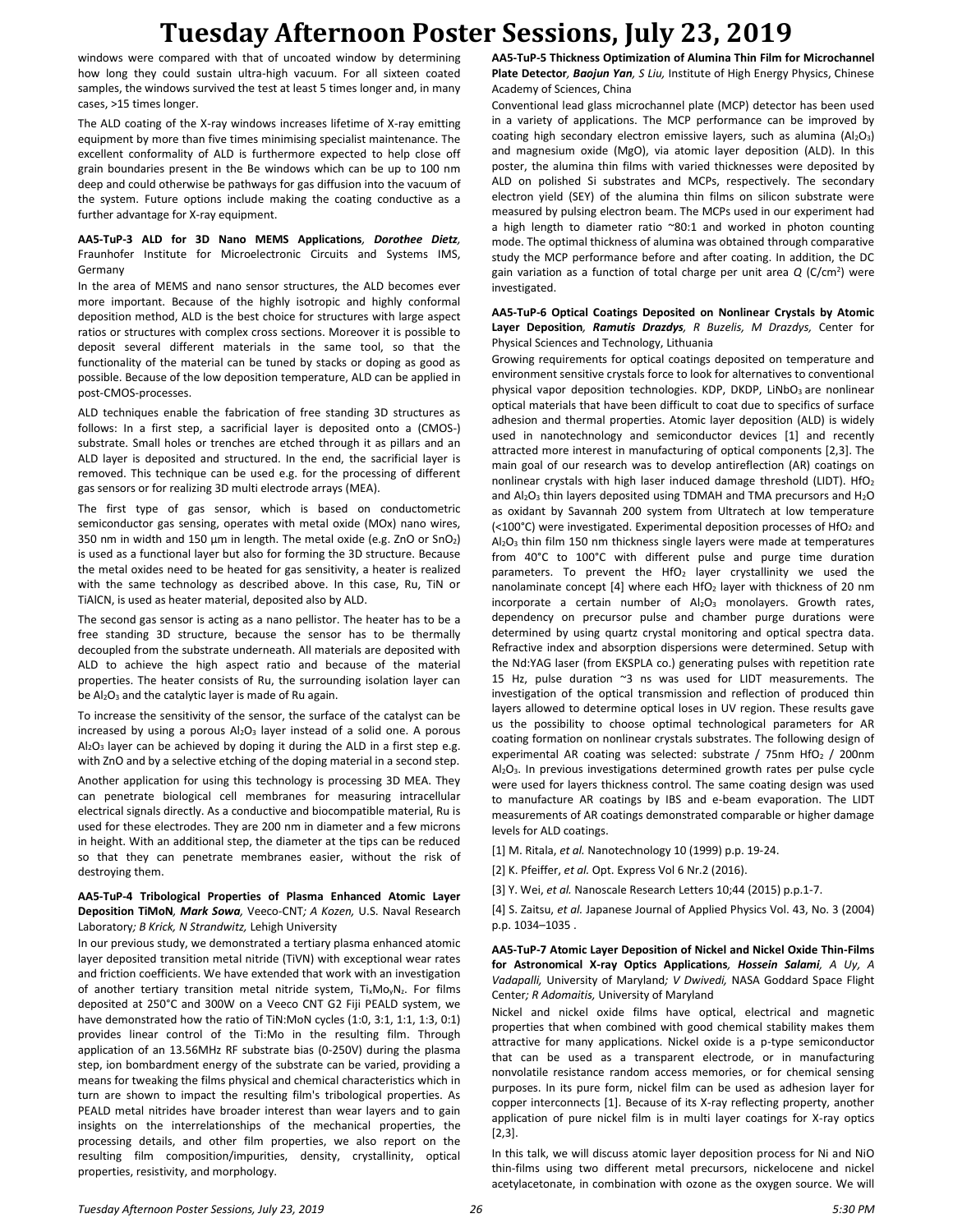present two different routes to depositing metallic Ni: direct metal deposition or metal-oxide deposition with a subsequent reduction step. Our initial results confirm the deposition of NiO film and its reduction using molecular hydrogen predicted by thermodynamic analysis. Advantages of each route and their effect on the properties of the final product will be presented. Furthermore, specifically for astronomical applications, roughness and X-ray reflectivity of the prepared thin-films and the conformal coating of high aspect-ratio X-ray optics will be discussed in detail.

[1] H.L. Lu, G. Scarel, C. Wiemer, M. Perego, S. Spiga, M. Fanciulli, G. Pavia, "Atomic layer deposition of NiO films on Si (100) using cyclopentadienyltype compounds and ozone as precursors." Journal of the Electrochemical Society, 155(10), (2008).

[2] P. Gorenstein, "Focusing X-ray optics in astronomy", X-ray Optics and Instrumentation, 2010, (2010).

[3] M. Sarr, N. Bahlawane, D. Arl, M. Dossot, E. McRae, D. Lenoble, "Tailoring the properties of atomic layer deposited nickel and nickel carbide thin films via chain-length control of the alcohol reducing agents.", The Journal of Physical Chemistry C, 118(40), (2014).

### **AA5-TuP-8 Atomic Layer Deposition and Chemical Vapor Deposition of Zirconium Boride for Various Applications: New Work Function, Barrier Metal, Hard Mask and Area Selective Deposition***, Jun-Hee Cho, J Park, W Chae, J Park, S Lee, M Kim,* DNF Co. Ltd, Republic of Korea

Zirconium boride is an attractive material for microelectronic, hard coating, and other applications. Because, it has high melting point (3040 °C), a high mechanical hardness, excellent wear properties, and excellent corrosion resistance toward molten metals [1]. In this work, we talk about new applications of  $ZrB<sub>x</sub>$  for new work function, barrier metal, hard mask and area selective deposition (ASD). ZrB<sub>x</sub> film have been deposited both by sputtering and chemical vapor deposition (CVD) routes. An inherent shortcoming of sputtering is its non-conformal nature. In conventional CVD of ZrB<sub>x</sub> films, the ZrCl<sub>4</sub> and BCl<sub>3</sub> precursors are reduced with H<sub>2</sub>, but the incorporation of residual chlorine atoms has proven to be detrimental to film properties. In addition, thermal atomic layer deposition (ALD) was not studied in detail  $[2, 3]$ . In this study, ZrB<sub>x</sub> films have been deposited by thermal ALD and CVD process using single precursor Zr(BH4)4 for new work function, barrier metal, hard mask and ASD. The work function of deposited ZrB<sup>x</sup> film by ALD at 250 to 350 ℃ is 3.93 to 3.96 in the bulk and 3.86 to 3.64 in the surface respectively (Fig. 1). The step coverage was showed 100 % in aspect ratio 19:1 pattern at 250 ℃(Fig. 2). The resistivity of ZrB<sub>x</sub> film was about 450  $\mu\Omega$  cm and showed amorphous structure.

The deposited  $ZrB_x$  film on Si(100) by CVD is sufficient to prevent copper diffusion into silicon during a 600 °C anneal for 30 min (Fig. 3, 4). The ZrB<sub>x</sub> film on  $SiO<sub>2</sub>$  by CVD has a very slow etch rate for CF<sub>x</sub>, while a very fast etch rate for BCl<sub>3</sub> (Fig. 5). The wet etch was not showed in 0.5% HF solution (Fig. 5). The ZrB<sub>x</sub> film has resistance to oxygen. ASD of Zr(BH<sub>4</sub>)<sub>4</sub> was showed selectivity of W metal and  $SiO<sub>2</sub>$  substrate for ZrB<sub>x</sub> film (Fig. 6). The deposited ZrB<sub>x</sub> films were showed amorphous phase. The possibility of applying a new work function, barrier metal, hard mask and ASD is expected.

[1]Silvia Reich, Hnrald Suhr, Klhra Hanko,and Laszlro Szepes, Adv. Mater., 4(10), (1992).

[2] Sreenivas Jayaraman, Yu Yang, Do Young Kim, Gregory S. Girolami, and John R. Abelson, J. Vac. Sci. Technol. A., 23(6), (2009).

[3] Dean M. Goedde, Gregory S. Girolami, and John R. Abelson, J. Appl. Phys., 91(6), (2002).

**AA5-TuP-9 Comparative Study of Mo1-xWxS<sup>2</sup> Alloy Gas Sensor by Atomic Layer Deposition***, Minjoo Lee, Y Kim, J Park, H Kim,* Yonsei University, Republic of Korea

Two-dimensional (2D) Transition metal dichalcogenides (TMDCs) are a layered structure, which stacked via weak van der Waals interaction. 2D TMDCs have attracted great attention because of their remarkable electronic and optoelectronic properties such as indirect-to-direct bandgap transition with reducing layers, superior electrical properties and strong spin-orbit coupling. Furthermore, recently the 2D TMDCs have shown the potential as a gas sensing material due to their very large surface-tovolume ratio, semiconducting property, and low power consumption. Thus, the WS<sub>2</sub> or MoS<sub>2</sub> that is the one of the most popular TMDCs has been

studied for its gas sensing properties and demonstrated an excellent response to various gas molecules, such as nitrogen dioxide (NO2), ammonia (NH3), acetone, etc. However, due to the difficulty of uniform synthesis of 2D TMDCs and the highly sensitive characteristic of these TMDCs gas sensors, there are few researches about direct comparative study of each materials. Although only a theoretically calculated studies were reported, the result is often different according to adapted model.

In this study, layer controlled 2D MoS<sub>2</sub> and WS<sub>2</sub> synthesized with Mo(CO)<sub>6</sub> and  $W(CO)_6$  and H<sub>2</sub>S gas as precursors and a reactant using ALD in same equipment under similar conditions. Furthermore, we synthesized Mo<sub>1-</sub>  $xW_xS_2$  alloys using ALD super-cycle and confirmed that W composition in alloys can be controlled by changing super-cycle configuration. Synthesized 2D TMDCs were fabricated for gas sensors for comparison of gas sensing property and It showed different response and response time according to composition in alloy.

#### **AA5-TuP-10 Fabrication of High-Aspect-Ratio Nanometric Gold Gratings***, O Makarova,* Creatv MicroTech Inc*; Ralu Divan, L Stan,* Argonne National Laboratory*; C Tang,* Creatv MicroTech Inc

High-aspect-ratio gold gratings have broad applications in x-ray optics, and their quality and aspect ratio strongly affect the quality of the generated images. To fabricate the gratings, two key technological challenges must be addressed: (i) creating a high-aspect-ratio trenches with smooth vertical walls, and (ii) filling the trenches uniformly with gold.

We report fabrication of 450 nm half-pitch gold gratings with an aspect ratio of 26 using laser interference lithography (LIL), reactive etching (RIE), atomic layer deposition (ALD), and gold electroplating techniques. In the first step, gratings are patterned on the resist/chromium coated silicon wafer *via* LIL. Then, the chromium, which served as a hard mask for silicon etching is etched using RIE. This step is followed by cryogenic RIE to create deep trenches in silicon. Then, a platinum seed layer is deposited by ALD, and finally the mold is electroplated with gold.

RIE of high-aspect-ratio dense and narrow trench/wall structures of gratings imposes significantly more difficulties than the etching of isolated narrow lines or trenches, since the undercut and the negative taper can damage the thin walls. High-aspect-ratio nanoscale silicon gratings were obtained by carefully tuning all etching parameters (Figure 1a).

A continuous, conductive and conformal seed layer is essential for uniform electroplating. We performed ALD of platinum as a seed layer. To improve platinum adherence, a 10 nm alumina adhesion layer was deposited by ALD as well. The high-exposure platinum ALD was optimized to assure conformal coating of the high-aspect-ratio trenches. The nanometric trenches were filled with gold *via* conformal electroplating, when plating occurred from all surfaces. The method has an advantage of much shorter electroplating time, compare to bottom-up plating technique. However, it is challenging to avoid voids formation due to prematurely trench sealing. and achieve uniform plating over the entire trench depth because of the gold ions depletion inside the narrow and deep trenches (Figure 1b).

*Use of the Center for Nanoscale Materials, an Office of Science user facility, was supported by the U. S. Department of Energy, Office of Science, Office of Basic Energy Sciences, under Contract No. DE-AC02-06CH11357.*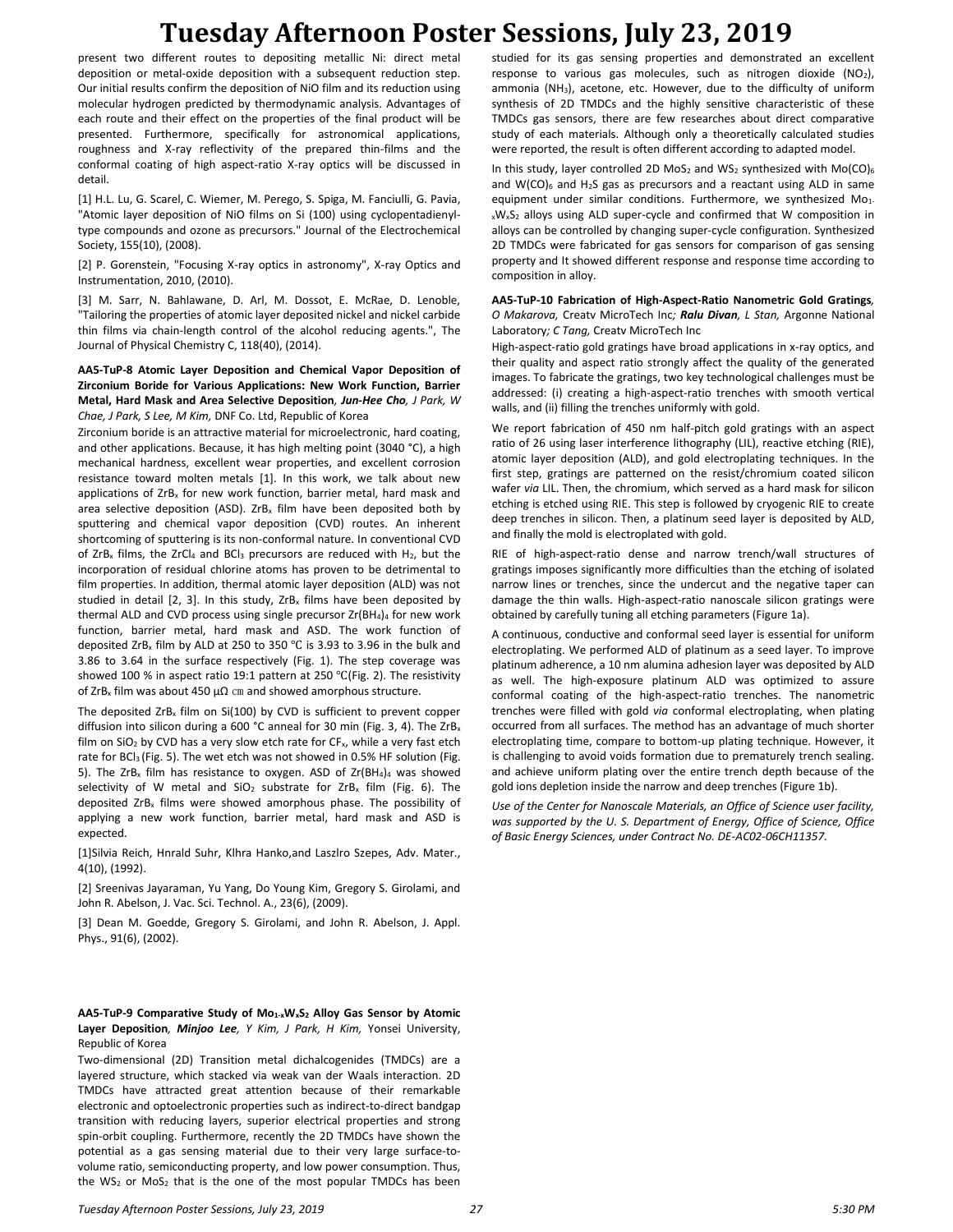## **Wednesday Morning, July 24, 2019**

### **ALD Applications**

**Room Grand Ballroom H-K - Session AA1-WeM**

#### **ALD for Memory Applications II**

**Moderators:** Seung Wook Ryu, SK Hynix, Myung Mo Sung, Hanyang University

#### 8:00am **AA1-WeM-1 ALD/ALE Process in Commercially Available Leading-Edge Logic and Memory Devices***, Rajesh Krishnamurthy,* TechInsights **INVITED**

In 2018, we saw the introduction of a new generation of logic products, featuring FinFET transistors from Intel with their 10 nm generation microprocessor, followed by 7nm devices from competing foundries, primarily targeting high-end application processors in mobile devices. We also saw memory product manufacturers Samsung, Hynix, Toshiba and Micron introducing 64- or 72- stacked layer 3D-NAND devices, and move into 1x generation DRAM devices.

As a supplier of competitive intelligence to the semiconductor and electronics industries, TechInsights performed structural analyses to examine the features and manufacturing processes of all of these innovative devices.

This presentation will examine some of the different structures we have seen through the evolution of these technologies, in particular 7nm and 10 nm logic, 3D-NAND and DRAM parts, that have been introduced. We will also look at several historical applications of ALD/ALE technology that have been observed through reverse engineering. We will highlight the importance of ALD/ALE process in advanced logic and memory devices. In many cases, the technology could not have advanced without the implementation of ALD technology

#### 8:30am **AA1-WeM-3 Atomic Layer Deposited Crystalline Zinc Oxide for Silver-based Ultra-Steep Threshold Switching Selector***, Harrison Sejoon Kim, A Sahota, J Mohan, H Hernandez-Arriaga, J Kim,* The University of Texas at Dallas

Along with the growth of emerging non-volatile memory (NVM), developing an outperforming selector is also required to pave the way for realization of neuromorphic networks. Ideally, when cointegrated with the memory element, the role of a selector is to prevent the sneak-current from neighboring devices in a cross-point array [1]. To thrust the emerging NVM at the technological cutting edge, various kinds of selectors have been developed so far [1]. Also, different deposition techniques have been employed to deposit the selector layer. Atomic layer deposition (ALD) provides excellent atomic thickness controllability, thus amongst them, it is the most favorable technique for fabricating the selectors having their switching threshold dependent on the electric field. Electric field dependent conduction mechanism is significant as threshold voltage  $(V_{th}$ , voltage that turns on the selector) can be controlled by changing the physical thickness of switching layer. Controllability of  $V_{th}$  makes the selector highly compatible with the memory element. Ag or Cu-based threshold switching (TS) selectors are exemplary for the electric field driven selectors, and moreover, they possess superior characteristics over many kinds of the selectors developed so far [2].

In this work, we demonstrate Ag-based TS selectors fabricated with ALD grown crystalline zinc oxide (ZnO) unlike the most prevalent cases where switching layers have been deposited amorphously. The selector device has simple metal-insulator-metal (MIM) structure. Stacked Ag electrodes are assumed to act as the reservoir for providing Ag metal atoms to form metallic filament within insulating ZnO layer (Fig. 1a). As a result, we have obtained robust TS behavior using ALD ZnO with high selectivity (>10<sup>7</sup> ), ultra-low off-state leakage current (~ pA), high on-state current density (> 0.01 MA/cm<sup>2</sup>), and ultra-steep slope (< 10 mV/decade) (Fig. 1b). To suppress cycle-to-cycle variability found in Ag-based TS selectors, we have proposed "Ag delta-doping" concept (Ag-doped ZnO) for minimizing the stochastic issue (Fig. 2). Here, we expect crystalline ZnO would benefit reducing randomness providing better controllability on Ag diffusion (as illustrated in Fig. 2). This will be achieved through a technique so called "super-cycle ALD", followed by further investigation on the reliability of Agdoped ZnO switching layer.

The authors thank Semiconductor Research Corporation (SRC) for providing financial support in this work.

[1] G. W. Burr *et al.*, *J. Vac. Sci. Technol. B*, vol. 32, no. 4, p. 040802, 2014. [2] Z. Wang *et al.*, *Adv. Funct. Mater.*, vol. 28, no. 1704862, pp. 1–19, 2018.

### 8:45am **AA1-WeM-4 ALD Ge-Se-Te OTS Selectors with Controlled Composition for PCM Applications***, Valerio Adinolfi, L Cheng, R Clarke, S Balatti, K Littau,* Intermolecular, Inc.

The increasing need for faster high-capacity NV-memories have led researchers to explore chalcogenide materials as a solution to fabricate PCM memories and OTS selectors. Memories and selectors are vertically integrated in X-point arrays to produce storage devices. In order to meet the stringent requirements on integration chalcogenide stacks will have to be integrated in 3D structures (as is currently happening for FLASH NANDs). 3D architectures can be enabled exclusively by ALD depositions – providing the necessary conformality and film quality – of the active layers. A limited number of ALD chalcogenide films have been demonstrated but, despite intense efforts, these processes fail in controlling the film composition – fine control over the composition of chalcogenide systems is indispensable for producing performing OTS and PCM devices.

Here we present, for the first time, ALD of binary and ternary films of Ge -Te – Se with controlled composition evaluated in devices as two terminal threshold switches. A unique process involving HClGe<sub>3</sub>, btms -Te(Se), and Te ethoxide was developed by alternating semiconducting GeTe(Se) and metallic Te/Se layers. Nucleation and growth mechanisms are thoroughly investigated by means of an in-situ ellipsometer. We demonstrate the ability to cover a large part of the ternary triangle plot (see figure attached) by using RBS, XPS, and calibrated XRF. X-SEM and AFM reveal smooth surfaces and compact films. Conformality is assessed by uniformly filling trench structures with a high aspect ratio (40:1).

Finally we electrically characterized  $Ge_xTe_ySe_z$  thin films contacted with tungsten and TiN bottom plugs and top contacts (respectively). Different compositions produce dramatically different devices; germanium rich compositions exhibit resistive or PCM behaviors while Te – Se rich compositions produce OTS selectors (see figure attached). DC currentvoltage (IV) measurements, transient IVs, and threshold voltage characterizations are performed over a large number of devices and a statistical analysis is presented.

This work shows for the first time ternary ALD chalcogenide films with controllable composition and their electrical operation as memory devices (PCM and OTS); this novel ALD process poses the foundation for the imminent development of chalcogenide based 3D X-point memory arrays.

## References:

1) A. Chen' *Solid State Electronics* **2016**' *125*' 25.

2) L. Perniola et al.' *IEEE Electron Device Lett.* **2010**' *31*' 488.

3) A. Velea et al.' *Scientific Reports* **2017**' *7*' 8103.

4) V. Pore, T. Hatanpaa, M. Ritala, M. Leskela, J. Am. Chem. Soc. 2009, 131, 3478.

5) T. Gwon' et al.' *Chem. Mater.* **2017**' *29*' 8065.

9:00am **AA1-WeM-5 Pulsed CVD of Amorphous GeSe for Application as OTS Selector***, Ali Haider,* IMEC, Belgium*; S Deng,* ASM, Belgium*; E Schapmans,* IMEC, Belgium*; J Maes,* ASM, Belgium*; J Girard,* Air Liqude Advanced Materials, France*; G Khalil,* imec*; G Kar, L Goux, R Delhougne,*  IMEC*; M Caymax,* IMEC, Belgium

Alongside advances in RRAM structural design to scale down the memory, the problem of sneak currents, which frustrate the accurate reading/writing of data in each cell, remained a critical issue. An attractive approach is to add a selection device operating for example by means of the Ovonic threshold switching (OTS) mechanism to each memory element that suppresses sneak currents through highly nonlinear current-voltage (IV) characteristics. Amorphous germanium selenide (GeSe) is a well-known candidate for OTS selector which so far has only been grown by physical vapor deposition (PVD) for planar RRAM devices. The 3D RRAM approach, which has the advantage of ultra-high storage density with low cost, calls for a uniform and highly conformal deposition technique to deposit this amorphous GeSe selector material on 3D structures.

Here, we report pulsed chemical vapor deposition (CVD) of amorphous GeSe using germanium chloride and alkylsilylselenide precursors. We learned from a study of precursor chemisorption kinetics based on Total Reflection X-ray Fluorescence (TXRF) that both precursors cover the wafer surface only quite slowly. The same measurements also show that Se precursors need Cl sites (from the Ge precursor) for precursor ligand exchange reactions. Further investigation reveals that higher GPC is obtained in pulsed CVD mode (so, no purge steps between the pulses). Based on this basic understanding, we developed a pulsed CVD growth process (GPC=0.3 Å/cycle) of GeSe using GeCl<sub>2</sub>.C<sub>4</sub>H<sub>8</sub>O<sub>2</sub> and (TMS)<sub>2</sub>Se as Ge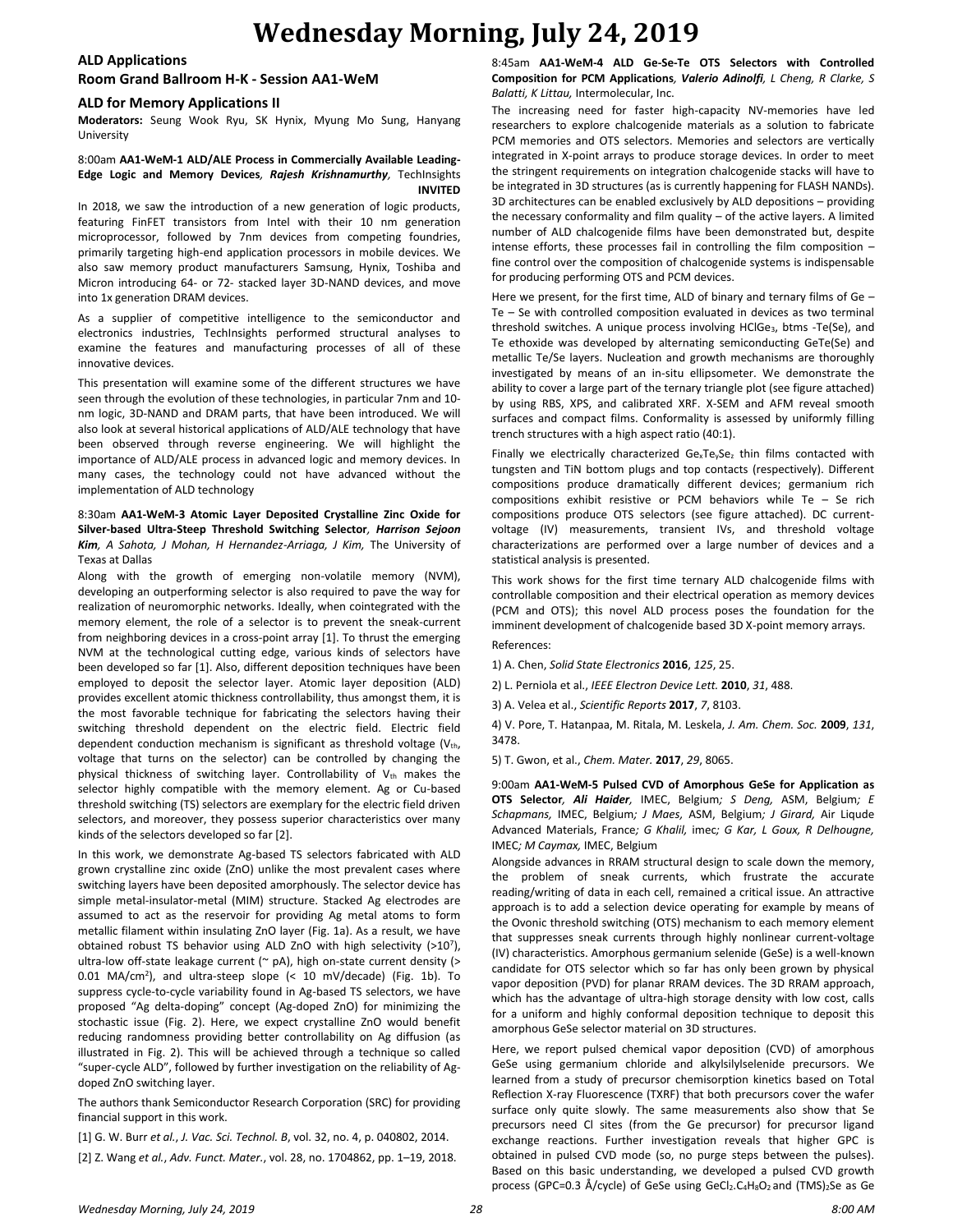# **Wednesday Morning, July 24, 2019**

and Se source, respectively. TEM images reveal that ~20 nm grown GeSe layer is amorphous while EDX and RBS measurements revealed stoichiometric GeSe films with traces of Cl impurities. EDX mapping revealed uniform Ge and Se distribution throughout the film. Elastic recoil detection (ERD) measurements show ~5 % carbon inside the grown GeSe film. AFM images show an RMS surface roughness of 1.7-1.9 nm. GeSe grown on 3D test structures showed excellent film conformality.

Currently work is ongoing to apply conformally grown GeSe layers as OTS selector devices in electrical test vehicles. We will report electrical switching and endurance characteristics of conformal, pulsed CVD grown OTS GeSe selector layers and bench mark these with PVD grown GeSe layers.

9:15am **AA1-WeM-6 Thin Film Challenges in 3D NAND Scaling***, Jessica Kachian, D Pavlopoulos, D Kioussis,* Intel Corporation **INVITED** In today's datacentric society, 3D NAND has become a storage architecture of focus through increased bit density, relative to 2D architectures. Continuing bit density increase through 3D NAND scaling requires clever manufacturing strategies, centered on discovery and patterning of target materials. Thin film deposition steps face daunting aspect ratios with unforgiving quality specs. The inherent conformality afforded by ALD makes it an attractive process for 3D NAND. However, many relevant ALD processes do not deliver film quality as-deposited. This talk focuses on general material and patterning requirements for key steps in 3D NAND fabrication and considers how ALD may address these challenges, with attention to target properties towards performance.

### **ALD Applications**

### **Room Grand Ballroom H-K - Session AA2-WeM**

#### **ALD for ULSI Applications I**

**Moderators:** Ravindra Kanjolia, EMD Performance Materials, Han-Jin Lim, Samsung Electronics

10:45am **AA2-WeM-12 The Journey of ALD High-k Metal Gate from Research to High Volume Manufacturing***, Dina Triyoso, R Clark, S Consiglio, K Tapily, C Wajda, G Leusink,* TEL Technology Center, America, LLC **INVITED**

In the early days of the search to find a replacement for  $SiO_2$ -based gate oxides the goal was to find a material with a very high k value which could be incorporated into CMOS production for multiple technology nodes. A historical overview of the many promising high k materials considered for  $SiO<sub>2</sub>$  replacement leading to the selection of ALD HfO<sub>2</sub> as "the winner" will be presented. ALD HfO<sub>2</sub> has successfully been implemented in CMOS production for over a decade, starting at the 45nm node. There are two general integration approaches for implementing ALD High-k/Metal Gate stacks (HKMG) in production: gate first and gate last. Challenges with each integration approach, leading to the wider adoption of gate last will be discussed. Furthermore, as the dielectric constant of HfO<sub>2</sub> is only  $\sim$ 20 and a thin SiO2-base interface was still required to maintain mobility and reliability, HfO<sub>2</sub> provided essentially a one-time scaling benefit. Further thinning of HfO<sub>2</sub> resulted in unacceptable leakage and thus to continue transistor scaling fully depleted devices such as FINFET and Ultra Thin Planar SOI (FDSOI) were pursued. High volume manufacturing flows for FINFET (with gate last integration) and FDSOI (with gate first integration) come with their own unique challenges. For example, with FINFET maintaining gate height uniformity is crucial for Vt targeting and control. With FDSOI, maintaining gatestack stability at high temperature is key. To continue future scaling, new device architectures (e.g. GAA, Vertical FETs, etc.) will pose further challenges for gate stack integration. Recent and historical progress in HfO<sub>2</sub> growth, interface control, selective deposition, morphology and etching will be discussed with respect to the possibility for future gate stack engineering.

#### **References:**

R.D. Clark, *Materials*, 7(4), 2913-2944, https://doi:10.3390/ma7042913 (2014).

D.H. Triyoso et al., *ECS Transactions*, 69 (5) 103-110 (2015).

R.J. Carter et al., *ECS Transactions*, 85(6) 3-10 (2018).

R.D. Clark et al., *ECSarXiv.* October 3. https://doi:10.1149/osf.io/qtxnd (2018).

R.D. Clark et al., *APL Materials* 6, 058203; https://doi.org/10.1063/1.5026805 (2018).

11:15am **AA2-WeM-14 Effects of Er Doping on Structural and Electrical Properties of HfO<sup>2</sup> Grown by Atomic Layer Deposition.***, Soo Hwan Min, B Park, C Lee,* Yonsei University, Republic of Korea*; W Noh,* Air Liquide Laboratories Korea, South Korea*; I Oh,* Yonsei University, Republic of Korea*; W Kim,* Hanyang University, Republic of Korea*; H Kim,* Yonsei University, Republic of Korea

Gate dielectric materials with high-*k* are required for further scaling down in future years. As an alternative of conventional high-*k* materials such as HfO2, the addition of elements to host high-*k* materials has attracted attention. Among various elements, rare-earth elements, such as Y, La, Dy, or Er has been known to transform the crystal structure of HfO<sub>2</sub> from the first-principles study. The theoretical study showed that the doping into HfO<sup>2</sup> can energetically stabilize the cubic or tetragonal phase at lower temperature than thermodynamic conditions of pure HfO<sub>2</sub>. Since cubic (*k*~29) or tetragonal (*k*~70) HfO<sup>2</sup> has much higher dielectric constant than that of amorphous (*k*~16-19) and monoclinic (*k*~20-25) phases, it is noteworthy that the structural modulation by doping of rare-earth elements can enhance the electrical properties of HfO<sub>2</sub>.

In this work, Er doping into  $HfO<sub>2</sub>$  was experimentally carried out using atomic layer deposition (ALD) super-cycle process with Er(MeCp)2(N-iPramd), HfCl<sub>4</sub>, and H<sub>2</sub>O co-reactant. ALD Er-doped HfO<sub>2</sub> with a variety of Er/(Er+Hf) compositions were systematically examined, mainly focusing on structural and electrical properties. X-ray photoelectron spectroscopy (XPS) and X-ray diffraction (XRD) were utilized to investigate the film composition and crystal structure. In addition, MOS capacitors were fabricated with various compositions to evaluate the electrical properties from capacitivevoltage (C-V) and current-voltage (I-V) measurements. In specific ratio, the dielectric constant and the interface trap density of Er-doped HfO<sub>2</sub> were found to have significantly improved compared to undoped HfO<sub>2</sub>. Structural and electrical characterization revealed that the addition of Er to HfO<sub>2</sub> induces phase transformations from the monoclinic to the cubic or tetragonal phases, even at low post-annealing temperatures of 600°C. This study identifies optimum conditions to improve the electrical properties of Er-doped HfO<sup>2</sup> films which have potential applications in future nanoscale devices.

11:30am **AA2-WeM-15 Improvement of Electrical Performances of Atomic Layer Deposited ZrO<sup>2</sup> MIM Capacitors with Ru Bottom Electrode***, Jaehwan Lee, B Park,* Yonsei University, Republic of Korea*; W Noh,* Air Liquide Laboratories Korea, South Korea*; I Oh,* Yonsei University, Republic of Korea*; W Kim,* Hanyang University, Republic of Korea*; H Kim,* Yonsei University, Republic of Korea

With accelerated scaling down and three-dimensional structuring of integrated circuits, it becomes very challenging to fabricate metalinsulator-metal (MIM) capacitors with low leakage current and high capacitance density. Specifically, the introduction of high-k dielectrics in conjunction with TiN electrodes has improved electrical properties in sub-100 nm processes. Various high-k dielectrics layers combined with TiN electrodes in MIM capacitors were studied for further improvement of MIM capacitors. Controlling an interfacial layer formation between dielectric layer and metal electrode is essential for depositing high-k dielectric thin film on a TiN electrode. When high-k dielectric films were placed on the TiN, interfacial layer was formed due to high reactivity of TiN. The interfacial layer acts as charge traps causing degradation of electrical properties. Surface treatment like plasma treatment on the TiN has been known to help suppress formation of an interfacial layer, but it would be hard to apply for mass-production of DRAM process due to difficulty of uniform treatment without damage caused by energetic species such as ions and radicals on the devices formed inside deep trenches with high aspect ratio.

Alternatively, selection of stable metal electrodes with high work function is required to improve electrical properties. Among several metals, Ru electrode can be appropriate option due to its good thermal and chemical stability, low resistivity, high work function. In this paper, we investigated effects of bottom electrodes on the thin film properties of atomic layer deposited (ALD) ZrO2, concentrating on correlation between interfacial layer formation and electrical properties. Transmission electron microscopy (TEM) showed thinner thickness of the interfacial layer on the Ru electrode than TiN electrode. Chemical composition of the interfacial layer was analyzed by X-ray photoelectron spectroscopy (XPS) analysis, and  $ZrO<sub>2</sub>$  on Ru was less intermixed with bottom electrode due to good thermal and chemical stability of Ru electrode. Introducing Ru electrode improved symmetry of the normalized C-V characteristics. Simultaneously, the introduction of Ru electrode affects decrease of leakage current density from  $\sim$ 10<sup>-5</sup> A/cm<sup>2</sup> to  $\sim$ 10<sup>-7</sup> A/cm<sup>2</sup> in I-V characteristics. These results are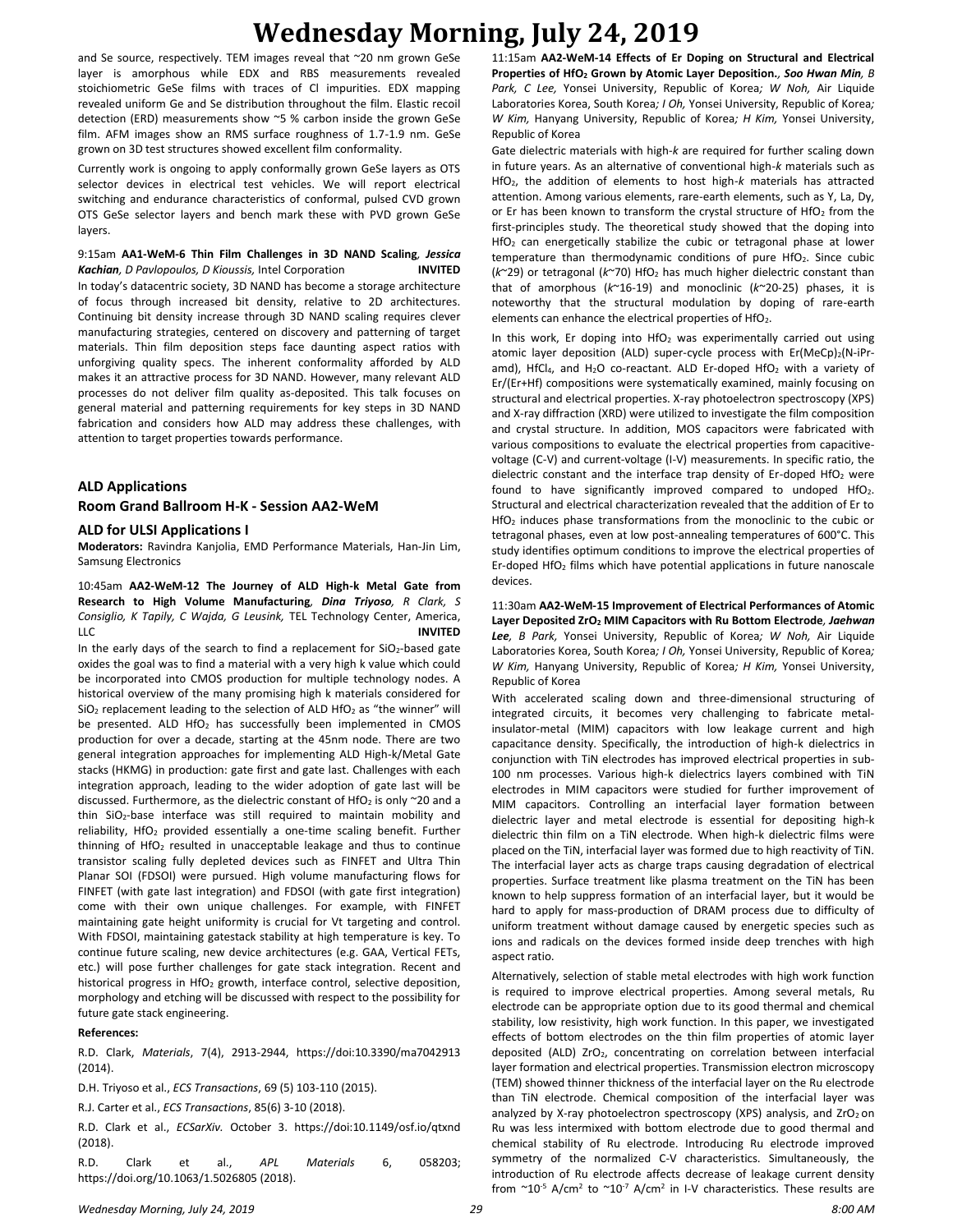## **Wednesday Morning, July 24, 2019**

very meaningful capacitor with Ru electrode can be a very promising device for MIM capacitor in DRAM production.

11:45am **AA2-WeM-16 Perfecting ALD-Y2O3/GaAs(001) Interface with Ultra-High Vacuum Annealing***, Keng-Yung Lin, Y Lin, W Chen, H Wan, L Young,* National Taiwan University, Republic of China*; C Cheng,* National Chia-Yi University, Republic of China*; T Pi,* National Synchrotron Radiation Research Center, Republic of China*; J Kwo,* National Tsing Hua University, Republic of China*; M Hong,* National Taiwan University, Republic of China High-performance metal-oxide-semiconductor field-effect transistors (MOSFETs) require the semiconductor/high-κ interface with hightemperature thermal stability and a low interfacial trap density (*Dit*). Previously, *in-situ* atomic layer deposition (ALD) or molecular beam epitaxy (MBE)  $Y_2O_3$  has effectively passivated GaAs(001) surface.<sup>1,2</sup> The growth was achieved in an integrated ALD/MBE ultra-high vacuum (UHV) system. Despite the difference in deposition, both Y<sub>2</sub>O<sub>3</sub>/GaAs interfaces withstand 900 °C annealing, and the  $D_{it}$ 's lie below  $5 \times 10^{11}$  eV<sup>-1</sup>cm<sup>-2</sup>. MOS capacitors (MOSCAPs) with such interface outperform those with *ex-situ* deposited Al<sub>2</sub>O<sub>3</sub>.<sup>3</sup> By *in-situ* synchrotron radiation photoemission study on ALD- $Y_2O_3/GaAs(001)-4\times6$ , we found that the faulted surface As atoms were removed and lines of Ga-O-Y bonds stabilized the interface.<sup>4</sup> The interfacial Ga2O (Ga<sup>+</sup> )-like state explains the low *Dit*.

In this work, we have improved the electrical characteristics in ALD-Y<sub>2</sub>O<sub>3</sub>/GaAs by *in-situ* UHV annealing the initial 1-nm Y<sub>2</sub>O<sub>3</sub>. The idea is motivated by removing the freed As atoms and hydrocarbons remained in the ALD layer. Note that, an amount of hydrocarbons at such critical interface can degrade the device performances.  $ALD-Y<sub>2</sub>O<sub>3</sub>$  was grown by thermal ALD with sequential Y(EtCp)<sub>3</sub> and H<sub>2</sub>O pulses, and *in-situ* UHV annealing up to 600  $\degree$ C was conducted in another chamber in our system right after the ALD growth. MBE-Y<sub>2</sub>O<sub>3</sub> is relatively pure and employed as a reference.

Fig. 1 shows the capacitance-voltage (CV) and quasi-static CV (QSCV) curves for MOSCAPs. The UHV-annealed ALD-Y2O3/GaAs was improved with a reduced frequency dispersion (F.D.) in the accumulation/depletion region, and a lowered trap-induced hump in the inversion region. Fig. 2 presents the *D<sub>it</sub>* spectra extracted from QSCVs. The UHV-annealed ALD-Y<sub>2</sub>O<sub>3</sub>/GaAs shows a reduced *Dit*, also hinted by the sharp transition of QSCVs and the narrow gap between QSCVs and CVs. Fig. 3 shows the O 1s core-level spectra, where O-Y is from the stoichiometric  $Y_2O_3$  and  $O^*$  is from the interfacial Ga-O-Y and the surface Y-O-H.<sup>4</sup> Note that the ratios of O-Y of our 1-nm  $Y_2O_3$  films are significantly higher than the one reported.<sup>5</sup> Upon UHV annealing, the residue O\* may be attributed to the interfacial Ga-O-Y with the surface Y-O-H mostly removed. This UHV annealing approach is significant in perfecting ALD-Y<sub>2</sub>O<sub>3</sub>/GaAs and is applicable to many other material systems.

#### References:

- <sup>1</sup> Y. H. Lin *et al*., *Appl. Phys. Express* **9**, 081501 (2016).
- <sup>2</sup> H. W. Wan *et al*., *J. Cryst. Growth* **447**, 179 (2017).
- <sup>3</sup> T. Yang *et al., Appl. Phys. Lett.* **91**, 142122 (2007).
- <sup>4</sup>C. P. Cheng *et al*., *ACS Omega* **3**, 2111 (2018).
- 5 P. de Rouffignac *et al*., *Chem. Mater.* **17**, 4808 (2005).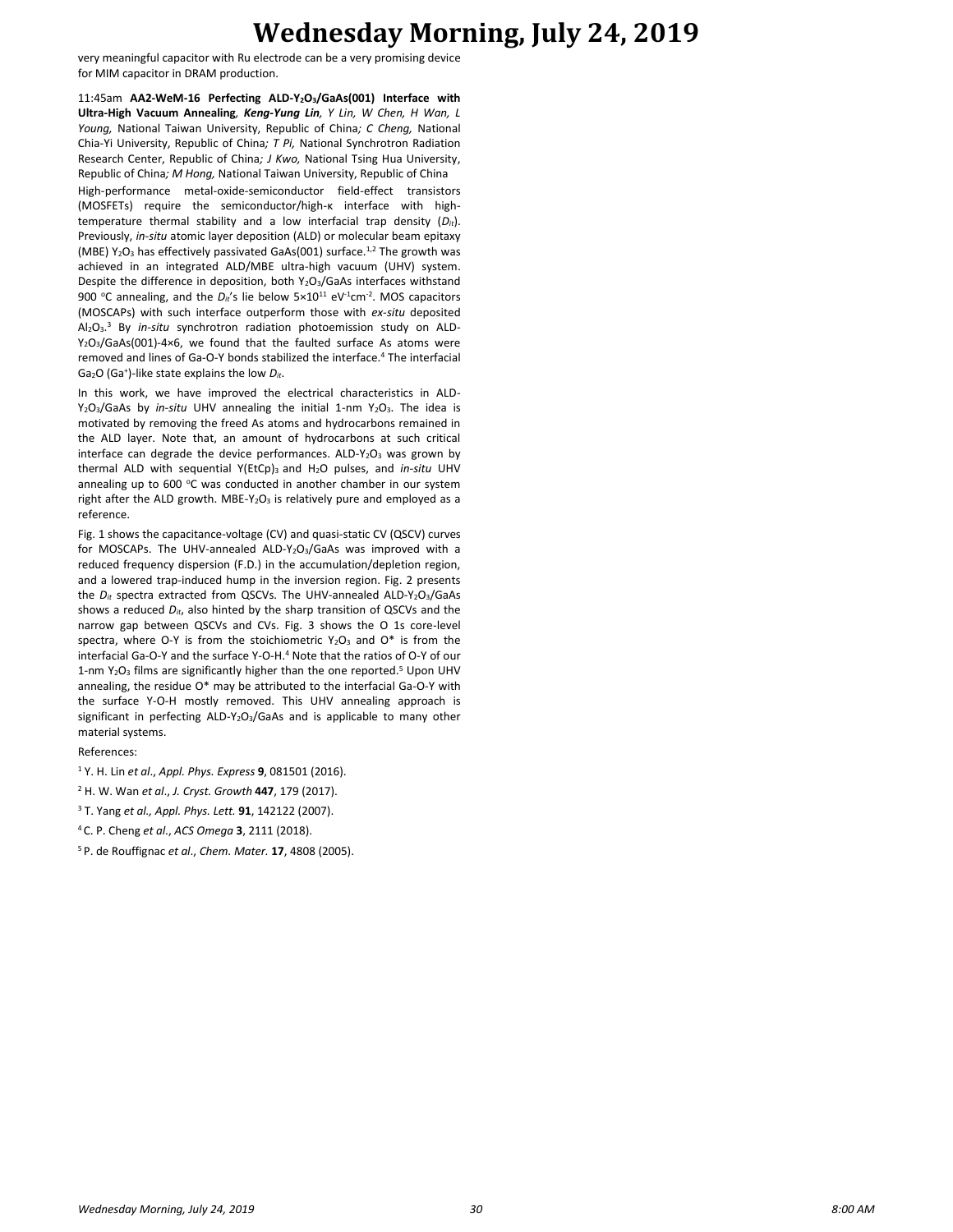### **ALD Applications**

#### **Room Grand Ballroom A-C - Session AA1-WeA**

#### **Emerging Applications II**

**Moderators:** Arrelaine Dameron, Forge Nano, Se-Hun Kwon, Pusan National University

1:30pm **AA1-WeA-1 Atomic Layer Deposited Nano-Coatings to Protect SrAl2O<sup>4</sup> Based Long-Life Phosphors from Environmental Degradation***, Erkul Karacaoglu,* Georgia Institute of Technology*; E Ozturk,* Karamanoglu Mehmetbey University, Turkey*; M Uyaner,* Necmettin Erbakan University, Turkey*; M Losego,* Georgia Institute of Technology

Strontium aluminate (SrAl<sub>2</sub>O<sub>4</sub>) phosphors activated with Eu<sup>2+</sup> and co-doped with RE<sup>3+</sup> elements (RE: Nd, Dy, etc) are long-life phosphors (>12 hrs of persistent luminescence) of significant commercial relevance. These phosphors have been widely used as luminescent additives in many commercial products including plastics and textiles. Today, these phosphors are of interest for zero-energy safety lighting both in residential markets and on roadways. However, these phosphors are prone to degradation in moist or humid conditions. This talk will discuss our work to use ALD to protect these phosphors from degradation in aggressive aqueous environments. We specifically study degradation of SrAl<sub>2</sub>O<sub>4</sub> powders co-doped with  $Eu_2O_3$  and  $Dy_2O_3$  and then coated with  $Al_2O_3$  or TiO<sup>2</sup> by atomic layer deposition (ALD). ALD coatings of about 10 to 250 nm in thickness are investigated. Uncoated phosphor powders dispersed directly in water show rapid hydroxylation as tracked with increasing water basicity from pH 7 to 13. XRD analysis, FT-IR spectroscopy, and optical microscopy all confirm post-mortem that these uncoated powders readily decompose to SrO, Al(OH) $_3$ , and Al<sub>2</sub>O<sub>3</sub> within 3 hours of water exposure and fully degrade to  $Sr_3Al_2O_6$  and  $Al_2O_3·H_2O$  after 48 hrs of water exposure. This degradation results in a severe loss of phosphorescence. Powders that are ALD coated with even 5 nm of  $Al_2O_3$  or TiO<sub>2</sub> show minimal change in aqueous pH and no change in morphological appearance after 48 hours of direct water exposure. 10 nm coatings are found to protect the phosphor powders for up to 2 weeks in direct water exposure. XRD confirms no emergence of secondary phases and photoluminescence properties are retained. Achieving good conformality over all powder surfaces appears to be an important requirement. Interestingly, the photoluminescence intensity of the raw powders also appears to increase with  $Al_2O_3$  ALD coating thickness. This photoemission increase continues even up to a 250 nm coating thickness which shows a 1.5x increase in phosphorescence. This enhancement of emission intensities for ALD coated samples could be attributed to increased radiation absorption caused by surface defects or surface strain introduced by the coatings. Prior work on other luminescent materials has shown similar effects, and our current understanding of these photophysics phenomena will be discussed.

#### 1:45pm **AA1-WeA-2 Enhanced Interfacial Fracture Toughness of Polymer-Epoxy Interfaces using ALD Surface Treatments***, Yuxin Chen, N Ginga, W*  LePage, E Kazyak, A Gayle, J Wang, M Thouless, N Dasgupta, University of Michigan

Polymer interfaces play a critical role in a variety of applications, including consumer products, structural components, biomedical devices, and flexible electronics. In many cases, polymers need to be bonded with adhesives to create structural joints or multi-layer structures. For adhesives to efficiently wet and bond to a substrate, the surface free energy of the substrate must be equal to or higher than the surface free energy of the adhesive. However, the surface energy of most polymers is low, which makes adhesion difficult. Thus, there often is a need to increase the surface energy of a polymer without changing the bulk mechanical and chemical properties.

In this work, we demonstrate that atomic layer deposition (ALD) can be applied on poly(methyl methacrylate) (PMMA) and fluorinated ethylene propylene (FEP) to increase their surface energies and, hence, to increase the interfacial fracture toughness when bonded to an epoxy adhesive.

ALD alumina films were deposited on each type of polymer to modify the surfaces towards high energy surfaces of metal oxide. Transmissionelectron microscopy (TEM) and atomic-force microscopy (AFM) were used to study the film morphology on the polymers. These indicated that the ALD treatment increased the surface roughness and changed the subsurface chemistry by vapor-phase infiltration (VPI). The increase in surface energy after ALD was measured by the sessile-drop test with water, ethylene glycol and glycerol.

The interfacial fracture toughness of each polymer-epoxy interface was measured using a customized motor-controlled wedge tester. After ALD

film growth, the interfacial fracture toughness of the PMMA-epoxy and FEP-epoxy interfaces increased by factors of up to 7 and 60, respectively. The two ALD samples and two control samples were tested at the same level of humidity. Furthermore, we observed stress-corrosion cracking of the ALD-polymer interfaces. By conducting wedge tests in different levels of humidity, we found that although ALD increased equilibrium interfacial fracture toughness at all humidity, the effect decreased as humidity increased. Scanning-electron microscopy (SEM) of samples after testing provided additional evidence for stress-corrosion cracking of the ALDpolymer interface. These results suggest a new application of ALD for engineering the mechanical properties of chemically inert surfaces.

#### 2:00pm **AA1-WeA-3 Atomic Layer Deposition of Pd on ZnO Nanorods for High Performance Photocatalysts***, Jong Seon Park, B Kim, G Han, K Park, E Kang, H Park, J Shim,* Korea University, Republic of Korea

The metal oxide-metal heterostructure is reported to be effective for improving the performance of photocatalysts. Zinc oxide (ZnO) is widely used as a photocatalyst due to its proper band gap (3.3 eV) that enables outstanding semiconducting characteristics. Also, ZnO has been fabricated in variety of forms including thin film, particles or nanowires, that are useful for catalysis with high surface area. Palladium (Pd) is considered as a well-matching metal with ZnO to synergistically improve photocatalytic performance with an appropriate Fermi level. Recombination of generated charges are prohibited since Pd catches excited charges from ZnO leading to highly improved photocatalytic efficiency.

In this study, ZnO nanorods coated with Pd nanoparticles is evaluated as photocatalysts. The ZnO nanorods are prepared by hydrothermal growth on silicon wafers. The Pd nanoparticles are fabricated by atomic layer deposition (ALD). ALD Pd is conducted using Pd(II) hexafluoroacetylacetonate (Pd(hfac)-2) precursor with formalin in a customized ALD chamber (ICOT Inc.). The growth temperature is 90ºC. To evaluate the photocatalytic performance, the degradation rate of methylene blue is measured under the ultraviolet radiating condition. As a result, it is confirmed that the degradation rates are accelerated with the ZnO-ALD Pd catalysts compared to bare ZnO nanorods. This result will be discussed in more details at the presentation.

#### 2:15pm **AA1-WeA-4 Accelerating Light Beam (ALB) Generation through Dielectric Optical Device Fabricated by Low Temperature Atomic Layer Deposition (ALD)***, W Zhu, C Zhang, A Agrawal, H Lezec,* National Institute of Standards and Technology*; Huazhi Li,* Arradiance LLC

Accelerating light beam (ALB) or bended light along an arbitrary curvature enables many intriguing applications such as particle manipulation, optical illusion and cloaking<sup>1</sup>. To date, one common method to generate ALBs is based on spatial light modulators (SLMs)<sup>2</sup>, which are large and lack spatial resolution due to the large pixel size of the SLMs. Acceleration control of Airy beams (one representative form of ALB) in a photorefractive crystal by applying ultrahigh voltages have been recently reported<sup>3</sup>. However, the scheme usually only operates at a specific wavelength, or imposes a stringent requirement on the ALB generation process. Furthermore, the ALB is generated inside the crystal, not in free-space.

In this presentation we successfully demonstrated a novel scheme to generate ALBs through an ultrathin all- dielectric optical metasurface consisting of nano-posts with cylindrical cross-sections. By properly configuring the lateral dimensions of the nano-post (major axis length and short axis length), as well as its orientation angle, arbitrary phase modulations of an incident beam can be created, thus providing an efficient approach to generate ALBs. The dielectric metasurfaces are fabricated by first creating the reverse patterns in an electron beam (Ebeam) resist, followed by low-temperature atomic layer deposition (ALD) of TiO2, which fills the openings in the exposure E-beam resist in a conformal manner without causing any degradation of the resist (enabled by low temperature ALD).

The proof-of-concept devices demonstrated include: 1) Generation and switch between two arbitrary ALBs that follow different caustic trajectories in free-space (schematically represented in the following figure); 2) simultaneously achieving efficient and broadband generation and dynamic control of ALBs across the visible region. Our study opens up the possibility of creating ultra-compact, fine-spatial-resolution, and flat-profile nanophotonic platforms for efficient generation and dynamical control of structured light beams.

Literature: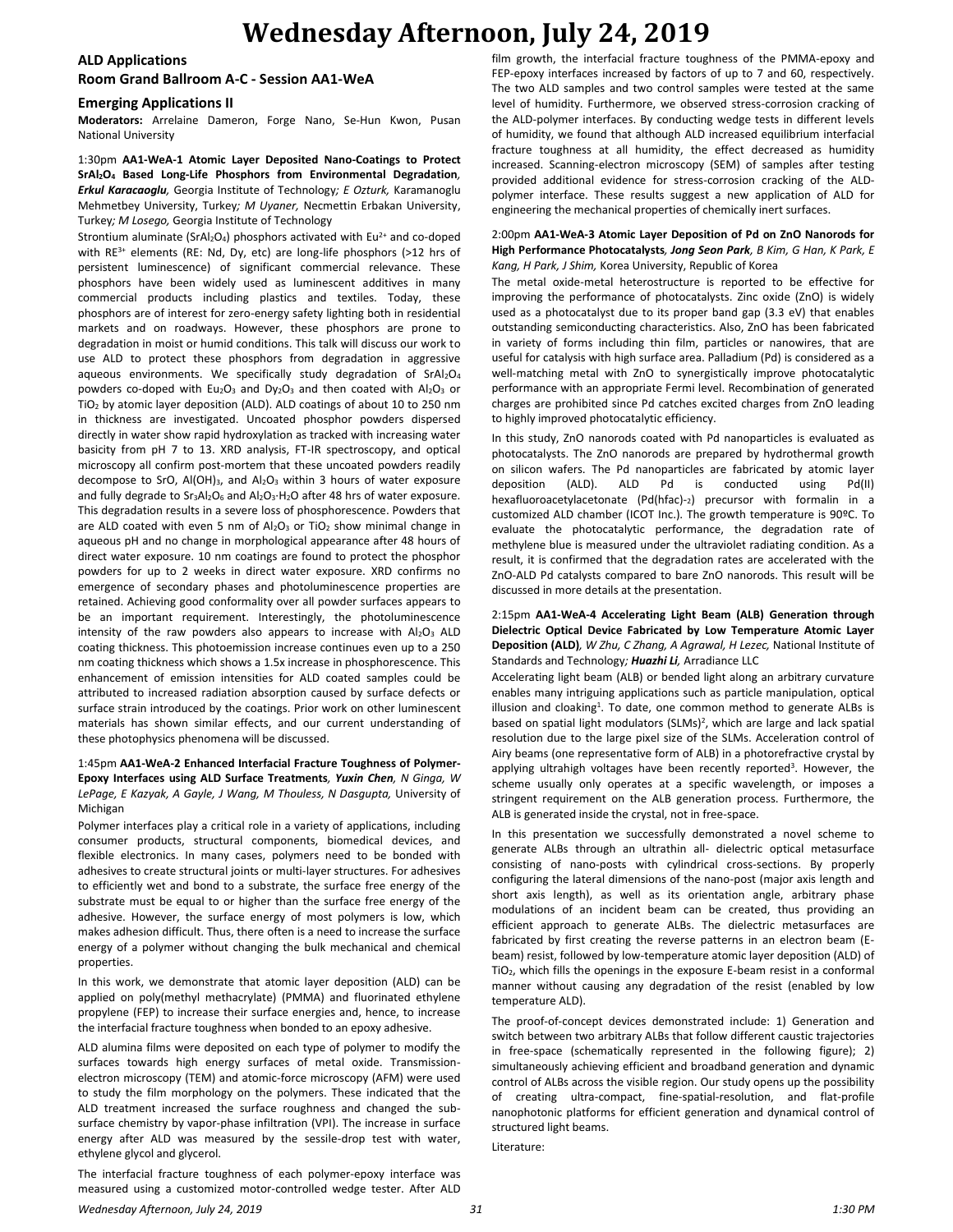1. Cai, W.; Chettiar, U. K.; Kildishev, A. V.; Shalaev, V. M. *Nat. Photonics* 2007, 1, 224−227; Valentine, J.; Li, J.; Zentgraf, T.; Bartal, G.; Zhang, X. *Nat. Mater*. 2009, 8, 568−571.

2. Siviloglou, G. A.; Broky, J.; Dogariu, A.; Christodoulides, D. N. *Phys. Rev. Lett.* 2007, 99, 213901.

3. Ye, Z.; Liu, S.; Lou, C.; Zhang, P.; Hu, Y.; Song, D.; Zhao, J.; Chen, Z. *Opt. Lett.* 2011, 36, 3230−3232.

2:30pm **AA1-WeA-5 Tunable Plasmonic Colours Preserved and Modified by Atomic Layer Deposition of Alumina***, J Guay, A Lesina, G Killaire,*  University of Ottawa, Canada*; Peter Gordon,* Carleton University, Canada*; C Hahn,* University of Ottawa, Canada*; S Barry,* Carleton University, Canada*; L Ramunno, P Berini, A Weck,* University of Ottawa, Canada

Decorative colouring of pure silver and gold surfaces is an important application for jewelry and coinage, particularly collector's coins. In order to preserve the purity of these substrates, colours created by adding materials like inks or patinas should be avoided. A novel colouring method that uses careful laser treatment to create a surface with nanoscale, plasmonic features has been developed but the bare surface features undergo dynamic coalescence that dulls and shifts the available colour palette. This work demonstrates that colours generated by nanostructured plasmonic silver surfaces can be preserved and tuned by overcoating with alumina films by ALD. These colours were observed to shift with increasing alumina film thickness.

Two types of laser treatment were used to create surface features on silver that gave rise to colours in the visible spectrum: burst and nonburst. For burst surfaces, the colours first degrade with increasing alumina film thickness but recover at larger thicknesses with an expanded colour range. For nonburst surfaces the colours degraded with increasing thickness without any recovery. Underlying periodic structures specific to the burst method are responsible for this behavior. FDTD modeling of representative surfaces, including the conformal alumina layer, helps explain these colour changes. For alumina thicknesses smaller than the nanoparticle gaps, the changes in the perceived colours are due to the perturbation of plasmonic resonances. For alumina thicknesses larger than the nanoparticle gap, the change in colours originates primarily from the complex reflectance response of the alumina coated structures and modification of the refractive index of the resulting complex surface.

The coloured surfaces were evaluated for applications in colourimetric and radiometric sensing showing large sensitivities of up to 3.06/nm and 3.19 nm/nm, respectively. The colourimetric and radiometric sensitivities are observed to be colour dependent.

#### 2:45pm **AA1-WeA-6 TFE of OLED Displays by Time-Space-Divided (TSD) PE-ALD and PE-CVD Hybrid System***, Bongsik Kim,* JUSUNG Engineering, Republic of Korea

In this paper we introduce a time space divided (TSD) plasma assisted deposition equipment available to in-situ atomic layer deposition (ALD) and chemical vapor deposition (CVD) process and a thin film encapsulation (TFE) of organic light emitting diodes (OLEDs) deposited by the above mentioned equipment, TSD hybrid system. Figure 1 represents a structure of the TSD hybrid system. The 1<sup>st</sup> electrode, included protruding rod-like metal bars, is composed of two types of gas injection systems and the protruded parts are inserted into holes of the 2<sup>nd</sup> electrode. Each electrode is rigorously designed considering the hollow cathode effect (HCE), the plasma sheaths and the surface area for optimizing RF power efficiency. The remote plasma source cleaning (RPSC) system enables an in-situ cleaning to etch away the film residue in the chamber.

Figure 2 show cross-sectional views of two kinds of TFEs in particle environments. Figure 2-1 represents seam defect of general SiO film, deposited by using the hexamethyldisiloxane (HMDSO), and figure 2-2 represents the cross-sectional view of the coated particle by flowable SiO, named pp-HMDSO. Because deposited films generally growth to the direction from which the gas is flowing, almost films which are deposited by the general CVD process cannot avoid to growth of the defect from the blind spot. So, we, by controlling process conditions, fabricated the TFE which includes flowable SiO film in order to fill the blind spot and hardened the film to reinforce the adhesion to neighbored layers.

Figure 3 show measured characteristics of the TFE structure of the figure 2- 2, deposited by the TSD hybrid system at low substrate temperature (<100℃ ). In order to suppress film defects, induced by particles, first, we coated particles with the pp-HMDSO and then, the ALD SiO layer is deposited as a second barrier and a buffer layer between the SiO and the SiN. Even if the film coats conformally without any defect, the permeation

of water and oxygen through the film bulk direction would be occurred. So, finally, we coated with the CVD SiN layer for an ultra-low water vapor transmission rate (WVTR). As shown in figure 3, the WVTR of <5x10- <sup>5</sup>g/m<sup>2</sup>day at 40 ℃ /100%RH conditions is measured by MOCON Aquatran2 and also we get the optical transmittance (>95%) and the low film stress (<100MPa) data.

The TSD hybrid system can make various kinds of thin films, such as CVD SiN, SiON, SiO, ALD SiO, SiN, etc, by in-situ ALD or CVD process and also can control characteristics of thin films widely by changing the process conditions. By TSD hybrid system, manufactured by JUSUNG engineering, we expecting to contribute the OLED industry development.

#### 3:00pm **AA1-WeA-7 Tailoring the Ferroelectricity of ZrO<sup>2</sup> Thin Films using Ultrathin Interfacial Layers Prepared by Plasma-Enhanced Atomic Layer Deposition***, Sheng-Han Yi, B Lin, T Hsu, J Shieh, M Chen,* National Taiwan University, Republic of China

In recent years, HfO2/ZrO2-based ferroelectric thin films have been recognized as promising candidates for memory devices and negativecapacitance field-effect-transistors to achieve a further improvement of device performance. The ferroelectric(FE) and antiferroelectric(AFE) properties of these CMOS-compatible oxides have been confirmed to originate from the polar orthorhombic phase and non-polar tetragonal phase, respectively. In this work, we report the significant impact of ALDdeposited interfacial layers on the microstructures and FE/AFE properties of ZrO<sub>2</sub> thin films. Sub-nanometer interfacial layers deposited by plasmaenhanced atomic layer deposition are intentionally introduced between the  $ZrO<sub>2</sub>$  thin film and the electrodes of metal-insulator-metal structures to tailor the crystalline phase and ferroelectricity of the  $ZrO<sub>2</sub>$ . The interfacial layers boost the formation of orthorhombic  $ZrO<sub>2</sub>$ , leading to significant enhancement of the ferroelectricity with a significant increment of the remanent polarization. On the other hand, another interfacial layers contribute to the formation of tetragonal ZrO<sub>2</sub>, giving rise to the dramatic transformation of ZrO<sub>2</sub> from ferroelectricity to antiferroelectricity. The findings indicate that interface engineering by ALD is an effective and advantageous approach to tailor the FE/AFE characteristics of materials.

3:15pm **AA1-WeA-8 Spin-Hall-Active Platinum Thin Films Grown Via Atomic Layer Deposition***, Michaela Lammel,* IFW Dresden, Germany*; R Schlitz,* Technische Universität Dresden, Germany*; A Amusan,* IFW Dresden, Germany*; S Schlicht,* FAU Erlangen, Germany*; T Tynell,* IFW Dresden, Germany*; J Bachmann,* FAU Erlangen, Germany*; G Woltersdorf,* Martin-Luther-Universität Halle-Wittenberg, Germany*; K Nielsch,* IFW Dresden, Germany*; S Goennenwein,* Technische Universität Dresden, Germany*; A Thomas,* IFW Dresden, Germany

Due to its strong spin orbit coupling platinum (Pt) is often used as a spin injector/detector in spintronics. We used atomic layer deposition (ALD) to fabricate platinum thin films on a substrate consisting of liquid phase epitaxy grown yttrium iron garnet (Y<sub>3</sub>Fe<sub>5</sub>O<sub>12</sub>, YIG) on gadolinium gallium garnet (Gd<sub>3</sub>Ga<sub>5</sub>O<sub>12</sub>). Magnetotransport experiments were performed on the YIG/Pt heterostructures in three mutually orthogonal rotation planes, revealing the fingerprint of spin Hall magnetoresistance. Samples with different platinum thicknesses were used to estimate the spin transport parameters of the Pt thin films. Comparing the values for the spin Hall angle as well as the spin diffusion length with literature we found the spin diffusion length in the ALD Pt thin films agrees well with results reported for high-quality sputtered platinum. The spin Hall magnetoresistance however is smaller by approximatley a factor of 20. Clearly, further experiments will be required to optimize the interface quality in such ALDbased heterostructures. Nevertheless, our results show that spin Hall active Pt thin films can be fabricated by ALD featuring an appropriate quality for spin transport. The reported results build the framework for establishing conformal coatings for non-planar surface geometries with spin Hall active metals via ALD which in the future can provide the basis for developing 3D spintronic devices [1].

[1] Schlitz et al., Appl. Phys. Lett. **112**, 242403 (2018)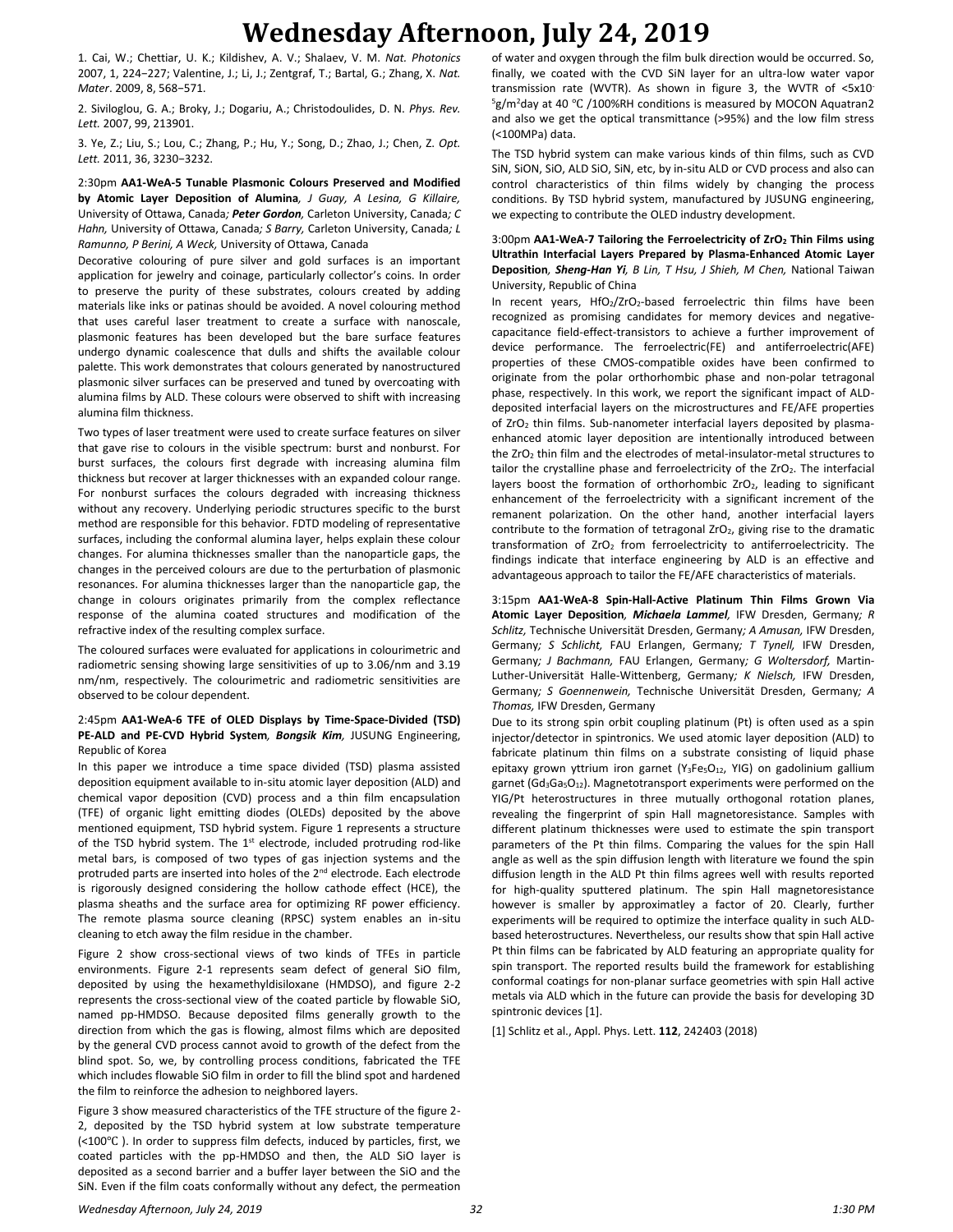### **ALD Applications**

## **Room Grand Ballroom H-K - Session AA2-WeA**

## **ALD for ULSI Applications II**

**Moderators:** Iian Buchanan, Versum Materials, UK, Robert Clark, TEL Technology Center, America, LLC

#### 1:30pm **AA2-WeA-1 Silicon-Based Low k Dielectric Materials with Remote Plasma ALD***, Hyeongtag Jeon,* Hanyang University, Republic of Korea **INVITED**

As the devices continue to shrink in size, resistive-capacitive (RC) time delay due to parasitic capacitance of devices is becoming a major problem. Low dielectric films with having high thermal stability and excellent step coverage is needed for applications such as barriers and gate sidewall spacers. Silicon oxycarbide (SiOC), silicon oxycarbonitride (SiOCN), silicon carbon nitride (SiCN) are possible candidates for these requirements because the carbon content and bonding state in the low dielectric materials can control the dielectric constant.

Atomic layer deposition (ALD) can be an ideal method for the high conformality with its self-limited reaction. The introduction of the plasma is necessary to decompose the ligands in the precursor for the ALD reaction by the plasma power. We used remote plasma ALD (RPALD) to prevent films from substrate damages caused ion bombardment.

In this work, we will discuss the trend of low k dielectric ALD studies and report the results of SiOC, SiOCN, and SiCN ALD. We used remote plasma ALD system. Octamethylcyclotetrasiloxane (OMCTS) and  $O_2$ , Ar, H<sub>2</sub>, N<sub>2</sub> and CH4+Ar plasmas were respectively used as a precursor and reactants for SiOC and SiOCN thin film deposition. Bis[(diethylaminohigh)dimethylsilyl](trimethylsilyl)-amine (DTDN-2) and N<sub>2</sub> plasma were used as a precursor and reactant for SiCN thin film deposition. X-ray photoelectron spectroscopy (XPS), Auger electron spectroscopy (AES), transmission electron microscopy (TEM), I-V measurement, C-V measurement, and wet etch rate (WER) test were performed for investigating the characteristics of low k dielectric films.

### 2:00pm **AA2-WeA-3 SiOC Films by PEALD with Excellent Conformality and Wet Etch Resistance***, Young Chol Byun, E Shero,* ASM

As memory devices shrink, electrical and integration constraints have become tighter. As an example, digit line spacer stacks need to demonstrate a low dielectric constant (k<4.5), excellent wet etch rate resistance (an order of magnitude lower than thermal SiO2) and excellent conformality and growth over composite structures comprising a metal, hardmask and poly-Si. Conventional furnace-deposited ALD nitrides (SiN) tend to demonstrate good wet etch rate resistance but suffer high k (>7.0). PEALD oxides (SiO2) have a low-k but poor wet etch resistance and suboptimal conformality on the composite stack due to the directional nature of the capactively-coupled plasma. But CCP plasma reactors typically offer higher throughput. This motivates the search for SiOC class of films to leverage Si-O bonding for low-k and Si-C bonding for step coverage, preferably deposited by PEALD.

Here, we demonstrate SiOC films with a low-k value (<4.5) with excellent step coverage and wet etch rate resistance due to Si-C backbonding (80X lower than furnace nitride and 500X lower than thermal oxide in hydrofluoric acid). The films also show good step coverage of 100% in upto 10:1 aspect ratio structures. In summary, these PEALD films show a pathway to aggressively scale k and wet etch resistance for front end memory applications.

#### 2:15pm **AA2-WeA-4 ALD TiN for Superconducting Through-Silicon Vias***, Kestutis Grigoras, S Simbierowicz, L Grönberg, J Govenius, V Vesterinen, M Prunnila, J Hassel,* VTT Technical Research Centre of Finland Ltd, Finland

Through-silicon vias (TSVs) are a widely used interconnect technique, allowing the creation of non-planar integrated circuits. Recently, the use of TSVs in multichip packages was proposed as a way of improving the addressability and integration of superconducting qubits – the core elements of superconducting quantum processors [1, 2]. In this approach, the primary quantum-coherent elements of a quantum integrated circuit can be separated from the readout and control elements by fabricating them on separate chips, which are then combined with flip-chip bonding. Here, routing signals through TSVs enables the addressability of a large number of qubits. The main requirements for TSV films are superconductivity, small dimensions, and conformality. To satisfy these challenging requirements, we use atomic layer deposition (ALD).

In this work, we investigate the performance of TiN TSV interconnects. We etch arrays of 60 µm diameter TSVs in 495 µm thick 6-inch silicon wafers by

deep reactive ion etching using the Bosch process (Omega i2L, Aviza Technology). We use 2 µm thick oxide layers both as a mask (top side) as well as an etch stop layer (back side). We coat the TSVs with a TiN layer by ALD (SUNALE R-150B, Picosun), performing 2,500 cycles at 450°C, using TiCl<sup>4</sup> and ammonia as precursors and nitrogen as a carrier gas. The superconducting behaviour of thin TiN layers has been previously investigated for layers deposited by plasma-ALD [3], but this technique is not applicable for coating high-aspect-ratio trenches (the aspect ratio of our TSVs is about 8:1). Therefore, we use thermal ALD in this work.

Initially, the deposited layers did not become superconducting even at 0.1 K. Optimization of the ALD process by tuning precursor pulse/purge times finally led to superconducting TiN layers with a  $T_c$  of approximately 0.85 K. The room temperature sheet resistance for a 47 nm thick layer is approximately 60 Ω/sq, as measured on the flat area of the samples. We confirm the conformality of the TiN inside vias using scanning electron microscopy. Future plans include increasing the  $T_c$  as well as integrating TSVs on chips with other structures (resonators, qubits).

[1] Rosenberg et al., npj Quantum Information 42 (2017) 1-5.

[2] Vahidpour et al., arXiv:1708.02226 [https://arxiv.org/abs/1708.02226] [physics.app-ph].

[3] Shearrow et al., arXiv:1808.06009v1 [cond-mat.mtrl-sci]

2:30pm **AA2-WeA-5 Physical and Electronic Properties of Annealed ALDdeposited Ru from Ru(DMBD)(CO)<sup>3</sup> and Oxygen***, Michael H. Hayes,*  Oregon State University*; C Dezelah, J Woodruff,* EMD Performance Materials*; J Conley, Jr.,* Oregon State University

Ru metal is promising for MOS gate electrode and interconnect applications due to its relatively low bulk resistivity, high work-function, conductive oxide  $(RuO<sub>2</sub>)$ , and ease of etching. Because it is insoluble in and adheres well to Cu, Ru also has potential as a liner for metal interconnects. The earliest precursors used for ALD of Ru were often characterized by long nucleation delays (~200 cycles) and island-like growth, both unfavorable for producing uniform thin (< 10 nm) films. Recently, Austin et. al.<sup>1</sup> demonstrated a thermal ALD process using dimethylbutadiene Ru tricarbonyl  $[Ru(DMBD)(CO)<sub>3</sub>]$  and  $O<sub>2</sub>$  that results in zero nucleation delay, low resistivity (14 µΩ-cm), and low RMS roughness (0.6 nm). While the resistivity is among the lowest reported, it is still higher than bulk crystalline Ru. In this work, we examine the impact of inert and forming gas anneals on the resistivity ( $p_{Ru}$ ), effective workfunction ( $\Phi_{Ru\text{-eff}}$ ) on ALD Al2O<sub>3</sub> and HfO<sub>2</sub>, crystal structure, and composition of ALD Ru films deposited using  $Ru(DMBD)(CO)_3$  and  $O_2$ .

ALD Ru films of at least 30 nm in thickness are annealed at 400, 450, and 500 °C in either  $N_2$  or 3%  $H_2/N_2$  ambient in 20 minute increments up to a total of 60 min (Fig. 1). Whereas annealing in pure  $N_2$  reduces  $\rho_{Ru}$  from an average of 16 μΩ-cm to 13 μΩ-cm,  $H_2/N_2$  annealing results in a greater reduction in resistivity with the lowest  $\rho_{Ru}$  of 9.1  $\mu\Omega$ -cm obtained after 60 min at 500 °C, approaching the bulk value of 7.1  $\mu\Omega$ -cm.  $\rho_{Ru}$  vs. Ru film thickness will be discussed at the meeting.

X-ray diffraction (Fig. 2) of the as-deposited films indicates hexagonal Ru with slight (001) preferred orientation and average crystallite size of 6.3 nm. After  $H_2/N_2$  annealing, the relative intensity of the (001) peak is reduced and the crystallite size increased to 12.4 nm. Atomic force microscopy confirmed a slightly rougher film post anneal (2.1 nm RMS). XPS shows low impurity content.

Capacitance-voltage measurements are used to determine the flat-band voltage (VFB) of a series of Ru/Al2O3/p-Si and Ru/HfO2/p-Si MOS capacitors with various thickness ALD dielectrics for both as-deposited and 500 °C 60 min  $H_2/N_2$  annealed samples. The extrapolated zero-oxide-thickness  $V_{FB}$ was then used to determine Φ<sub>Ru-eff</sub> for each dielectric (Fig. 3). Annealing increases Φ<sub>Ru-eff</sub> to 4.9 eV and 5.3 eV for the Ru/Al<sub>2</sub>O<sub>3</sub>/p-Si and Ru/HfO<sub>2</sub>/p-Si devices, respectively. Fast nucleation, low  $\rho_{Ru}$  comparable to bulk, and large  $\Phi_{\text{Ru-eff}}$  comparable to sputtered films indicate ALD Ru using Ru(DMBD) and O<sub>2</sub> may offer advantages compared to previous reports.

<sup>1</sup> D. Z. Austin *et al.*, "ALD of Ru and RuO<sub>2</sub> Using a Zero-Oxidation State Precursor," *Chem. Mater.* 29(3), 1107 (2017).

2:45pm **AA2-WeA-6 Fluorine Free Boron-Containing Composite Layers for Shallow Dopant Source Applications***, Anil Mane, D Choudhury, K Pupek, R Langeslay, M Delferro, J Elam,* Argonne National Laboratory

Conformal and uniform coatings of boron-containing thin films via atomic layer deposition (ALD) could be used as a shallow dopant source for advanced 3D-transistor structures in VLSI manufacturing. Targeting this application, we evaluated three non-halogenated boron compounds for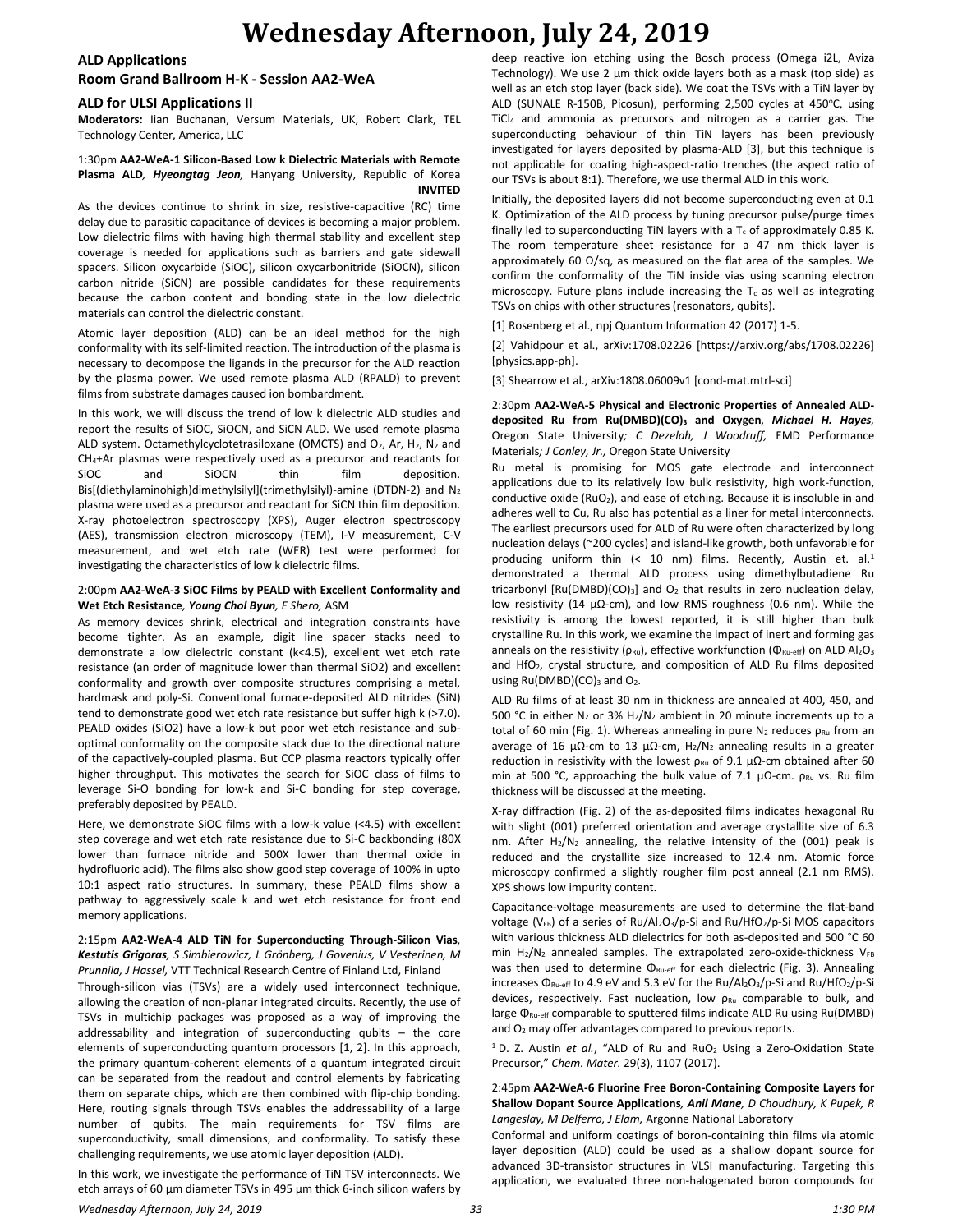their suitability as ALD precursors: boric acid (B(OH)3), trimethyl borate  $(B(OCH<sub>3</sub>)<sub>3</sub>)$ , and hafnium borohydride Hf(BH<sub>4</sub>)<sub>4</sub>. The B(OH)<sub>3</sub> and B(OCH<sub>3</sub>)<sub>3</sub> were used in combination with trimethyl aluminum to deposit B<sub>x</sub>Al<sub>2-x</sub>O<sub>3</sub> ALD films, and the Hf(BH<sub>4</sub>)<sub>4</sub> was used with H<sub>2</sub>O to deposit HfB<sub>x</sub>O<sub>y</sub> films. We evaluated the ALD surface chemistries for these processes using in-situ quartz crystal microbalance (QCM) and Fourier transform infrared spectroscopy (FTIR) studies. The QCM measurements also confirmed selflimiting behavior and helped to optimize the ALD timing. The resultant boron containing nanocomposite films were analyzed using X-ray photoelectron spectroscopy (XPS), secondary ion mass spectrometry (SIMS), ellipsometry, and electrical capacitance measurements. The boron content in the  $B_xAI_{2-x}O_3$  and  $HfB_xO_y$  composite films was controllable by tuning the ALD cycle ratio and the precursor sequence. We performed rapid thermal annealing of composite films as a function of time and temperature and determined the B-diffusion in silicon as well as changes in the optical properties of the  $B_xAI_{2-x}O_3$  and  $HfB_xO_y$  layers. Here we will present a detailed investigation of ALD methods for creating B-containing layer for shallow dopant application.

#### 3:00pm **AA2-WeA-7 Impact of Medium Energy Ions on the Microstructure and Physical Properties of TiN Thin Layers Grown by Plasma Enhanced Atomic Layer Deposition (PE-ALD).***, S Belahcen, C Vallée, A Bsiesy, Marceline Bonvalot,* LTM-UGA, France

Titanium nitride TiN has been extensively used in common microelectronic devices as an electrode material, where it serves as an interfacial connecting material between a device and the metallic contacts used to drive it, while simultaneously preventing any diffusion of the metal into silicon. TiN is also involved in biological Micro-Electro-Mechanical Systems (bioMEMS) as an electrode material, for instance in cardiac pacemakers or neural stimulation applications, thanks to its unequalled conducting properties at reduced dimensions, as compared to traditional noble metals, and also thanks to its high corrosion resistance to human body fluids. For such applications, a deep knowledge of the microstructural properties of TiN are of utmost importance.

In this work, the impact of processing parameters on the physical properties of TiN has been investigated in details. TiN thin layers (20 nm) have been prepared on  $SiO<sub>2</sub>$  (100 nm)/Si substrates by Plasma Enhanced ALD (PE-ALD), using TDMAT as a precursor and  $N_2$  as a plasma gaz. The PE-ALD setup used for this purpose has been equipped with an original Atomic Layer Etching (ALE) kit positionned at the back-face of the substrate holder, which allows medium energy ions to be extracted from the plasma during the ALD growth. Several bias values ranging from 0 W to 90 W have thus been tested during the plasma step to investigate the impact of ions with varying kinetic energies on the morphological properties of TiN.

The rugosity of as deposited TiN layers has been obtained from AFM measurements. XRD and XRR analyses have been systematically carried out in order to evaluate the texturation, cristallinity and mechanical stress in the layer. The impact of medium energy ions during TiN growth has been correlated to the rugosity, density and residual stress. These results will be discussed in view of potential applications of TiN as an electrode material in microelectronic devices.

#### 3:15pm **AA2-WeA-8 ALD Process Monitoring for 3D Device Structures***, Jiangtao Hu,* Lam Research Corp.

Semiconductor device structures have become increasingly complex, requiring new measurement techniques to support manufacturing. Measurement of high aspect ratio (HAR) structures requires a response signal to depth and profile, and the bottom may be invisible to top-down optical signals. Likewise, certain thick films are opaque to optical thickness measurement. Lateral processing steps occur too deeply in a structure to be visible, and thin conformal deposition films need to be characterized inside the feature.

For ALD applications, a critical requirement is to have complete and uniform coverage from the top to the bottom of a 3D device. A thinner or incomplete deposition at the bottom of a device can often lead to high leakage and high failure rates. Conventional optical thickness measurements of ALD films can identify thickness variations at the top of a high aspect ratio (HAR) device but may not identify process deviations at the bottom of this type of device.

Monitoring ALD using mass metrology is a potential solution to this issue. The direct measurement of mass change due to process enables detection of process excursions. Measurement of the wafer mass before and after a process is a simple and direct means of monitoring and control. This is particularly true for ultra- opaque films and complex stacks, film density

monitoring, and conformal and ALD/sidewall deposition, where traditional optical metrology techniques may not be effective.

Conformal deposition typically involves an area much greater than a blanket deposition layer, and even more so on severe/strong/high device topologies. Mass sensitivity to film on a patterned wafer can be as much as 10 times greater than on a blanket wafer (Fig 1).

More importantly, mass metrology directly monitors the amount of material change in a device across the entire HAR structure while conventional optical film metrology typically measures these changes on a test pad or blanket test wafer. Mass metrology instrumentation can detect low coverage of ALD films at the bottom of a HAR device which otherwise would be missed using optical measurement. For example, we can compare mass change induced by flow rate reduction on blanket or patterned wafers (Fig 2). Significant mass change occurs on patterned wafers after a 3% of flow rate reduction, while on patterned wafers this deviation is pronounced after a 1% reduction.

In this discussion, we will discuss how Mass Metrology can be used to monitor ALD process variations in 3D semiconductor devices, along with the applications and benefits of this technology in ALD.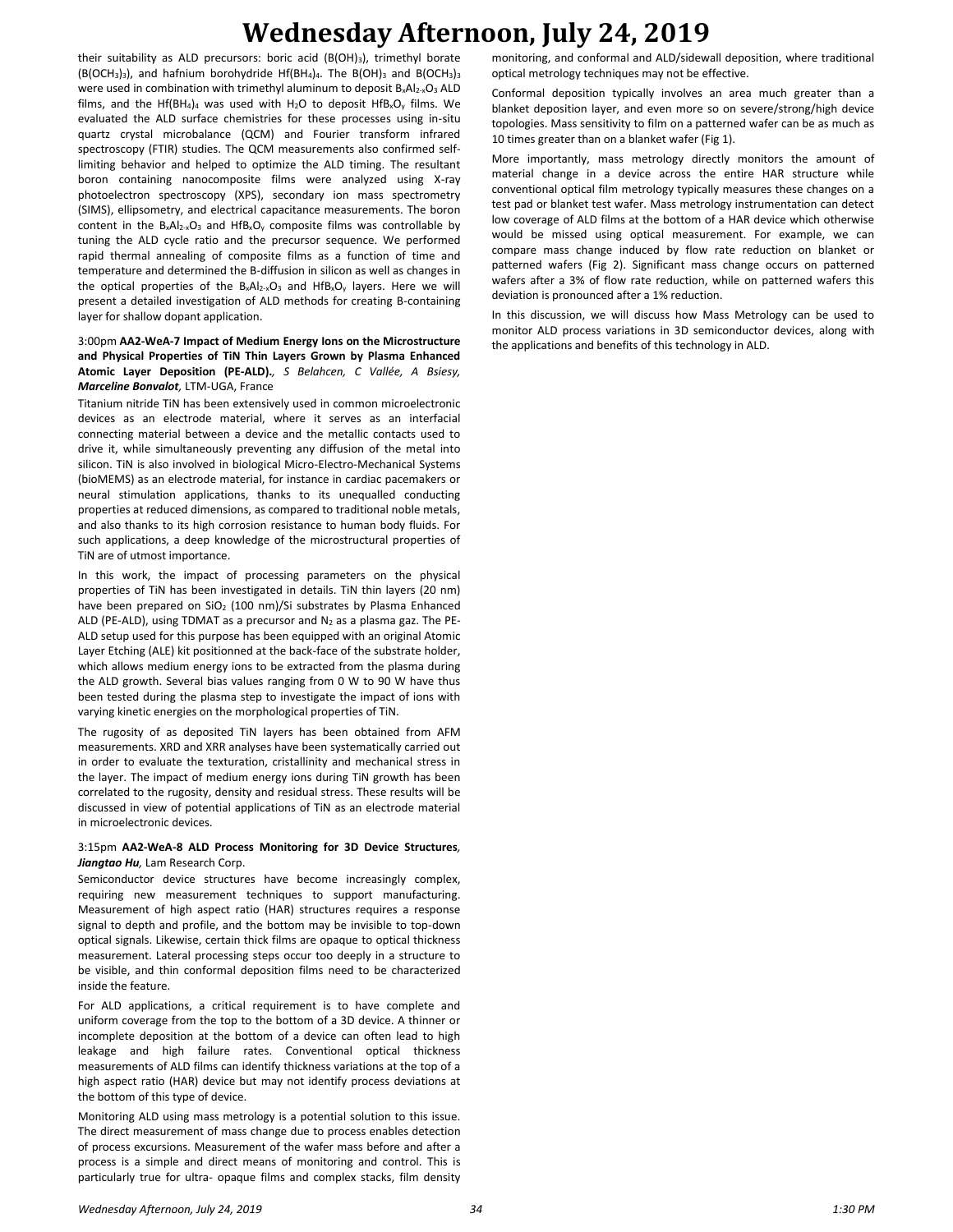## **Author Index**

— A —

Abrams, L: AA1-TuM-5, 5 Acharya, J: AA2-TuP-15, **20** Adinolfi, V: AA1-WeM-4, **28** Adomaitis, R: AA1-MoA-5, 2; AA1-MoA-8, 2; AA5-TuP-7, 26 Agbenyeke, R: AA2-MoA-13, 3 Aghazadehchors, S: AA4-TuP-9, 24 Agrawal, A: AA1-WeA-4, 31 Ahmmad Arima, B: AA4-TuP-5, 23 Ahmmad, B: AA4-TuP-3, 23 Ahn, J: AA1-TuP-2, 14; AA2-TuP-7, 18 Alivov, Y: AA5-TuP-2, 25 Alvarado, J: AA2-TuP-11, **19** Amusan, A: AA1-WeA-8, 32 Antony, A: AA1-TuP-1, 14 Arepalii, V: AA1-TuP-17, 16 Asundi, A: AA1-TuM-6, 6  $-$  B  $-$ Bachmann, J: AA1-WeA-8, 32 Bahat Treidel, E: AA2-TuP-16, 20 Balatti, S: AA1-WeM-4, 28 Balder, E: AA2-TuA-13, 11 Balme, S: AA1-MoA-3, 1 Barger, P: AA1-TuM-5, 5 Barlage, D: AA2-TuP-10, 19 Barry, S: AA1-TuA-5, 9; AA1-WeA-5, 32 Bartlett, B: AA1-TuM-7, 6 Basaldua, I: AA1-TuA-7, 10 Baumgart, H: AA2-TuP-9, 19; AA4-TuP-10, 24 Bechelany, M: AA1-MoA-3, 1; AA4-TuP-1, 23 Belahcen, S: AA2-WeA-7, 34 Bellet, D: AA4-TuP-9, 24 Bent, S: AA1-TuM-6, 6 Benz, D: AA1-TuA-5, 9; AA1-TuM-8, **6** Berini, P: AA1-WeA-5, 32 Berry, J: AA2-MoA-11, 3 Bertuch, A: AA1-TuA-6, 10; AA2-TuP-8, **19** Bhatia, R: AA1-TuA-6, **10** Bickel, N: AA2-TuP-16, **20** Bielinski, A: AA1-TuM-7, **6**; AA2-TuM-12, 6 Bonvalot, M: AA2-WeA-7, **34** Bosnick, K: AA1-TuP-6, **14** Brancho, J: AA1-TuM-7, 6 Breitung, E: AA1-TuA-6, 10 Bsiesy, A: AA2-WeA-7, 34 Buhmann, H: AA2-TuP-18, 21 Bull, S: AA2-MoA-14, **3** Burkins, P: AA1-TuA-7, 10 Büttner, T: AA3-TuA-13, 12 Buzelis, R: AA5-TuP-6, 26 Byun, Y: AA2-WeA-3, **33**  $-$  C  $-$ Cadien, K: AA1-TuP-6, 14; AA2-TuP-10, 19 Cao, K: AA5-TuP-1, 25 Cao, Y: AA3-TuP-7, **22** Caymax, M: AA1-WeM-5, 28 Cecchini, R: AA1-TuA-3, 9 Chae, H: AA1-TuP-3, 14 Chae, W: AA5-TuP-8, 27 Chang, H: AA1-TuP-10, 15; AA1-TuP-12, 15; AA1-TuP-9, 15 Chávez, M: AA2-TuP-11, 19 Chen, K: AA2-TuM-12, 6; AA2-TuM-13, 7; AA2-TuM-15, **7** Chen, M: AA1-WeA-7, 32; AA3-TuA-14, 12 Chen, R: AA5-TuP-1, **25** Chen, W: AA2-WeM-16, 30 Chen, Y: AA1-WeA-2, **31** Cheng, C: AA2-WeM-16, 30 Cheng, L: AA1-WeM-4, 28 Cheng, P: AA3-TuA-14, 12 Chin, T: AA1-TuM-4, **5** Cho, J: AA1-TuP-6, 14; AA5-TuP-8, **27**

## **Bold page numbers indicate presenter**

Cho, M: AA1-TuP-7, **14** Cho, S: AA2-TuP-6, 18 Cho, Y: AA1-TuP-9, **15** Choi, B: AA4-TuP-4, 23 Choi, H: AA2-MoA-17, 4 Choi, J: AA3-TuA-16, **13** Choudhury, D: AA2-TuA-11, **10**; AA2-WeA-6, 33; AA4-TuP-11, **25** Christensen, S: AA2-MoA-11, 3; AA2-MoA-15, 3; AA2-MoA-16, 4 Chugh, S: AA2-TuP-17, 21; AA4-TuP-12, 25 Chung, T: AA2-MoA-13, 3 Chung, Y: AA1-TuP-17, 16 Clark, R: AA2-WeM-12, 29 Clarke, R: AA1-WeM-4, 28 Concepcion, J: AA1-TuP-14, 16 Conley, Jr., J: AA2-WeA-5, 33 Consiglio, S: AA2-WeM-12, 29 Creange, S: AA1-TuA-6, 10 Creatore, M: AA1-TuM-3, **5** Cremer, T: AA1-TuP-13, 16 Cunnane, D: AA1-MoA-6, 2  $-$  D  $-$ Dameron, A: AA1-TuM-5, 5 Danek, M: AA2-TuP-14, 20 Dasgupta, N: AA1-TuM-7, 6; AA1-WeA-2, 31; AA2-TuM-12, **6**; AA2-TuM-13, 7; AA2-TuM-15, 7 Daubert, J: AA4-TuP-2, **23** Davis, A: AA2-TuM-12, 6; AA2-TuM-13, **7**; AA2-TuM-15, 7 Degtyaryov, A: AA5-TuP-2, 25 Delferro, M: AA2-WeA-6, 33 Delhougne, R: AA1-WeM-5, 28 Deng, S: AA1-WeM-5, 28 Denkova, A: AA1-MoA-2, 1 Dezelah, C: AA2-WeA-5, 33 Dhakal, T: AA1-TuP-5, **14** Di Palma, V: AA1-TuM-3, 5 Dietz, D: AA5-TuP-3, **26** Divan, R: AA5-TuP-10, **27** Djenizian, T: AA2-TuA-16, 12 Dopita, M: AA3-TuA-11, 12 Doyle, S: AA2-TuP-3, **17** Drazdys, M: AA5-TuP-6, 26 Drazdys, R: AA5-TuP-6, **26** Dwivedi, V: AA1-MoA-5, **2**; AA1-MoA-8, 2; AA5-TuP-7, 26  $- F -$ Eizenberg, M: AA2-TuP-14, 20 Elam, J: AA1-TuP-11, 15; AA1-TuP-13, 16; AA2-TuA-11, 10; AA2-TuA-12, 11; AA2- WeA-6, 33; AA4-TuP-11, 25 Elmustafa, A: AA4-TuP-10, 24 Eom, S: AA2-TuP-20, **21** Eom, T: AA2-MoA-13, 3 Eperon, G: AA2-MoA-11, 3 Esarey, S: AA1-TuM-7, 6  $- F -$ Fanciulli, M: AA1-TuA-3, 9 Fang, C: AA2-TuP-4, 18 Ferguson, I: AA1-TuP-16, **16** Fisher, I: AA2-TuP-14, 20 Floros, K: AA2-TuP-6, 18 Folestad, S: AA1-MoA-1, 1  $-G -$ Gallardo, S: AA2-TuP-11, 19 Gao, K: AA4-TuP-11, 25 Garcia-Mendez, R: AA2-TuM-13, 7 Gargouri, H: AA2-TuP-16, 20 Gaskell, A: AA3-TuA-11, 12 Gaulding, A: AA2-MoA-16, 4 Gayle, A: AA1-TuM-7, 6; AA1-WeA-2, 31

Gebhard, M: AA1-TuP-11, **15**; AA1-TuP-13, 16 Gennett, T: AA2-MoA-15, 3; AA2-MoA-16, 4 Geyer, S: AA3-TuP-3, 22 Ghods, A: AA1-TuP-16, 16 Ginga, N: AA1-WeA-2, 31 Girard, J: AA1-WeM-5, 28 Givens, M: AA3-TuA-13, 12 Goennenwein, S: AA1-WeA-8, 32 Goncharova, L: AA2-TuM-14, 7 Gordon, P: AA1-WeA-5, **32** Gougousi, T: AA1-TuA-7, **10** Goul, R: AA2-TuP-15, 20 Goux, L: AA1-WeM-5, 28 Govenius, J: AA2-WeA-4, 33 Graniel, O: AA1-MoA-3, 1 Greeley, J: AA2-TuA-12, 11 Greer, F: AA1-MoA-6, **2** Gregory, S: AA1-TuA-8, **10** Griffiths, M: AA1-TuA-5, 9 Grigoras, K: AA2-WeA-4, **33** Grigsby, B: AA5-TuP-2, 25 Grillo, F: AA1-TuA-5, 9 Grob, C: AA1-MoA-8, 2 Grönberg, L: AA2-WeA-4, 33 Gross, K: AA2-MoA-15, 3 Gu, C: AA2-TuP-2, **17** Guay, J: AA1-WeA-5, 32 Guinney, I: AA2-TuP-6, 18 Guisinger, N: AA1-TuP-19, 17 Gunn, R: AA5-TuP-2, 25  $-$  H  $-$ Hahn, C: AA1-WeA-5, 32 Haider, A: AA1-WeM-5, **28** Han, G: AA1-WeA-3, 31; AA4-TuP-7, **24** Haridas, A: AA1-TuP-1, **14** Harris, K: AA1-TuP-6, 14 Hartinger, S: AA2-TuP-18, 21 Hasegawa, M: AA1-MoA-5, 2 Hashemi, F: AA1-TuA-5, **9** Hassel, J: AA2-WeA-4, 33 Haverkate, L: AA2-TuA-13, 11 Hayes, M: AA2-WeA-5, **33** Heiska, J: AA2-TuA-14, **11** Hemakumara, D: AA2-TuP-6, **18** Hennessy, J: AA1-MoA-7, **2** Heo, J: AA2-TuP-17, 21; AA4-TuP-12, 25 Hernandez-Arriaga, H: AA1-WeM-3, 28; AA3- TuA-15, 12 Hilt, O: AA2-TuP-16, 20 Hintzen, H: AA1-TuM-8, 6 Hirose, F: AA4-TuP-3, 23; AA4-TuP-5, 23 Hirose, M: AA2-TuP-19, **21** Hoex, B: AA1-TuP-18, 17 Hong, M: AA2-TuP-12, 20; AA2-WeM-16, 30 Hong, W: AA3-TuP-1, 22; AA3-TuP-5, 22 Hossain, M: AA1-TuP-18, 17 Hsu, T: AA1-WeA-7, 32 Hu, J: AA2-WeA-8, **34** Huang, G: AA3-TuP-6, 22 Huang, J: AA2-TuP-12, 20 Humphreys, C: AA2-TuP-6, 18 Hurst, K: AA2-MoA-16, **4** Hwang, K: AA3-TuA-16, 13 Hwangbo, H: AA1-TuP-3, 14  $-1-$ Ikeda, N: AA2-TuP-19, 21 Irokawa, Y: AA2-TuP-19, 21 Ivanova, T: AA3-TuA-13, **12**  $-1-$ Jang, J: AA1-TuP-3, 14 Jang, S: AA4-TuP-8, 24 Jeon, H: AA2-WeA-1, **33** Jeon, N: AA2-MoA-13, 3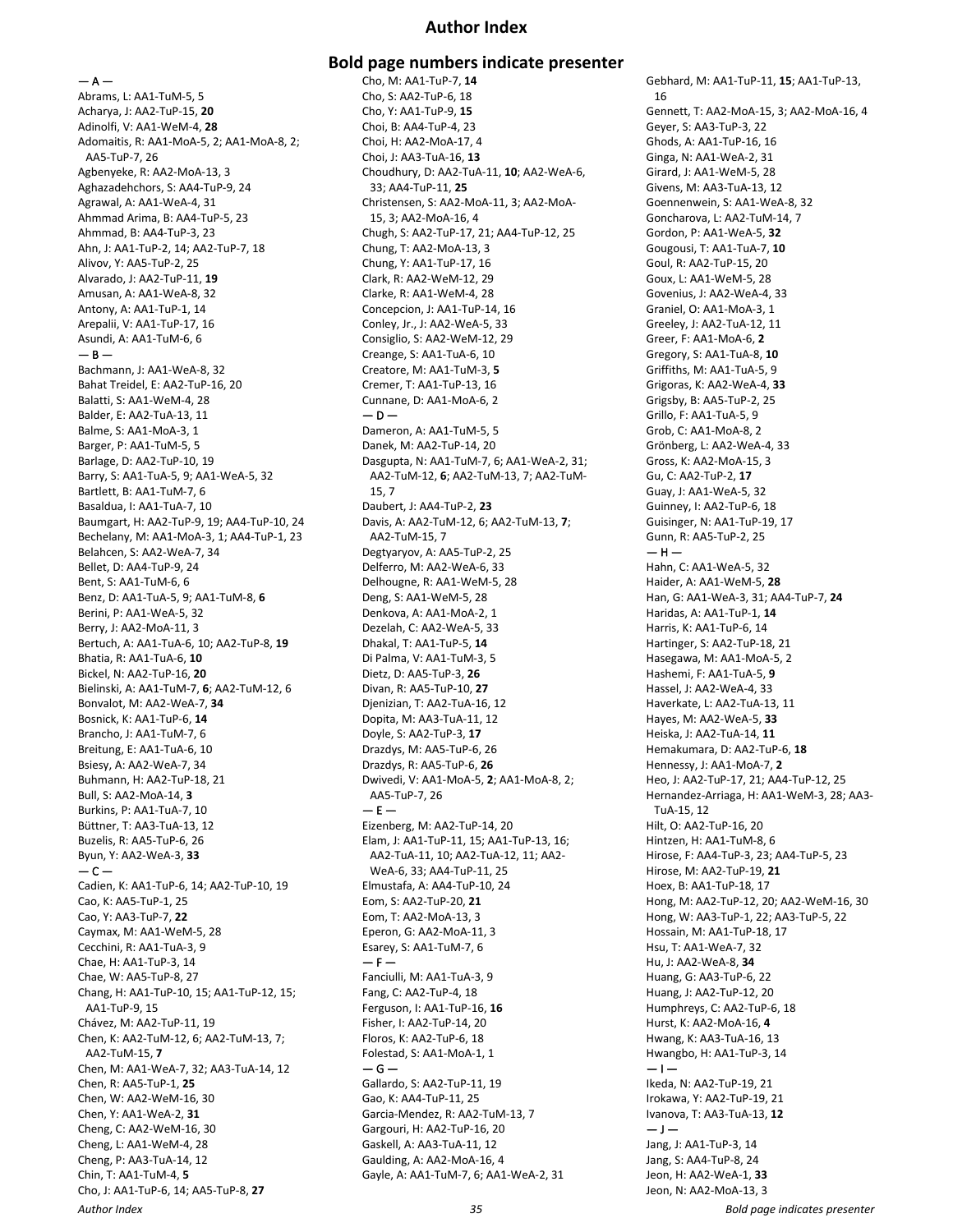Jeong, J: AA1-MoA-4, **1** Jiang, Y: AA3-TuA-14, 12 Jimenez, C: AA4-TuP-9, 24 Johnson, A: AA1-TuA-7, 10 Jung, S: AA2-TuP-17, 21 Junghans, T: AA4-TuP-6, 24  $-$  K  $-$ Kachian, J: AA1-WeM-6, **29** Kalaitzidou, K: AA1-TuA-4, 9 Kang, D: AA2-TuA-12, **11** Kang, E: AA1-WeA-3, 31 Kang, H: AA3-TuA-16, 13 Kang, M: AA2-TuP-8, 19 Kanomata, K: AA4-TuP-3, 23; AA4-TuP-5, 23 Kar, G: AA1-WeM-5, 28 Karacaoglu, E: AA1-WeA-1, **31** Karppinen, M: AA2-TuA-14, 11 Kazyak, E: AA1-TuM-7, 6; AA1-WeA-2, 31; AA2-TuM-12, 6; AA2-TuM-13, 7; AA2-TuM-15, 7 Kelliher, J: AA4-TuP-2, 23 Kessels, E: AA1-TuM-3, 5 Khalil, G: AA1-WeM-5, 28 Khan, A: AA3-TuA-11, 12 Khosravi, A: AA3-TuA-15, 12 Killaire, G: AA1-WeA-5, 32 Kim, B: AA1-WeA-3, 31; AA1-WeA-6, **32** Kim, C: AA2-MoA-13, 3; AA2-TuP-7, 18 Kim, D: AA2-MoA-17, **4** Kim, G: AA2-MoA-13, 3 Kim, H: AA1-WeM-3, **28**; AA2-TuP-17, **21**; AA2-WeM-14, 29; AA2-WeM-15, 29; AA3- TuA-15, 12; AA4-TuP-12, 25; AA5-TuP-9, 27 Kim, I: AA1-TuM-1, 5 Kim, J: AA1-TuP-17, **16**; AA1-TuP-3, **14**; AA1- WeM-3, 28; AA2-TuP-1, 17; AA3-TuA-15, 12 Kim, K: AA1-TuP-10, **15** Kim, M: AA4-TuP-8, 24; AA5-TuP-8, 27 Kim, S: AA1-TuP-3, 14; AA1-TuP-7, 14; AA4- TuP-8, 24 Kim, W: AA2-WeM-14, 29; AA2-WeM-15, 29 Kim, Y: AA3-TuA-16, 13; AA5-TuP-9, 27 Kioussis, D: AA1-WeM-6, 29 Kishimoto, A: AA2-TuA-15, 11 Kiyono, H: AA2-TuP-19, 21 Kleinlein, J: AA2-TuP-18, 21 Knoops, H: AA2-TuP-6, 18; AA5-TuP-2, 25 Koide, Y: AA2-TuP-19, 21 Kong, M: AA2-TuP-20, 21 Koo, J: AA2-MoA-17, 4; AA4-TuP-7, 24 Korchnoy, V: AA2-TuP-5, **18** Kozen, A: AA5-TuP-4, 26 Kreutzer, M: AA1-TuM-8, 6 Krick, B: AA5-TuP-4, 26 Kriegner, D: AA3-TuA-11, 12 Krishnamurthy, R: AA1-WeM-1, **28** Kropp, J: AA1-TuA-7, 10 Krüger, O: AA2-TuP-16, 20 Kubota, S: AA4-TuP-3, 23; AA4-TuP-5, 23 Kuis, R: AA1-TuA-7, 10 Kurek, A: AA5-TuP-2, **25** Kwo, J: AA2-TuP-12, 20; AA2-WeM-16, 30 Kwon, J: AA1-TuP-2, **14** Kwon, S: AA2-TuP-7, 18; AA3-TuP-1, 22; AA3- TuP-5, 22  $-1-$ La Zara, D: AA1-MoA-1, **1** Laiwalla, F: AA1-MoA-4, 1 Lam, D: AA2-TuP-1, 17 Lammel, M: AA1-WeA-8, **32** Langeslay, R: AA2-WeA-6, 33 Lasso, J: AA2-TuM-12, 6 Layne, B: AA1-TuP-14, 16 Lazzarini, L: AA1-TuA-3, 9

Lee, C: AA2-WeM-14, 29 Lee, H: AA3-TuA-16, 13 Lee, J: AA2-WeM-15, **29** Lee, M: AA5-TuP-9, **27** Lee, S: AA1-TuM-7, 6; AA2-TuP-1, **17**; AA2- TuP-7, **18**; AA4-TuP-8, 24; AA5-TuP-8, 27 Lee, W: AA1-TuP-17, 16; AA3-TuP-1, 22; AA3-TuP-5, 22 Lee, Y: AA2-MoA-13, 3 Leick, N: AA2-MoA-15, **3**; AA2-MoA-16, 4 Leijtens, T: AA2-MoA-11, 3 LePage, W: AA1-WeA-2, 31 Lesina, A: AA1-WeA-5, 32 Leusink, G: AA2-WeM-12, 29 Lezec, H: AA1-WeA-4, 31 Li, A: AA2-TuP-4, 18; AA3-TuP-7, 22 Li, H: AA1-WeA-4, **31**; AA3-TuP-3, **22** Li, R: AA2-TuM-14, 7 Li, T: AA1-TuM-5, 5; AA2-TuP-13, 20 Li, X: AA2-TuP-6, 18 Li, Y: AA1-TuA-4, 9 Lim, H: AA3-TuA-16, 13; AA4-TuP-8, 24 Lim, T: AA1-TuP-12, **15** Lin, B: AA1-WeA-7, 32 Lin, K: AA2-TuP-12, 20; AA2-WeM-16, **30** Lin, P: AA2-TuP-9, 19; AA4-TuP-10, 24 Lin, Y: AA2-TuP-12, 20; AA2-WeM-16, 30 Lisiansky, M: AA2-TuP-5, 18 Littau, K: AA1-WeM-4, 28 Liu, B: AA2-TuP-15, 20 Liu, C: AA2-TuP-4, **18** Liu, J: AA2-TuM-16, 7; AA2-TuP-12, 20 Liu, M: AA1-TuP-14, 16 Liu, S: AA5-TuP-5, 26 Long, N: AA1-TuP-15, 16 Longo, E: AA1-TuA-3, **9** Longo, M: AA1-TuA-3, 9 Losego, M: AA1-TuA-4, 9; AA1-TuA-8, 10; AA1-WeA-1, 31 Lushington, A: AA2-TuM-14, **7**  $- M -$ Ma, A: AA2-TuP-10, **19** Ma, F: AA3-TuP-6, 22 Ma, X: AA2-TuP-13, 20 Macak, J: AA2-TuA-16, **12** Mack, J: AA2-TuP-17, 21; AA3-TuA-11, 12; AA4-TuP-12, **25** Maeda, E: AA2-TuP-19, 21 Maes, J: AA1-WeM-5, 28 Makarova, O: AA5-TuP-10, 27 Mandia, D: AA1-TuP-19, **17** Mane, A: AA1-TuP-11, 15; AA1-TuP-13, **16**; AA2-TuA-11, 10; AA2-TuA-12, 11; AA2- WeA-6, **33**; AA4-TuP-11, 25 Mantovan, R: AA1-TuA-3, 9 Marshall, C: AA1-TuM-5, 5 Martinez, M: AA2-MoA-16, 4 Martinson, A: AA1-TuM-1, **5**; AA1-TuP-19, 17 McCarthy, M: AA2-MoA-12, 3 McGehee, M: AA2-MoA-11, 3 McGettigan, C: AA1-TuA-8, 10 McGuinness, E: AA1-TuA-8, 10 McKee, T: AA1-MoA-4, 1 McKenzie, C: AA5-TuP-2, 25 Mei, Y: AA3-TuP-6, **22** Meyler, B: AA2-TuP-5, 18 Miele, P: AA1-MoA-3, 1 Min, S: AA2-WeM-14, **29** Minot, M: AA1-TuP-13, 16 Misra, V: AA2-TuP-8, 19 Miura, M: AA4-TuP-3, 23; AA4-TuP-5, 23 Mo, S: AA1-TuP-15, 16 Modreanu, M: AA2-MoA-12, 3; AA2-TuA-15, 11 Mohammed, Y: AA4-TuP-10, **24**

Mohan, J: AA1-WeM-3, 28; AA3-TuA-15, **12** Molenkamp, L: AA2-TuP-18, 21 Monaghan, S: AA2-MoA-12, 3 Moore, D: AA2-MoA-11, 3 Moran, D: AA2-TuP-6, 18 Moret, J: AA1-MoA-2, 1 Mori, Y: AA4-TuP-5, **23** Motamedi, P: AA1-TuP-6, 14 Muenstermann, D: AA2-TuP-11, 19 Mukherjee, N: AA2-TuP-17, 21; AA3-TuA-11, **12**; AA4-TuP-12, 25 Muneshwar, T: AA2-TuP-10, 19 Muñoz-Rojas, D: AA4-TuP-9, **24**  $- N -$ Nabatame, T: AA2-TuP-19, 21 Naghibolashrafi, N: AA2-TuP-17, 21 Nam, C: AA1-TuP-14, **16** Nam, S: AA3-TuA-16, 13 Nanayakkara, S: AA2-MoA-11, 3 Nandi, D: AA1-TuP-7, 14 Nathan, S: AA1-TuM-6, **6** Naumann, F: AA2-TuP-16, 20 Nguyen, N: AA4-TuP-9, 24 Nguyen, V: AA4-TuP-9, 24 Nicholas, C: AA1-TuM-5, 5 Nie, B: AA2-TuP-17, 21 Nielsch, K: AA1-WeA-8, 32 Noh, W: AA2-WeM-14, 29; AA2-WeM-15, 29 Nugteren, H: AA1-TuM-8, 6 Nurmikko, A: AA1-MoA-4, 1  $-0-$ O'Brien, S: AA2-MoA-12, 3; AA2-TuA-15, 11 Oh, I: AA2-WeM-14, 29; AA2-WeM-15, 29 Oh, S: AA3-TuP-1, 22; AA3-TuP-5, **22** Ohi, A: AA2-TuP-19, 21 Okuyama, Y: AA2-TuP-17, 21 O'Mahony, A: AA2-TuP-6, 18; AA5-TuP-2, 25 Ostermay, I: AA2-TuP-16, 20 Overbeek, M: AA1-TuA-3, 9 Ozturk, E: AA1-WeA-1, 31  $- P -$ Palmstrom, A: AA2-MoA-11, **3** Papanastasiou, D: AA4-TuP-9, 24 Park, B: AA2-WeM-14, 29; AA2-WeM-15, 29 Park, G: AA4-TuP-8, 24 Park, H: AA1-WeA-3, 31; AA2-MoA-13, **3** Park, J: AA1-TuA-1, **9**; AA1-TuP-15, **16**; AA1- WeA-3, **31**; AA2-MoA-17, 4; AA3-TuP-1, **22**; AA3-TuP-5, 22; AA4-TuP-7, 24; AA4-TuP-8, **24**; AA5-TuP-8, 27; AA5-TuP-9, 27 Park, K: AA1-WeA-3, 31 Pavlopoulos, D: AA1-WeM-6, 29 Pellin, M: AA1-TuM-1, 5 Pemble, M: AA2-MoA-12, 3 Perng, T: AA1-TuM-4, 5 Petersson, G: AA1-MoA-1, 1 Pi, T: AA2-WeM-16, 30 Pidko, E: AA1-MoA-2, 1 Pilvi, T: AA1-MoA-4, 1 Poduval, G: AA1-TuP-18, **17** Polakowski, P: AA3-TuA-13, 12 Poodt, P: AA2-TuA-13, **11** Popecki, M: AA1-TuP-13, 16 Popov, I: AA2-TuP-5, 18 Povey, I: AA2-MoA-12, 3; AA2-TuA-15, **11** Pradhan, A: AA2-TuP-9, 19 Prasanna, R: AA2-MoA-11, 3 Pribil, G: AA1-TuA-6, 10 Prunnila, M: AA2-WeA-4, 33 Pudas, M: AA1-MoA-4, 1 Pupek, K: AA2-WeA-6, 33  $-0-$ Quayle, M: AA1-MoA-1, 1  $-$  R  $-$ Rahul, R: AA1-TuP-7, 14

Lee, B: AA2-TuP-8, 19

## **Author Index**